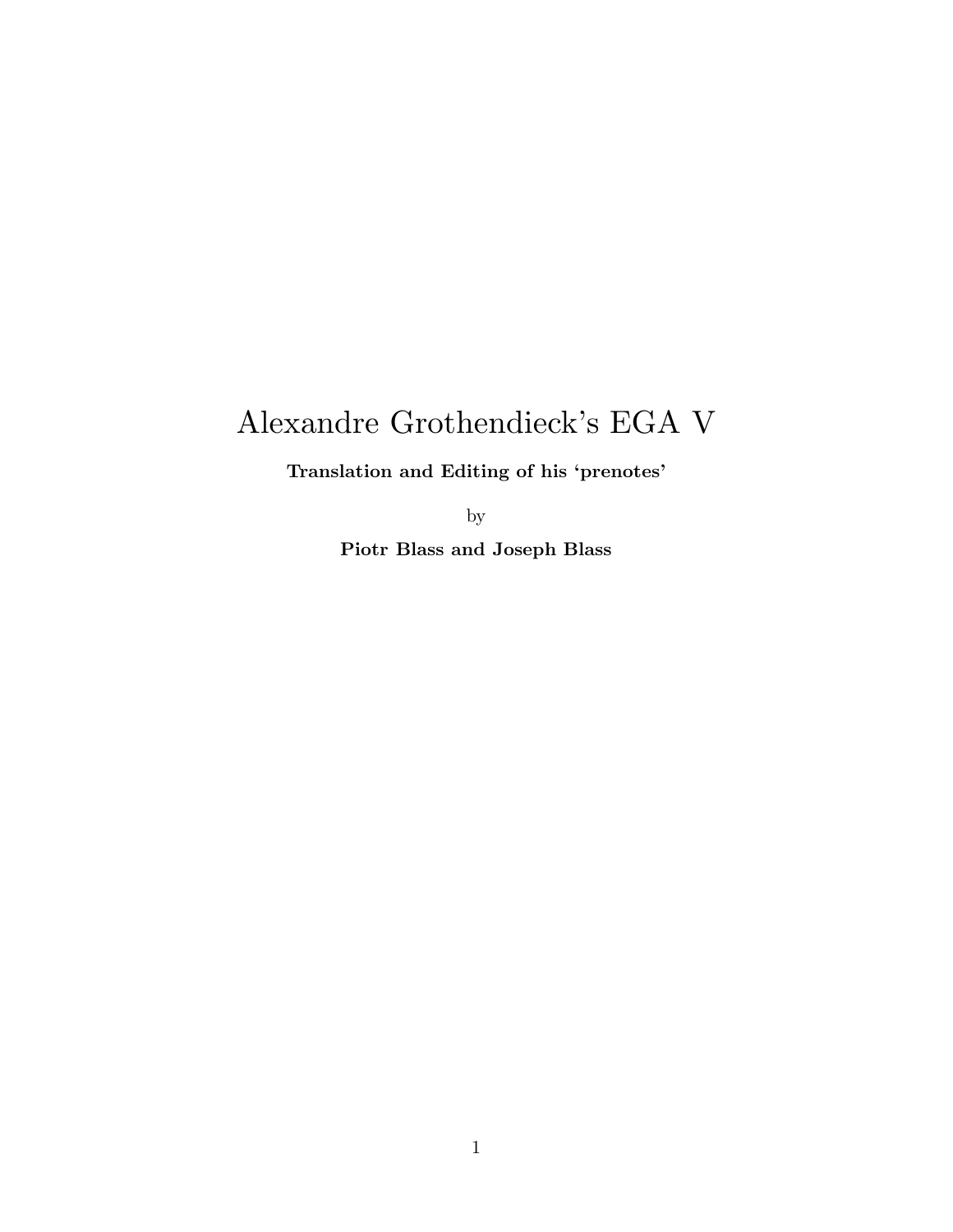# Summary

This formulation gives pêle mêle a detailed summary of the set of results that should appear in a final formulation. To arrive at the latter we need to reorganize thoroughly the present stage zero. The first step should probably be to make a new plan (in which without a doubt the present sections 11, 12, 14, 15 will come much earlier). I have not even written section 16 which should neither in principle cause any difficulty nor does it influence in any way the previous Nos. since what is involved is a simple matter of translation.

You will notice the presence of a proposition 10.3 which should appear in a previous paragraph.

I would like to tell you in this connection that I have several other results quite diverse but all dealing with birational mappings that I would love to include somewhere.

It seems to me that there is not enough to make a paragraph. Do you have a suggestion where to place them?

I plan to send them to you soon as well as section 16 of the present notes.\*

In addition, the present paragraph 20 will probably blow up into two paragraphs, one consisting of results of the type "elementary geometry" on grassmanians.

If need be, could one include there also (lacking a better place) the supplements that I told you about dealing with birational transformations?

<sup>\*</sup>Ask AG if No. 16 has ever been written. [Tr]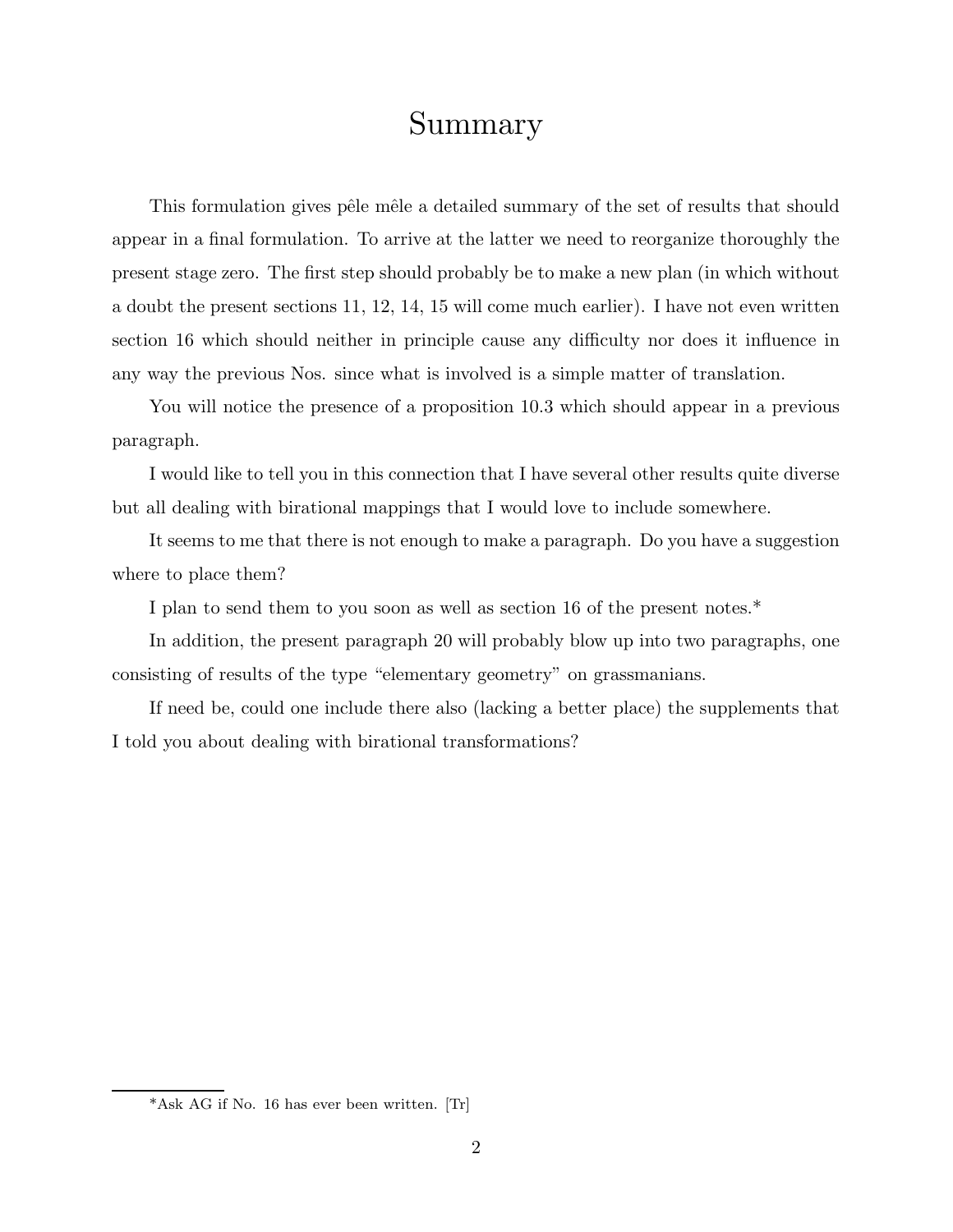# Hyperplane Sections and Conic Projections

- 1) Notations.
- 2) Generic hyperplane section, local properties.
- 3) Generic hyperplane section geometric irreducibility and connectedness.
- 4) Variable hyperplane section: "sufficiently general" sections.
- 5) Theorems of Seidenberg type.
- 6) Connectednes sof any hyperplane section.
- 7) Application to the constructions of special hyperplane sections and multisections.
- 8) Dimension of the set of exceptional hyperplanes.
- 9) Change of projective immersion.
- 10) Pencils of hyperplane sections and fibrations of blown up varieties.
- 11 ) Grassmanians.
- 12 ) Generalization of the previously mentioned results to linear sections.
- 13) Elementary morphisms and a thoerem of M. Artin.
- 14) Conic projections.
- 15) Axiomatization of some of the previous results.
- 16) Translation into the language of linear systems.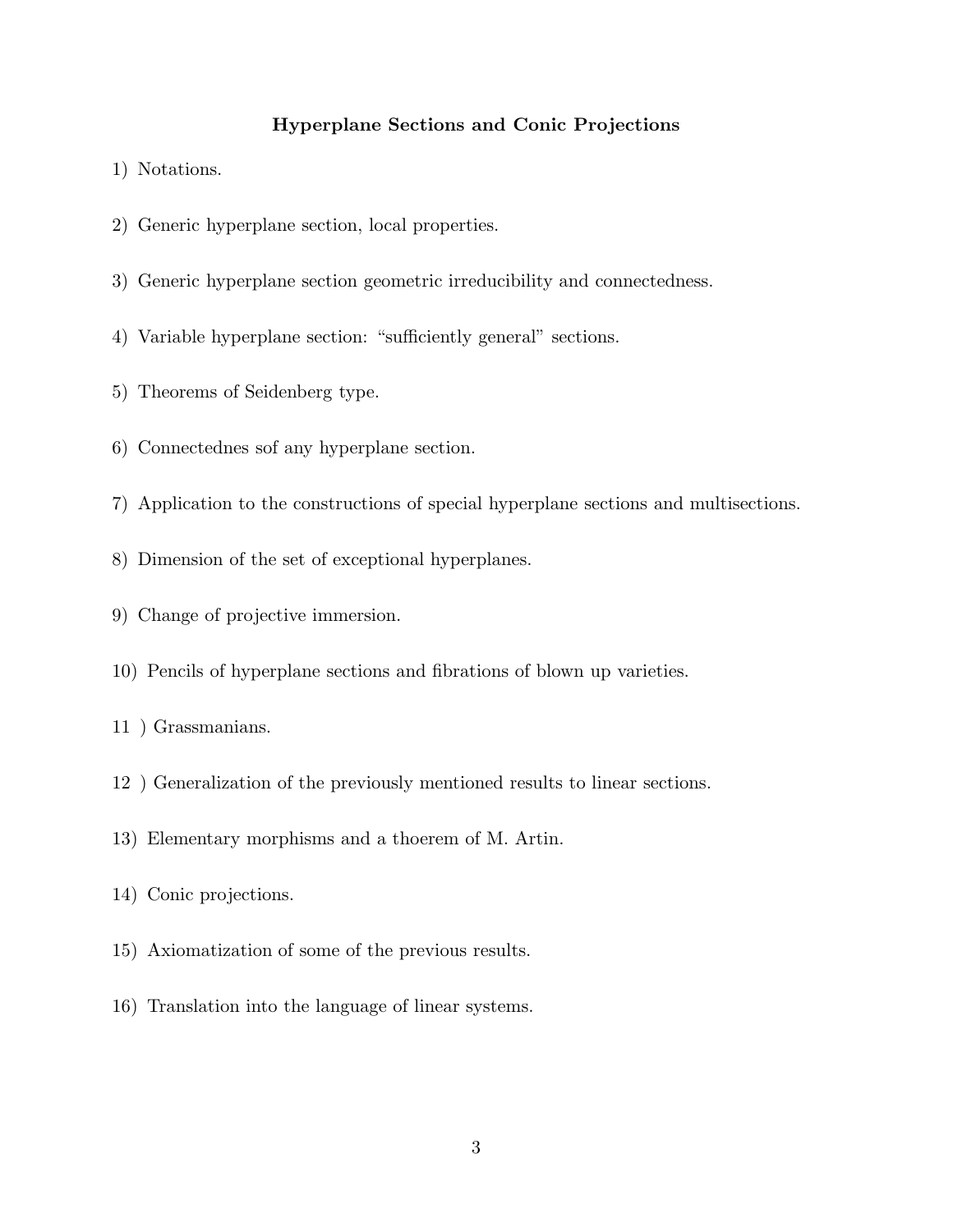# Hyperplane Sections and Conic Projections

## §1 Preliminaries and Notation

Let S be a prescheme, let E be a locally free module of finite type over S, let  $E^v$  be its dual. We denote by  $P = P(E)$  the projective fibration defined by E and by  $P^v$  the projective fibration defined by  $E^v$ . We shall call  $P^v$  the scheme of hyperplanes of p. This terminology can be justified as follows. Let  $\xi$  be a section of  $P^v$  over S which is threfore determined by an invertiblel quotient module  $L$  of  $E^v$ . From it we obtain an invertible quotient module  $L_P$  of  $(E^v)_P = (E_P)^v$ , on the other hand, we have the invertible quotient module  $O_p(1)$  of  $E_p$ . Passing to duals we may take  $L_{P^{-1}}$  resp.  $O_P(-1)$  to be invertile submodules (locally direct *factors*) of  $E_P$  (resp. of  $(E_P)^v$ ) and the pairing  $E_P \otimes E_{P^v} \to O_P$ deifnes therefore a natural pairing

$$
(*) \t\t\t O_P(-1) \otimes L_{P^{-1}} \longrightarrow O_P
$$

or also the transpose homomorphism

$$
O_P \longrightarrow O_P(1) \otimes L_P = L_P(1)
$$

i.e. a section of  $L_P(1)$  canonically defined by  $\xi$ . The "divisor" of that section, i.e. the closed subscheme  $H_{\xi}$  of P defined by the image ideal of (\*), is called the hyperplane in P defined by the element  $\xi \in PV(S)$ . We could describe it by noting that locally over S, ξ is given by a section  $\phi$  of E such that  $\phi(s) \neq 0$  for all s ( $\phi$  is determined by ξ up to multiplication by an invertible section of  $O_S$ ); since  $E = p^*(O_p(1))$ ,  $(p: p \to S$  being the projection),  $\phi$  can be considered as a section of  $O_p(1)$ , the divisor of which is nothing else but  $H_{\xi}$ .

Of course, if we consider  $L^{-1}$  as an invertible submodule of E locally a direct factor in E then the correspondence between  $\xi$  (i.e. L or  $L^{-1} \subset E$ ) and  $\phi$  is obtained by taking for  $\phi$  a section of  $L^{-1}$  which does not vanish at any point, i.e. by a trivialization of  $L^{-1}$ (which exists in every case locally). Let us note that  $H_{\xi}$  is nothing else by  $P(E/L^{-1})$ (canonical isomorphism) that is a third way of describing  $H_{\xi}$  (N.B.  $P(E/L^{-1})$ ) is indeed canonically embedded in  $P = P(E)$  which has the advantage of proving in addition that  $H_{\xi}$  is a projective fibration over S and is a fortiori smooth over S. (Again it would be necessary to say in par. 17 of EGA IV that a projective fibration is smooth.). Without a doubt it would be better to begin with this one.

**Remarks.** The formation of  $H_{\xi}$  is compatible with base change, in other words one finds a homomorphism of functors  $(\text{Sch}/S^0) \rightarrow (\text{Ens})$ ,  $P^v \rightarrow \text{Div}(P/S)$  where the second term denotes the functor of "relative divisors" of  $P/S$  whose values at  $S'$  (an arbi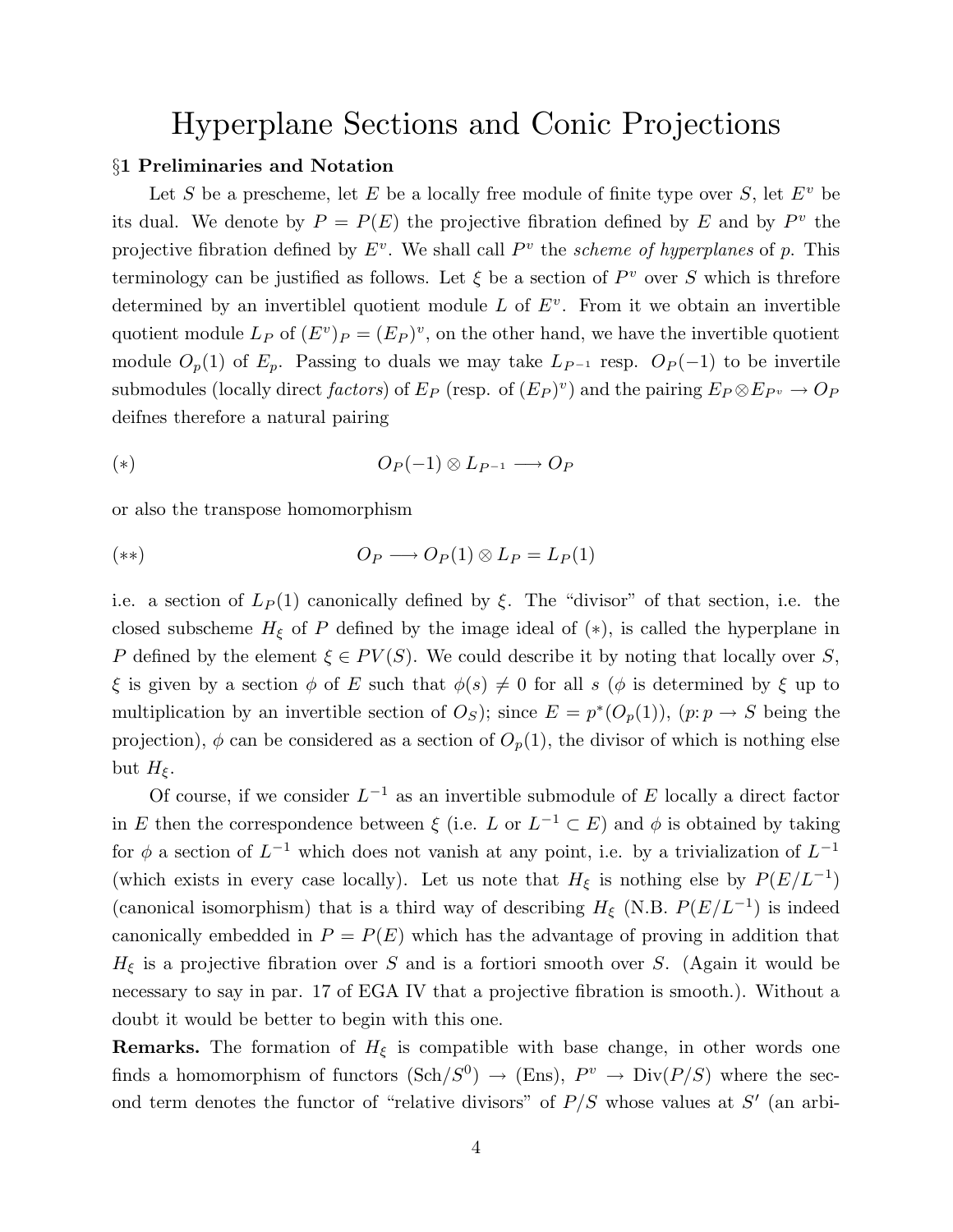trary S prescheme) is the set of closed subschemes of  $P_{S}$  which are complete intersections transversal and of codimension 1 relative to  $S'$  (compare Par. 19) [of EGA IV Tr.].<sup>1</sup>

It is easy to show that this homomorphism of functors is a monomorphism, in other words that  $\xi$  is determined of  $H_{\xi}$ . (This last fact justifies the terminology "scheme of hyperplanes" used above.) We shall see that the functor  $Div(P/S)$  is representable by the prescheme (direct) sum of  $P(Symm^k(E^v))$  so that  $P^v$  can be identified to an open and closed subscheme of  $Div(P/S) \dots^2$  (N.B. to tell the truth, the determination of the relative divisors of  $P/S$  could be done with the means available right now, using results on Ch. II and could be added as an example to Par. 19 of EGA IV [Tr.].)

Let us now make the base change  $S' = P^v \rightarrow S$  and let us consider the diagonal section (or "generic section") of  $P_{S'}^v = P(E_{S'}^v)$  over S': we find a closed subscheme  $H_S$  of  $P_{S'} = P \times_S P^v$  which is called sometimes the *incidence scheme* between P and  $P^v$  defined by the image ideal of the canonical homomorphism

$$
O_P(-1) \otimes_S O_{P^v}(-1) \longrightarrow O_{P x_S P^v}
$$

from which one sees that it is a projective fibration over  $P^v$ , and by symmetry it is also a projective fibration over P. Let us note that one recovers the "special" hyperplanes  $H_{\xi}$ (for  $\xi$  a section of  $P^v$  over S) by starting out from the "universal hyperplane" H and by taking its inverse image for the base change  $S \xrightarrow{\xi} P^v$ .

The same remark holds for every point of  $P<sup>v</sup>$  with values in an arbitrary S-prescheme S' which (considered as a section of  $P_{S'}$  over S') allows us to define an  $H_{\xi} \subset P_{S'}$ ; the latter is nothing else but the inverse image of H by the base change  $S' \stackrel{\xi}{\longrightarrow} P^v$ .

In what follows we assume a prescheme X of finite type over  $P [\text{Tr}]^3$  and an S morphism  $f: X \to P$ . One of the main objectives of this paragraph is to study for every hyperplane  $H_{\xi}$  of P its inverse image  $Y_{\xi} = f^{-1}(H_{\xi}) = X X_P H_{\xi}$  and especially to relate the properties of X and  $Y_{\xi}$ . As usual one also has to consider the  $P(S')$ , S' an arbitrary S scheme, in this case  $H_{\xi}$  is a hyperplane in  $P_{S'}$  and we put again

$$
Y_{\xi} = f_{S'}^{-1}(H_{\xi}) = X_{S'} \times_{p_{S'}} H_{\xi} = X X_{P} H_{\xi}
$$

where the subscript S' denotes as usual the effect of the base change  $S' \to S$  and where in the last expression we consider  $H_{\xi}$  as a P scheme via the combined morphism  $H_{\xi} \rightarrow$  $P_{S'} \rightarrow P$ . It is therefore again convenient to consider the case where  $\xi$  is "universal" i.e.

<sup>&</sup>lt;sup>1</sup>Uses notation of new edition of EGA I [Tr.]

<sup>&</sup>lt;sup>2</sup>Compare with Mumford's: 'Lectures on curves on an algebraic surface.' [Tr]

 $3$ or over S, I am not sure [Tr]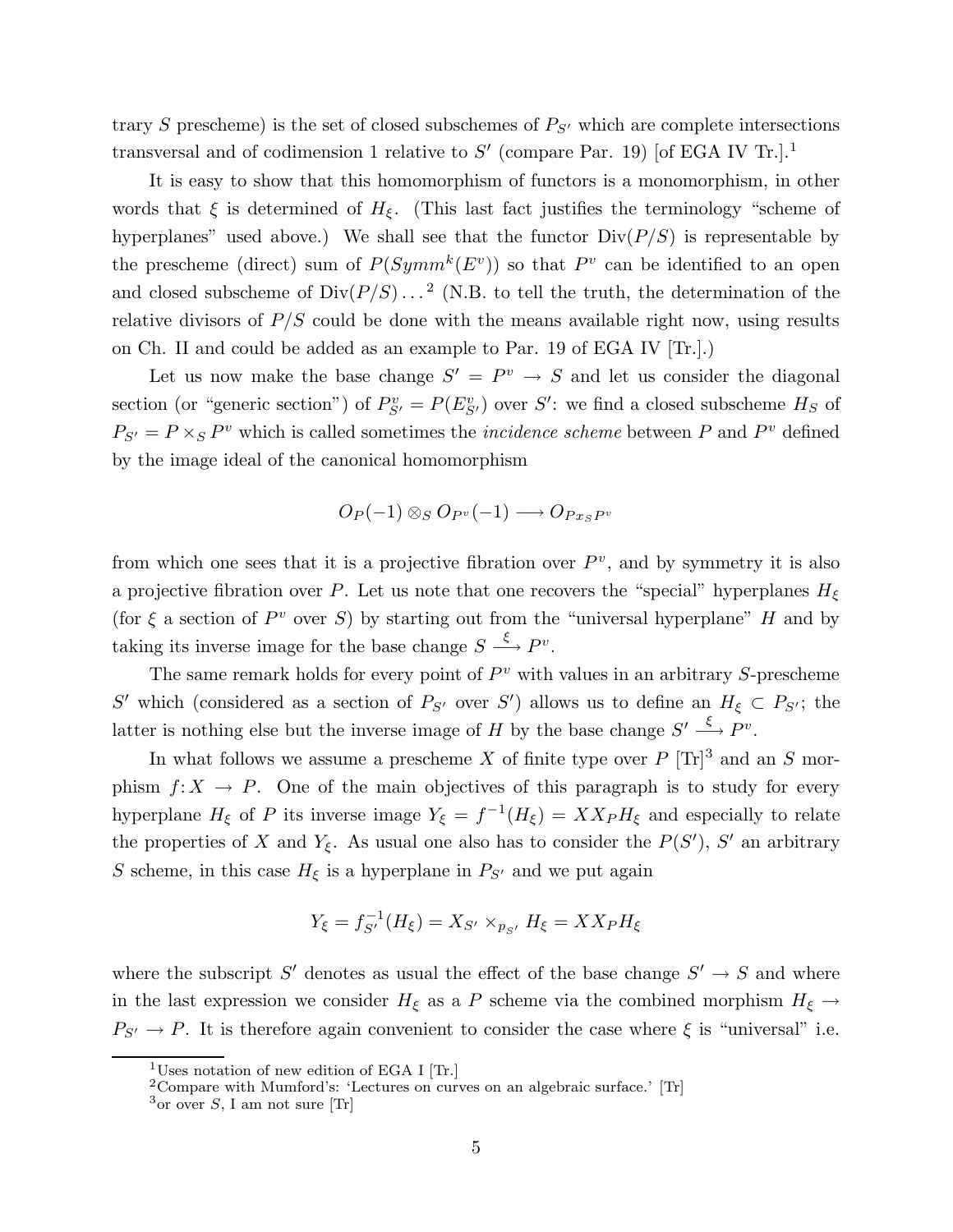where  $S' = P^v$  and  $\xi$  is the diagonal section so that  $H_{\xi} = H$ , in this case one observes (up to better notations to be suggested by Dieudonné) that  $Y = Y_{\xi}$ . In the general case of a  $\xi: S' \to P^v$ , one has therefore also  $Y_{\xi} = Yx_{v_P}S'$ . Finally if F is a sheaf of modules<sup>4</sup> over X we denote by  $G_{\xi}$  its inverse image over  $Y_{\xi}$  by G its inverse image over H so that one also has  $G_{\xi} = G \otimes_{O_P^v} O_{S'}$ .

Let us summarize in a small diagram the essentials of the constructions and notations considered.



(The squares and diamonds appearing in this diagram are Cartesian). In the next section we will study systematically the following case:  $S'$  is the spectrum of a field K and its image in  $P^v$  is generic in the corresponding fiber  $P_s^v$ . After making the base change Spec  $k(s) \to S$  we are reduced to the case where S is the spectrum of a field k, which is what as assume in the next section. Also the majority of properties studied for X and  $Y_{\xi}$ are of "geometric nature" and therefore invariant under base change, which allows us also (without loss of generality) to limit ourselves to the case where  $K$  is algebraically closed or to the case where  $K = \overline{k(\eta)}$ ,  $\eta$  being the generic point of  $P^v$  and  $\mathcal{L}: \text{Spec}(K) \to P^v$  is of course the canonical morphism. We also note that for geometric questions concerning  $X, Y_{\xi}$  we can (after making a base change) restrict ourselves to the case of k algebraically closed.

A terminological reminder. If f is an immersion we usually call  $Y_{\xi}$  a hyperplane section of X (relative to the projective immersion f and the hyperplane  $H_{\xi}$  [Tr.]). There is no reason not to extend this terminology to the case of an arbitrary  $f$ .

#### §2 Study of a generic hyperplane section: local properties

Let us recall that now  $S = \text{Spec}(k)$ , k is a field. If  $\eta$  is a point of  $P^v$  and if  $\xi: \text{Spec } k(\eta) \to P^v$  is the canonical morphism we also write  $H_{\eta}$ ,  $Y_{\eta}$ ,  $G_{\eta}$  in place of  $H_{\xi}$ ,  $Y_{\xi}, G_{\xi}.$ 

In this section (numero)  $\eta$  denotes always the generic point of  $P^v$ .

<sup>&</sup>lt;sup>4</sup>Ask A.G. If module always means coherent or quasi-coherent sheaf of modules.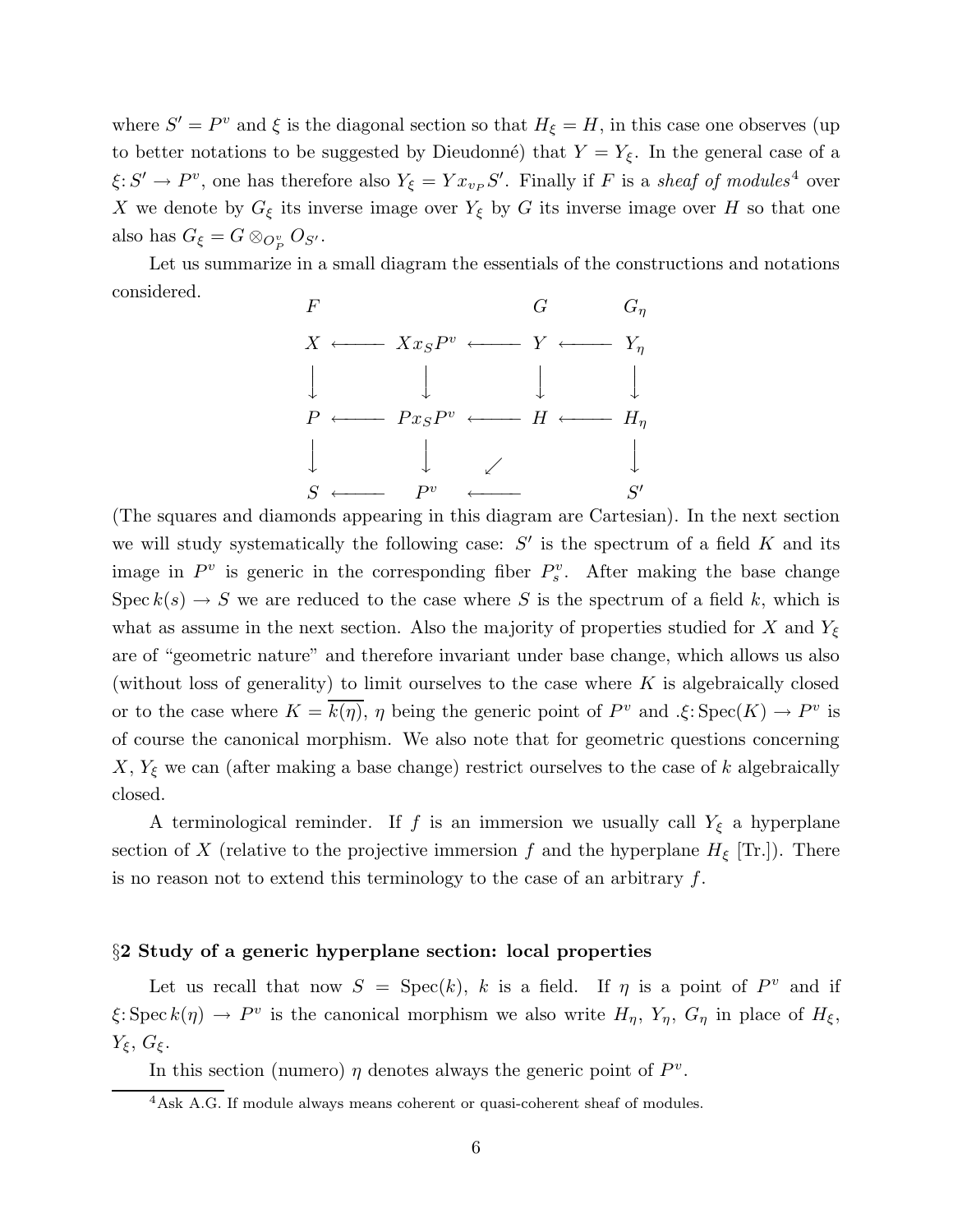**Proposition 2.1.** Let us assume that X is irreducible. Then  $Y_{\eta}$  is irreducible or empty and in the first case it dominates X [illegible, ask  $AG$ <sup>5</sup> Y [Tr.] is irreducible.

Indeed, since  $H \to P$  is a projective fibration that is also true for  $Y \to X$  which implies that Y is irreducible if X is irreducible. So the generic fiber  $Y_{\eta}$  [Tr.] of Y over  $P^v$ is irreducible or empty in the first case its generic point is the generic point of  $Y$  which therefore lies over the generic point of  $X$ .  $q.e.d.$ 

**Proposition 2.2.** Let Z be a subset of P. Then its inverse image  $Z_{\eta}$  in  $H_{\eta}$  is empty if and only if every point of Z is closed. In particular if Z is constructible then  $Z_{\eta} = \phi$  if and only if Z is finite.

We may suppose that  $Z$  is reduced to a single point  $z$  and we only have to prove that the image of  $H<sub>\eta</sub>$  in P consists exactly of the non-closed points of P. Denoting by X the closure of z and using 2.1 we only have to prove that  $Z_{\eta} = \phi$  if and only if X is finite (X being a closed subscheme of P). Replacing X by  $X_{k(\eta)} \hookrightarrow P_{k(\eta)}$  the 'only if' [French 'il faut'] part results from the following fact for which we have to have a reference and which fact deserves to be restated here as a lemma: if  $Y$  is any hyperplane section of X and if  $Y_{\eta} = \phi$  then X is finite (indeed  $X \subset P - H$  is affine and projective...). The 'is sufficient' part one needs is immediate, for example, by noting that  $Y$  is a projective fibration of relative dimension  $(n-1)$  over X  $(n)$  being the relative dimension of P and  $P<sup>v</sup>$ over S), thus X being finite over k, Y is of absolute dimension  $n-1$ ,  $\langle n = \dim P \rangle$  thus the morphism  $Y \to P^v$  cannot be dominant thus its generic fiber  $Y_\eta$  is empty.

**Corollary 2.3.** Let  $f: X \to P$  be a morphism of finite type and let Z be a constructible subset of X. In order for its inverse image in  $Y_{\eta}$  to e empty it is necessary and sufficient tha the image  $f(Z)$  should be finite. In particular, in order for  $Y_{\eta}$  to e empty it is necessary and sufficient that  $f(X)$  should be finite.

**Corollary 2.4.** Let  $Z, Z'$  be two closed subsets of X with Z irreducible, and let  $Z_{\eta}$  and  $Z'_{\eta}$  be their inverse image in  $Y_{\eta}$ . In order to have  $Z_{\eta} \subset Z'_{\eta}$  it is necessary and sufficient that  $f(Z)$  should be finite or that we have  $Z \subset Z'$ .

In order that  $Z_{\eta} = Z_{\eta}'$  it is necessary and sufficient that  $f(Z)$  and  $f(Z')$  should be finite or that  $Z = Z'$ .

This is an immediate consequence of 2.3 because we see that  $f(Z - Z \cap Z')$  can only be finite if  $Z \subset Z'$  or if  $f(Z)$  is finite (because if we do not have  $z \subset Z'$  then  $z - Z \cap Z'$  is dense in Z thus  $f(Z - Z \cap Z')$  is dense in  $f(Z)$ , and if the former is finite and thus closed, being constructible, so is also the latter.

<sup>5</sup>Ask Grothendieck: What is the meaning and role of underlined capital letters, in Section One for example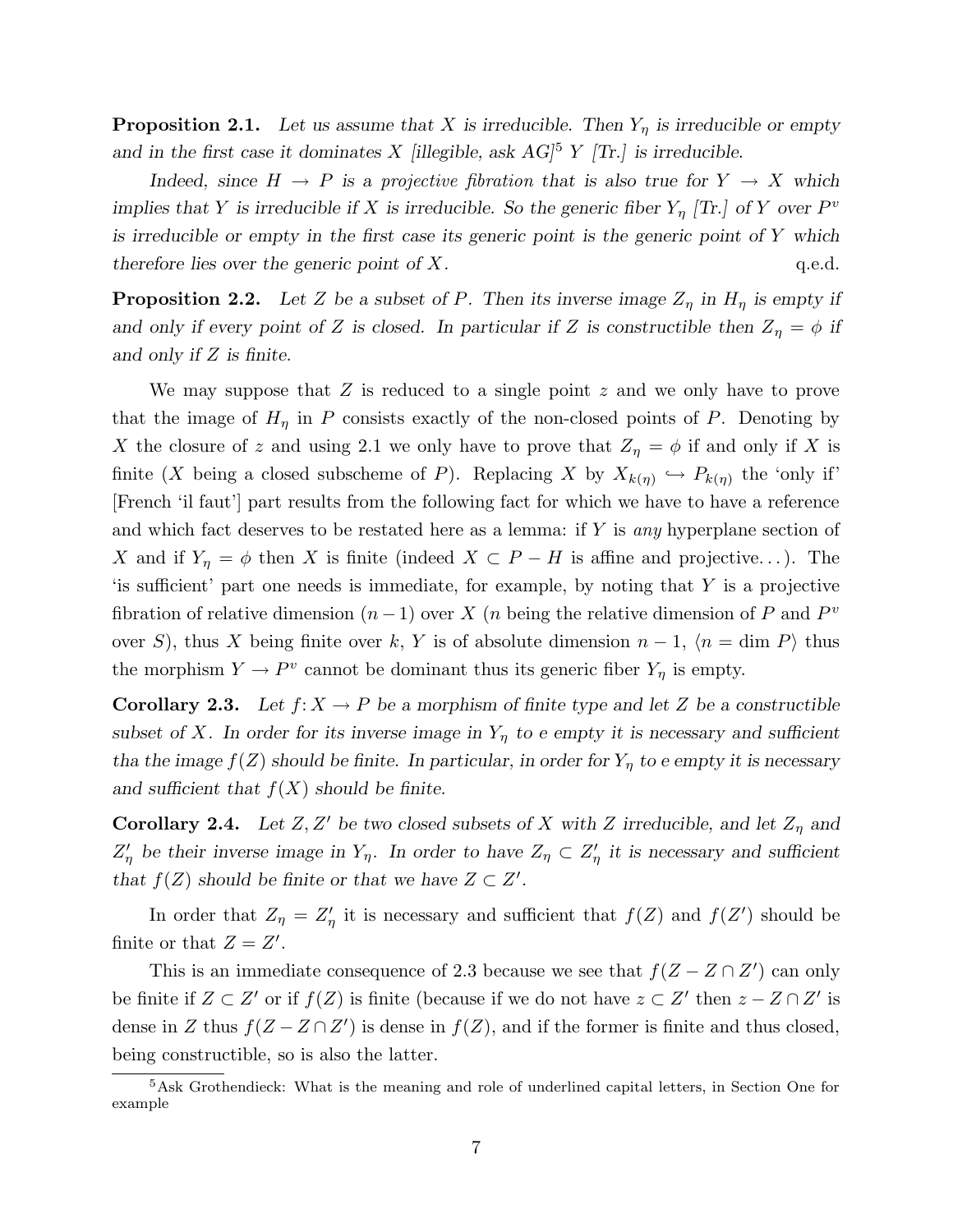**Corollary 2.5.** To every irreducible component  $X_i$  of X such that dim  $\overline{f(X_i)} > 0$  we assign its inverse image  $Y_{i\eta}$  in  $Y_{\eta}$ . Then  $Y_{i\eta}$  is an irreducible component of  $Y_{\eta}$  and we obtain in this manner a one-to-one correspondence between the set of irreducible components  $X_i$ of X such that dim  $\overline{f(X_i)} > 0$  and the set of irreducible components of  $Y_n$ .

Indeed, it follows from 2.3 that  $Y_{\eta}$  is union of  $Y_{i\eta}$  defined above and that the latter are closed and non-empty subsets of  $Y$ ; they are also irreducible because of 2.1. Finally, they are mutually without an inclusion relation because of 2.4, hence the conclusion.

Let us notice that if dim  $X_i = d_i$  we have dim  $Y_i = d_i - 1$ . More generally:

**Proposition 2.6.** Let us suppose that for every irreducible component  $X_i$  of X we have dim  $\overline{f(X_i)} > 0$ , i.e.  $Y_{i\eta} \neq \emptyset$  or that f f is an immersion and dim  $\overline{f(X)} > 0$  [slightly illegible, (ask AG)]. Then we have dim  $Y_{\eta} = \dim X - 1$ .

We are reduced to the case where  $X$  is irreducible due to 2.5. By the very construction  $Y_{\eta}$  is defined starting from  $X_{k(\eta)}$  as the divisor of a section of an invertible module over  $X_{k(\eta)}$  (being the inverse image of  $O_P(1)$ ). On the other hand  $X_{k(\eta)}$  is irreducible (because X is such and  $k(\eta)$  is a pure transcendental extension of k which one should have indicated at the beginning of the  $N^0 \dots$ ) and  $Y_\eta \neq X_{k(\eta)}$  since the image of  $Y_\eta$  in X (contrary to that of  $X_{k(\eta)}$ , which is faithfully flat over X) is not equal to X, indeed it does not contain the closed points of X because of 2.3. It follows that dim  $Y_{\eta} = \dim X_{k(\eta)} - 1 = \dim X - 1$ (reference needed for the last equality.)  $q.e.d.$ 

**Proposition 2.7.** Let F be a quasi coherent module over X, hence  $G_{\eta}$  over  $Y_{\eta}$ . Let  $Z_i$  be the associated prime cycles of F such that dim  $\overline{f(Z_i)} > 0$ . Let  $Z_{i\eta}$  be the inverse image of  $Z_i$  in  $Y_\eta$  then the  $Z_{i\eta}$  are exactly all the prime cycles associated to  $G_\eta$ . Also, their relations of inclusion are the same as among the  $Z_i$ .

The last assertion is contained in 2.4. On the other hand, since  $Y \to X$  is a projective fibration, thus flat with fibers  $(S_1)$  and irreducible, it follows from par. 3 of EGA IV that the associated prime cycles to the inverse image  $G$  of  $F$  over  $Y$  are the inverse images of the associated prime cycles of F. Hence they are induced on the generic fiber  $Y_n$  of Y over  $P^v$ , the fact that the associated prime cycles to  $G_\eta$  are the non-empty inverse images of the  $Z_i$  which proves 2.7 by means of 2.3.

To tell the truth, the passage through  $Y$  is unnecessary (not used) (useless), and we can use directly the fact that  $Y_{\eta} \to X$  is flat with fibers  $(S_1)$  (and also geometrically regular, i.e. the morphism is regular) and with irreducible fibers (and even geometrically irreducible: they are localizations of projective schemes) remark for the proof of 2.1.

 $6$ in French, ou que. I think the proper translation is, where [Tr.].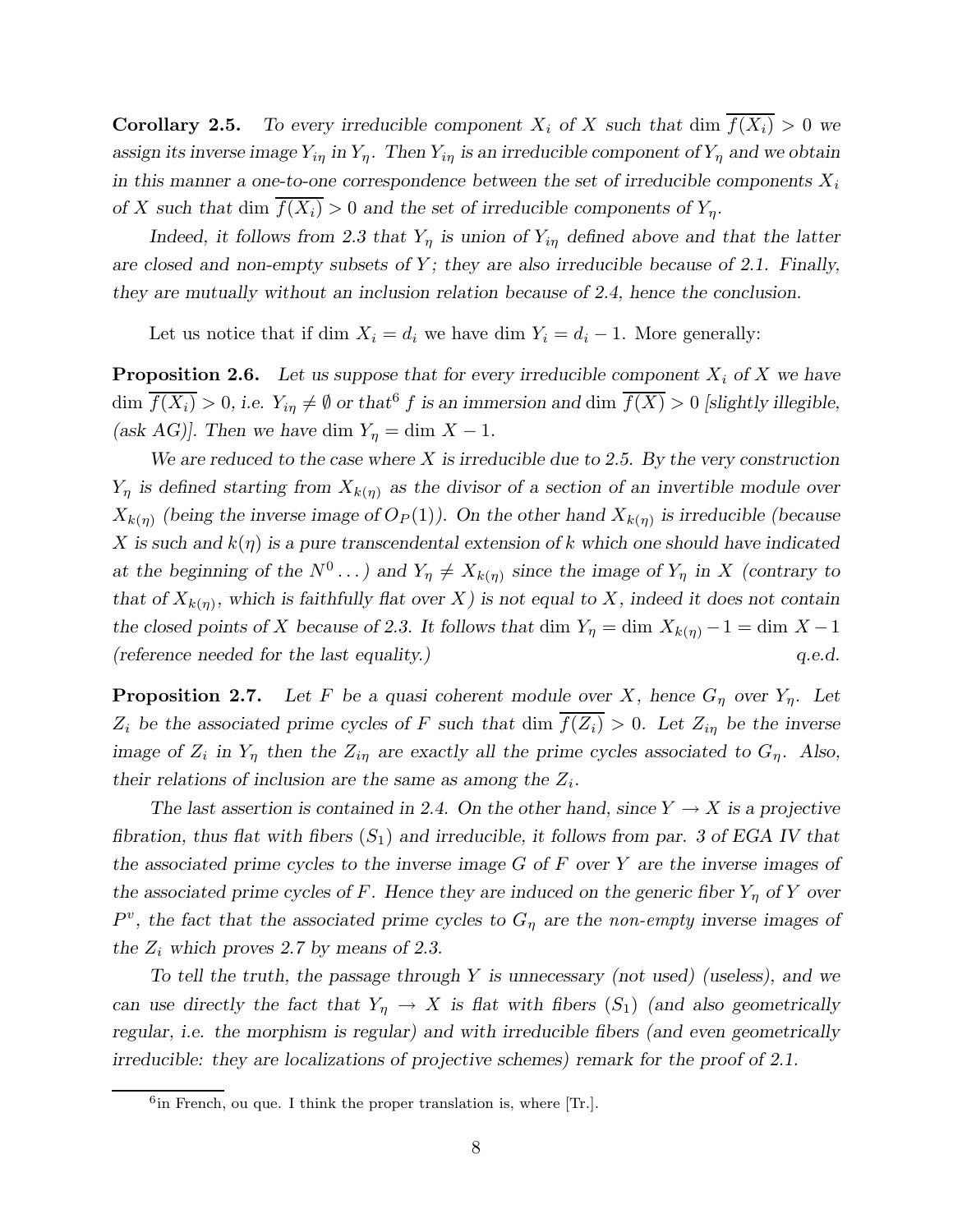**Proposition 2.8.** Let F be coherent over X and let  $y \in Y_\eta$ , x is its image in X. Let  $P(M)$  be one of the following properties for a module of finite type N over a local noetherian ring A:

- (i) coprof  $M \leq n$  (ref)
- (ii) M satisfies  $(S_k)$  (ref)
- (iii) M is Cohen-Macaulay
- $(iv)$  *M* is reduced (ref)
- $(v)$  *M* is integral (ref

Then for  $G_{\eta,y}$  to satisfy the property P it is necessary and sufficient that  $F_x$  should satisfy it.

This follows immediately from results of paragraph  $6^7$  taking into account that  $Y_\eta \to$ Y is a regular morphism so that  $O_{X,x} \to O_{Y\eta,y}$  should be regular. Taking into account 2.3, we obtain thus:

**Corollary 2.9.** With the notations for 2.8, let Z be the set of  $x \in X$  such that  $P(F_x)$ is not satisfied. Then in order for  $G_n$  to satisfy the condition P at all the points it is necessary and sufficient that  $f(Z)$  should be a finite subset of P, or that dim  $f(Z) = 0$ .

Indeed, 2.8 tells us that  $h^{-1}(Z)$  is a P-singular subset of  $G_{\eta}$  and it is empty if and only if  $f(Z)$  is finite by 2.3 (N.B. h denotes the morphism  $Y_{\eta} \to X$ ; I have just realized that the letter P in 2.8 has been used double).

**Corollary 2.10.** Condition for  $Y_{\eta}$  to be reduced respectively locally integral.

**Corollary 2.11.** Let  $y \in Y_\eta$ , in order that  $Y_\eta$  should be regular, respectively should satisfy the property  $R_k$  (reference) at y (respectively should be normal at y) it is necessary and sufficient that X should satisfy the same property at x. Let  $Z$  be the set of those points of X where X is not regular, resp.  $E_k$  (resp. normal); for  $Y_\eta$  to be regular resp.  $R_k$ (resp. normal) it is necessary and sufficient that  $f(Z)$  should be finite, i.e. dim  $\overline{f(Z)} = 0$ .

The same proof as 2.8 and 2.9. One must give the different references assuring that Z is closed (because we must know that it is constructible to apply 2.3).

Let us note that in 2.10 and 2.11 we do not talk at all about the corresponding geometric properties; the results described are of 'absolute' nature. We now examine the properties of geometric nature. (One could, if one wanted to, take the opportunity to change the  $n^0$ .)

# Geometric Properties [Tr.]

<sup>&</sup>lt;sup>7</sup>Tr: clear up this reference. Is it EGAIV ?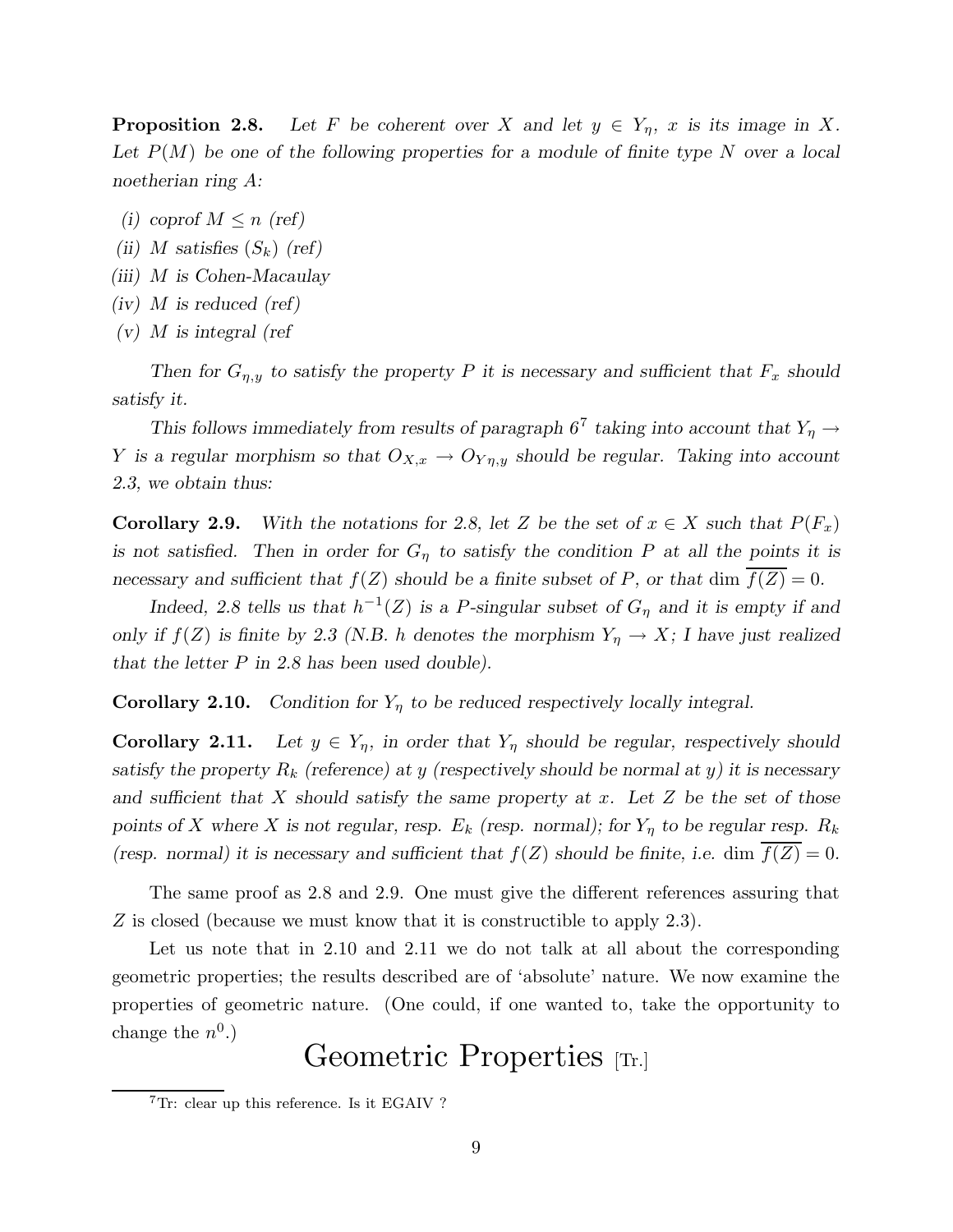**Theorem 2.12.** Suppose that  $f: X \to P$  is unramified. Let  $y \in Y_\eta$ , let x be its image in X. In order for X to be smooth over k at x it is necessary and sufficient that  $Y_n$  should be smooth over  $k(\eta)$  at y.

We may assume that k is algebraically closed. If  $Y_{\eta}$  is smooth over  $k(\eta)$  at y it is regular, thus since  $Y_{\eta}$  is flat over X, X is regular at x (reference), therefore it is smooth over k at x since k is algebraically closed and thus perfect (reference).

For the converse we can (after replacing X by an open neighborhood of x) assume that X is smooth, and (due to the jacobian criterion of smoothness) to be defined in an open subset U of P by p equations as  $X = V(f_1, \ldots, f_p)$ , where the differentials  $df_1, \ldots, df_p$  are everywhere linearly independent. By introducing the affine coordinates  $S_1, \ldots, S_n$  in  $P^v$ and the affine coordinates  $T_1, T_2, \ldots, T_n$  in a neighborhood of x (by choosing a hyperplane  $H^{\infty}$  [at infinity] not containing x)  $Y_{\eta}[\text{Tr.}] \hookrightarrow U_{k(\eta)}$  is then equal to  $V(f_1, \ldots, f_p, \sum S_i T_i -$ 1) and it suffices to verify that the differentials (relative to  $k(\eta)$ ) of  $f_1, \ldots, f_p$ ,  $(\sum S_i T_i) - 1$ are linearly independent. However, these differentials are nothing else but the sections of  $(\Omega_{U/k}^1) \otimes_k k(\eta)$  [Tr.] [illegible] as follows:  $df_1, \ldots, df_p, \sum S_i dT_i$ . Since the  $df_i$  are linearly independent at every point of U and since the  $dT_i$  form a basis of  $\Omega_{U/S}^1$  at every point of U and a fortiori a system of generators, we conclude immediately the linear independence of the written down quantities at every point of  $U_{k(\eta)}$  at least when  $p \leq n$ , i.e. if

$$
E = \Omega_{U/k}^1 / \sum_{1 \le i \le n} O_U df_i \neq 0
$$

this is a small lemma about the family of generators  $a_i$ ,  $1 \le i \le n$  of a non-zero locally fre module E, thus  $\sum S_i a_i$  considered as a section of  $E \times_k k(\eta)$  does not vanish at any point. On the other hand, the case  $p = n$  is trivial because then  $Y_{\eta} = \emptyset$ .

**Corollary 2.13.** Let Z be the set of points of X where X is not smooth over k. In order that  $Y_{\eta}$  should be smooth over  $k(\eta)$  it is necessary and sufficient that Z should be finite. In particular, if X is smooth, the same is true about  $Y_{\eta}$ .

Follows from 2.12 and 2.3. More generally we obtain:

**Theorem 2.14.** Let y be a point of  $Y_{\eta}$ , x its image in X. Let  $P(A, K)$  be one of the following properties for an algebra A local and noetherian over a field  $K$ :

- (i) A is geometrically regular over K.
- (ii) A is geometrically  $(R_k)$  over K.
- (iii) A is separable over  $K$ .
- (iv) A is geometrically normal over K.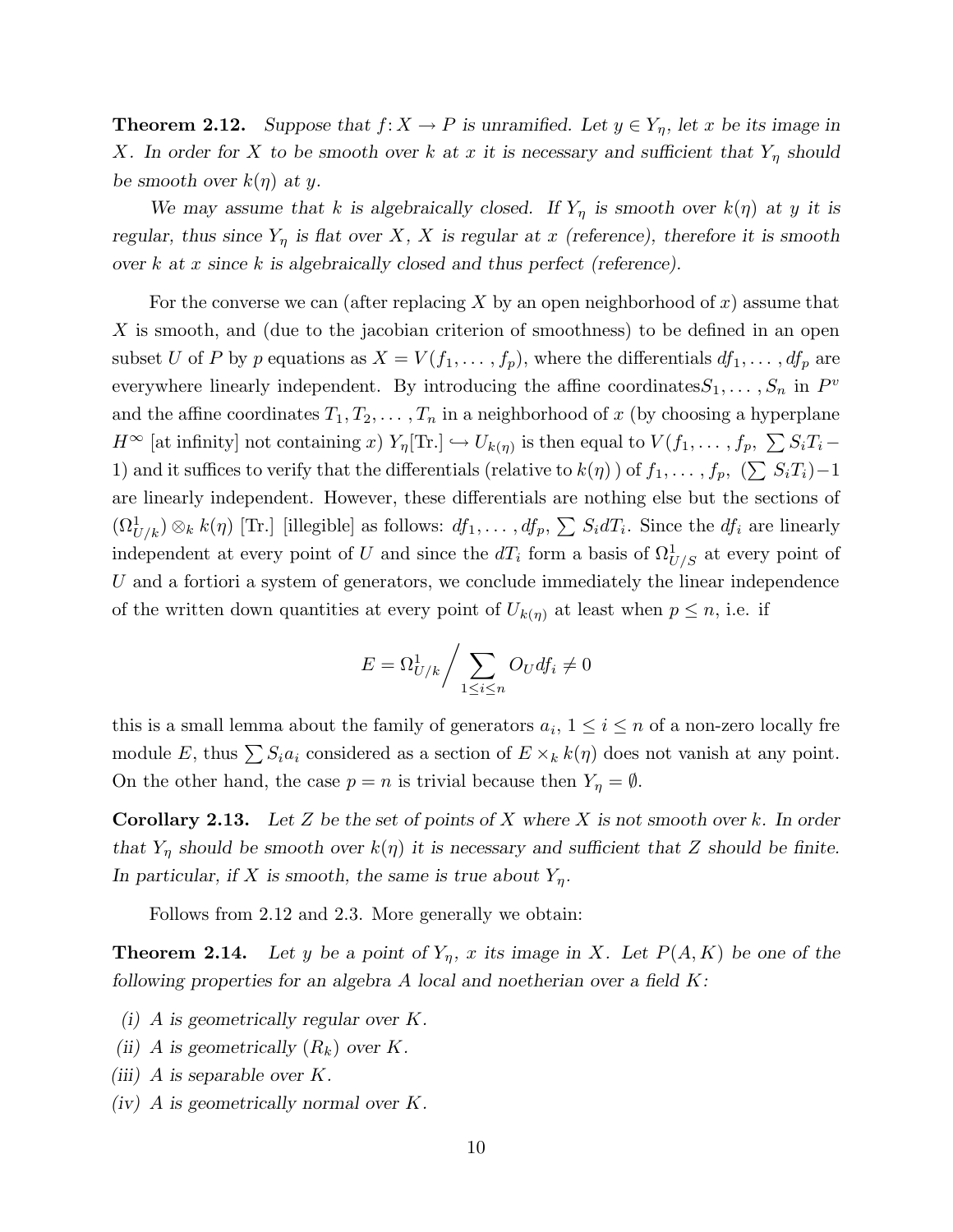Then  $P(O_{X,x}, k) \Leftrightarrow P(O_{Y_{\eta,y}}, k(y)).$ 

Indeed, taking into account par.  $6^8$  (iii) and (iv) follow from (ii) and 2.8 (ii). On the other hand, (i) has been proven in 2.12 and it remains to deduce (ii) from (i). To do this let Z be the set of points where X is not smooth over k, its inverse image  $Z_{\eta}$  in  $Y_{\eta}$  is therefore (by 2.12) the set of points of  $Y_{\eta}$  at which  $Y_{\eta}$  is not smooth over  $K(\eta)$ . But the codimension of Z in X is equal to that of  $Z_{\eta}$  in  $Y_{\eta}$  at y because of flatness (reference par.  $6<sup>9</sup>$ . Therefore one is  $> k$  if the other one is such which completes the proof.

**Corollary 2.15.** Let Z be the set of points of X at which X is not smooth over k (respectively is not geometrically  $R_k$  over k, respectively is not separable over k, respectively is not normal over k). In order for  $Y_n$  to be smooth (respectively geometrically  $R_k$ , respectively separable, respectively geometrically normal) over  $k(\eta)$  it is necessary and sufficient that Z should be finite.

From writing up point of view statements 2.14 and 2.15 contain 2.12 and 2.13 (which we could thus dispense with, stating separately) on the other hand the corollary is practically more important than the theorem which one could give in a proposition or a preliminary lemma so that the corollary would be more glorified.

We can give a variant in the case of property (iii):

**Corollary 2.16.** (Let us still suppose that f is an immersion and also that F is coherent), under the conditions fo 2.7, in order that  $Z_i$  [Tr] should not be immersed it is necessary and sufficient that  $Z_{i\eta}$  [Tr] shuld be such. If that is so then the radical multiplicity of F at  $Z_i$  at k is equal to that of  $G_n$  at  $Z_i$  relative to  $k(\eta)$ .

The first assertion is contained in the last assertion of 2.7 For the second, since  $Y_{\eta} \to X$ is flat, therefore the functor  $F \to G_\eta$  is exact, and we are reduced by restriction to a neighborhood of the general point of  $Z_i$  and by a devissage (unscrewing) to the case where  $F = O_{Z_i}$  and we may assume  $Z_i = X$ . Also, we could start by assuming that X is separate over k is reduced to the case of k algebraically closed.<sup>10</sup> Then the asertion is contained in 2.15 (iii). Then we conclude, as usual:

**Corollary 2.17.** Let Z be the set of points of X where  $F$  is not separable over  $k$ (reference). Then  $G_{\eta}$  is separable over  $k(\eta)$  if and only if Z is finite. In particular, if F is separable over k, then  $G_{\eta}$  is separable over  $k(\eta)$ .

<sup>&</sup>lt;sup>8</sup>Marginal remark  $X$  [Tr.] unramified or  $k$  of characteristic zero.

 $^{9}$ of EGA IV, see 6.5 [Tr.]

 $10$ incomprehensible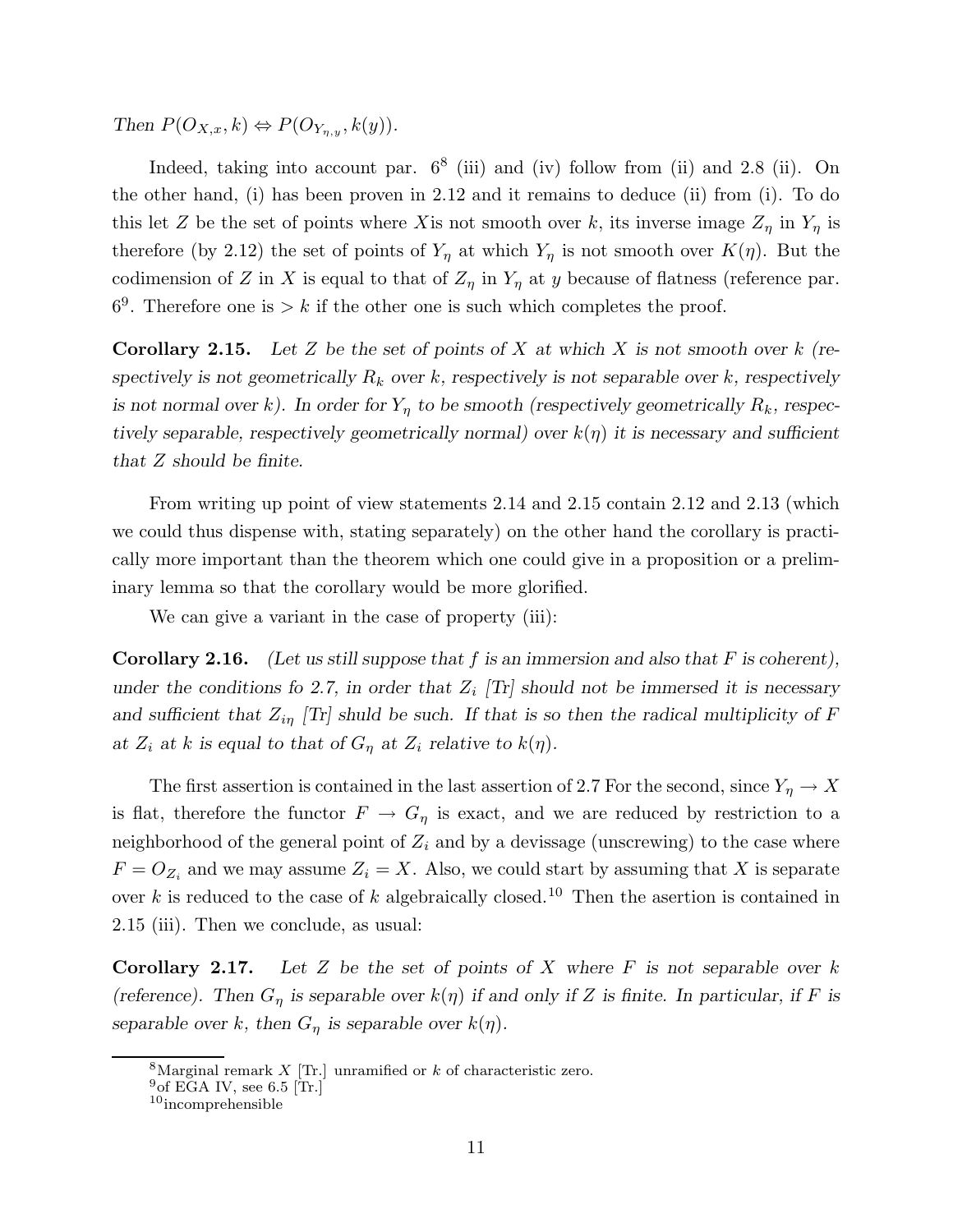Remark 2.18. The key result 2.12 (and its consequences 2.13 and 2.17) become false if we abandon the assumption that  $f$  is an immersion, as we see for example by taking for X a purely inseparable covering of P. However, if k is of characteristic zero, 2.12 and 2.17 are valid without assuming that  $f$  is an immersion.

Indeed, it suffices to verify this for 2.12 and this follows from 2.11 and from the fact that for an algebraic prescheme in characteristic zero, smooth = regular.

## §3 Generic hyperplane section: geometric irreducibility and connectedness

**Theorem 3.1** (Bertini-Zariski). Let us assume dim  $f(X) \geq 2$  and that X is geometrically irreducible. Then the generic hyperplane section  $Y_{\eta}$  has the same property.

Let  $K/k$  be the function field of X and let  $n = \dim P$ ; introducing the affine coordinates  $T_1, \ldots, T_n$  in P (by choosing a hyperplane at infinity  $H^{\infty}$  such that  $f(X)$  is not contained in it) and  $S_1, \ldots, S_n$  the affine coordinates in  $P^v$ , we see that the function field L of  $Y_{\eta}$  can be identified with the field of fractions of the integral domain  $K[S_1, \ldots, S_n]/(\Sigma t_iS_i - 1)$  where the  $t_i \in K$  are the images of  $T_i$  under  $f: X \to P$ . Since dim  $\overline{f(x)} > 0$ , the  $t_i$  are not all algebraic over k,'a fortiori they are not all zero; let us assume, for example, that  $t_n \neq 0$ . We realize then immediately that we have  $L = K(S_1, \ldots, S_{n-1})$  (pure transcendental extension),  $S_n \in L$  being given by the equation  $\sum t_iS_i - 1 = 0$  as a function of the  $S_i$   $(1 \le i \le n - 1)$  and the  $t_i$   $(1 \le i \le n)$ . On the other hand,  $k' = k(\eta)$  can be identified with  $k(S_1, \ldots, S_n)$  and the canonical inclusion  $k' \to L$  can be obtained by sending  $S_i$  to  $S_i$  [PB: check this!]<sup>11</sup> i.e. k' as a subextension of L is the subextension generated by the  $S_i$   $(1 \leq i \leq n)$  or what is evidently the same by the  $S_i$   $(1 \le i \le n-1)$  and by  $S_n = a_0 + a_1 S_1 + \cdots + a_{n-1} S_{n-1}$ , where  $a_0 = t_n^{-1}$ ,  $a_i = -t_i t_n^{-1}$ for  $1 \leq i \leq n-1$ .

Let us note that the field generated by the  $a_i$  and by the  $t_i$  is obviously the same, their common transcendence degree is nothing else but the dimension of  $f(X)$ .

(N.B. It would be appropriate to include this birational description at least as a corollary to 2.1). The proof of 3.1 is thus reduced to that of

**Lemma 3.1.1** (Zariski). (See translator's note at the end of section  $|Tr|$ ) Let k be a field, K an extension of finite type over k, m an integer  $\geq 0$ ,  $a_i$   $(0 \leq i \leq m)$  the elements of K such that the transcendence degree of  $k(a_0, \ldots, a_m)$  over k is  $\geq 2$ . Let  $L = K(S_1, \ldots, S_m)$ 

<sup>&</sup>lt;sup>11</sup>Probably  $S_i$  to  $[S_i]$ , equivalence class of  $S_i$  in L [Tr.].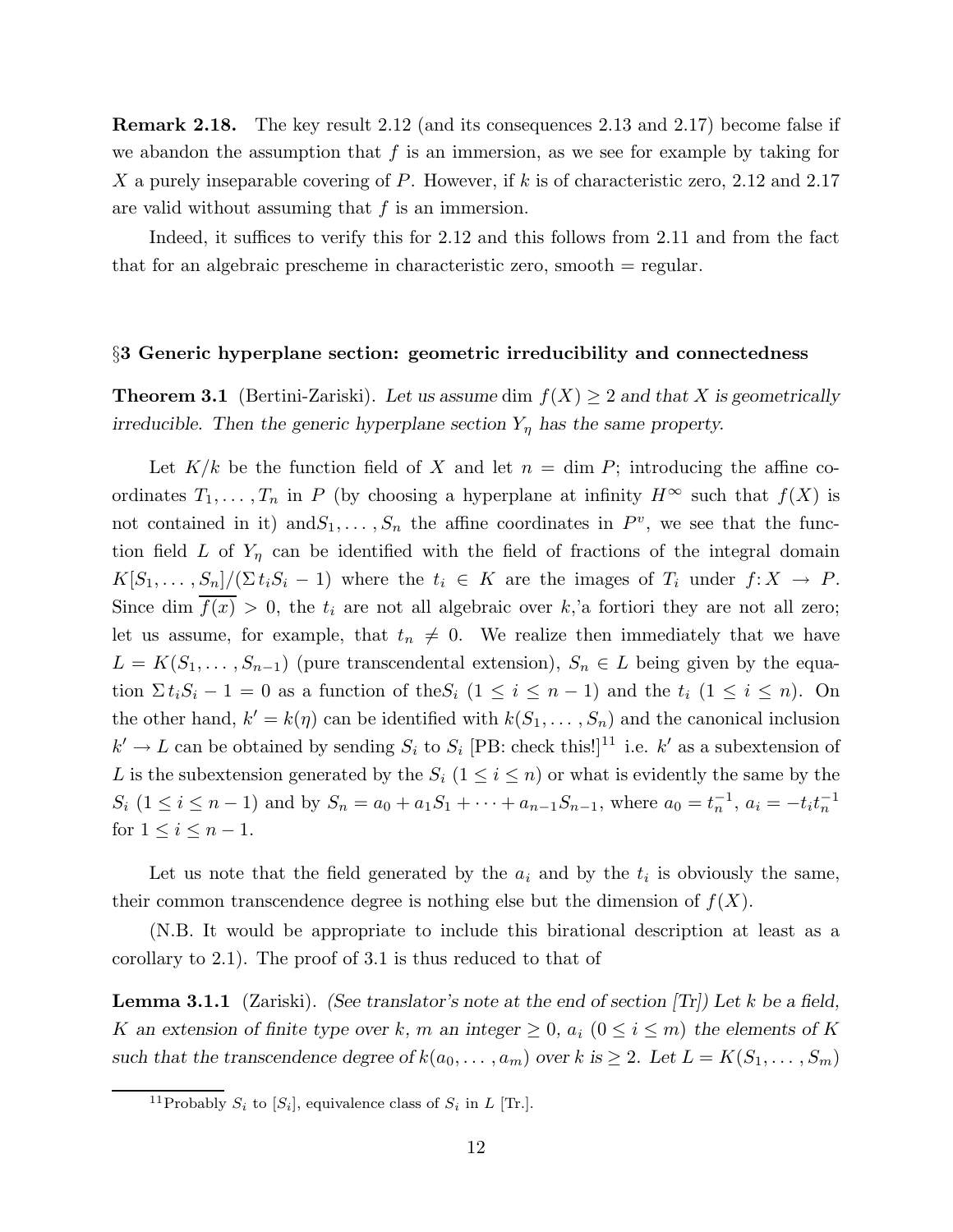and k' be the subfield  $k' = k(S_1, \ldots, S_m, a_0 + \sum^m)$ 1  $a_iS_i)$  of L (the  $S_i$  being indeterminates). If K is a primary extension of k then L is a primary extension of  $k'.^{12}$ 

This lemma, or lemmata that resemble it like a brother, wander almost everywhere in the literature. That is why I leave it up to you: the choice of the place from where you will copy a proof, i.e. I do not feel inspired to find a proof with my own means.

**Corollary 3.2.** Assume that  $f$  is unramified or that the characteristic of  $k$  is zero, and that the dim  $\overline{f(X)} \geq 2$ . Then if X is geometrically integral the same is true about  $Y_n$ . Indeed, geometrically integral  $=$  geometrically irreducible  $+$  separable.

**Corollary 3.3.** Let us assume that  $k$  is algebraically closed and that for every irreducible component  $X_i$  of X we have dim  $f(X_i) \geq 2$ , and suppose also that X is  $\sigma$ -connected, where σ is the set of closed subsets Z of X such that dim  $\overline{f(Z)} = 0$  (i.e. for every such Z, X – Z is connected). Under such conditions  $Y_{\eta}$  is geometrically connected over  $K(\eta)$ .

Indeed, by a lemma that ought to appear in par.  $6^{13}$  with Hartshorne's theorem, the hypothesis signifies that we can join any two irreducible components  $X'$  and  $X''$  of X by a chain of irreducible components  $X_0$  and  $X', \ldots, X_n = X''$  such that two consecutive ones have an intersection  $\notin \sigma$  so that the inverse images  $X'_{\eta}$  and  $X''_{\eta}$  are joined by a chain of  $X_{i\eta}$ which are geometrically connected over $k(\eta)$  by 3.1 and the intersection of two consecutive ones is  $\neq \emptyset$  by 2.3.

It follows (since  $Y_{\eta} = X_{\eta}$  is the union of the  $X_{i\eta}$ ,  $X_i$  running through the set of irreducible components of X) that  $Y_{\eta}$  is geometrically connected over  $k(\eta)$ , q.e.d.

Translators's note to 3.1.1 This should be compared with Zariski's collected papers (MIT Press) vol. 1, page 174, vol. 2, page 304. Also Zariski-Samuel vol. 1, page 196, vol. 2, page 230 of the GTM Springer edition. Also Jouanolou: Theoreme de Bertini et application Th. 3.6 and Section 6.

## §4 Study of a Variable Hyperplane Section: "Sufficiently General" Sections

We return to the general situation of Section 1, S being an arbitrary prescheme. Also, we suppose that X is of finite presentation over  $S$ .

In general, let us note that if  $P(Z, k)$  is a "constructible" property of an algebraic prescheme Z over a field k then the set of  $\xi \in P^v$  such that we have  $P(Y_{\xi}, k(\xi))$  is constructible as we see by noting that  $Y_{\xi}$  is the fiber over  $\xi$  of  $Y \to P^v$  which is a morphism

 $12$ primary extension probably means that the smaller field is algebraically closed in the larger one (or quasi algebraically closed) [Tr]. Jouanolou Th. 3.6 [Tr] <sup>13</sup>Ask A.G.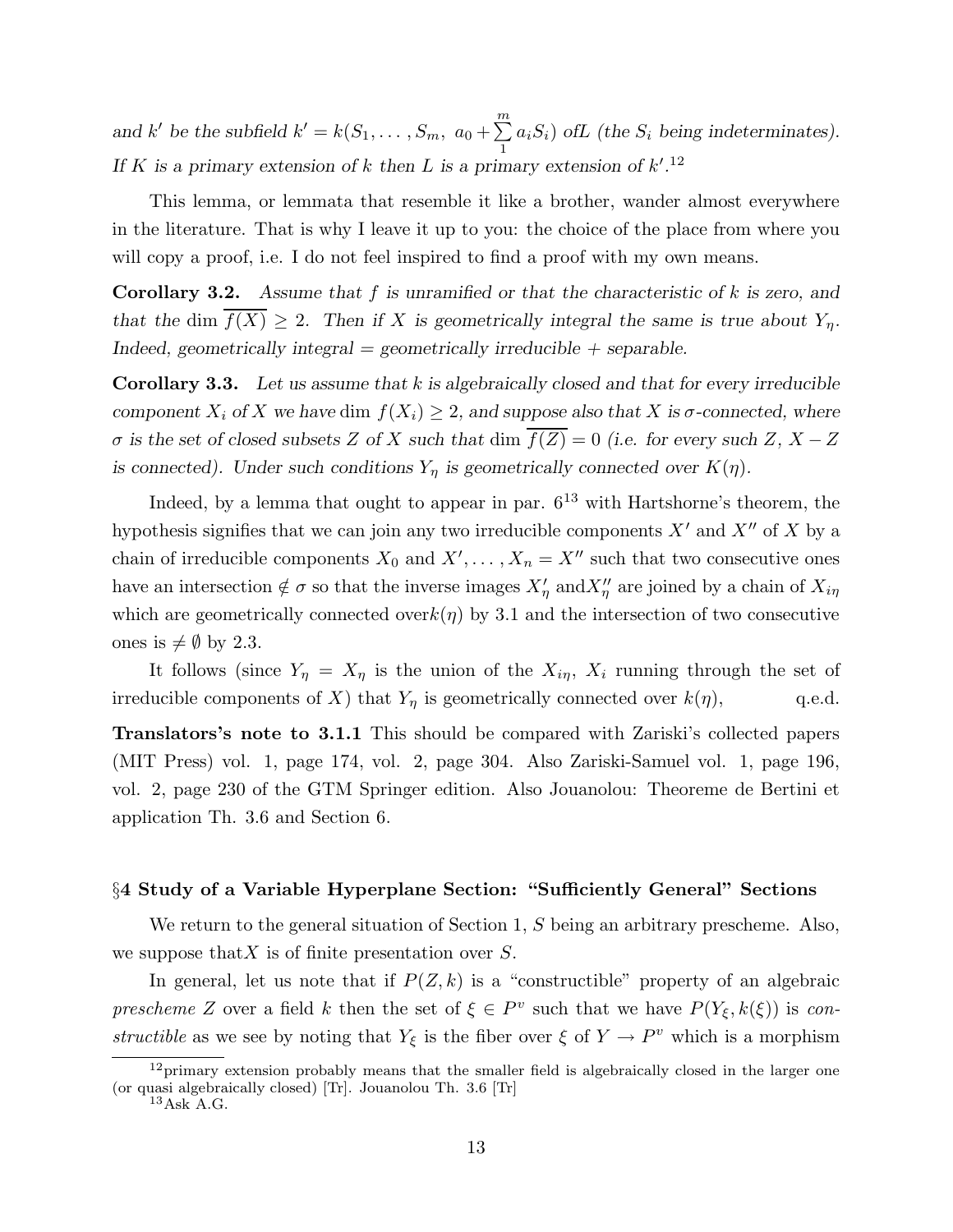of finite presentation and applying par.  $9^{14}$  We have an analogous remark for a property  $P(Z, M, k)$  where Z and k are as above and M is a coherent module over Z; if G is in addition of finite presentation over X then the set of  $\xi \in P^v$  such that we have  $P(Y_\eta, G_\eta, k(\eta))$ is constructible. On the other hand, in the previous two [Tr] sections we have developed in various cases a criterion for the preceding set  $E$  to contain the generic point of  $P^v$ , S being the spectrum of field  $k$ ; *being constructible*, it follows that  $E$  contains a non-empty open set: this is the passage of a conclusion from generic hyperplane section to the analogous conclusion for "sufficiently general" hyperplane sections.

Let us note in addition that in the case  $S = \text{Spec}(k)$  we also have a converse: in order that the generic hyperplane section should have the property  $P$  it is necessary and sufficient that the  $Y_\xi$  for  $\xi$  in a suitable neighborhood of<br>  $\eta$  should satisfy it and it suffices to require for  $\xi$  closed in  $P^v$  (which for  $\xi$  k algebraically closed leads or reduces to considering  $k$ -rational points, i.e. hyperplane sections of X itself (without a prior extension to the base field.)(extension prealable Fr)

This follows, indeed, from the constructibility of  $E$  and from the fact that  $P^v$  is a Jacobson scheme.

Let us give as an example some special cases where the previous considerations apply:

# **Proposition 4.2.** Let G be a module of finite presentation over X.

Let  $P$  be one of the following properties for a module  $M$  over an algebraic scheme  $Z$ over a field  $K$ ;

- (i) coprof  $(M) \leq n$ .
- (ii) M satisfies  $(S_k)$ .
- (iii) M is Cohen Macauley.
- (iv) M is without embedded prime cycle components.
- $(v)$  M is separable over K.

With these notations if E denotes the set of  $\xi \in P$  such that  $G_{\xi}$  satisfies property P then we have: (a) E is a constructible subset of  $P^v$ . (b) Let us suppose that  $S = Spec(k)$ , k a field, and that F satisfies property P. Let us also suppose that in athe case  $(v)$  that k is of characteristic 0 or that  $f: X \to P$  is unramified, then E contains an open and dense suset of  $P^v$ .

**Proof.** (a) follows from the fact that  $P$  is a constructible property which we have seen in Par. 9 of EGA IV. As to (b), it follows from the corresponding results of the previous two sections.

 $14$ of EGA IV. [Tr]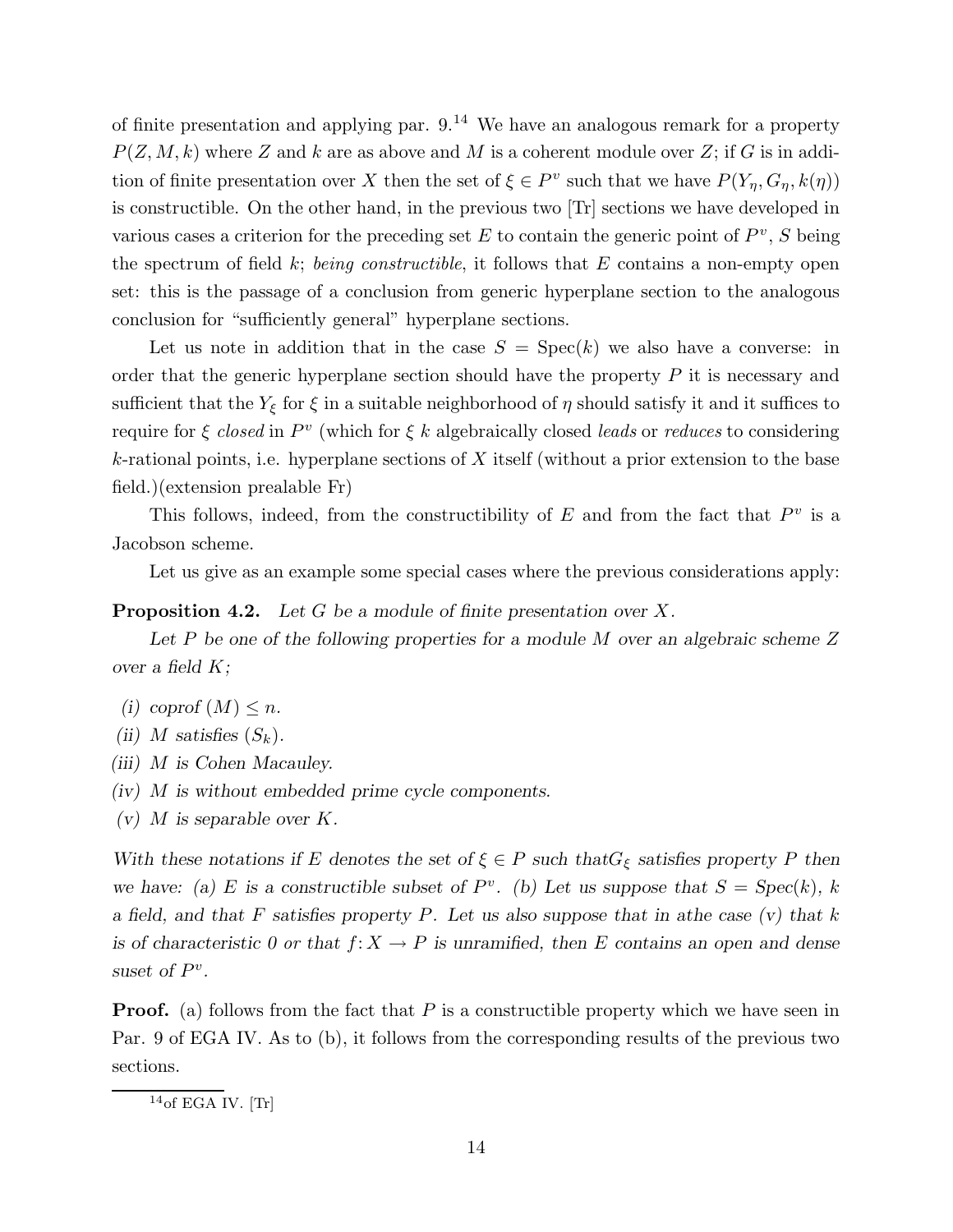**Regrets** To (b): suppose more generally that if Z is the set of points of X where  $F$  does not satisfy P, we have  $f(Z)$  is finite, i.e. dim  $\overline{f(Z)} \leq 0$ .

**Proposition 4.3.** Let P be one of the following properties (for an algebraic prescheme over a field  $K$ ):

- (i) Z is smooth over  $K$ .
- (ii) Z satisfies the geometric property  $(R_k)$  over K.
- (iii)  $Z$  is separable over  $K$ .
- $(iv)$  Z is geometrically normal over K.
- $(v)$  Z is geometrically integral over K.
- (vi)  $Z$  is geometrically irreducible over  $K$ .

Let E be the set of  $\xi \in P^v$  such that  $Y_{\xi}$  satisfies P. Then: (a) E is a constructible subset of  $P^v$ . (b) Let us suppose  $S = \text{Spec } k$ , k a field and let us suppose in the cases (i) to (v) that k is of characteristic zero and that  $f: X \to P$  is unramified. Finally, suppose in the cases (v) and (vi) that dim  $\overline{f(X)} \geq 2$ . Assume that X satisfies P then E contains a dense open subset of  $P^v$ .

**Proof.** Proof is identical to that of 4.2. Let us remark that in the cases (i) to (v) it suffices to assume only (in (b)) that  $f(Z)$  is finite where Z is the set of points of X where P fails.

**Corollary 4.4.** Let us consider the property  $(C_m)$  " $\bar{Z}$  cannot be disconnected by a closed subset of dimension  $\leq m$  (where  $\overline{Z}$  is  $Zx_K\overline{K}$ ,  $\overline{K}$  the algebraic closure of K)."

Let E be the set of  $\xi \in P^v$  such that  $Y_{\xi}$  over  $K(\xi)$  satisfies  $C_m$ . Then: (a) E is constructible. (b) Let us suppose that  $S = \text{Spec } k$ , k a field, and that for every irreducible component  $X_i$  of X we have dim  $\overline{f(X)} \geq 2$ . Then if X over k satisfies  $C_{m+1}$  then  $E_{\xi}$ contains a dense open subset U of P.

The constructibility is done by  $A Q T^{15}$  This is a fact that one has forgotten in Par. 9 of EGA IV that perhaps it would still be possible to repair (or fix); the part (b) follows in principle from 3.3 except that 3.3 has been announced in an excessively special manner and consequently should be generalized (the proof given being otherwise essentially unchanged). Also there is an error in the statement of 4.4, which is not valid as such if  $f$  is quasifinite; in the general case instead of considering the dimension of the closed subsets of X respectively of  $Y_{\xi}$  it is sufficient to consider the dimension of their images in P respectively in  $H_{\xi}$ . Redactor demerdetur. [Latin] [Tr. Translate]

<sup>15</sup>What is AQT? Ask AG.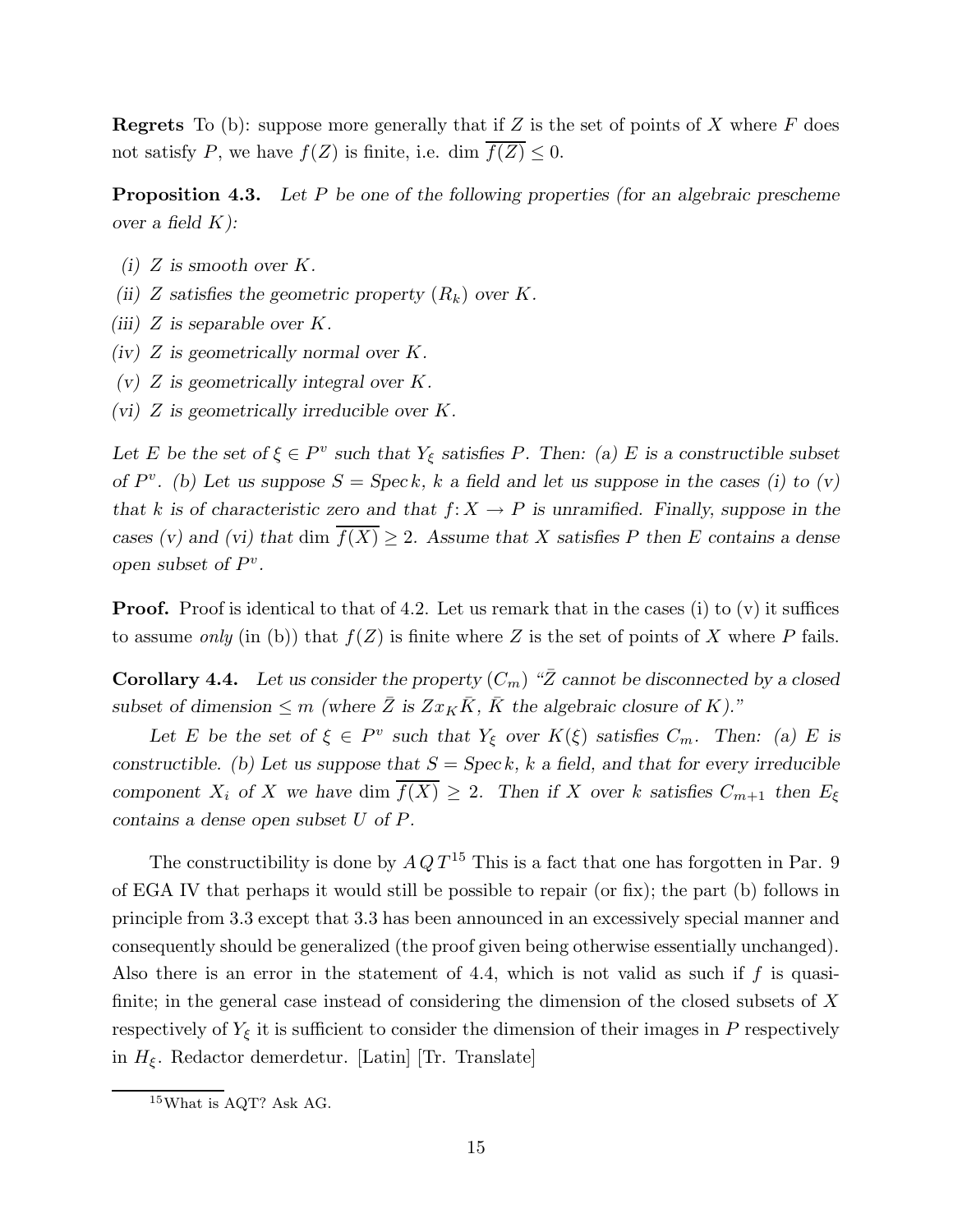#### §5 Theorems of Seidenberg Type

**5.1.** In the present section we give conditions under which the set  $E$  defined in 4.1 is open. We deal here with properties of P of local nature over X, respectively  $Y_{\xi}$ , such that we can define the set U of  $y \in Y$  so that (if  $\xi$  denotes the image of y in  $P^v$ )  $Y_{\xi}$  satisfies P at the point y (respectively  $G_{\xi}$  satisfies condition P at y). We give first of all the criteria for U to be open by using paragraph 12.<sup>16</sup> As always we have  $E = P^v - h(Y - U)$  [Tr] it follows that if U is open and X is proper over S (since h is proper and a fortiori closed) then E is also open.<sup>17</sup>

**5.2.** As we have seen in No. 1 Y is defined in  $Xx_{S}P^{v} = X_{P^{v}}$  as the "divisor" of a section  $\phi$  of  $\mathcal{O}_X(1) \otimes_S O_P^v(1)$  which induces for every  $\xi \in P^v$  a section  $\phi \xi$  of  $\mathcal{O}_X(1) \otimes_{k(s)} O_P^v(1)(\xi)$ (a sheaf by the way isomorphic non-canonically to  $O_X(1) \otimes_{k(s)} k(\xi) = O_{X_{k(s)}}(1)$ ) such that  $Y_{\xi}$  is nothing else but the "divisor" of this section (N.B. the divisor of a section  $\phi$  of an invertible module L is defined as the closed subscheme defined by the image ideal of  $\phi - 1 : L^{-1} \to O$ . If F is a sheaf of modules over X then its inverse image over Y, i.e. the inverse image of  $F \otimes_{O_S} O_{P^v} = F_{P^v}$  over the subscheme Y of  $X_{P^v}$ , is nothing else but the cokernel of the homomorphism  $\phi - 1 \otimes id_{F_{P'}}: F_{P'}(-1, -1) \to F_{P'}$ where the notation  $(-1, -1)$  explains itself as Mike<sup>18</sup> says. Also  $G_{\xi}$  is the cokernel of analogous homorphism  $F_{k(\xi)}(-1,-1) \to F_{k(\xi)}$  where  $\xi$  is a point of P (and also we have a corresponding interpretation if  $\xi$ , instead of being a point of  $P^v$ , denotes a point of  $P^v$ with values in an  $S'$  over  $S \dots$ )

In general if L is an invertible module somewhere,  $\phi$  a section defining the subprescheme  $V(\phi)$ , then for every module F the inverse image of F in  $V(\phi)$  can be identified, by the usual abuse of language, to the cokernel of  $id_F \otimes 1^9$ :  $F \otimes L^{-1} \to F$ .

We say that  $\phi$  is F regular if the preceding homomorphism is injective. If we choose an isomorphism of F and  $\mathcal{O}_X$ , which is possible locally, such that  $\phi$  is identified to a section of  $O_X$ , this terminology is compatible with the one that was already introduced elsewhere.

**Proposition 5.3.** With the previous notations let U be the set of  $x \in X_P$  with image  $\xi$ in  $P^v$  such that  $\phi \xi$  is  $F_{K(\xi)}$  regular at x. Then

- (a) If F is of finite presentation and flat realtive to S then U is open and  $G/U$  is flat relative to  $P^v$ .
- (b) For every  $s \in P^v$  if  $\eta$  denotes the generic point of  $P_S^v$  then U contains  $X_{k(\eta)}$ .

<sup>16</sup>Locate that reference, most likely EGA IV [Tr], Yes [Tr].

<sup>&</sup>lt;sup>17</sup>Since Y is proper over X and  $P^{\nu}$  is separated over S. (Marginal remark [Tr]).

<sup>18</sup>Mike Artin (I presume P.B.)

<sup>19</sup>??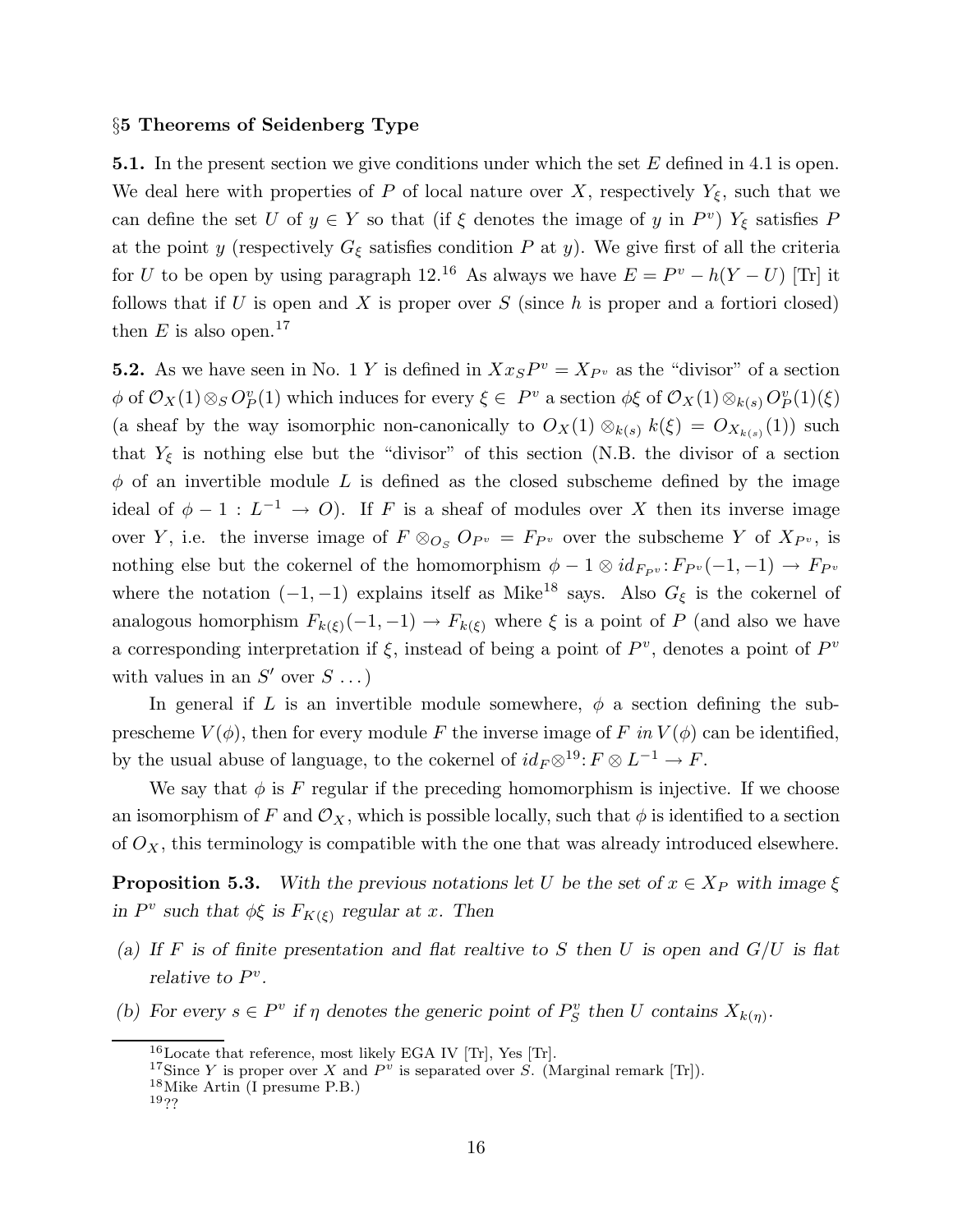# Proof.

- (a) Since  $F_{P^v}$  is of finite presentation and flat relative to  $P^v$  the conclusion follows from 11.3<sup>20</sup> (and also from  $o_{III} \dots$  in the case of locally noetherian S) (of EGA IV [Tr]).
- (b) We may suppose  $S = \text{Spec } k$ . The associated cycles to  $F_{k(\eta)}$  are (because of Par.  $(3)^{21}$  the inverse images of associated cycles  $Z_i$  to F. If  $f(Z_i)$  is finite, then by 2.3  $Z_{ik(\eta)} \cap Y = \phi$  in the contrary case by 2.6; for example, we also have  $Z_{ik(\eta)} \cap Y = Z_{ik(\eta)}$ (by reason of dimension; 2.3 which was already involved in 2.6 and is without a doubt a better reason) which proves that  $\phi$  does not vanish over any of the  $Z_{ik(\eta)}$  and therefore proves (b).

**Corollary 5.4.** Let V be the set of  $\xi \in P^v$  such that  $\phi \xi$  is  $F_{k(\xi)}$  regular. If F is of finite presentation then V is constructible and it contains the generic points of the fibers of  $P^v$ over S. On the other hand, if also X is proper over S and F is flat over S, then the set V is open.

Remark 5.5. Let  $\xi \in P^v$  over  $s \in S$  and let us suppose the  $F_s$  should be without associated embedded cycles. Then we see immediately that  $\xi \in V$  (notation of 5.4) which means also that every irreducible component of supp  $F_{k(\xi)}$  does not lie over  $H_{\xi}$  (and a little less evidently in this criterion we replace  $k(\xi)$  by an arbitrary extension of  $k(\xi)$ .

Let us note that the hypothesis  $(S_1)$  about  $F_s$  which we have just made is satisfied notably if we suppose  $F_s$  Cohen-Macauley (a fortiori if F is CM over S); also in this case  $G_s$  is CM (since locally it is deduced from  $F_{k(s)}$  which is such by dividing by  $a\Phi \cdot F_{k(s)}$ where  $\phi$  is  $F_{k(s)}$  regular). The same remarks anyway should (and will have to)be made locally above to characterize the points of  $U$  (in place of those of  $V$ ).

Using now 12.1.1 and  $12.1.4^{22}$  we obtain:

**Theorem 5.6.** Let us assume that F is of finite presentation flat relative to S. Let P be one of the properties (i) to (viii) of 12.1.1 or (if we assume  $F = O_X$ ) one of the properties (i) to (iv) of 12.1.4 of EGA IV [Tr]. Let  $U_P$  be the set of  $x \in X_P$  such that if  $\xi$  denotes the image of x in  $P^v$  the property shuld be satisfied by  $G_{\xi}$  (resp.  $Y_{\xi}$ ) at the point x and such that  $\phi \xi$  is  $F_{k(\xi)}$  regular at x. Then  $U_P$  is open and  $G/U_P$  is flat relative to S.

Indeed, by the very definition we have  $U_P \subset U$  (notation of 5.3 (a)) and we apply Par. 12 to  $U \to P^v$  and  $F_{P^v}/U$ .

Corollary 5.7. Let us suppose that F is of finite presentation flat relative to S, and supp F proper over S (e.g. X proper over S). Let  $V_P$  be the set of  $\xi \in P^v$  such that  $G_{\xi}$ 

 $^{20}\mathrm{Find}$  that reference.

<sup>&</sup>lt;sup>21</sup>illegible, ask AG or figure out – probably $\phi^{-1}$  [Tr].

 $^{22}$ Ask AG about reference – probably EGA IV [Tr]. 12.1.4 does not check out [Tr].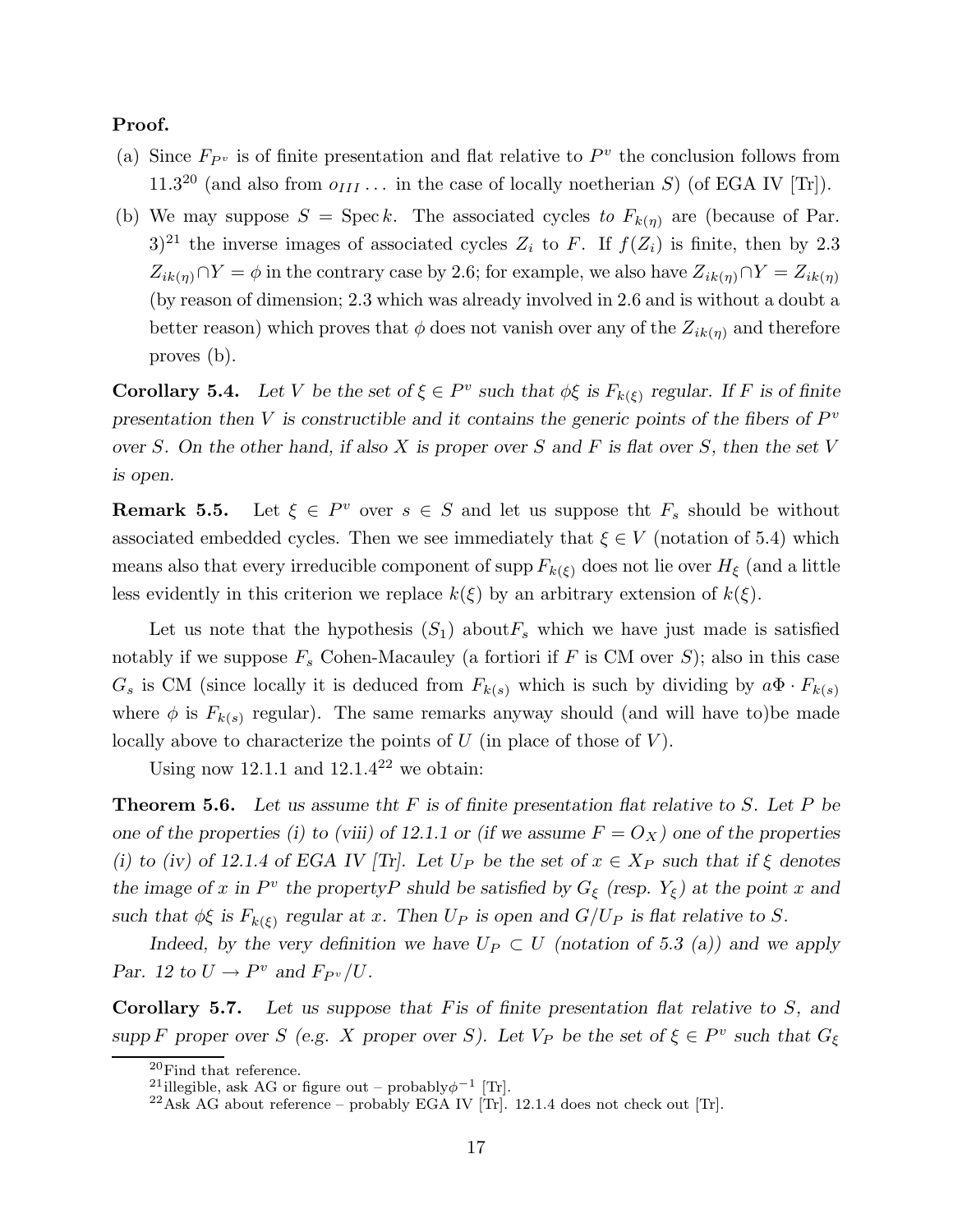(resp. Y) satisfies the property P and that is  $F_{K(\xi)}$  regular. Under these conditions  $V_P$  is open (and it is also constructible in every case, i.e. without any assumption of flatness or of properness).

It seems to me that from the point of view of presentation we cannot leave 5.6 as is with a simple reference to conditions enumerated in another volume, but it requires an explicit list  $(i)$ ,  $(ii)$ ,... of properties which we have in view. Also remark (in 5.1 perhaps) that the case  $P =$  geometrically normal (with  $S =$  Spec $(k)$  for sure)<sup>23</sup> is due to Seidenberg.

#### §6 Connectedness of an arbitrary hyperplane section

We shall here combine the already known criterion of geometric connectedness of the generic hyperplane section (3.3) with the connectedness theorem of Zariski in order to obtain a connectedness result for an arbitrary hyperplane section:

**Proposition 6.1.** We suppose  $S = \text{Spec}(k)$ , k an algebraically closed field [X proper over k suppose]<sup>24</sup> that for every irreducible component  $X_i$  of  $X$ ,  $\overline{f(X_i)}$  should be of dimension  $\geq$  2, finally that X cannot be disconnected by a closed subset Z of X such that dim  $\overline{f(Z)} \leq$ 0. Under such conditions for every  $\xi \in P^v$ ,  $Y_{\xi}$  is geometrically connected.

**Proof.** Since none of the  $f(X_i)$  is finite we see that every irreducible component  $Y_i$  of Y dominates  $P^v$ ; on the other hand,  $Y \to P^v$  is proper (if Y is proper over k, being such over X which is proper over k). On the other hand, by (3.3), the generic fiber  $Y_{\eta}$  of  $Y \to P^{\nu}$ is geometrically connected.

Finally,  $P<sup>v</sup>$  is regular and à fortiori geometrically unibranch. It now suffices to apply  $15.6.3^{25}$  (which is variant of the Zariski connectedness theorem) to conclude that all the fibers of  $Y \to P^v$  are geometrically connected. q.e.d.

Indeed, it is not difficult by a proof of analogous type to generalize 6.1 in the same sense as in 4.4. If you do not want to trouble yourself with this exercise, at least mention it as a remark. To say also that we do not discriminate in 6.1 with regard to hyperplane sections that have an excessive (extra) dimension. (From the planning point of view) it might be clearer to group together all athe connectedness questions (including 3.3 and 4.4) in the same No. (or section).

#### §7 Application to the construction of hyperplane sections and multisections

 $23$ or to be sure [Tr].

 $24$ illegible.

 $25\overline{\text{EGA}}$  IV [Tr].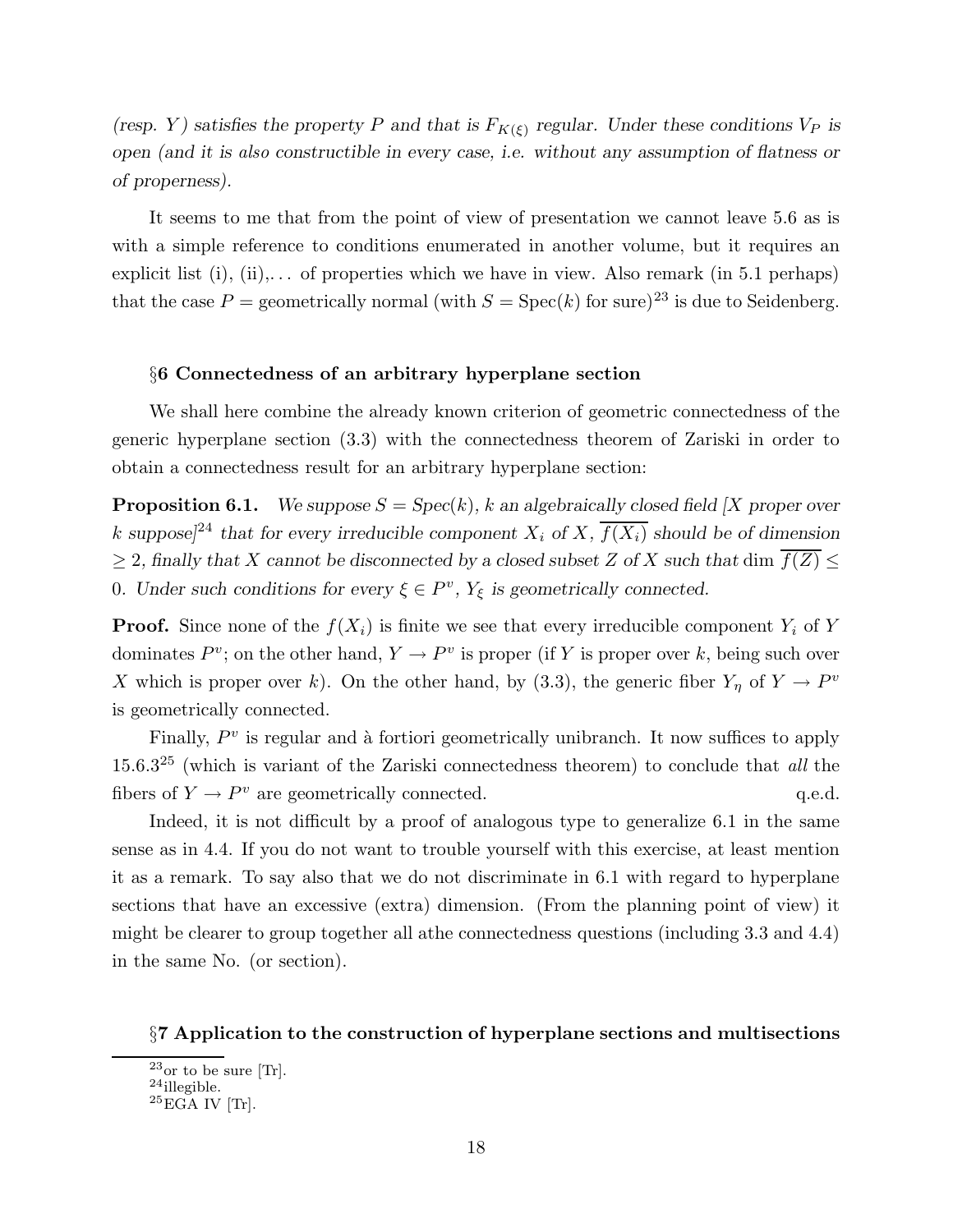of

# specified type

7.1. Let us notice that if  $S = \text{Spec}(k)$  where k is an infinite field then every non-empty open subset of  $P^v$  contains a k-rational point; therefore in the notations of 4.1 if E (defined in terms of a constructible property P) contains the generic point  $\eta$ , it contains a k-rational point and therefore there exists a hyperplane section of X (defined over  $k$ ) having the property  $P$ . On the other hand,  $S$  being again arbitrary, it is immediate that for every  $s \in S$  and for every point  $\xi$  of the fiber  $P_s^v$  rational over  $k(s)$ , there exists a section  $\xi$  of  $P<sup>v</sup>$  on an open neighborhood U of s which passes through  $\xi_0$ . If now E is again defined as in 4.1 in terms of a constructible property  $P$  and if we have (for example due to No. 5) the fct that E is open, then if  $\xi_0 \in E$ , then the section  $\xi$  is a section of E over U at least if we sufficiently shrink or diminish  $U$ . Therefore we may construct a hyperplane section  $Y_{\xi}$  of X over an open neighborhood U of s such that for every  $t \in U$  its fiber  $Y_{\xi(t)}$  at t satisfies the property P. If we do not have a priori  $\xi_0$  but if  $k(s)$  is infinite we may combine the two preceding remarks to obtain a hyperplane section over an open neighborhood of s having the preceding property. Finally, using No. 5, we have a criterion allowing us to assert that  $(X \text{ resp. } F \text{ being assumed flat over } S \text{ which allows us to apply loc. cit.)}$  $Y_{\xi}$  resp.  $G_{\xi}$  is also flat over S. We may therefore, replacing X by  $Y_{\xi}$ , iterate the previous construction which allows, for example under certain conditions, to construct closer and closer (by successive approximations ???)<sup>26</sup> a "multisection" of S' of X over an open neighborhood U of the given point s, such that  $S' \to U$  should be finite, flat and with fibers satisfying the property P. If  $k(s)$  is finite we may be forced or constrained to do an  $\text{étale}$  and surjective base change  $S' \to U$  (U an open neighborhood of s) before being able to apply the preceding constructions; indeed under the conditions from the start of 6.1, if k is finite there does not necessarily exist a rational point over  $k$  in the open non-empty set  $U$ , but there certainly exists a closed point of  $U$ , thus a point with values in a finite extension k' (necessarily separable) of k; when  $k = k(s)$ , therefore we may, after making a suitable finite étale extension  $S'$  over a neighborhood U of s, corresponding to the residual extension k', i.e. such that  $S_s^1 \xrightarrow{\sim} \text{Spec}(k')$ , restrict ourselves to the favorable situation of the unique point  $s' \in S'$  over s after a base change  $S' \to S$ . I must however, note or point out [un remords Fr] a regret to 4.2 and 4.3 which should have been announced in a slightly more general form [at least as a remark]: If we are given an integer  $m$  and if we denote by E the set of  $\xi \in P^v$  such tht  $G_{\xi}$ , resp.  $Y_{\xi}$  satisfies P exceptovr a closed set of dimension  $\leq m$  (i.e. athe set *P*-singular *Z* is of dimension  $\leq m$ ). Then

<sup>26</sup>Translator's note: de proche en proche [Fr].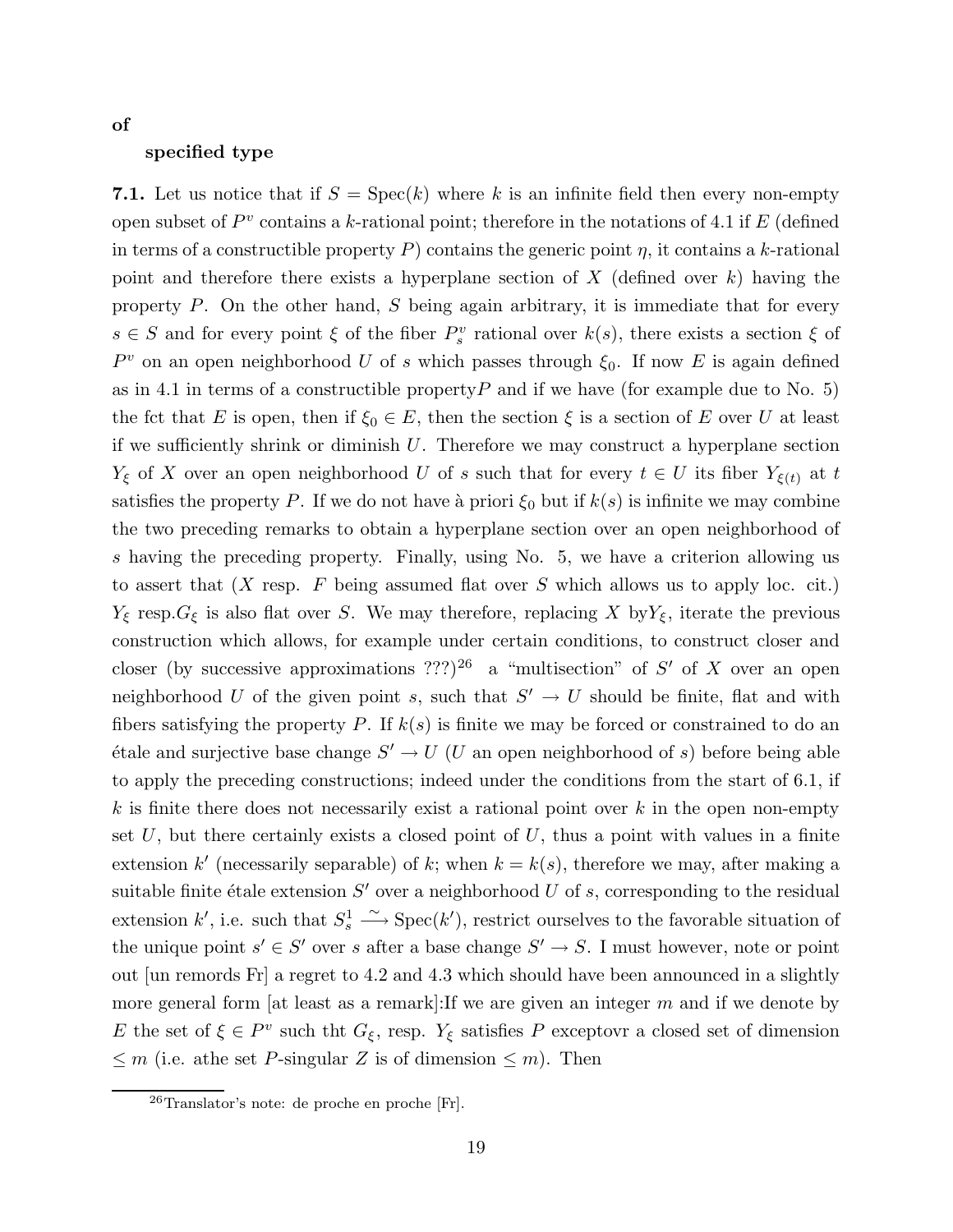- a)  $E$  is a constructible subset of  $P^v$  and
- b) in the case  $S = \text{Spec}(k)$ , if F, respectively X, satisfies P except over a set of dimension  $\leq m+1$ , then E contains a non-empty open set.

**Proposition 7.2.** Let us assume that  $X$  is proper over  $S$  and that  $F$  is of finite presentation finite and flat over S. Let P be one of the properties (i) to (v) of  $(4.2)$  and let m be an integer. Let  $S \in S$  and let us suppose that the set  $Z_s$  of points of  $X_s$  where  $F_s$  does not satisfy P is of dimension  $\leq m+1$ . Then if also  $k(s)$  is infinite there exists a neighborhood U of s in E and a section  $\xi$  of  $P^v$  over Uh aving the following properties: For every  $x \in U$ the set of points of  $Y_{\xi,s}$  where  $G_{\xi(s)}$  does not satisfy P is of dimension  $\leq m$  and  $\phi_{\xi(s)}$  is  $F_{\xi,s}$  regular. Under such conditions the module  $G_{\xi}$  over  $Y_{\xi}$  is flat relative to U. Finally, if  $k(s)$  is not supposed infinite, we can again make the previous construction afater an étale extension of the type anticipated in 7.1.

**Propostion 7.3.** Essentially the same. There is no longer an  $F$  and assume that  $X$  is flat relative to S we refer to properties (i) to (v) of 4.3 in place of those of 4.2 ("but being careful to make the reservation.")  $k(s)$  of characteristic zero or  $f: X \to P$  is an immersion and in the case (v) that for every  $s \in S$  [illegible] irreducible component Z of  $X_s$  we have dim  $f(Z) \ge 2$ . [Nota Bene: For (v) compare 12.2.1 (x) and (xi) (we can then [illegible] in the other case 4.3 or 12.2.1 (x) (marginal remark largely illegible in preceding square brackets).

(Text crossed out)

**Proposition 7.4.** Let  $g: X \to S$  be a flat proper morphism, let  $s \in S$ , let us put  $n = \dim X_s$  and let us suppose that the dimension of the set of points of  $X_s$  where  $X_s$ is not separable over  $k(s)$  is  $\leq n$ . (for example  $X_s$  separable). Then there exists an open neighborhood U of s and an étale finite, surjective morphism  $S'$ ---- $\succ U$  such that X  $x_S S'$ admits a section over S'. If  $k(s)$  is infinite we may take for S' a closed subscheme of X U.<sup>27</sup>

Let us assume to start with that  $k(s)$  is infinite. We proceed by induction on n, the case  $n = 0$  being trivial. Indeed in that case there exists an open neighborhood U of s such that  $X|U$  itself is étale, finite and surjective above U as we see by immediate cross references. If  $n > 0$ , we apply 7.3 for the "separable" property which allows us to replace X by a "hyperplane section" Y having the same properties up to this that n is replaced by  $n-1$ . If  $k(s)$  is not assumed infinite we begin by making an étale base change, it works. (It goes thorugh)

<sup>27</sup>Unclear, ask AG.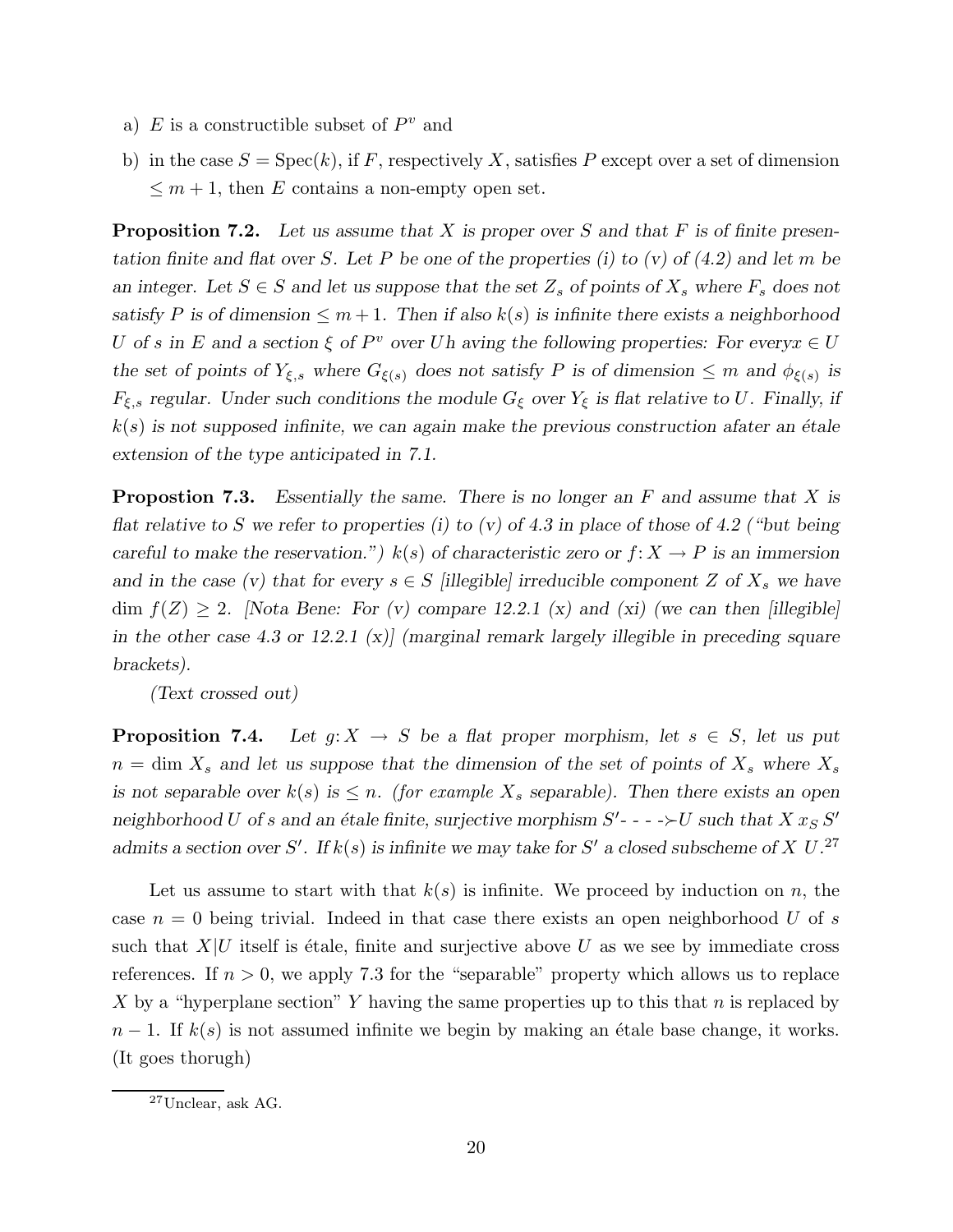Remark 7.5. In particular if X is projective and separable over S it admits locally over  $S$  étale multisections. But we note that we can give examples with  $X$  proper and smooth (but non-projective)  $S$ , where the same conclusion fails. Of course, the projective assumption cannot be weakened in general to an assumption of quasi-projectiveness as we see, for example, by taking X étale non-finite over  $S \dots^{28}$ 

#### §8 Dimension of the set of exceptional hyperplanes

8.1. In the previous sections and notably Sections 2 and 3, we have given statements asserting that the set of  $\xi \in P^v$  such that the set of  $\xi \in P^v$  such that Y has a certain property P is constructible and that it contains the generic point  $\eta$  or else that the set  $Z_P$  of  $\xi \in P^v$  "exceptional for P" is constructible and is rare, i.e. that its closure is of codimension  $\geq 1$ . (Nota Bene: we suppose that  $S = \text{Spec}(k)$ ).

In certain cases we can make this statement more precise by giving a better upper bound for this codimension, which is important for certain questions. For example, if we see that this codimension is greater than or equal to two it follows that a "sufficiently general" straight line D of  $P<sup>v</sup>$  does not intersect  $Z_P$ , whence the existence (if k is infinite) of "linear pencils" of hyperplane sections  $Y_{\xi}$  ( $\xi$  a geometric point of D) all of which have the property  $P$  (see Section No.<sup>29</sup> for examples).

From the *writing up* point of view, since the results of the present No. make more precise some results of the previous sections, the question arises if it is necessary to do this catching up in a separate section (or number) or to give a more precise version gradually as we move along. Redactor decidetur (Latin).<sup>30</sup>

**8.2.** Let Z be the set of  $\xi \in P^v$  such that dim  $Y_{\xi} > \dim X - 1$  and let us suppose that for every irreducible component irr  $X_i$  of X we have dim  $f(X_i) >$ [illegible, is it two, ask A.G.] then Z is of codimension two in  $P^v$ . This follows from 2.1 and 2.2 (which implies that every irreducible component of Y dominates  $P<sup>v</sup>$  and from the dimension theory for the morphism  $Y \to P^v$ . Starting from this result we may give as a corollary the case where we start a closed subset  $Z$  of  $X$  and where we consider the dimension fo the inverse images  $Z_{\xi}$  in the  $Y_{\xi}$  ( $\xi \in P^v$ ) and we may even take for Z the set of  $\xi \in P^v$  such that there exists an irreducible component of  $T_{k(\xi)}$  whose trace on  $Y_{\xi}$  has the greatest dimension (NB we always assume that for every irreducible  $Z_i$  of Z we have dim  $f(Z_i) > 0$ .

<sup>28</sup>Illegible

<sup>29</sup>Section number omitted, ask A.G.

<sup>30</sup>Editor decide.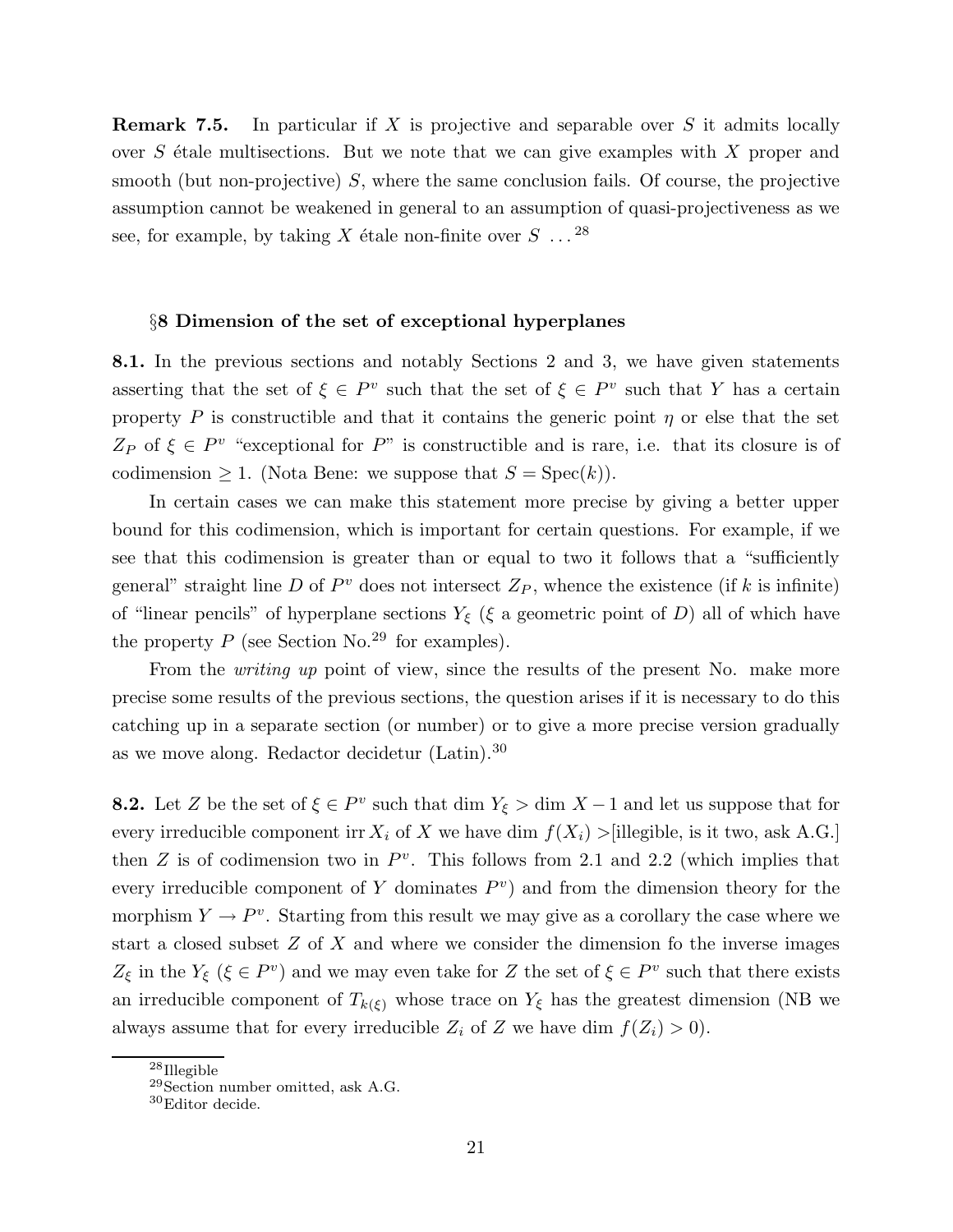Finally the most precise statement in this direction and one that results easily from the first announcement (for  $X$  irreducible) and from 2.7 is the following modified statement: F being coherent over X, suppose that for every associated prime cycle T for F we have dim  $f(T) > 0$  then the set of  $\xi \in P^v$  such that  $\phi_{\xi}$  is not  $F_{k(\xi)}$ -regular is (constructible and) of codimension  $\geq 2$ . (The notation for  $\phi_{\xi}$  is that from No. 5). We can give this as the principal assertion, and announce the previous assertions as corollaries, the proof being or proceeding via one of the corollaries.

Please note that with the preceding notations if  $\xi \in P^v - Z$ , then for every  $y \in Y_{\xi}$  we have coprof<sub>y</sub>  $G_{k(\xi)} = \text{coprof}_y G_{\xi}$  and consequently if coprof  $F \le n$  then for  $\xi \in P^v - Z$  we have coproof of  $T_{\xi} \leq n$  in particular if F is Cohen-Macauley then for  $\xi \in P^v - Z$ ,  $G_{\xi}$  is Cohen-Macauley. Finally if F is  $(S_k)$  we have that  $G_{\xi}$  is  $(S_{k-1})$  for  $\xi \in P^v - Z$  (reference  $O_{IV}$ ).

**8.3.** We notice that if F is  $(S_k)$  for one  $\xi \in P^v$  such that  $\phi_{\xi}$  is  $f_k(\xi)$ -regular and  $G_{\xi}$  has a component of codimension  $\geq 2^{31}$  even if  $F = \mathcal{O}_X$ ,  $k = 1$ , X being geometrically integral of dimension two where  $(k = 2 X)$  being geometrically integral and geometrically normal of dim 3). It is enough to start from a projective integral surface

$$
X\subset P^r
$$

over k algebraically closed having a point x where  $X$  is not Cohen-Macauley, then for every hyperplane pressing through x the corresponding hyperplane section  $Y_{\xi}$  admits x as an associated embedded cycle (respectively, we start from a normal (thus  $S_2$ ) integral variety  $X \subset P^v$  of dimension three having a point  $X \in X$  where X is not Cohen-Macauley, then the Y's passing through x are not CM, i.e. they are met  $(S_2)$  at x.)

In these examples the set of "exceptional"  $\xi$  for the property  $(S_k)$  contains the hyperplane of  $P^v$  defined by  $x \in P$  and it is of codimension one (and not of codimension  $\geq$  two) compare 8.5 below for a general precise result in this direction along these lines?

**Proposition 8.4.** Let T be a closed subset of X and suppose that  $\text{codim}(T, X) \geq k$ . Then for every  $\xi \in P^v$  we have  $\text{codim}(T_{\xi}, Y_{\xi}) \geq k-1$ . Let Z be the set of  $\xi \in P^v$  such that codim( $T_{\xi}, Y_{\xi}$ ) = k - 1 (i.e. codim( $T_{\xi}, Y_{\xi}$ ) < k) then Z is a constructible, nowhere dense [rare Fr] subset of  $P^v$ , i.e.  $\overline{Z}$  is of codimension  $\geq 1$  in  $P^v$ .

In order for it to be of codimension  $\geq 2$  it is necessary and sufficient that for every irreducible component  $T_i$  of X of codimension equal to k and such that dim  $\overline{f(T_i)} = 0$ 

<sup>31</sup>Illegible, ask A.G.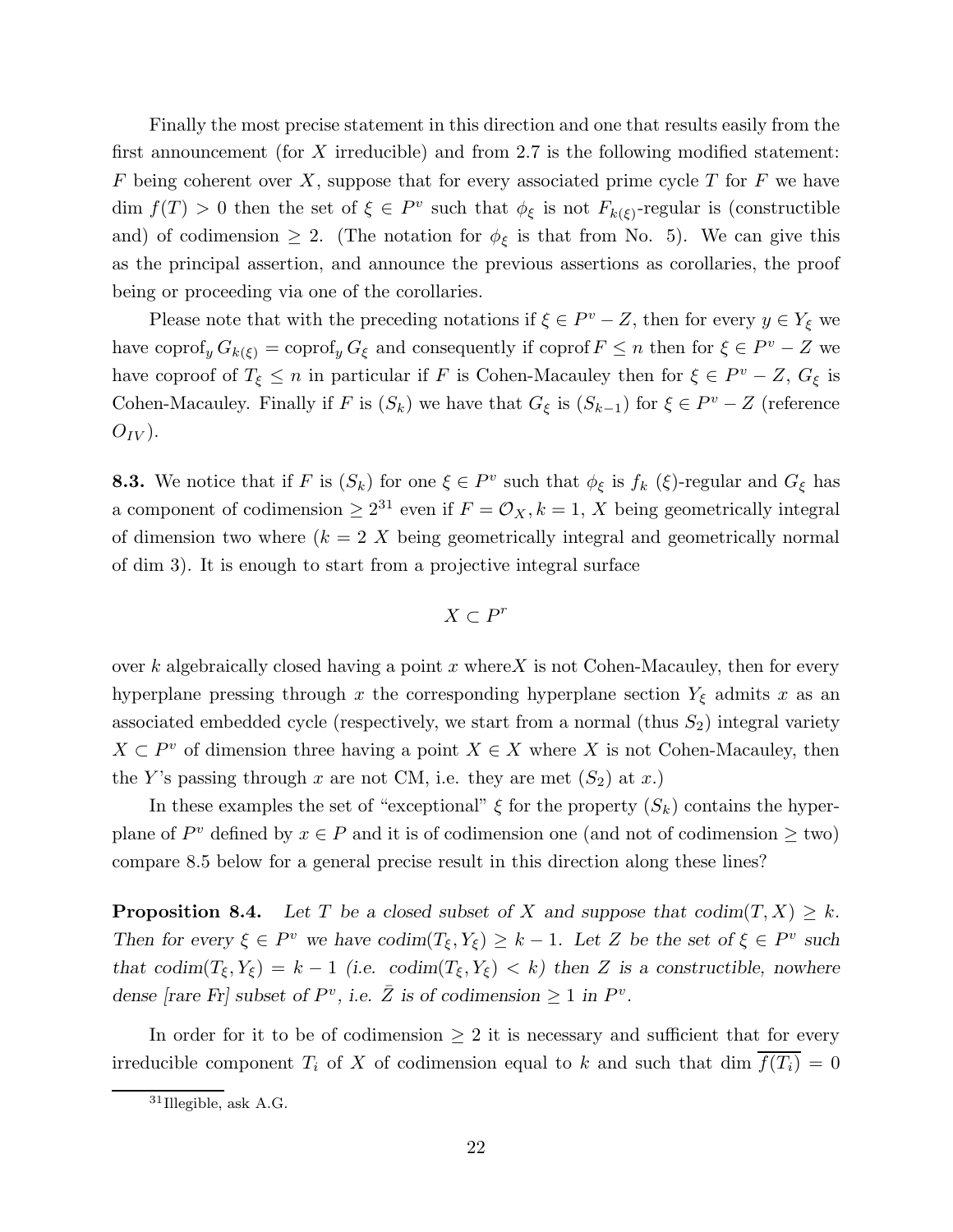there should exist one irreducible component  $X_j$  of X such that  $\text{codim}(T_i, X_j) = k$  and dim  $f(X_i) - 0$  (or closure crossed out?), i.e. if f is as quasifinite and  $k > 0$ , que (it???) T does not have isolated points such that  $\dim_x X - k$ . The first assertion follows immediately from the following lemma 8.4.1 (a) which is a remorseful afterthought to paragraph 5.

**Lemma 8.4.1.** Let  $X$  be a locally noetherian prescheme, let  $L$  be an invertible module over X,  $\phi$  a section of L,  $Y = V(\phi)$ , T a closed subset of X. Let us assume that codim(Y, X)  $\geq$ k.

Then

- a) codim $(T \cap Y, Y) \geq k 1$ .
- b) In order to have

 $codim(T \cap Y, Y) = k - 1$ 

i.e.  $codim(T \cap Y, Y) < k$ 

it is necessary and sufficient that there should exist an irreducible component  $T_i$  of T contained in Y, and such that  $\text{codim}(T_i, X) = k$  and such that for every irreducible comnponent  $X_j$  of X containing  $T_i$  and such that

$$
\dim O_{X_j, T_i} = \dim O_{X, T_i} \quad (=k)
$$

we have

 $X_i \not\subset Y$ .

The verification of this lemma is immediate due to the general facts in  $O_{IV}$ , Chapter IV about dimension. With the assumptions of 8.4, by 8.4.1 (b) we see which ones are the exceptional hyperplanes  $H_{\xi}$ . If we exclude the set  $Z_0$  of  $\xi \in P^v$  such that there is an irreducible component R of T or of X such that dim  $f(R) > 0$  and such that  $R_{\xi}$  is of "dimension too large" (a set which is of codimension two and in what follows it does not count the exceptional  $H_{\xi}$  are those for which there exsts a  $T_i$  with  $\text{codim}(T_i, X) = k$ and dim  $f(T) = 0$ ,  $f(T)$  CH<sup>32</sup> and such that for *every* irreducible component  $X_j \supset T_i$  of X with codim $(T_i, X_j) = k$  we have  $f(X_j) \not\subset H_\xi$ . For a given  $T_i$  with codim $(T_i, X) = k$ if there exists an  $X_j$  with  $\text{codim}(T_i, X_j) =?$  [illegible, ask Grothendieck] and such that dim  $f(X_j) = 0$  then we will have  $f(X_j) = f(T_i) \not\subset H_\xi$  and consequently  $\xi$  would not be exceptional relative to the  $T_i$ . If, on the other hand, for every  $X_j \supset T_i$  such that codim $(T_i, X_j) = k$ , we have  $f(X_j) > 0$  then for  $\xi \in P^v - Z_0$ ,  $\xi$  is exceptional relative to  $T_i$  if and only if  $f(T_i) \not\subset H_\xi$ ; the set of such  $\xi$  is (the trace over of  $P - Z_0$  a hyperplane of

<sup>&</sup>lt;sup>32</sup>Probably  $H_{\xi}$  [tr.]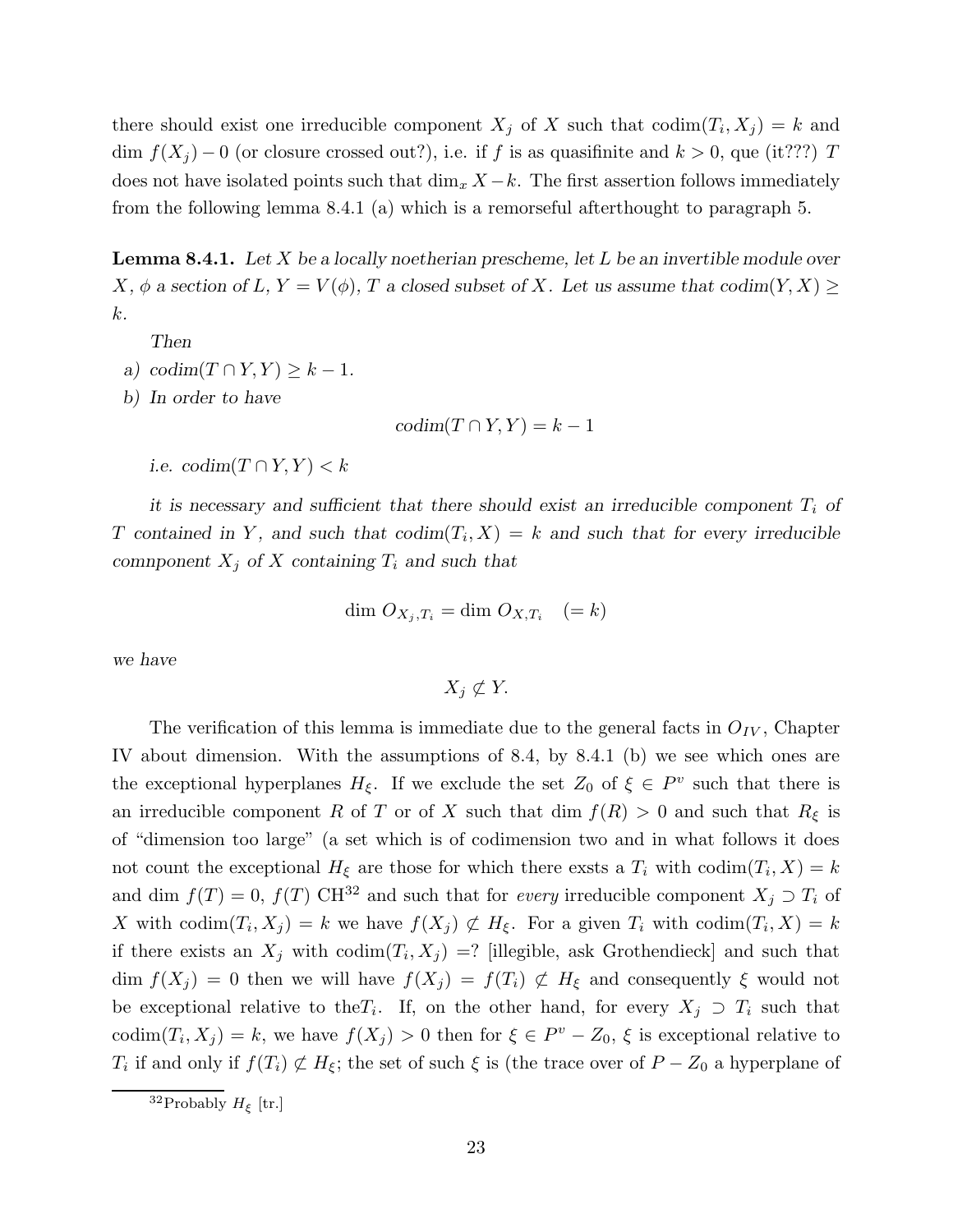$P<sup>v</sup>$ . This proves 8.4, and also proves the more precise result that the exceptional set is the union of a set of codimension  $\geq 2$  and of a *union of hyperplanes* determined in an evident way by the above proof.

(I am afraid that the writeup is quite floppy (or perhaps sloppy) [Tr] since I have reasoned geometrically all the time without saying so, by taking points over an algebraically closed field. Of course, the condition announced in 8.4 is indeed geometric so that we may suppose k algebraically closed and argue for k-rational points.) Using 8.4; 5.7.4 and the end of 8.2, we obtain:

**Corollary 8.5.** Suppose that for all associated prime cycles  $R$  we have at most simply [illegible]<sup>33</sup> and suppose that F satisfies  $(S_k)$ .

In order that the (constructible) set of points of  $P^v$  such that  $\phi_{\xi}$  is  $F_{k(\xi)}$  regular and  $G_{\xi}$  is  $(S_k)$  should have a complement of codimension at least two it is necessary and sufficient to have the following:  $(\Leftrightarrow)$  for every integer  $n \geq 0$  we denote by Z<sub>n</sub> the set of  $x \in T = \text{supp } F$  such that the coprof<sub>x</sub> [illegible]<sup>34</sup> we see that for every irreducible component  $Z_{ni}$  of  $Z_n$  with  $codim(Z_{ni}, T) = n + k + 1$  and dim  $f(Z_{ni} = 0$ , there exists an irreducible component  $T_j$  of T containing  $Z_{ni}$  such taht codim $(Z_{ni}, T_j) = n + k + 1$  and dim  $f(T_i) = 0$ .

When f is quasifinite then for every closed subset R of [illegible, ask A.G.] we have  $\dim f(R) = \dim R$  so that the criterion takes the following form: there does not exist an isolated point z in any one of the  $Z_n$  such that dim<sub>z</sub>  $T(=\dim F_z)$  is equal to  $n + k + 1$ . When F is equidimensional of dimension d this condition is vacuous if  $d \leq k$  (and indeed we knew it because in this case the [hypothesis]  $(S_k)$  on F is nothing else but the hypothesis Cohen-Macauley), and if  $d \geq k+1$  it means that the set  $Z_{d-(k+1)}$  of points of T where the co-depth of F is  $> d - (k + 1)$ , i.e. true depth of  $F \geq k + 1$  (even though, a priori, we only have true depth of  $F \geq k$  as a consequence of the property  $(S_k)$  and  $k \leq d$ . If we no longer assume that  $F$  is equidimensional there remains that we may express the desired condition in the following simple way:

**8.6.** For every closed point  $x \in \text{supp } F$  such that dim  $F_x \geq k_1$  we have prof  $F_x \geq k+1$ . The sufficiency is seen immediately by putting  $Z = x$ . The necessity is seen by noticing that for every $\xi$  such that  $\phi_{\xi}$  is  $X_{k(\xi)}$ -regular and  $x \in Y_{\xi}$  we have dim  $G_{\xi}x = \dim F_{x} - 1$ , prof  $G_{\xi}x = \text{prof } F_x - 1$  so that x put by default the above condition we have  $\text{prof } G_xix \geq k$ but dim  $G_{\xi} x \geq k$  which shows that  $G_{\xi}$  does not satisfy condition  $(S_k)$  at x; but the set

<sup>33</sup>Illegible, ask A.G.

 $^{34}\mathrm{As}\mathrm{\bar{K}}$  A.G.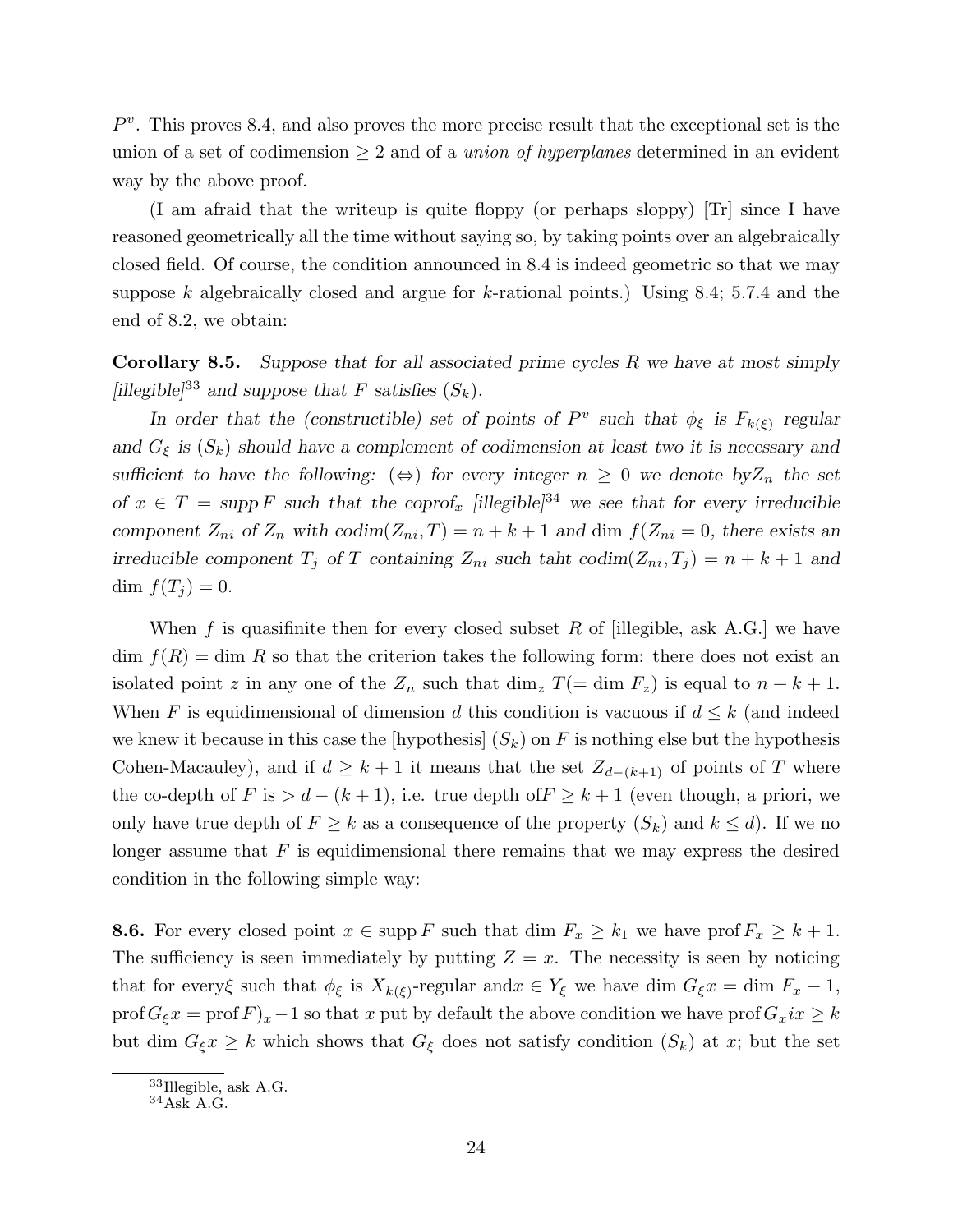of  $\xi$  such that  $x \in Y_{\xi}$  is of codimension 1 (NB: I implicitly assumed that kis algebraically closed, the case to which we reduce immediately.) The preceding general criterion should be evident in the case 8.6.

We now study the points y of Y that are not smooth for  $Y_{\xi}$  relative to  $k(\xi)$ . We restrict ourselves to the case where  $f: X \to P$  is unramified (practically, it will be an immersion) and where  $X \to S$  is smooth. We do not necessarily assume that S is the spectrum of a field. Since f is unramified the canonical homomorphism  $f^*(\Omega^1_{P/S}) \to \Omega^1_{X/S}$  is surjective and its kernel is a locally free module over X which we denote  $\nu^v_{X/P}$ ; when if f is an immersion this is nothing else but the conormal module  $J/J^2$  defined by the ideal J of X in  $P$  and we call it in every case the conormal module.

(a) 
$$
0 \to \nu_{X/P}^v \to f^*(\Omega_{P/X}^1) \to \Omega_{X/S}^1 \to 0
$$

Let us observe that we have also over  $P$  an exact canonical sequence (which should appear as an example in paragraph 16 for example)

(b) 
$$
0 \to \Omega^1_{P/S}(1) \to E_P \to O_P(1) \to 0
$$

(i.e.  $\Omega_{P/S}^1$  is canonically isomorphic to the kernel of the canonical homomorphism)  $E_P(-1)$  $\rightarrow$  O<sub>P</sub> deduced from  $E_P \rightarrow O_P(1)$ , to it we apply  $f^*$ :

(b<sup>1</sup>) 
$$
0 \to f^*(\Omega^1_{P/S}(1) \to E_X \to O_X(1) \to 0
$$

which gives an explicit description of  $f^*(\Omega^1_{P/S})(1)$  over X and allows therefore to identify  $\nu^v_{X/P}(1)$  with a submodule locally a direct factor of  $E_X$  or again th dual  $\nu_{X/P}(-1)$  is canonically isomorphic to a quotient module of  $E_X^V$ . Consequently  $P(\nu_{X/P}(-1)) = P(\nu_{X/P})$  can be canonically embedded into  $P(E_X^V) = Xx_S P^v = X_P^V$  as a projective sub-fibration over  $X$  therefore as a closed subscheme. The latter is necessarily contained in  $Y$  (from the fact that  $\Omega_{X/P}(1)$  is contained in the kernel of  $E_x \to O_X(1)$  [last two symbols illegible ask AG]

The underlying set of this prescheme is nothing else but the set of points of  $Y = V(\phi)$ which are *singular zeros* (par. 16)<sup>35</sup> of the section  $\phi$  of  $\vartheta_{Xx^v_P}(1,1)$  relative to the base  $P^v$ , i.e. its points with values in the field k over  $P^v$  are the points x of  $Y_k \subset X_k$  such tht  $\phi_k$ vanishes to order at least two at x, i.e. such that  $Y_k$  is not smooth of relative dimension  $r-1$  over k at x. The announced characterization of singular zeros [illegible, ask AG] the elements of a smooth subscheme  $P(\nu_{X/P})$  of  $X_P^v$  gives immediately the following statement which deserves to appear as a preliminary proposition if  $S = \text{Spec } k$  and if H is a hyperplane

<sup>35</sup>See part II of these notes [Tr]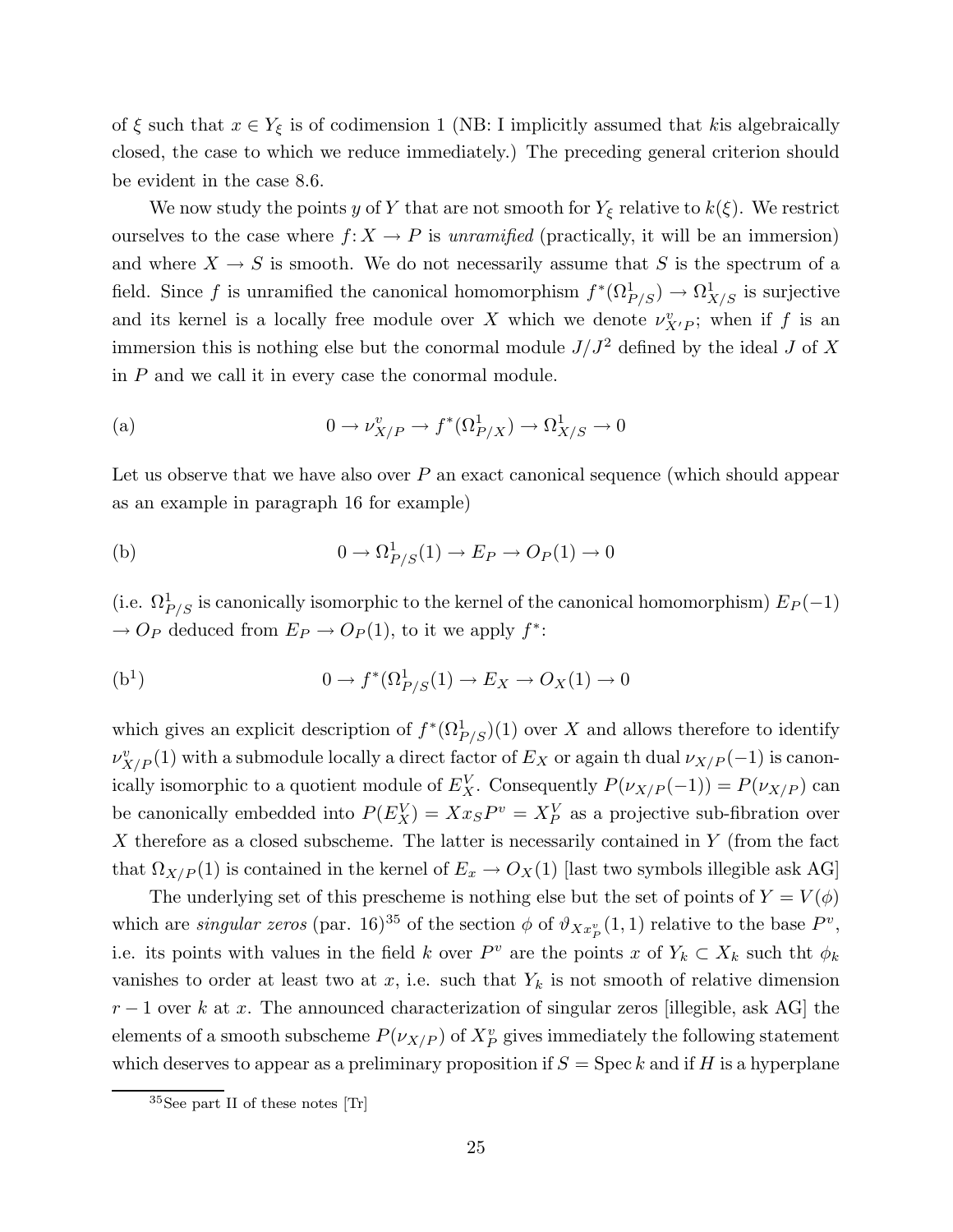of P then  $Y = Xx$ PH is smooth over k of relative dimension  $(d-1)$  at the point  $x \in Y(k)$ (i.e. x is a non-singular zero, i.e. geometrically non-singular of the section  $\phi$  of  $O_X(1)$ defined by H) if and only if H does not contain the image by  $\phi$  of the tangent space to X at x (relative to k) or as we say once more (if  $f: X \to P$  is an immersion which allows us to identify X to a subscheme of P) if and only if H is not tangent to X at x. This follows trivially from the Jacobian criterion of smoothness or from the definition of a singular zero, once we make precise the sense of the statement, that is to say, that we make precise how a vector subspace of the tangent space to P at a point  $a(=f(x))$  defines a linear subspace of  $P$  (in such a way that it makes sense to say that  $H$  does not contain the said vector subspace): of course this comes from the exact sequence (b) above which allows to define a one-to-one correspondence between the set of factor subspaces of the tangent space at a and the set of linear subspaces to  $P$  containing a. This correspondence anyway reduces to associating to a linear subvariety passing through a its tangent space at a considered as a subspace of the tangent space to  $P$  at a.

Such "sorites" grouped together with various "sorites" about linear subvarieties and about grassmanians ought to be given in one or two preliminary numbers or paragraphs of course announcing them over any base. In fact we can do better knowing that the prescheme  $Y^{\text{sing}}$  of singular zeros of  $\phi$  relative to  $P^v$  defined in par. 16 is nothing else but  $P(\nu_{X/P}^v)$  and (since the latter is smooth over S of relative dimension  $d + (r - d - 1) = r - 1$  $(r \text{ being the relative dimension of } P^v \text{ over } S)$  we are under th favorable conditions studied in No. 16 or paragraph  $16^{36}$  In order to verify them, let us notice that by definition  $Y^{\text{sing}}$  is nothing else but the sub-prescheme of Y of zeros of the section  $\Psi = d\phi/Y$  of  $\Omega_{X_{P^v/P^v}}(1,1)\otimes{\cal O}_Y=\Omega^1_{X/S}\otimes{\cal O}_Y(1,1)$  [illegible, ask AG]<sup>37</sup>

We shall give another interpretation of this section from which the conclusion follows immediately. In order to do this let us consider the following diagram of exact sequences over  $X_{P^v}$  or more generally over any prescheme Z over  $X_{P^v}$ .

# Diagram:

 $36$ Ask AG about this reference – just later part of these notes.  $^{37}\mathrm{Ask}$  A.G.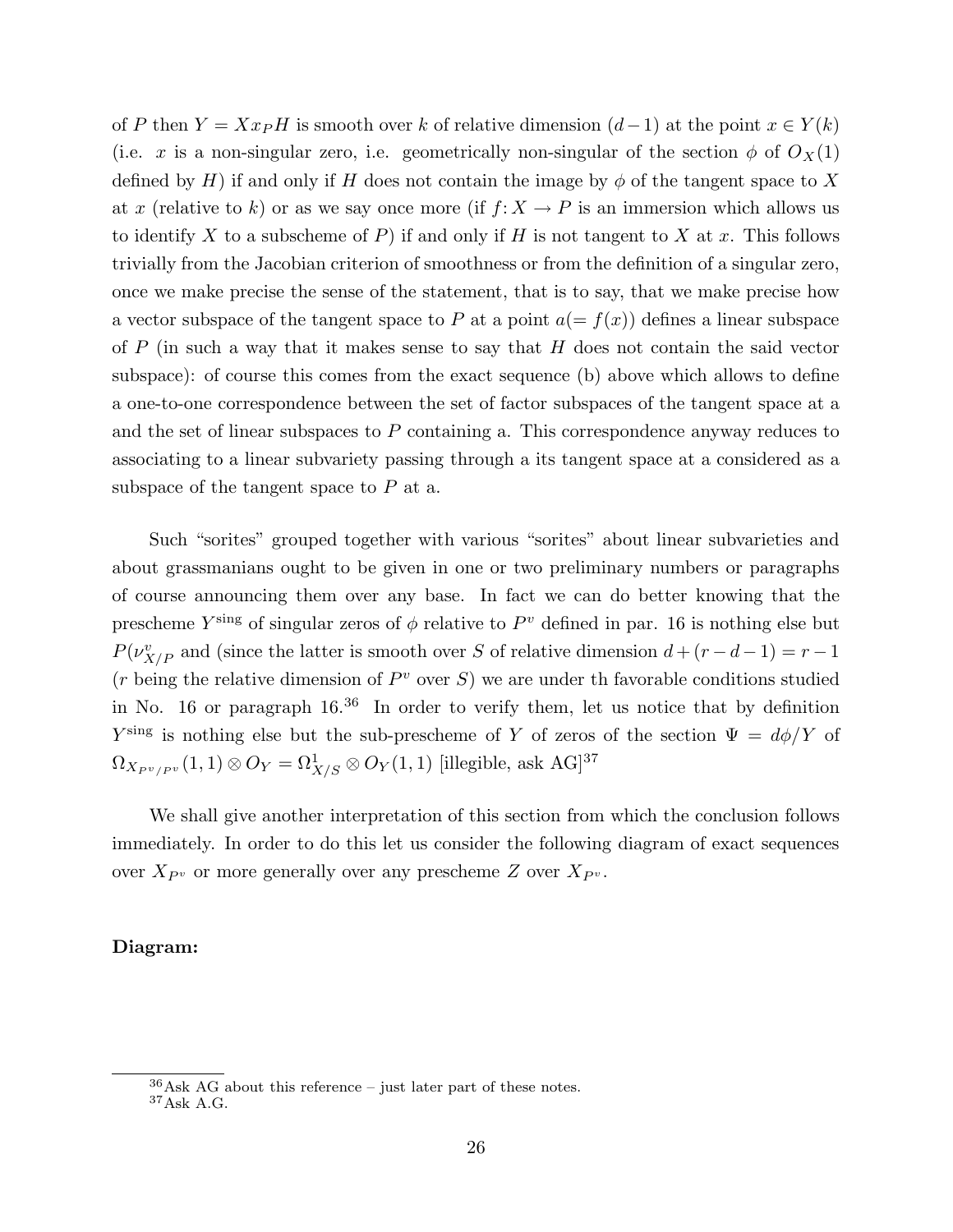0 0 G<sup>P</sup> <sup>v</sup>/S ⊗ OZ(0, −1) x Ω 1 X/Y ⊗ OZ(1, 0) x x 0 −−−−→ Ω 1 P/S ⊗ OZ(1, 0) −−−−→ E ⊗ O<sup>Z</sup> −−−−→ O<sup>Z</sup> (1, 0) −−−−→ 0 x B x <sup>∝</sup> ν v X/P ⊗ OZ(1, 0) O<sup>Z</sup> (0, −1) x x 0 0

[Note to AG, the upper  $G$  is really an illegible letter  $P^v/S$  what is this?]<sup>38</sup> where the first column is deduced from (a) by tensoring with  $O_Z(1, 0)$  the row is deduced from (b) by tensoring with  $O_Z$  and the column two is deduced from its transpose from the analogous sequence  $(b^v)$  relative to  $P^v$  (obtained by replacing E by  $E^v$ ) and tensoring with  $O_Z$ . Fromt the very definition of Y, Z is over Y if and only if the composed morphism  $\propto$  from the diagram is zero, i.e. if we can find a factorization  $\beta$ :  $O_Z(0, 01) \rightarrow \Omega_{P/S}^1 \otimes O_Z(1, 0)$ . If this is the case we can consider its composition with  $\Omega_{P/S}^1 \otimes O_Z(1,0) \to \Omega_{X/Y}^1 \otimes O_Z(1,1)$ . I say that this is precisely the section  $\psi$  [Blass: check if this letter is OK]<sup>39</sup> which we have introduced above (the verification ought to be essentially mechanical). It is zero if and only if Z is above lies over  $V(\psi)$  (by the very definition of  $V(\psi)!$ ) but this means also that  $\beta$  can be factored by  $\nu_{x/P}^v \otimes O_Z(1,0)$ , i.e. that the submodule  $O_Z(0,-1)$  of  $E \otimes O_Z$  is contained in the sub-module  $\nu_{x/P} \otimes O_Z(1,0)$  which evidently signifies also that Z is over the sub-prescheme  $P(\nu_{x/P}(1))$  of  $P(E_X^v)$ , achieving the proof that we have announced.

Just before this erudite exercise in syntax for which I have already had to sweat quite a bit we could remark that from every set theoretic point of view  $Y^{\text{sing}}$  is of dimension  $r-1$  if  $S = \text{Spec } k$ , whereas  $P^v$  is of dimension r so that the image of  $Y^{\text{sing}}$  in  $P^v$  is of codimension  $\geq$  1 which gives again 2.12 (it is well to note that the argument is not essentially distinct from the one used in 2.12). We note that most often this set is effectively of codimension one (compare below).

Consequently we cannot in general find the "linear pencils" of hyperplane sections all of which are smooth. However we shall see that we can often manage to find the pencils

<sup>38</sup>Ask A.G.

<sup>39</sup>Blass check this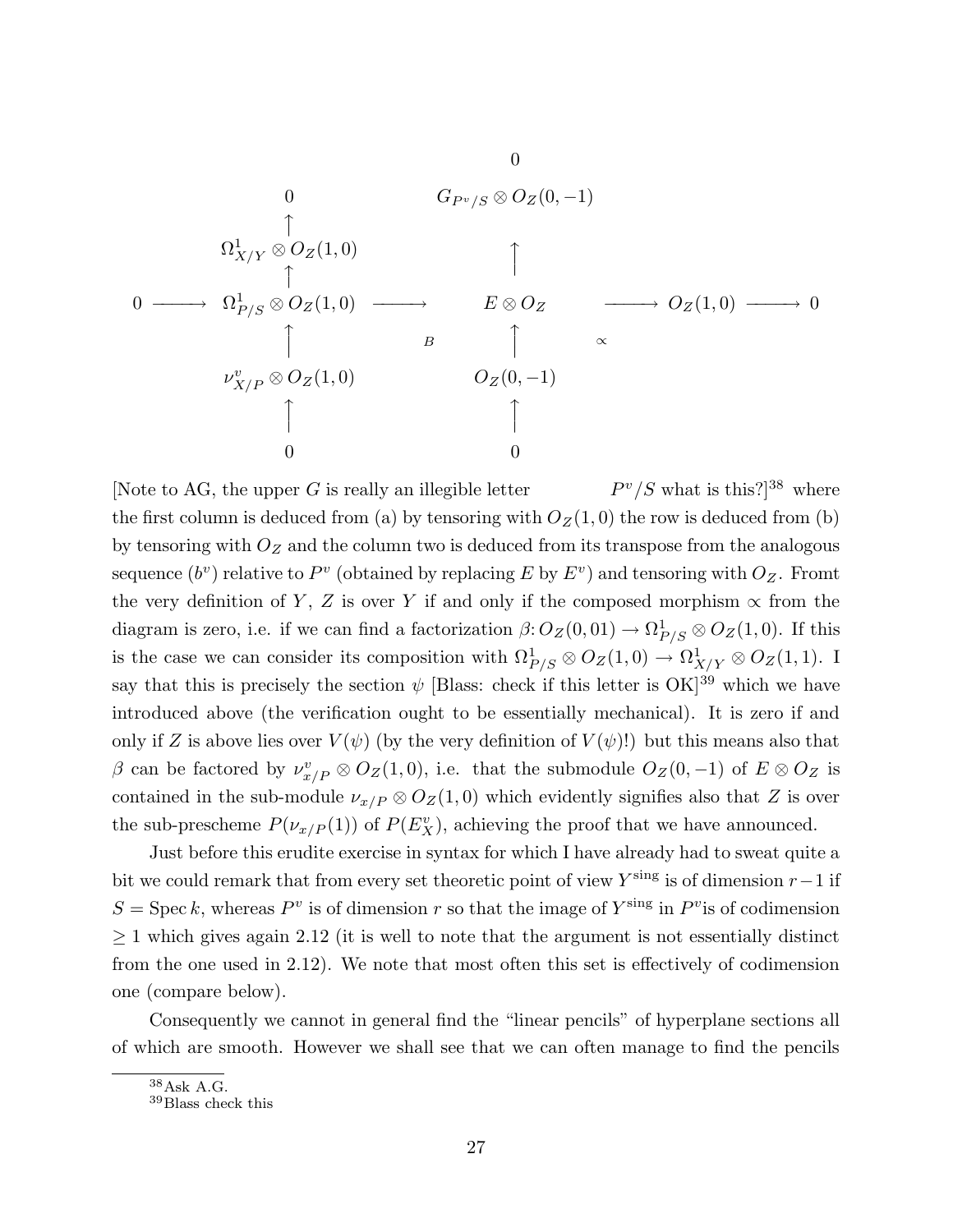formed by hyperplane sections not having any supersingular point due to the fact that in the most common cases the image of  $Y^{\text{sup}}$  sing in  $P^v$  is of codimension two.

We shall first of all recall the essential points differential in nature of the situation studied here:

# Theorem 8.7.

- (a) The sub-prescheme  $Y^{\text{sing}}$  (defined in No. or par. 16) in the present situation is nothing else but  $P(\nu_{x/P})$  considered as a sub-scheme of Y as explained above.
- (b) The underlying set of the prescheme  $Y^{\text{sup}}$  sing (cf No. or par. 16) is nothing else but the set of ramification points of morphism of smooth preschemes over S of relative dimension  $r-1$  and r (namely)  $Y^{\text{sing}} = P(\nu_{x/P}) \to P^v$ , i.e. in order for the latter morphism to be unramified at the point  $y$  (ref to the definition) it is necessary and sufficient that y should be geometrically an ordinary singular point for  $\phi_{\xi}$  (ξ being the point of  $P^v$  that is the image of y).
- (c) Let us assume  $S = Spec(k)$  and that  $y \in Y^{\text{sing}} = P(\nu)$  is a k-rational point, let [illegible]<sup>40</sup> and  $\xi$  be its projections in  $X(k)$  resp.  $P^v(k)$  and let us consider the linear subvariety  $H^1$  of  $P^v$  "image" of the tangent map of the closure of its [Fr. son image] image in  $P^v$ , given the induced reduced structure and let us consider the induced morphism g:  $Y^{\text{sing}} \to T$  (a dominant morphism of integral preschemes). The conditions (i) and (ii) (bis) are equivalent:
- (i) The morphism q is generically étale (i.e. étale at least one point or what is the same is étae = unramified at the generic point of  $Y^{\text{sing}}$ )
- (i bis) The field extension  $L/K$  defined by g is finite and separable.
- (i ter) The morphism q is birational, i.e. the extension  $L/K$  is the trivial extension.
	- (ii)  $Y^{\text{sing}} \neq Y^{\text{sup}}$  sing (set theoretically speaking let us say
- (ii bis) There exists an  $x \in X(k)$  and a tangent hyperplane H to  $X_k$  at x which is not osculating at  $x$  by which we understand precisely that  $x$  is not supersingular for the section of  $O_{Xk}(1)$  tht defines  $H \dots$ ).

These conditions imply that  $Y^{\text{sup}}$  sing  $\neq \phi$  [Fr. illegible, ask A.G.] dim  $Y^{\text{sup}}$  sing  $\leq r-2$ so that the image of  $Y^{\text{sup}}$  sing in  $P^v$  has a codimension  $\geq 2$ , and they imply also (iii) dim  $T = r - 1$ , i.e. T is of codimension one in  $P^v$ .

Proof. The equivalence of (i) and (i bis) is trivial its equivalence with (ii) is a trivial consequence of 8.7 b), finally the equivalence of (ii) and of (ii bis) is practically the definition of  $H^{\text{sup sing}}$ . Evidently (i ter)  $\Rightarrow$  (i) it remains to prove that (i)  $\rightarrow$  (i er). We may evidently

 $40$ Ask A.G.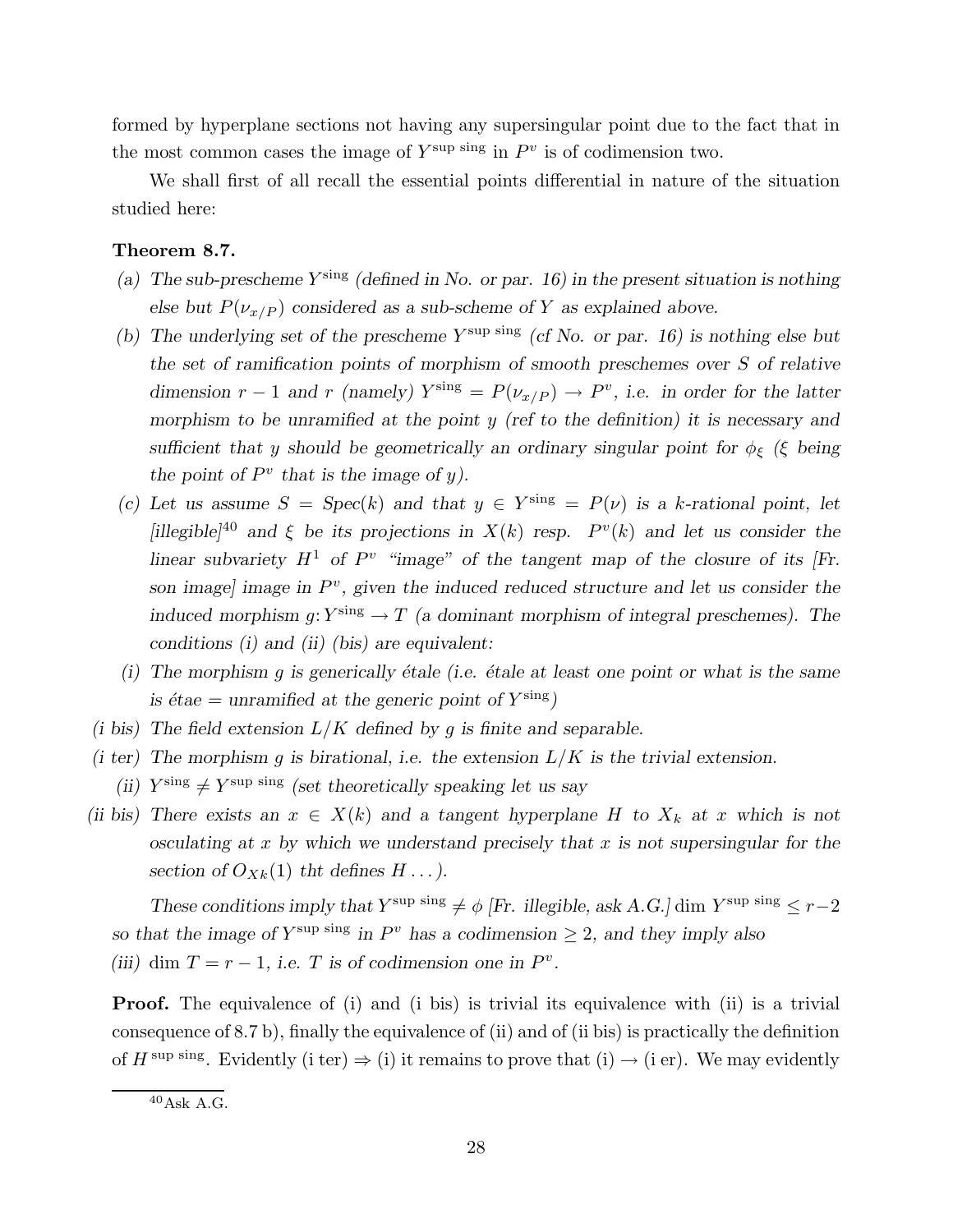suppose that  $K$  is algebraically closed and we are reduced to prove (taking into account the hypothesis (i)) that there exists an open set  $U \neq \phi$  such that  $\xi \in U(K)$  implies that there exists exactly one point of  $Y^{\text{sing}}(K)$  over  $\xi$ . This will follow from 8.7 c) which implies more precisely.

**Corollary 8.9.** Suppose that condition (i) of 8.8 is satisfied and let  $U$  be the open subset of T of the points where T is smooth over k. Then  $U \neq 0$ ,  $Y^{\text{sing}}/U \Rightarrow U$  is an open immersion a fortiori  $Y^{\text{sing}}/U$  does not contain the points of  $Y^{\text{sup}}$  sing. If X is proper over K, then  $g: Y^{\text{sing}} \to T$  is surjective thus  $Y^{\text{sing}}/U \Rightarrow U$  is proper over K so that  $g: Y^{\text{sing}} \to T$ is surjective therefore  $Y^{\text{sing}}/U \to U$  is an isomorphism and U is the biggest open set of T having the latter property.

First of all since  $g$  is dominating and generically étale it is generically étale so we can find at least one non-empty open subset V of T such that  $Y^{\text{sing}}$   $\mid V \Rightarrow V$  is étale and surjective which implies that V is smooth over K. If then  $\xi \in V(K)$  and if yis a point of  $Y^{\text{sing}}(k)$  over  $\xi$  then with the notations of 8.7 c) the space H' is nothing else but the tangent space to T and  $\xi$ , and as we observed here this implies that the point x of  $X(k)$ , the projection of y is determined as the orthogonal point to H<sup> $\prime$ </sup> thus it is uniquely determined thus since  $Y^{\text{sing}} \subset XxP^v$  is uniquely determined.

This proves already that  $g$  is birational (being generically  $\acute{e}$ tale and generically radical). On the other hand the morphism  $\psi$  (whose definition in its form is evident) which associates to every  $\xi \in U(K)'$  the unique point  $x = \psi(\xi) \in P$  orthogonal to the tangent space to U at  $\xi$ , coinciding over V with the composition  $V \to Y^{\text{sing}}$  |  $V \to X$ , where the second arrow is the projection; therefore setting  $h = (\psi, id): U \to PxT$  (illegible)<sup>41</sup>  $g_1 = g$  $g^{-1}(U)$ :  $g^{-1}(U) \to U$  the composition  $hg_1: g^{-1}(U) \to PxT$  is nothing else but the canonical inclusion, this being so for its restriction to  $g^{-1}(V) \stackrel{\sim}{\rightarrow} V$ . It follows that h factors thrugh the scheme theoretic closure  $\overline{Y^1}$  of  $Y^1$  in  $PxT$  thus that the inverse image of  $Y^1$  (which is open in the above closure) by h is an open subset of U, let us call it  $U^1$ . Because of  $hg_1 =$  inclusion we see immediately that  $g^1$  induces an isomorphism  $g^{-1}(u) \stackrel{\sim}{\rightarrow} W$  is an isomorphism it follows that W is smooth since  $Y^1$  is smooth, thus  $W \subset U$ . This proves 8.9

The final assertions of 8.8  $Y^{\text{sup}}$  sing =  $\phi$  or dim  $Y^{\text{sup}}$  sing =  $r - 2$  and dim  $T = r - 1$ are trivial: the first one follows the fact that  $Y^{\text{sing}}$  is irreducible of dim r and from the fact that  $Y^{\text{sing}}$  or  $Y^{\text{sup sing}}$  [illegible]<sup>42</sup> is defined by the vanishing of a section Dof an invertible module; the second from the fact that L being finite over K we have deg tr  $L/k =$ 

 $41$ Ask A.G.

 $^{42}\mathrm{Ask}$  A.G.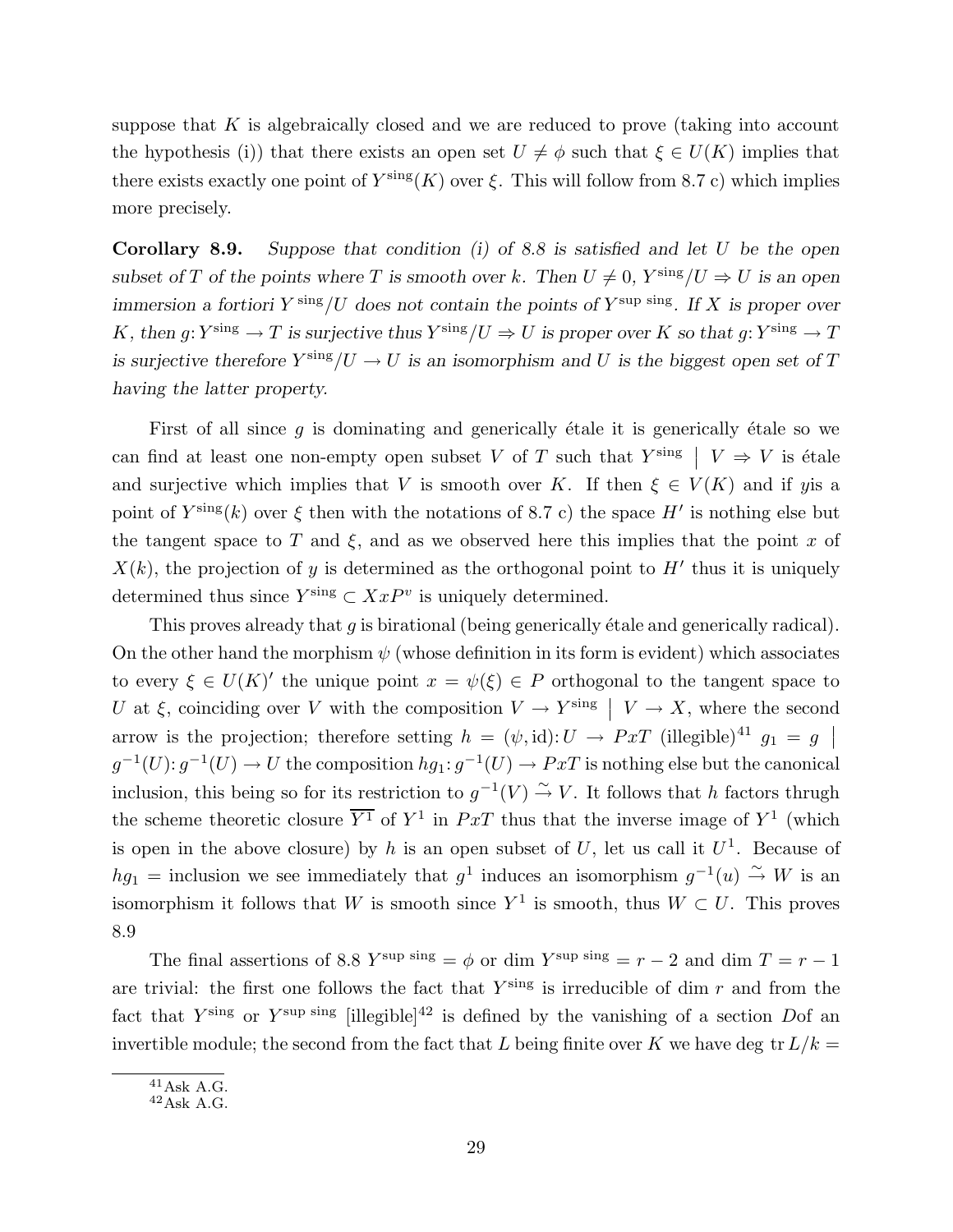deg tr  $K/k$ , i.e. dim  $T = \dim Y^{\text{sing}} = r - 1$ .

**Remark 8.10.** As we remarked in 8.9 with the notations of the corollary we have  $g^{-1}(U)$  $\subset Y^{\text{sing}}-Y^{\text{sup}}$  sing but we notice that even if X is closed in P this inclusion is not necessarily an equality, in other words (noting that  $g^{-1}(U)$  is nothing else but the set of points where g is étale, so that  $Y^{\text{sing}} - Y^{\text{sup}}$  singis the set of points where g is unramified but not étale (which implies in addition that  $g(y)'$  is a point that is not geometrically normal and even not geometrically unibranch of  $T$ ). In geometric terms this corresponds to the following phenomenon; we may have a tangent non-osculating hyperplane for X at a point  $x \in X(k)$ such that there exists another point  $x^1 \in X(k)$  at which the same hyperplane is tangent at x [or  $x^1$  illegible].<sup>43</sup> Indeed there are obvious examples with P of dim two, X a nonsingular curve of degree  $\geq 4$ , in any characteristic. Note here: the "double tangents" of X correspond to the double points of the "dual curve."

**Corollary 8.11.** Let us assume that  $k$  has characteristic zero. Then

- (a) The image of  $Y^{\text{sup}}$  sing in  $P^v$  is of codimension  $\geq 2$ .
- (b) The condition (iii) of 8.8 is equivalent to other conditions, i.e. the negation of the other conditions, let us assume that  $Y^{\text{sing}} = Y^{\text{sup sing}}$  means also that the image of  $Y^{\text{sing}}$  [or  $Y^{\text{sup}}$  sing illegible] in  $P^v$  is of codimension  $\geq 2$ .

Evidently, the assertion (b) implies (a) taking into account 8.8. But by dimension theory, (iii) means that  $L/K$  is a finite extension (we could put it in the form ((iii) bis) in 8.8 and in characteristic zero L is always separable over K hence the condition (i bis) of 8.8.

Remark 8.12. Geometrically the assertion (a) means essentially that for a sufficiently general linear pencil of hyperplane sections every member of the pencil is smooth or has for geometric points singular points ordinary double points (and in fact as one sees immediately it can be said in statement (a) consequently in a form a little more precise – we have at most one such singular geometic point). The assertion (b) means essentially that if  $Y^{\text{sing}} = Y^{\text{sup} \sin g}$  (which can be expressed analytically by the vanishing of a certain section D of an invertible module  $\omega_{X/k}^{\otimes 2} \otimes O_{Y'}$  (1, 1) over  $Y^1$ ), then for a sufficiently general linear pencil of hyperplane sections all the members of the pencil are smooth. This second situation (whether or not we are in characteristic zero) should entirely be considered as exceptional. The variety L in  $1...T = L$  illegible handwriting on topof the page<sup>[44</sup> In the classical language it is expressed, if there is no error, by saying that  $X$  is ruled for the

<sup>43</sup>illegile

<sup>44</sup>illegible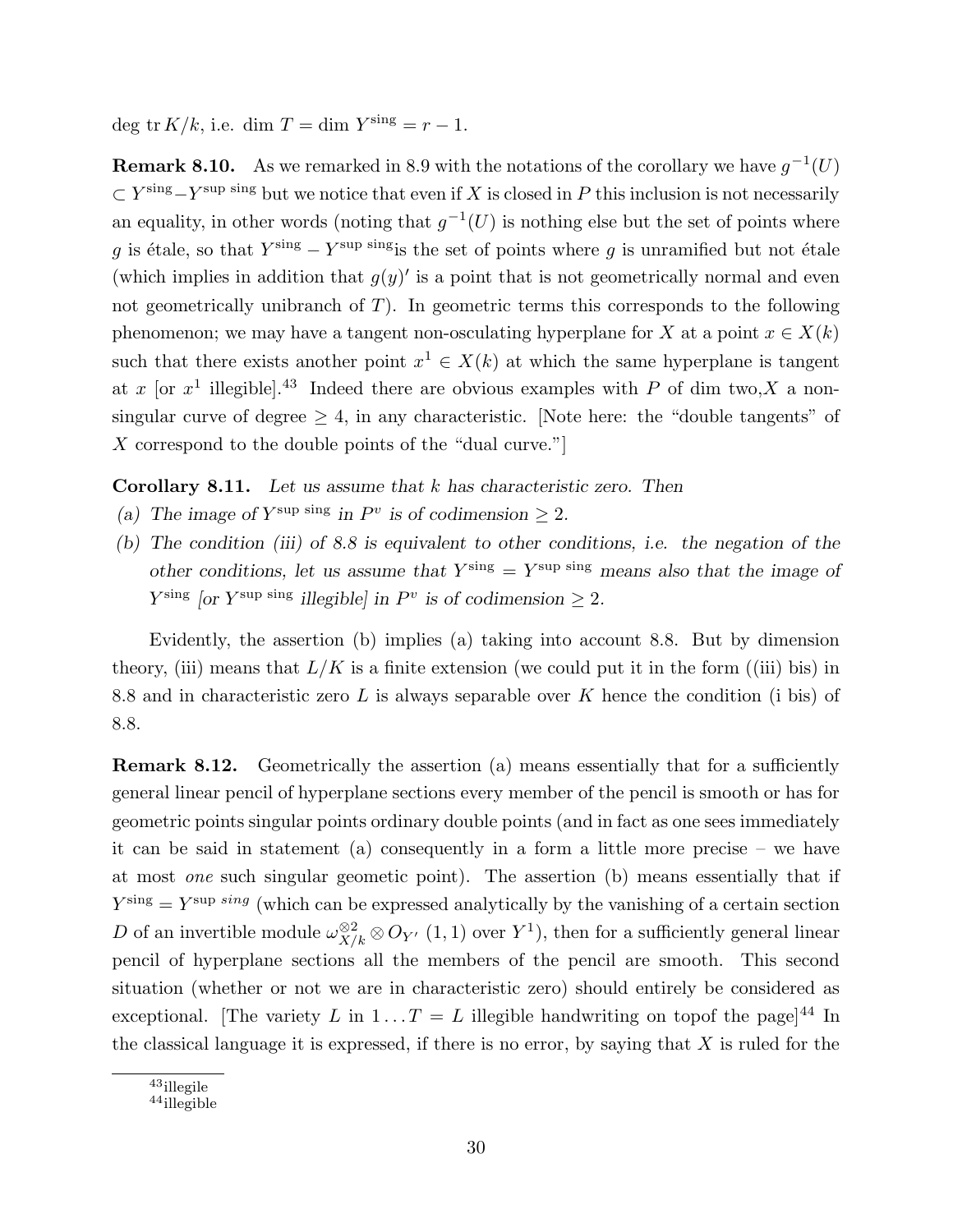projective immersion considered [and if we so please] we have here all that we need due to 8.5 and its corollaries to make explicit and justify such a terminology in case if you feel inspired to make connection with [la taupe Fr]. For example if dim  $X = 1$  this implies that X is a straight line [illegible]<sup>45</sup>  $x \in X(k)$  so T conains<sup>46</sup>. (b) If the characteristic is  $p > 0$ , we should normally give examples (with dim  $P = 2$ , X a non-singular algebraic curve) where the conditions of 8.6 are not satisfied, i.e.  $Y^{\text{sing}} = Y^{\text{sup sing}}$  and where nevertheless dim  $T = r - 1$ , i.e. examples where  $L/K$  is a finite inseprable extension. I am too lazy to construct the examples but I do not doubt that such examples exist.<sup>47</sup>

In (a) make a footnote to the following No. or paragraph where we prove that if the exceptional 'ruled' case arises then by a trivial modification of the projective immersion we find ourselves again in the "general" situation of 8.8.

the part of the present section from 8.6 to here could without a doubt be made into a separate section of a differential character, whereas the beginning of our No. with the one that follows should be merged together into a No. about the dimension of exceptional [hyperplanes???]<sup>48</sup> I only use the fact that  $Y^{\text{sing}}$  has dimension  $(r-1)$ .

**Proposition 8.13.** We always assume that  $f: X \to P$  is unramified and that X has no isolated points. We assume that X satisfies  $(R_k)$  geometrically.

Let  $Z_k$  be the part of  $P^v$  complement of the set of  $\xi \in P^v$  such that  $\phi_{\xi}$  should be  $X_{k(\xi)}$ -regular and  $Y_{\xi}$  satisfies the geometric condition  $E_k$  then:

- a) In order for  $Z_{k-1}$  to be of codimension  $\geq 2$  in  $P^v$  it suffices that every irreducible component  $x'_i$  of  $X'$  of dimension  $\leq k$  should be ruled for f.
- b) In order to have  $Z_k$  of codimension  $\geq 2$  in  $P^v$  it suffices that every irreducible component  $X_i$  of dimension  $\leq k-1$  (Ask A.G. illegible) should be made up of smooth points of  $X$  and should be ruled.

Indeed for every  $\xi$  geometrically singular the set of  $Y_{\xi}$  (NB: We restrict ourselves to  $\xi$ such that  $\phi_x i$  is  $X_{k(\xi)}$  regular which is harmless because of 8.2) and is the union of  $\text{sing}(Y'_\xi)$ and of the inverse image  $T_{\xi}$  of T in  $Y_{\xi}$  so thta the codimension of this singular set in  $Y_{\xi}$  is equal to the infimum of the codim  $(\text{sing}(Y'), Y'_{\xi})$  and of the codim  $(T_{\xi}, Y_{\xi})$ . Let us restict ourselves to  $\xi$  such that  $\text{sing}(Y'_{\xi})$  is finite (which is harmless, this leads to place ourselves in the complement of a set of codimension  $\geq 2$ ). The singular geometic points of  $Y'_\xi$  are therefore isolated. The conclusion follows easily from this and from 8.4.

<sup>45</sup>illegible

<sup>46</sup>illegible

<sup>47</sup>Do itBlass

<sup>48</sup>Ask A.G.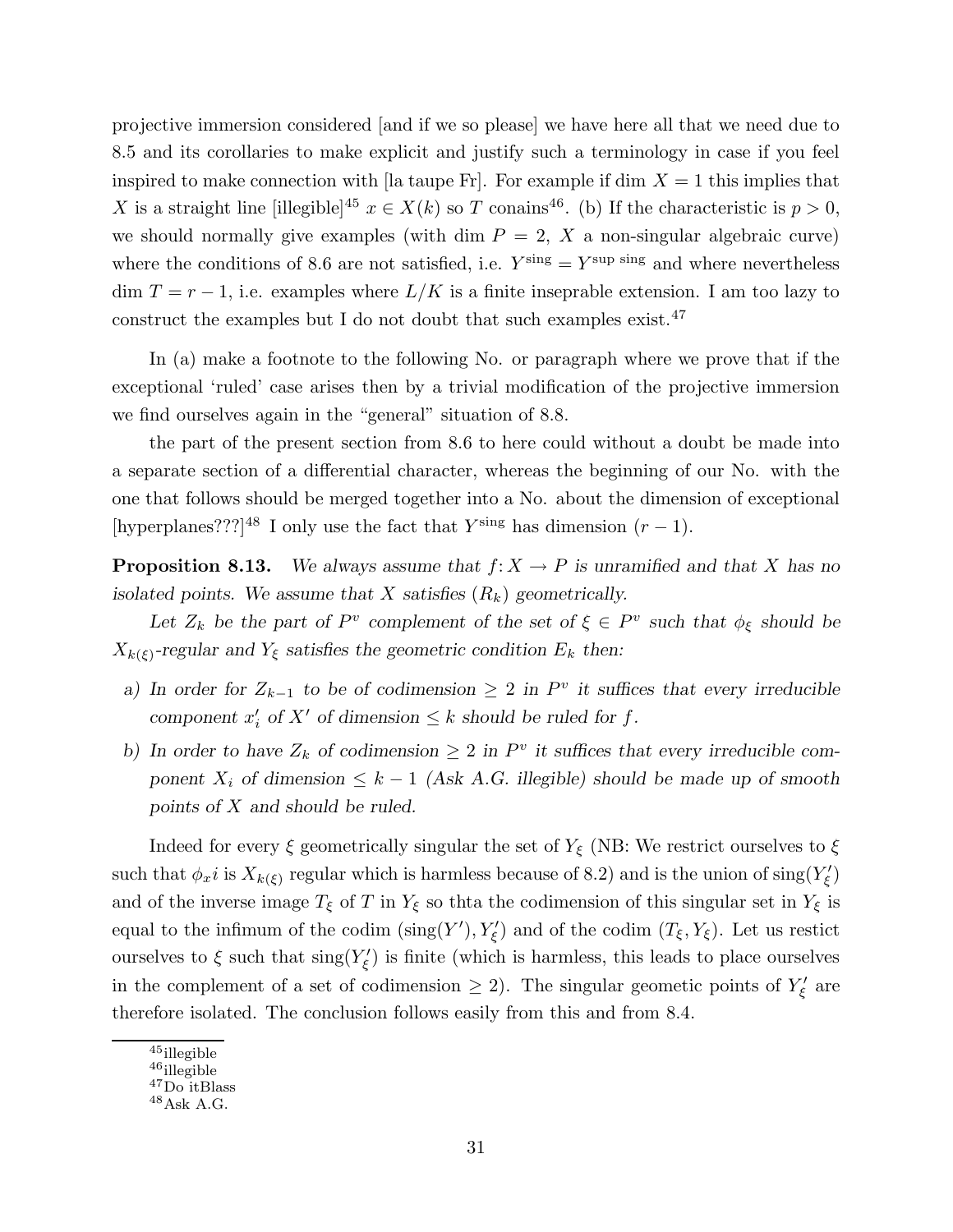Combining 8.13, 8.5 and 8.6, we find in the usual manner

**Corollary 8.14.** We suppose that  $f: X \to P$  is unramified and that X has no isolated points [illegible] n. 49

- a) Suppose X is separable over k. In order that the set of  $\xi \in P^v$  such that  $\phi_x$  is  $X_{k(\xi)}$ regular and  $Y_{\xi}$  is separable, should have a complement of codimension at least two it is necessary and sufficient that every irreducible component  $X_i$  of dimension one of X should be formed from smooth points of  $X$  and should be ruled relative to  $f$  and it that for every closed point x of X such that  $\dim_x X \geq 2$  we have  $\text{prof}_x X \geq 2 \text{prof}_x X$ , (conditions that are automatically satisfied if X is geometrically normal and if all of its irreducible components are of dim  $\geq 2$ ).
- b) Let us assume that X is geometrically normal, in order that the set of  $\xi \in P^v$  such that  $\phi_{\xi}$  is  $X_{k(\xi)}$  regular and  $Y_{\xi}$  is geometrically normal should have a complement of codimension at least two it is necessary and sufficient that every irreducible component  $X_i$  of X of dimension  $\leq 2$  should be formed of smooth points of X and that it should be ruled relative to  $f$  and that in addition for every closed point  $x$  of  $X$  such that  $\dim_x X \geq 3$  we have  $prof_x X \geq 3$ .

**Remark 8.15.** In 8.6, 8.13, and 8.14 we make for X the hypothesis  $(S_k)$  (resp.  $(R_k)$ ) respectively: separable, respectively geometrically normal) that we wish to recover as a conclusion for the hyperplane sections except perhaps for  $\xi$  from an exceptional set of codimension at least two.

This does not restrict the generality; to tell the truth, it would have been better to get rid of this preliminary hypothesis, since we see immediately with the help of results of par. 3.4 and 5.12 that if  $X$  does not satisfy the hypothesis in question, then (by par. 5) if there exists a closed point x where the hypothesis fails then for every $\xi$  such that  $\phi_{\xi}$  is  $X_{k(\xi)}$  regular condition that only eliminate a set of codimension (illegible) and such that  $x \in Y_{\xi}$  (condition that describes a set of exact codimension one),  $Y_{\xi}$  does not satisfy the said hypothesis at x, the exceptional set  $Z \subset P^v$  is of codimension one and not two. (I may have somewhat exaggerated the case  $E_k$  where we still need some condition,  $(S_1)$  and perhaps of equidimensionality perhaps . . . )

**Remorse** In 8.13 and 8.14 it suffices to suppose that  $f: X \rightarrow P$  is unramified at the smooth points of  $X$ ; for the sufficiency part it suffices only that they should be unramified over an open subset X' of X where complement has codimension  $\geq k+1$ .

<sup>49</sup>Ask A.G.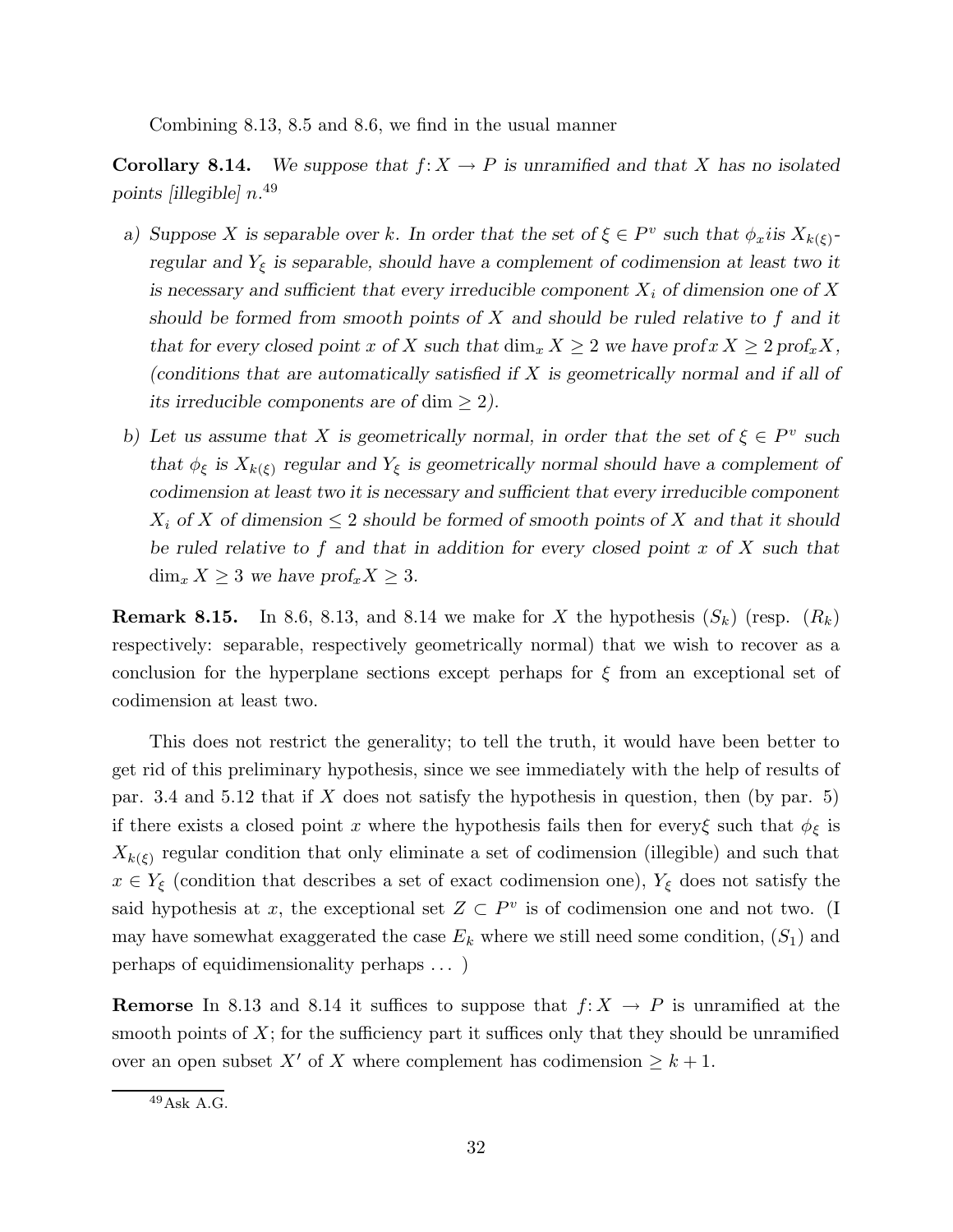**Proposition 8.16.** Let us suppose  $f: X \to P$  unramified on an open subset complementary to a set of codimension at least two, X geometrically normal and of depth at least three at its closed points, finally  $X$  geometrically integral and proper over  $k$ . Then the set of  $\xi \in P^v$  such that  $Y_{\xi}$  is geometrically normal and geometrically integral of dimension equal to dim  $X - 1$  (is constructible and) has a complement of codimension at least two.

Indeed by 8.14 b) such is the case for the property " $Y_{\xi}$  is geometrically normal of dimension dim  $X - 1$ " (the dimensional property expresses that  $\phi_{\xi}$  is  $X_{k(\xi)}$ -regular.)

Therefore, by 6.1 all the  $Y_{\xi}$  are geometrically connected. Since  $Y_{\xi}$  is geometrically normal it is geometrically integral if and only if it is geometrically connected, which gives the proof.

## Remarks 8.17.

- a) The hypothesis of 8.16 implies that dim  $X \geq 3$ . It is possible that [de's que. Fr.] X is geometrically irreducible and that dim  $f(X) \geq 3$  (without the hypothesis of normality and of non-ramification) the set of  $\xi$  such that  $Y_{\xi}$  is geometrically irreducible has a complenent of codimension at least two. We can prove in every case that it does not contain a hyperplane (see below).
- b) The conclusion of 8.16 is false if we leave out the assumption that  $\text{prof}_x X$  $\geq$  3 for x closed, for example it is false for a non-singular quadric X in  $P^3$  [illegible]<sup>50</sup> the hyperplane sections are reducible (in fact formed by pairs of concurrent lines) and they form therefore a two dimensional family thus of codimension one in P (indeed the dual of the quadric is a quadric in the dual space relative to the dual form...)

In the case of a non-singular surface in a projective space this situation however should be considered exceptional of the following section (or No.). Let us suppose [illegible] integral proper over  $k$  and  $f$  an immersion. Then it follows from 6.1 and 8.8 and 8.14 that if  $Y^{\text{sing}} \to P^v$  is not generically finite and inseparable one of the (???)  $\xi \in P^v$  such that  $Y_{\xi}$  is separable over  $k(\xi)$  with at most two irreducible [illegible] a complement of codim at least two.

We shall now examine more precisely the case of surfaces (the case of curves does not arise evidently, from the point of view of irreducibility of hyperplane sections).

(NB: I noticed with fright that the quadric is not entitled to be called ruled in the sense that I have been using the word ruled. This is in disagreement with our fathers and it would be necessary to invent a more adequate word for the notion used here.)

<sup>50</sup>Ask A.G.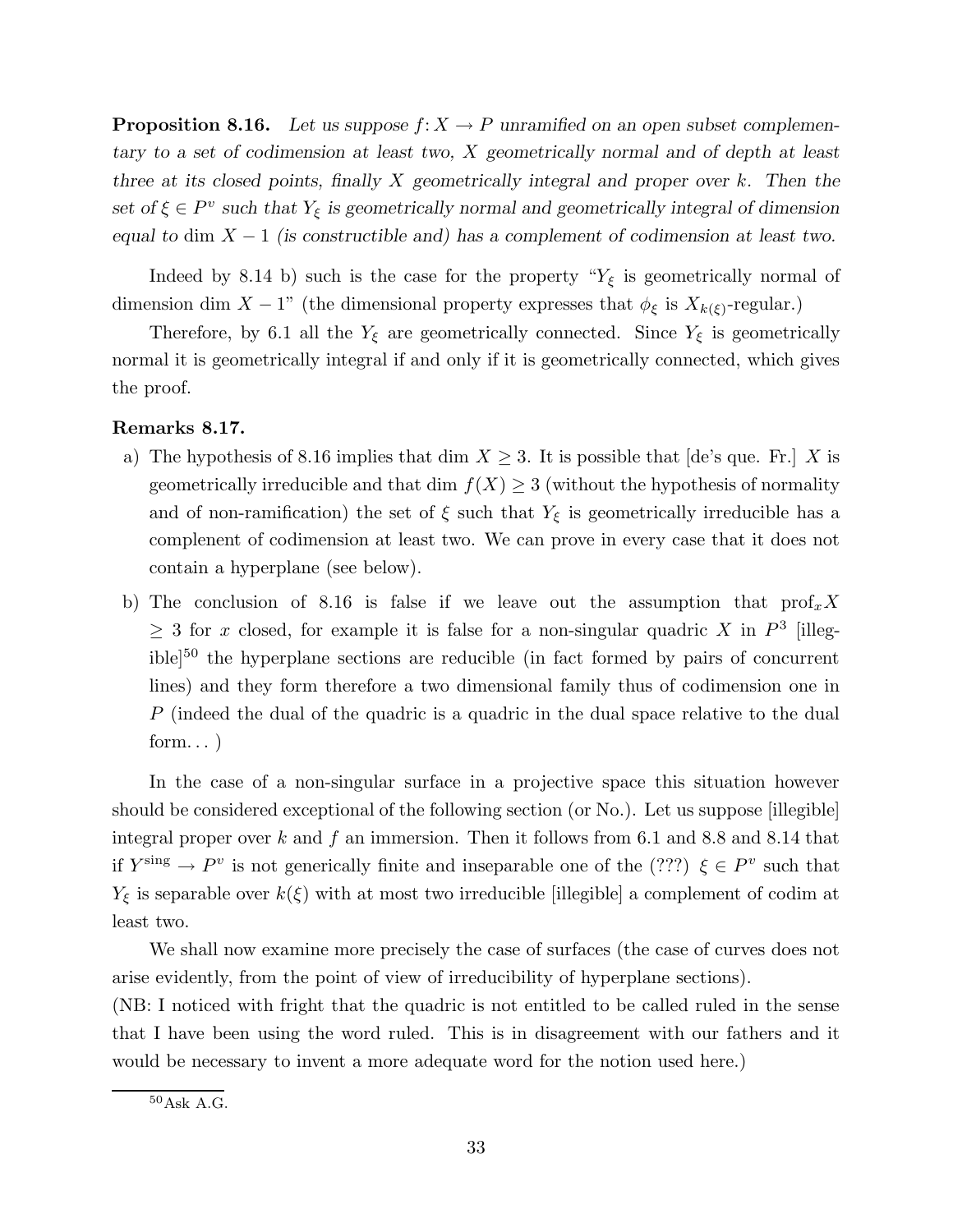**Proposition 8.18.** Let us suppose that k is algebraically closed, X is integral (respectively integral and normal) of dimension  $\geq 2$  and proper over k, let T be a closed finite subset of X such that  $X - T$  is smooth and let  $f/X - T$  be unramified. In order that the set of  $\xi \in P^v$  such that  $Y_{\xi}$  should be geometrically irreducible (respectively geometrically integral) of dimension 1 should have a complement of codimension  $\geq 2$  it is necessary and sufficient that the following conditions should be satisfied:

- a) For every  $x \in T$  there exists a hyperplane section  $Y_{\xi}$  ( $\xi \in P(k)$ ) passing through x of dimension  $d − 1$  and which is irreducible,
- b)  $X' = X T$  is "ruled" (sic) for f or there exists a hyperplane section  $Y'_{\xi}$  ( $\xi \in P^v(k)$ ) of X' which is of dimension  $d - 1$  (non???) singular and irreducible.<sup>51</sup>

Let us first assume that  $X$  is geometrically normal. We have already seen then by 8.14 a) that we can find a closed *subset*  $Z'$  of P of codim  $\geq 2$  such that  $\xi \in P - Z'$ implies that  $Y_{\xi}$  is separable over  $k(\xi)$  and of dimension  $d-1$  for such a  $\xi$ , it amounts to the same that  $Y_{\xi}$  should be geometrically irreducible or geometrically integral, and the two problems [(respé et non respé) Fr. p. 50]  $(?)$  considered in 8.18 are therefore equivalent. On the other hand, by 5.6, the set U of  $\xi \in P$  such that  $Y_{\xi}$  is geometrically integral of dim d − 1 (the dimension hypothesis stating that  $\phi_{\xi}$  is  $X_{k(\xi)}$  regular) is open. We will exhibit a non-empty open *evident* subset  $P - Z$  contained in U and taking for Z the union of  $g(Y'^{sing})$  and of the hyperplanes  $H_x$  of  $P^v$  defined by the  $f(x)$ ,  $X \in T$ . For  $\xi \in P^v - Z$ ,  $Y_{\xi}$  is smooth of dimension  $(d-1)$  and since it is geometrically connected by 6.1 it is geometrically integral. We have to, therefore, express (explain) (prove) that every irreducible component of codimension one of  $Z$  meets the open set  $U$ . But these irreducible components are the  $H_x$  [they are repeated possibly, but it is not essential] and also  $g(Y^{\text{sing}})$  when the latter are indeed of codimension one, i.e. X' "not ruled" for f (Nota Bene: we use the irreducibility of  $Y'^{sing}$ . On the other hand, in order that this latter set should meet the open set U it is necessary and sufficient that  $g(Y^{\text{sing}})$  which contains an open and dense set) should meet  $U$ . This proves 8.18 in this case. If we do not suppose that X is normal, we apply the previous result to the normalization of X the reasoning is immediate and I do not give the details here. N.B. In the case respect 8.18 is contained in 8.16 more precisely except in the case  $d = 2$ . It is for the case [non-respé] that it may be better not to require  $d = 2$  and not only  $d \geq 2 \ldots$ .

It remains to explain (make explicit) the conditions a) and b) of 1.18. This leads us to examine in a general way the following situation. We suppose that  $X$  is geometrically irreducible over  $k$  and we (give ourselves) consider a linear subariety  $L$  of  $P$  (corresponding

<sup>51</sup>illegible, ask A.G.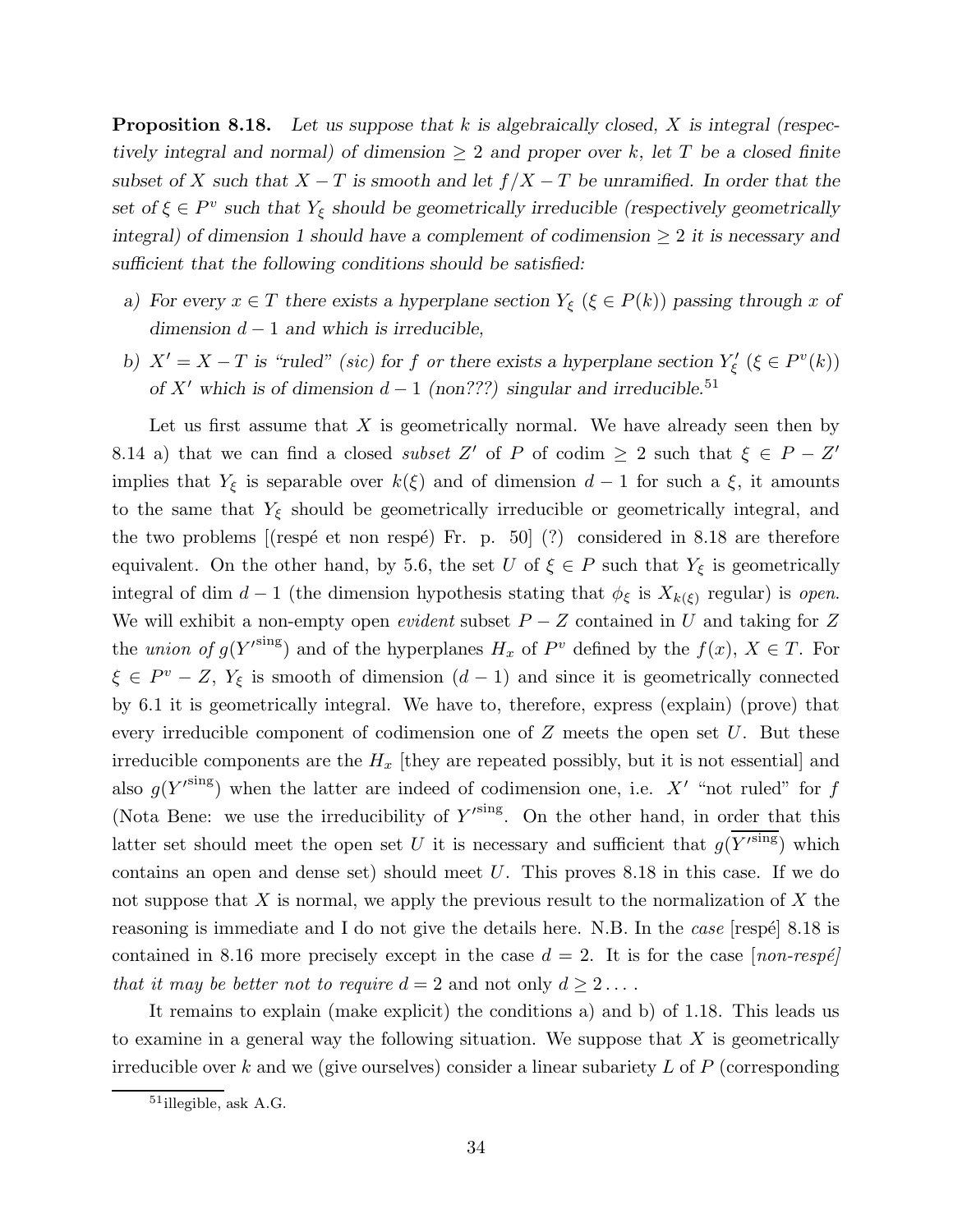to the question of studying the hyperplane sections of X, passing through a given point x or tangent to  $X$  at a given smooth point), formed therefore by the hyperplane containing a linear subvariety  $L$  of  $P$  (resp. a point, or the image of a tangent space to  $X$  at a smooth point in the two cases considered) and we ask the question [de ravoi] if for the generic point of L (therefore for all the points of a non-empty open subset of  $L$ ) Y is geometrically irreducible of dim = dim  $X - 1$ . This is a variant of Bertini's theorem, which [j(devrait figurer) 51] must appear in No. 3, and is treated by exactly the same method, [(ou, si on veut, s'y ramène) Fr 51. The dimension question is simply stated for  $f(X) \notin L^-0$ , i.e. if  $X' = f^{-1}(P - L^0)$  is a dense open subset of X. Let Q be the projective space of hyperplanes passing through  $L^0$  (N.B. if  $L^0$  is defined by a vector subspace  $F^0$  of E we have  $Q = P(F^0)$  and we consider the canonical morphism (deduced from  $F^- \to E$ , cf. Chap II).

$$
u: P - L^0 \to Q
$$

and we consider

$$
g = uf' : f^{-1}(P - L) = X' \to Q
$$

so that  $L \simeq Q$  and the family of  $X'_{\xi}$  ( $\xi \in L$ ) is nothing else than the family of hyperplane sections relative to the morphism  $g$ . On the other hand, we see immediately that for every  $\xi \in L$ , "general" X' is dense in X, so that X' is geometrically irreducible if and only if X is such. This assumed, the theorem of Bertini-Zariski shows us that we have the wanted conclusion of irreducibility provided that dim  $g(X') \geq 2$ . (To tell the truth, one could give a converse to 3.1 as follows: If  $X$  is geometrically irreducible Y is geometrically irreducible if and only if either dim  $f(X) = 2$  or dim  $f(X) = 1$  and  $f(X)$  is contained in a straight line D defined over k and the generic fiber of  $X \to D$  is geometrically irreducible.) This also allows us in the present version with  $L$  to have a necessary and sufficient condition of geometric irreducibility of  $Y_{\xi}$ ,  $\xi$  generic in L.

From the  $\lbrack$  (cunutesque?) Fr point of view and in terms of field theory we can express the condition in terms of transcendence degree in the following fashion. We choose a "hyperplane at infinity" containing neither  $L^0$  nor X and we place ourselves in its complement, i.e. over a scheme of affine type essentially. We choose a basis of the space of linear forms vanishing on L, let it be  $T_1, \ldots, T_p$   $(p = \text{codim}(L^0, P))$  and we consider their inverse images  $t_1, \ldots, t_p$  in the field of fractions K of X (X assumed integral). At least one of the  $t_i$ , let us say  $t_1$  is  $\neq 0$ . Let us consider therefore  $a_1 = t_2/t_1, \ldots, a_{p-1} = tp/t_1$ then dim  $g(X')$  is nothing else but the transcendence degree of  $K(a_1, \ldots, a_{p-1}) \subset K$  over k. Therefore if the transcendence degree if  $\geq 2$  we are o.k. If it is one then we must require that over k,  $f(X)$  is contained in a linear subvariety of P containing  $L^0$  and of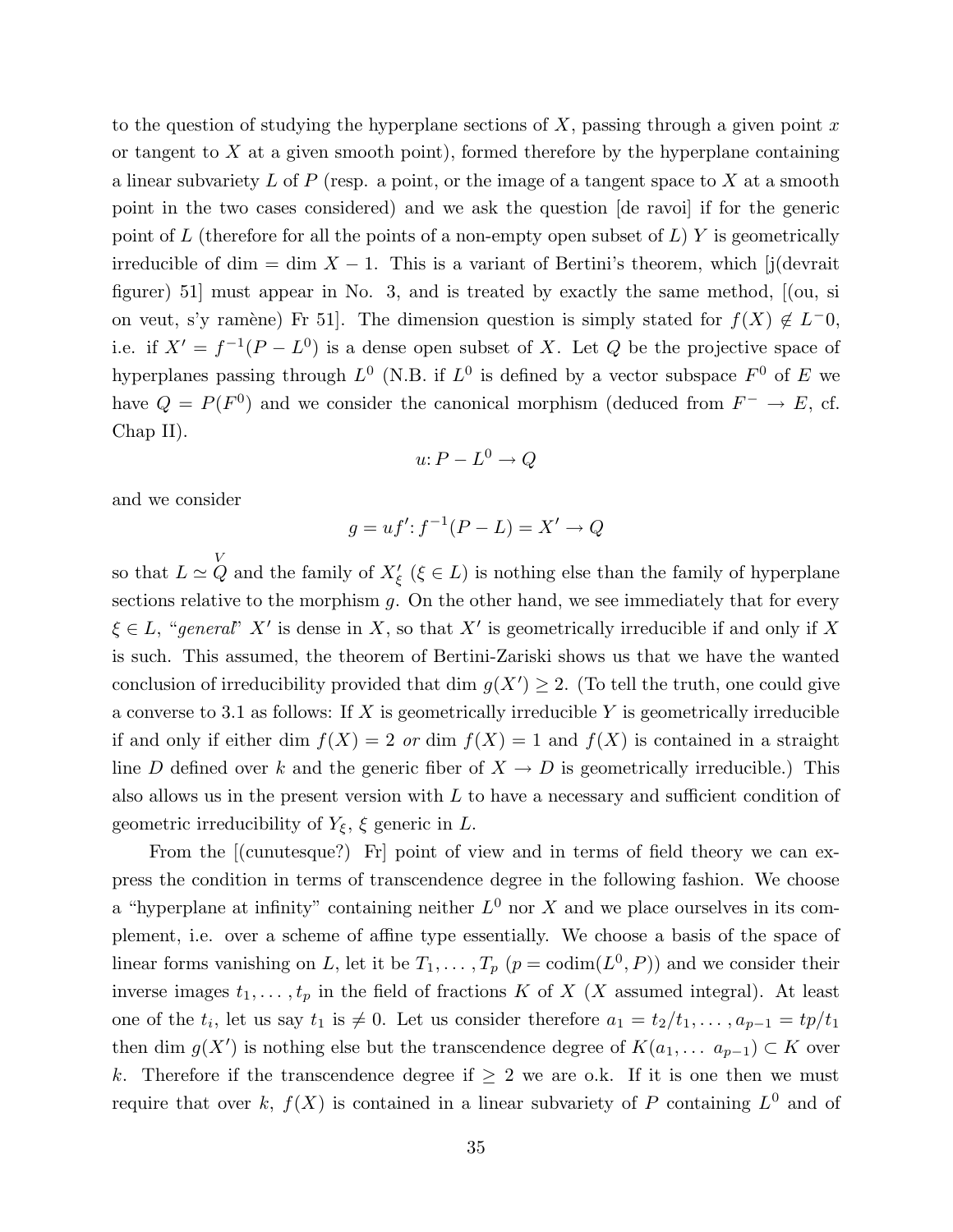dimension at most one and that the *generic* fiber of  $g: X' \to g(X')$  should be geometrically irreducible.

Let us suppose that  $L^0$  is of dimenison g, so that the fibers of  $u: P - L^0 \to Q$  are of dimension  $q+1$  so that those of g are dim  $\leq q+1$ , and consequently we have dim  $g(X') \geq$  $dim f(X) - (q + 1)$  so that the dimension condition for  $g(X')$  is verified in view of the fact that dim  $f(X) \geq q+3$ . If  $q=0$  we find the fact indicated in 8.17 a). Returning to conditions of 8.18 we see that condition a) relative to an  $x \in T$  is satisfied provided x is not "conical at x relative to  $f$ " in an obvious sense. Maybe it will be better to introduce these latest *Bertinisque* developments in the next section... change of projective immersion.

# §9 Change of Projective Embedding

**9.1.** For every integer  $n > 0$  let  $P(n) = P(\text{Sym}^n(e))$ , we have an evident immersion  $u_n: P \to P(n)$ , since  $\mathcal{O}(n)$  is generated by its sections over every open affine of S and that  $p_*(0_p(n))$ Sym<sup>n</sup>(E)<sup>52</sup> where  $p: P \to S$  is the projection. If  $f: X \to P$  is an unramified morphism (resp. an immersion) it is the same with  $u_n f: X \to P(n)$ . There is sometimes an advantage in the study of X in replacing f by  $u_n f$  in order to avoid a very special behavior and sometimes embarrassing to  $f$  in certain respects. (An example of such peculiarity is the one indicated (sic) in 8.12 b), where  $Y^{\text{sing}} \to P^v$  has an image of dimension  $r - 1$  but gives rise to an inseparable extension of fields. Another one is that given by the quadric surfaces in  $P<sup>3</sup>$  to know that all the singular hyperplane sections are geometrically reducible. (in spite of the fact that  $X$  is geometrically irreducible.))

**Proposition 9.2.** We suppose  $S = \text{Spec}(k)$ , X smooth over k, and  $f: X \to P$  unramified. Let  $n \geq 2$  and let us consider  $f_n = u_n f$ . Then  $f_n: X \to P(n)$  satisfies the equivalent conditions of 8.8, in particular for  $\xi \in P(n)$  in the complement of a set of codimension  $\geq$  2, the corresponding hyperplane section  $Y_{\xi}$  is smooth or (admits) only a finite number of non-smooth points which are geometrically ordinary singularities. If  $f$  is an immersion there is at most one such singular point and it is rational over  $k(\xi)$ .

N.B. One would have to announce 8.8 in a manner such as not to exclude the case where  $f$  is not an immersion. The verification is essentially trivial under the condition (ii) bis) of 8.8. Without a doubt we should make explicit in 9.1 that the hyperplane sections of X relative to  $f_n$  are nothing else but the "sections" of X by hypersurfaces of degree n in place of hyperplanes.

<sup>52</sup>Illegible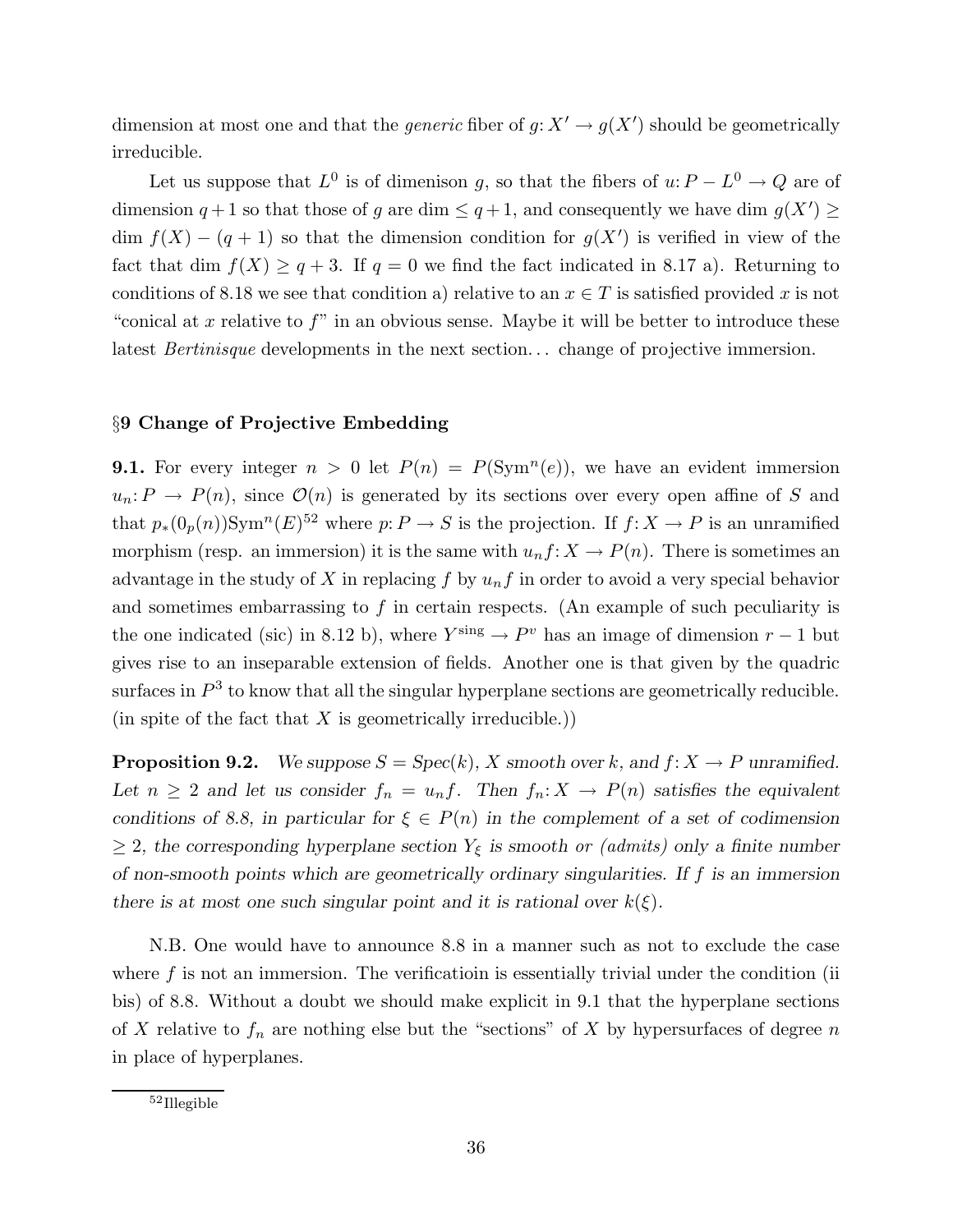**Proposition 9.3.** Suppose that X is geometrically irreducible and that dim  $f(X) \geq 2$ , let  $x \in X(k)$  let  $n \geq 2$ .

- a) Let us consider the linear family of hyperplane sections of X relative to  $f_n = u_n f$  which pass through x, its generic element defines a  $Y_{\xi}^{(n)}$  which is geometrically irreducible.
- b) Let L be a linear subvariety of P passing through  $f(x)$  and not containing  $f(X)$ . Let us consider the linear family of hyperplane sections of X relative to  $f_n$  defined by the hyperplanes of  $P(n)$  "tangent to L at x" (i.e. defined by the n-forms over P which over L are zero of order at least two at x), its generic member is a  $Y_{\xi}^{(n)}$  which is geometrically irreducible.
- c) Let us suppose that X is smooth at x and that  $n \geq 3$  where  $f(X)$  is not contained in a plane defined over k. Let us consider the family of hyperplane sections  $Y_{\epsilon}^{(n)}$  $\zeta^{(n)}$  of X relative to  $f_n$  which are "tangent to X at x". Then the generic member of the latter defines a  $Y_{\varepsilon}^{(n)}$  $\zeta^{(n)}$  that is geometrically irreducible.

The proof is essentially trivial in terms of the criteria of the end of the previous section. Taking an affine model of P containing  $f(X)$  we are reduced a) to finding three polynomials in the coordiantes  $T_1, T_2, \ldots, T_r$  of degree  $\leq 2$ , let them be P, Q, and R such that  $Q(t)/P(t)$  and  $R(t)/P(t)$  are algebraically independent over k in K (where K is the function field of X and  $t = (t_1, \ldots, t_r)$  is the system of elements of K defined by the  $T_i$ ; in b) we require also that  $P$ ,  $Q$ , and  $R$  should vanish to order two at least on  $L$  which we can in addition suppose to be defined by the equations  $T_1, \ldots, T_s = 0$ ; finally, in c) it is the same but L is the image of the tangent space ot X at x and we allow possibly to take  $P$ , Q, and R of degree 3, i.e. a little more away. The hypothesis that dim  $f(X) \geq 2$  signifies that the transcendence degree of  $K(t_1,t_2,\ldots,t_r)$  over k is  $\geq 2$ , i.e. we can find  $t_1,t_2$  let us say algebraically independent. In a) we take therefore  $P = T_1$ ,  $Q = T_1^2$ ,  $R = T_1T_2$ , in b) we (analogously) do the same noting that we may there choose  $t_1$  leading to  $T_1$  zero over L due to the fact that  $f(x) \not\subset L^*$  (which implies that there exists an index i between one and s such that  $t_s \neq 0$ , so that  $t_s$  is not a constant (since  $t_s$  is zero at x) therefore  $t_s$  is not algebraic over  $k^{53}$  (N.B. we may suppose k algebraically closed). The case c) follows from b) except in the case where  $f(X)$  is contained in the image, L, by f of the tangent space to X at x. If dim  $X = 2$  this case is effectively exceptional (the trace of a quadric surface tangent to a plane on that plane is in general formed by two intersection lines and is therefore not irreducible). But to treat that case, in the forms  $P, Q$ , and  $R$  made explicit above we may replace evidently  $X$  by  $L$  itself, where the solution is trivial. (If

<sup>53</sup>[Tr] added by translator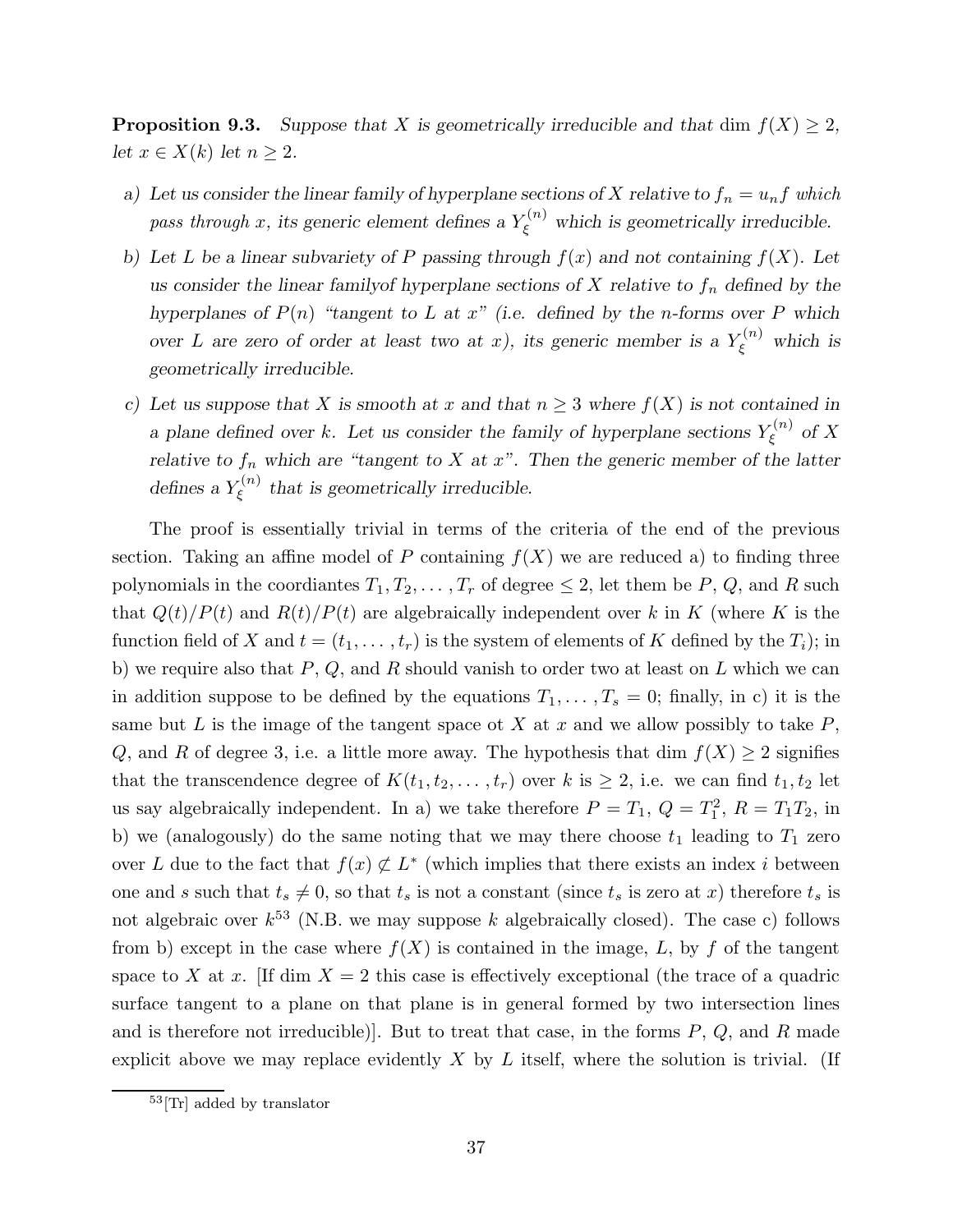dim  $L = 2$  take  $P = T_r^2$ ,  $Q = T_r^3$ ,  $R = T_r^2 T_{r-1}$  and not that  $Q/P = T_r$  and  $R/P = T_{r-1}$ are linear forms independent over L, therefore algebraically independent. If dim  $L \geq 3$ then  $T_{r-2}, T_{r-1}, T_r$  are linearly independent over L and we take

$$
P = T_r^2, \ Q = T_{r-1}^2, \ R = T_{r-2}^2
$$

Conjugating with 8.18 we find a Corollary 9.4. ([Tr] to be stated)

Finally we must combine the latter with 9.2 in order to find a recapitulating theorem in the "excellent case."

#### Theorem 9.5 (illegible page 52 or 55).  $^{54}$

(If X is smooth and proper and geometrically integral over k and  $f: X \to P$  is unramified X of dimension  $\geq 2$  (Ask Grothendieck) by considering the result ??? when  $x \to p$  is an immersion (variety of singular points of  $Y_{\xi}$ .

#### §10 Pencils of hyperplane sections and fibrations of blown up varieties

10.1. Let Z be the P-exceptional set in  $P<sup>v</sup>$  relative to a constructible property P such that Z is a constructible subset of  $P^v$ . Let us suppose  $S = \text{Spec}(k)$ . We will see (cf. No. 12 where we catch up with things which should have come in without a doubt in (previous Nos.) that in order to have  $\text{codim}(Z, P^v) \geq 2$  it is necessary and sufficient that "every sufficiently general line" L in  $P<sup>v</sup>$  should not meet Z or also again (or even) Z and it suffices that there should exist one (a single) L in P not meeting Z (should be Z;  $AG's$ error P.B.).<sup>55</sup> If k is infinite it is necessary and sufficient that there should exist a single straight line L in P that does not meet  $\bar{z}$ . We call a linear pencil of hyperplane sections of 'X" defined by the straight line L in P the L-prescheme  $Y_L$  (definition valid for any S). Then the previous reflections together with results of Nos. 8 and 9 give us criteria for the existence of such pencils having the fibers  $Y_{\xi}$  ( $\xi \in L$ ) all satisfying the property P first of all in the case where  $S$  is an infinite base field. Taking into account 8.2, if for every associated prime cycle on X we have dim  $f(T) > 0$  then we can (by taking the property  $P' = P +$  condition of regularity for  $\phi_{\xi}$  require that the pencil  $Y_L$  should be flat over L. In the case where  $S$  is arbitrary we can again, proceeding by the procedure of 7.1, construct such a pencil over an open neighborhood of a given point s of S in view of the fact that  $k(s)$  is infinite and we should know that Z is closed (which is assured in diverse various misce laneour cases by the results of Par. 5 and the assumption that  $X \to S$ is proper). To do it right it would be convenient after general explaination of this type

 $54$ Ask A.G., I do not follow [Tr]

 $^{55}\mathrm{Ask}$  A.G.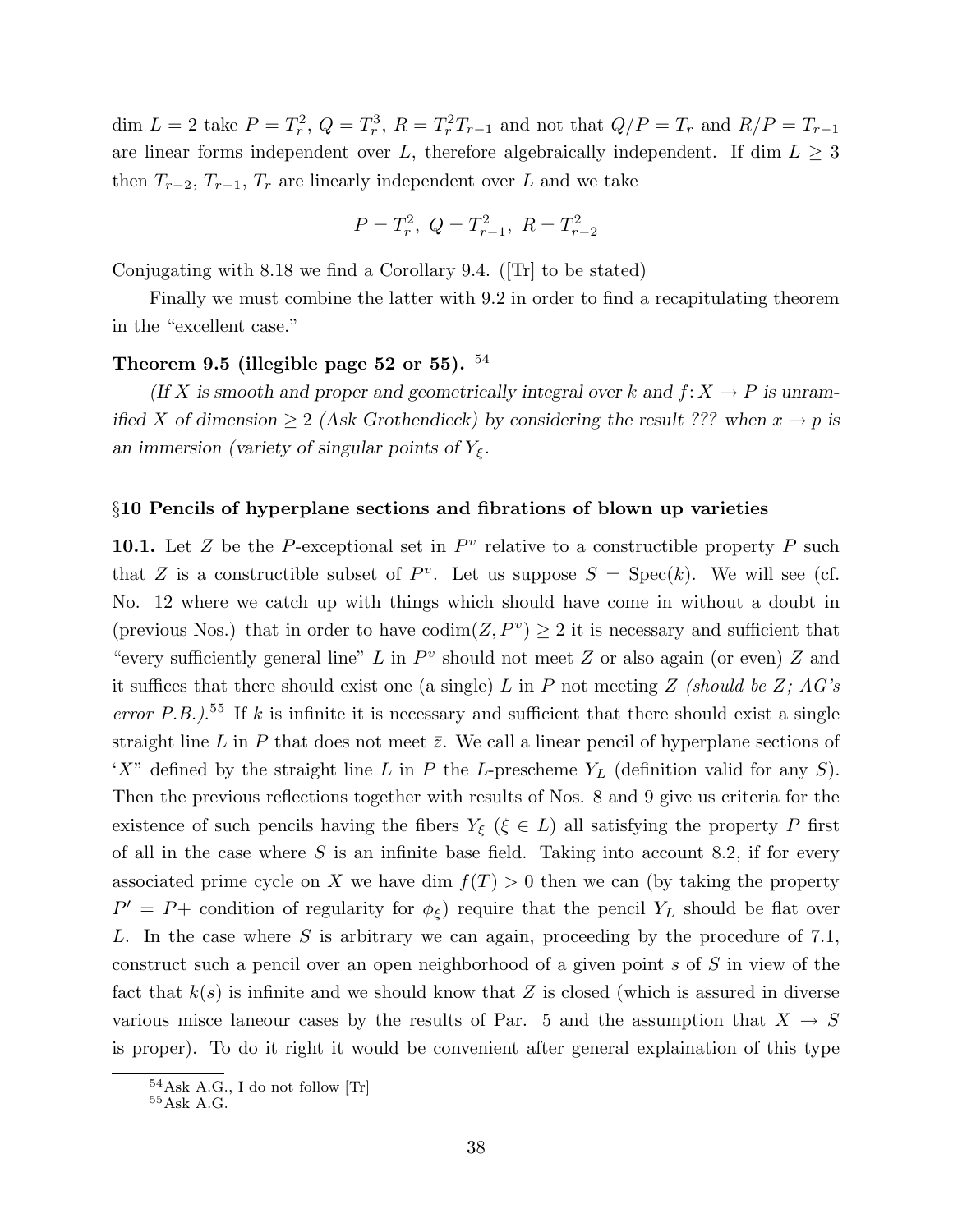to give recapitulating statements where we effectively apply the preceding results for a certain number of properties of this nature (and also comprising module properties). As a minimum in this sense we must give here the reformulation of 9.5 in terms of linear pencils – a fact constantly used in geometric applications.

10.2. By a polarity, to a straight line L in  $P<sup>v</sup>$  there corresponds a linear subvariety  $L<sup>0</sup>$ of codim 2 in P (S arbitrary). Let us put  $T = x_P L^0$ . Another way to describe T is as follows; L is defined by a locally free quotient of rank 2 of  $E^v$  or what is the same by a submodule, locally a direct factor  $F$  of  $E$  everywhere of rank two. Let us consider the composed homomorphism

$$
F_X \longrightarrow E_X \longrightarrow O_X(1),
$$

then  $T$  is nothing else but the scheme of zeroes of this composed homomorphism or what is the same it is defined by the ideal  $J$ , image of the corresponding homomorphism (obtained by twisting by  $O_X(-1)$ )

$$
:F_X(-1)\longrightarrow O_X.
$$

Let us suppose that this homomorphism is regular which means that if we write down locally a totally ordered basis of  $F_X(-1)$  then its image in  $O_X$  forms an  $O_X$ -regular sequence, a condition that does not depend on the basis chosen and that can be announced intrinsically also by saying that  $F_X(-1) \otimes O_X/J \to J/J^2$  is an isomorphism and the  $V(J) = T \rightarrow X$  is a regular immersion [NB: we should somewhere reveal the general situation with a homomorphism  $G \to O_X$ , G locally free over the prescheme X, for example in the section about regular immersions] we have then

**Theorem 10.2.** With the above hypothesis the linear pencil  $Y_L$  with the canonical  $projection Y_L \rightarrow X$  is X isomorphic in a unique fashion to the blow-up of the prescheme X with center T.

To understand the meaning of this theorem it is convenient to notice at the beginning of the section orno that if  $S = \text{Spec}(k)$  then for a 'sufficiently general' straight line L in  $P^v$ the condition of regularity is verified (cf. catching up indicated in No. 12 namely for 5.3.) In what follows in the construction of "good" linear pencils indicated or anticipated at at the beginning of the present No., we could require that the described pencil should satisfy the said condition (which is a condition of the same type but different from the one that consists in requiring that for every  $\xi \in L$ ,  $\phi_{\xi}$  should be  $X_{k(\xi)}$ -regular). We should include the condition in question in the proposed recapitulating statements.

On the other hand, practically 10.2 is used only in the situation of 9.5, which makes it desirable not to announce the reformulation of 9.5 in terms of pencils, until after 10.2, in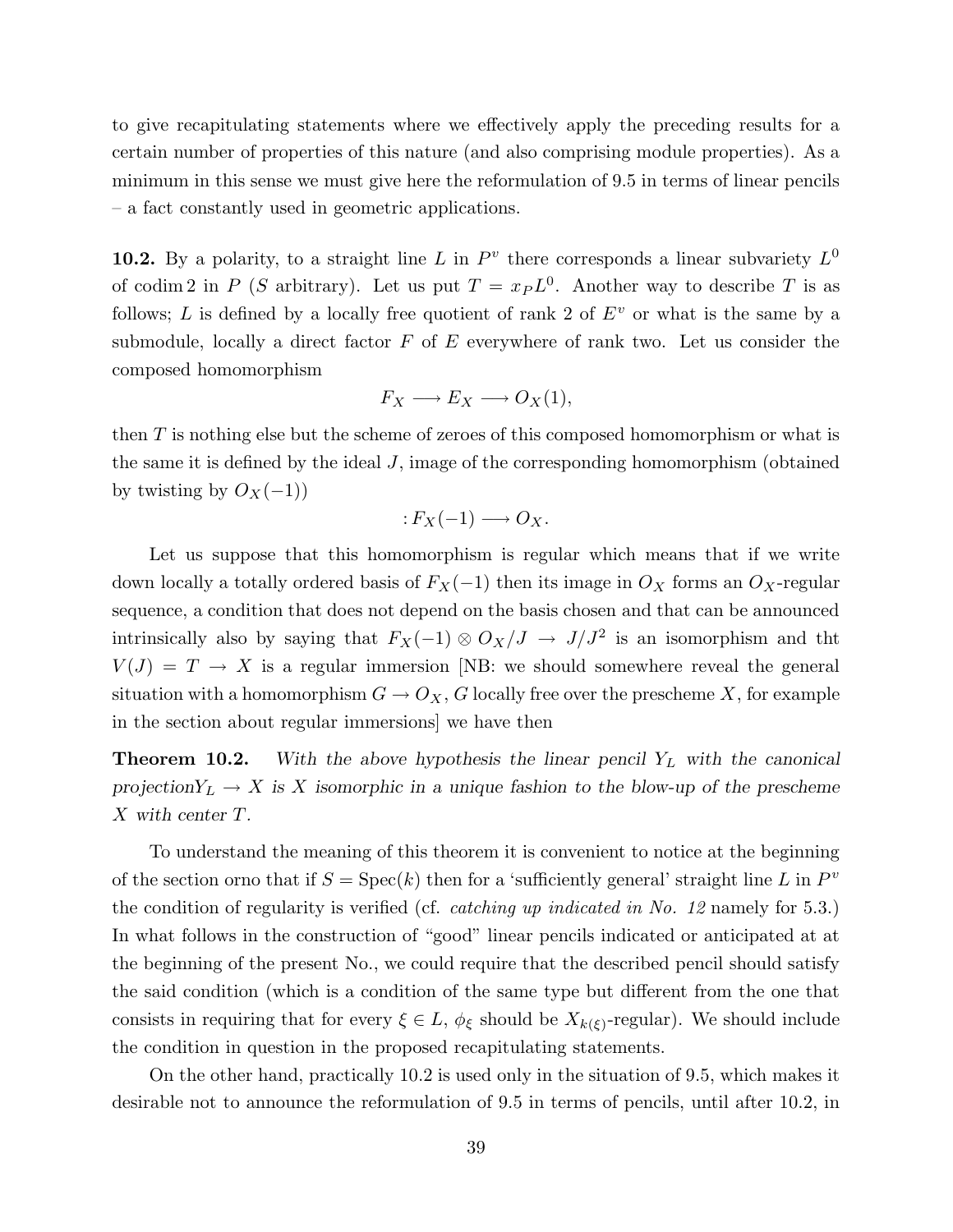order to be able to include in the statement in question also the isomorphism of the pencil with a blow up (i.e. to give a description of the situation permitting a suitable reference). We obtain thus a way for every projective smooth geometrically connected X of dim  $\geq 2$ over an infinite field  $k$ , to find a closed smooth subscheme non-empty of codimension two at every one of its points such that the blown up scheme admits a fibration over  $P^1$ , with all the fibers are geometrically integral and such that all the fibers are smooth except at most a finite number, the latter having at most a geometrically singular point and such a point being rational over k and geometrically an ordinary singularity.

This explains the importance of a deep study (just started at the present time) of such fibrations with singular fibers to reduce in a certain measure (to some extent the study of projective smooth varieties of dimension d to those of (families depending on one parameter) or projective varieties of dimension  $(d-1)$  that may have ordinary singularities.

The statement 10.2 is a more or less immediate consequence of the following which is completely independent of the story of hyperplane sections and would be without a doubt better in its place in an extra paragraph "regular immersions."<sup>56</sup>

Proposition 10.3 is crossed out. Ask AG if that is his intention.

**Proposition 10.3.** Let X be a prescheme, G a quasi-coherent module over X and  $u: G \to \mathcal{O}$  a homomorphism,  $J = u(G), T = V(J)$ . Let X be deduced from X by blowing up T. Let us consider on the other hand  $p = p(G)$ , the canonical homomorphism  $G_p \to$  $\mathcal{O}(1)$  and its kernel H (such that we have the exact sequence  $0 \to H \to G_p \to \mathcal{O}(1) \to 0$ ) the homomorphism  $u_p: G_p \to \mathcal{O}$  and the quadi-coherent ideal  $K = u_p(H) \to \mathcal{O}$ . Then X is canonically isomorphic to a closed subscheme of  $V(K)$ . If G is locally free and u is "regular" then the above isomorphism is an isomorphism of X with  $V(K)$  itself in this case H is locally free over p and  $H \to \vartheta_p$  9whose prescheme of ??? is X) is also regular.

The first statement is almost trivial. The second one is an exercise which does not cause any difficulty (I have not done it in detail thinking that you can deduce it just as well as I).

If in 10.2,  $S = \operatorname{Spec} k$  and X is of dimension  $\geq 1$  then the assumption of regularity made is equivalent to  $T = \phi$  so that  $Y_L \to X$  is an isomorphism. We find therefore by conjugating with 9.2:

**Corollary 10.4** (of 10.2). Let X be a smooth curve geometrically connected in a projective space P over an infinite field k and let  $n \geq 2$ . Then there exists a linear pencil of n-forms over P defining a morphism  $X \to P^1$  having the following property: the morphism

<sup>56</sup>Ask A.G.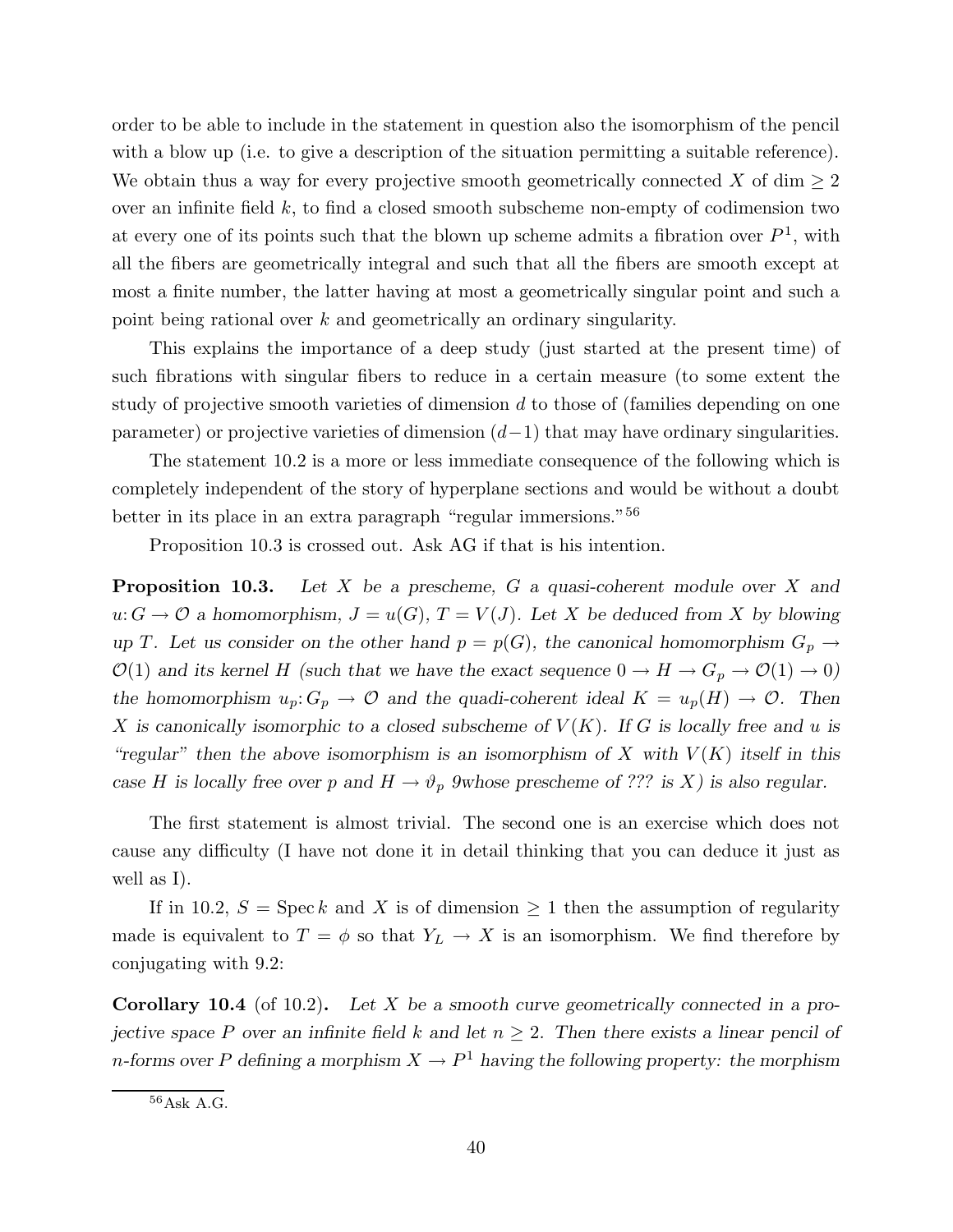is generically étale of degree d and for eery geometric point s of  $P^1$ ,  $X_s$  is étale over the algebrically closed field  $k' = k(s)$  or it is k' isomoprhic to the sum of  $d-2$  schemes Speck and the scheme  $I'_k = \text{Spec } k'[t]/(t^2)$ . In the language of the forefathers: there is at most one point of ramification and it is "quadratic."

#### §11 Grassmanians

Since we will now use linear subvarieties of P not only of reltive dimension 0 and  $n-1$ it is clear that we shall need some notations about grassmanians and some  $[6orites]^{57}$ (facts) of the nature of 'elementary geometry' about the constructions concerning linear varieties which should all come at the beginning of the paragraph. In addition one takes in practice sometimes any linear sections and not only hyperplane sections and it is proper to review (revisit) in this enlarged spirit all the previous Nos. sections.

Let  $E$  be a quasi-coherent module over the prescheme  $S$ , and let  $n$  be an integer > 0. Let us consider the functor  $(\text{Sch})^0/S \to (\text{Ens})$  defined by  $\text{Grass}_n(E)$   $(S') =$  quotient modules, locally free and of rank  $n$  of  $E_s'$ .

This functor is representable and the prescheme over S which represents it will also be denoted  $Grass_n(E)$ . To prove the representability consider the natural homomorphism of functors

$$
\mathrm{Grass}_n(E) \longrightarrow \mathrm{Grass}_1(\Lambda^n E) = P(\Lambda^n E)
$$

defined by associating with every locally free quotient of rank  $n$ ,  $G$  of  $E'_{s}$  the locally free module of rank one G considered as a quotient of  $E_s'$ . We prove as in Seminaire Cartan<sup>58</sup> that this morphism if "representable by a closed immersion" (for closed immersions) such that  $Grass_n(E)$  appears as a closed subscheme of  $P(\Lambda^n E)$ ; in particular it is separated over S and quasi-compact over S and if E is of finite type it is projective over S. If  $E$ is of finite presentation then that is also the case for  $Grass_n(E)$ : indeed we may suppose that S is affine  $S = Spec(A)$  so that E comes from a module of finite type over a subring of finite type of  $A$  – since the formation of  $Grass_n(E)$  is evidently compatible with base change over S.

Since E is locally free therefore  $Grass_n(E)$  is smooth over S with geometrically connected fibers. This comes from a more precise fact: If E is free of rank r then  $Grass_n(E)$ ? may be recovered from  $\binom{r}{n}$  $\binom{r}{n}$  open subsets each one of which is S isomorphic to affine space of relative dimension  $n(r-n)$  over S. This decomposition corresponds to the choice, thanks to the base of E to  $\binom{r}{n}$  decompositions of E by exact sequences  $(s)0 \to E \to E \to E'' \to 0$ 

<sup>57</sup>What is best translation of this word?

<sup>58</sup>Make reerence more precise (Tr)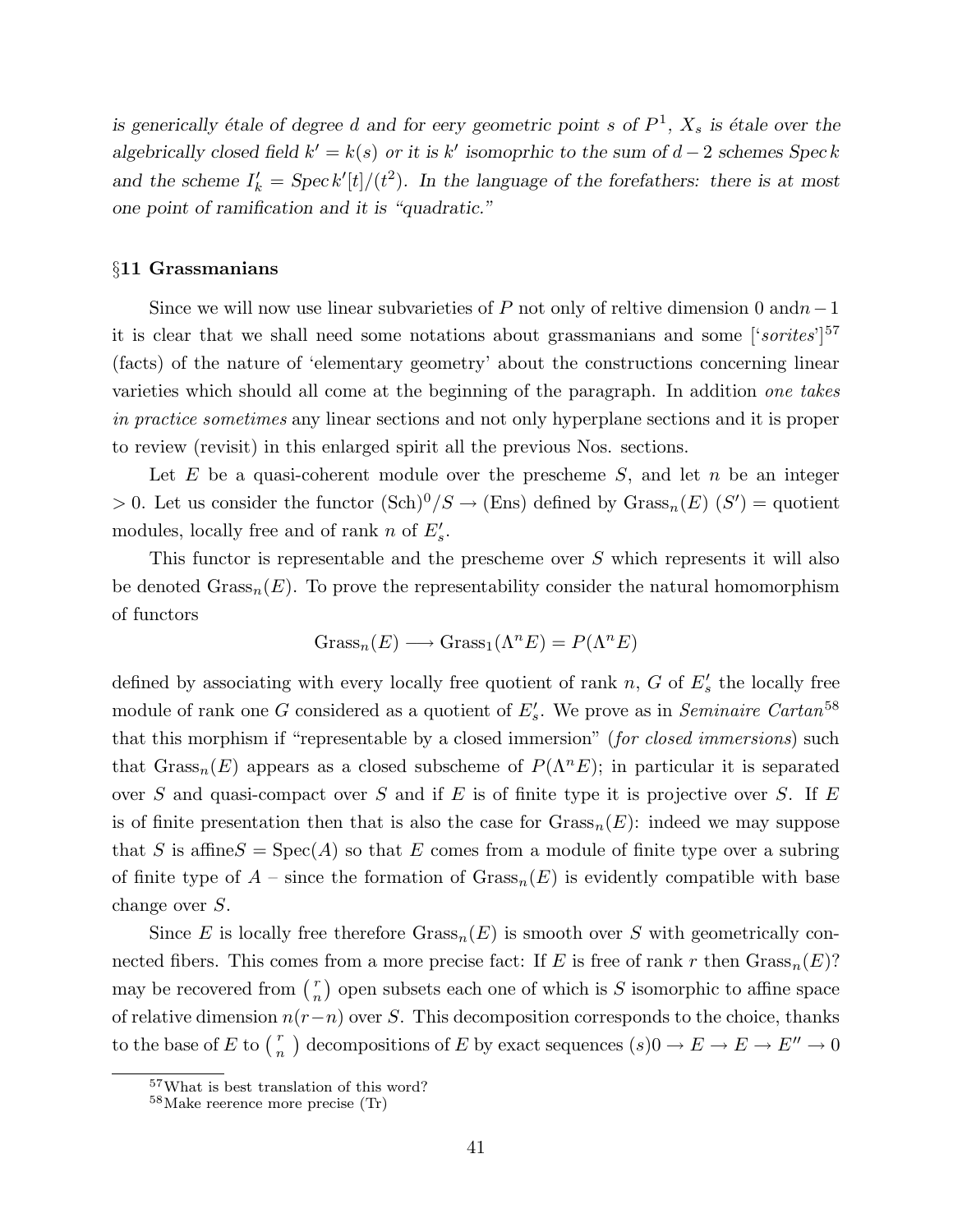with  $E'$  locally free of rank n. Such an exact sequence allows us to define a sub-functor Grass<sub>n</sub>(s) of Grass<sub>n</sub>(E) by limiting ourselves to quotients G of  $E'_{s}$  locally free of rank n, such that the composed homomorphism  $E'_{s'} \to E'_{s} \to G$  should be surjective (therefore bijective). But the inclusion  $Grass_n(S) \to Grass_n(E)$  is representable by open immersion and on the other hand  $Grass_n(E)$  is representable by open immersion and on the other hand  $Grass_n(S)$  is canonically isomoprhic to the fiber bundle  $V(\text{Hom}_{\vartheta s}(E', E''))$ .

As a result, for example, of this particular structure we may mention that if  $s \in S$ , then (E being locally free of finite rank) every point of  $Grass_n(E)$  with value sin  $k(s)$ lifts to a section over a neighborhood of s. On the other hand, if  $S = \text{Spec}(k)$ , k an infinite field, then every open non-empty subset of  $Grass_n(E)$  contains a k-rational point. A point of  $Grass_n(E)$  with values in S, i.e. a locally free quotient module G of rank n of E canonically defines a subscheme of  $P(E)$ , (i.e., to say)  $P(G)$ . Such a subscheme (but without *imposing* or specifying (Tr) the rank of G) is called a *linear subvariety* of  $P(E)$ (relative to S if there is a possibility of confusion). It is therefore a projective fibration of relative dimensioni  $(n-1)$  if  $n \geq 1$ , (and empty is  $n = 0$ ). We immediately verify that the section of  $Grass_n(E)$ , i.e. G is known if we know the linear subvariety corresponding to  $P(E)$ . In this manner the grassmanian can be interpreted as representing the functor ("linear subvarieties of relative dimension  $n-1$  of  $P_s^{\prime\prime}$ ") for S' variable in  $n \geq 1$ . It is furthermore possible to give an intrinsic characterization of the latter functor, i.e. of the notion of linear subvariety of relative dimension  $m$  and that are of "projective degree one" at every  $s \in S$ ; this characterization will be given in a later chapter and we shall not need it at all here.

Let us again suppose that E is locally free of rank r, let  $E^v$  be its dual. Then by a polarity we find a canonical isomorphism  $Grass_n(E) \simeq Grass_{r-n}(E^v)$  that assigns to a quotient G of E the quotient  $E^v/G^v$  of  $E^v$ . From the point of view of linear varieties to a linear variety L of relative dimension m of P there corresponds the linear dual variety  $L^0$ of relative dimension  $(r-1) + (-1 - m)$  of  $P^v$ , i.e. of relative codimension  $(m + 1)$  in  $P^v$ . (N.B.  $(r-1)$ ) is here the relative common dimension of P and  $P<sup>v</sup>$  over S), which we may visualize geometrically as follows. Let us first of all take  $n = r - 1$ , we find an isomorphism  $P(E^v) \simeq \text{Grass}_{r-1}(E)$  that allows us to identify the points of  $P^v$  with values in S (let us say) as linear subvarieties of codim 1 of  $P$  (called again hyperplanes of  $P$ ).

This says that  $L^0$  consists of hyperplanes which *contain* the linear subvariety L of P (by which of course we mean that the points of  $L$  with value sin  $S'$  are the hyperplanes in  $P'_{S}$  that contain  $L'_{S}$ ). This follows from the fact (that should have occurred at the same time as the fact that a linear subvariety  $L$  of  $P$  determines a locally free quotient  $G$  or  $Q$ [illegible] of E don't il provient that if G and  $g'$  are two locally free quotients of E (not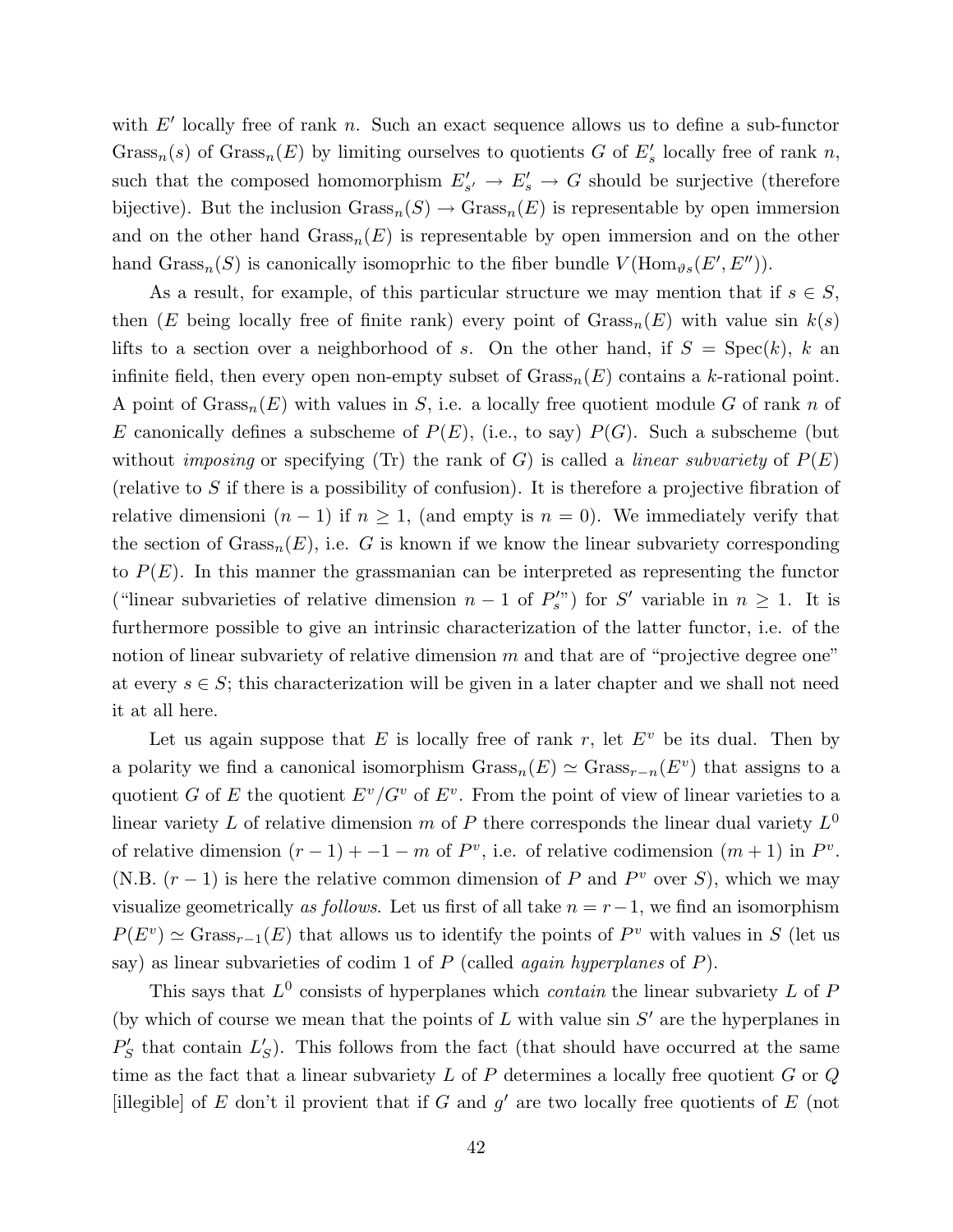necessarily of the same rank) then  $P(G') \subset P(G)$  (as the linear subvarieties of  $P(E)$ ), if  $G'$  is majorized by G (and the inclusion  $P(G') \to P(G)$  is nothing else but the deduced morphism from  $G \to G'$ ).

Here is a minimum of the [sorites  $Fr<sup>59</sup>$  which we must have at our disposal. The complete list cannot in any case be fixed (only when) until the sets of other Nos. of the present paragraph<sup>60</sup> are written up.

It seems to me convenient [commode Fr] to introduce also the functor  $Grass(E)$   $(S')$  = set of quotient modules locally free (of rank not specified) of  $E_S'$  [illegible, ask AG] then  $Grass(E)?$  is representable by  $\overline{I}$  $\frac{1}{n\geq 0}$ Grass<sub>n</sub> $(E)$ . The linear subvarieties of  $P(E)$  are indeed defined by sections of  $Grass(E)$  over S [NB: the rank, i.e. the relative dimension may vary if  $S$  is not connected. [slightly illegible confirm with AG].

#### §12 Generalization of the previous results to linear sections

Complements to notations. If  $P = P(E)$ , E any quasi-coherent module, we set also  $Grass_n(P) = Grass_{n+1}(E)$  so that  $Grass_n(P)$  corresponds to linear subvarieties of dimension n in P; this is valid for  $n \ge -1$  if we agree that dim = -1 means empty. If E is locally free it would be advisable to introduce

$$
Grassn(P) = Grassn-1(Pv) = Grassn(Ev)
$$

which corresponds to linear subvarieties of codimension n in P. If E is of rank  $r + 1$ [illegible, ask AG] P of relative dimension r we have a canonical isomoprhism  $Grass^{n}(P)$  = Grass<sub>r-n</sub>(P). In what follows we suppose E fixed locally free of rank r and we are interested in linear subvarieties of P of given dimension m, thus in  $\mathrm{Gr}^m = \mathrm{Gr}^m(P) = \mathrm{Gr}_m(E^v)$ .

Over that prescheme we have therefore a canonical quotient  $G$  locally free of rank  $m$  of  $E_{\text{Gr}}$ , let us call it F. The natural incidence prescheme over  $P_X X \text{Gr}^m$ , which represents the subfunctor of the product functor corresponds to the couples consisting of a section of  $P<sub>S</sub>$ and a linear subvariety of codimension  $m$  of  $P'_{S}$  containing the letter, it can be made explicit therefore in the following way: let  $T = P_S X Gr^m$  (or if we prefer any prescheme relative or over this product), then over T we have  $E_T$  the quotient  $O_T(1)$  and the sub-module locally direct factor of  $G_T^v$ . We consider the composition of the canonical homomorphisms  $G_T^v \to$  $O_T(1)$  which by transposition corresponds also to the compared analogous homomorphism of the sub-module  $O_T(-1)$  of  $E_T^v$  into the quotient  $G_T^v: O_T(-1) \to G_T$  and may also be

<sup>59</sup>Ask A.G. or Deligne about the best word

 $60$ What is A.G.'s meaning of paragraph?(Tr)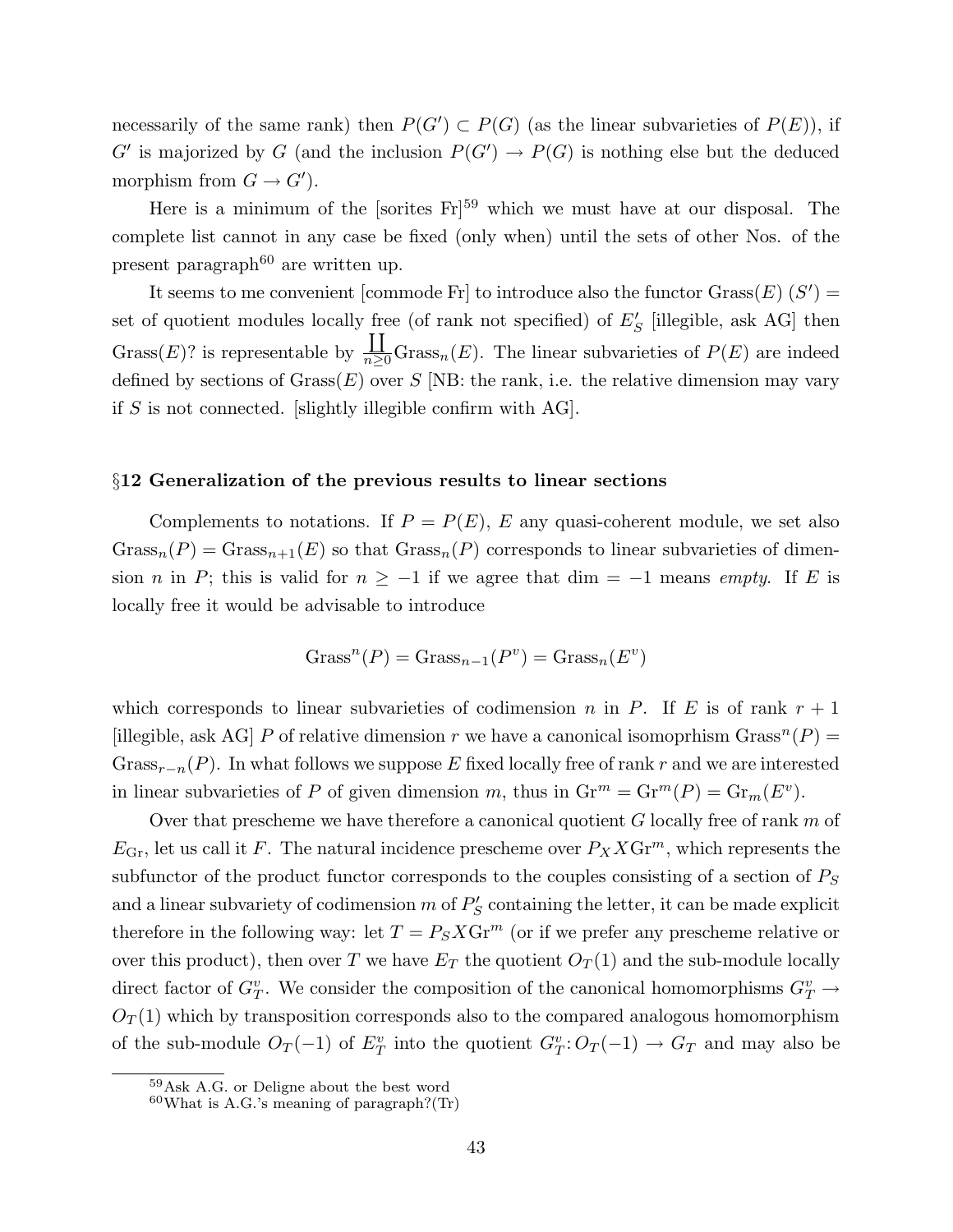considered as defined by a section of  $G_T(1)$ ,  $\phi^m \in \Gamma(T, G_T(1))$ . The incidence prescheme (resp. its inverse image in  $T$ ) is nothing else but the prescheme of zeros of the one or the other homomorphism or of the section  $\phi^m$ . We could denote the incidence prescheme by  $H^{(m)}$  for  $m = 1$ ; we recover the one from No. 1. If X is over P we may set  $Y^{(m)} =$  $Xx$ <sup> $(H<sup>(m)</sup>)$ </sup> and define by this the notation  $Y<sup>m</sup>$  if  $\xi$  is a point of  $\operatorname{Gr}^m$  with values in an  $S'$ . Therefore the  $Y_{\xi}^{m}$  are "linear sections" of X over P (or rather of  $X'_{S}$  over  $P'_{S}$  by linear subvarieties of codimension m of P or rather of  $P'_{S}$ .)

I use [or profit from] this opportunity for a notational self-criticism which could come in No. 1. This point corresponds arbitrarily to indicate an object  $Y$  that corresponds to X the letter Y to X (so that if X becomes Z we no longer understand very well what to take.) This inconvenience has already led me into some incoherent notations.

Perhaps (or maybe) in the more general context with an integer  $m$  as here suggests a reasonable solution: to write  $X^{(m)}$  in place of  $Y^{(m)}$ , thus  $X^{(1)}$  in place of Y in No. 1. In such a way we might approximately have  $X^{(m)(m)} = X^{m+m}$ . I am going to try such notation in what follows. Evidently even the exponent is open to criticism since it is current practice in algebraic geometry to denote by an exponent the dimension of the varieties which enter into play. But since we shall never make use of this type of convention, I think that we have a free hand as far as that matter is concerned.

We see immediately that in the preceding construction of  $X^{(m)}$  that we have a canonical isomorphism  $X^{(m)} = \text{Grass}_m(F^v)$  where  $F_X \cong F^*(\Omega^1_{P/S})(1)$  is the kernel of  $E_X \to O_X(1)$ , in particular  $X^{(m)}$  is smooth over X with geometrically integral fibers. (In fact, rational varieties of dimension  $(m(r - m))$ .) Of course, the verification reduces to the case  $X = P$  and because of this it belongs just as the previous considerations to the generalities about grassmanians (which I am sure you are going to "magnify" in a separate paragraph).

We now have a perfect analogy of the diagram from No. 1. Again a forgotten point: as a prescheme over  $\mathrm{Gr}^m$ ,  $H^{(m)}$  is canonically isomorphic to  $P(E_{\text{Gr}}/G^v)$ ; it is therefore an excellent projective fibration (but of course we may not conclude this in general for  $X^{(m)}$ over  $\mathrm{Gr}^m$ ).

The Proposition 2.1 [se transpose Fr] translates (?) without change. In 2.2 it should read: it is necessary and sufficient that for every  $x \in Z$  we have dim  $x \leq m-1$ . For the proof we may, for example, restrict ourselves to 2.6 by considering a generic linear variety of codimension  $m$  as the intersection of  $m$  independent generic hyperplanes. Dieudonne demerdetur  $\left[$ Latin $\right]$  – (or is it slightly off color French  $\left[$ Tr $\right]$ )

From the writing up point of view if (as seems preferable to me) we make from the start m general it seems preferable to prove 2.6 at the same time, where, of course, dim  $X - 1$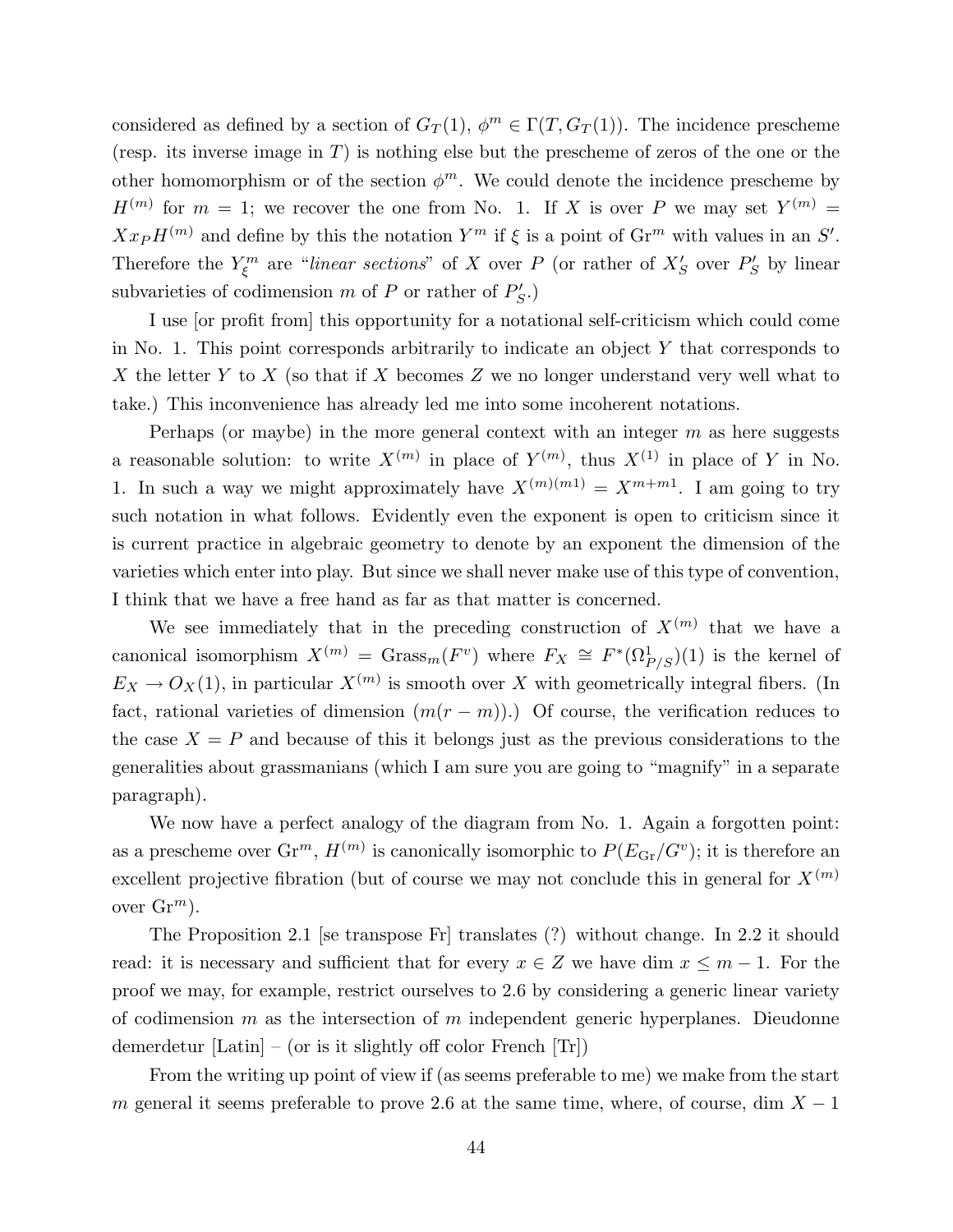is replaced by dim  $X - m$  (and by implying that the dimension  $\lt 0$  m the formula means that the considered set is empty).

Corollary 2.3 is read by replacing 'finite' by "of dimension  $\leq m-1$ ." Corollary 2.4 [similar]. The same for 2.5, replacing dim  $f(X_i) > 0$  by dim  $f(X_i) \geq m$  and the same change in 2.7.

the Proposition 2.8 remains true as stated in 2.9 replace finite by dim  $\leq m-1$ . The same for 2.10, 2.11.

The statement 2.12 remains valid as such with a proof essentially unchanged (compare also further down comments to No. 8); 2.13 replace finite by dim  $\leq m-1$ . The 2.14 stays valid as such, 2.15 by replacing finite by dim  $\leq m-1$ . 2.16 is valid as stated in 2.17 replace finite by dim  $\leq m-1$ . 2.18 as it is.

For 3.1, we can state it for any m, supposing tht dim  $f(X) \ge m+1$ , but I propose to keep the principal statement in the case of a hypersurface and to give the general case as a corollary as a remark (it can be deduced immediately by the usual procedure of taking independent generic hyperplanes).

At least it would be amusing to make explicit (state) the generalized version of Lemma 3.1.1... . For (3.2) read dim  $f(X) \ge m+1$  in 3.3 replace dim  $f(X_i) \ge 2$  by dim  $f(X_i) \ge$  $m + 1$  and in the definition of G dim  $f(Z) = 0$  by dim  $f(Z) \leq m - 1$ .

The general considerations of No. 4 apply as such to the case of any  $m$ . The same is true about 4.2 and 4.3 by replacing in b) (v) and (vi) the dimension condition by dim  $f(X) \geq m - 1$  or  $m + 1$  (illegible, ask AG). Analogous change in 4.4 b).

[Le laius 5.1 Fr or Latin 67] goes as such. In 5.2 it is necessary to remember that  $\phi$  becomes a section  $\phi^{(m)}$  of  $G_T(1)$  (where  $T = X_S x G r^m$ ) inducing the sections  $\phi^{(m)}\xi$  of  $O_{X_{k(\xi)}}(1)_{k(\xi)} \otimes G(\xi)$  (for  $\xi \in \mathrm{Gr}^m$ ).

But in general we shall explain in par. 19 that if we have a section  $\phi$  of a locally free module of rank n over a prescheme this means that such a section if  $F$  regular for a given module F in terms of a local basis, this means that we have an  $F$ -regular sequence of m sections of  $O_X$  (and it will be necessary to verify that this is independent of the chosen basis). In the case  $m = 1$  we have the intrinsic evident interpretation mentioned in 5.2. With this language convention 5.3 remains valid as such, also 5.4 the same.

The first part of Remark 5.5 admits a generalization to the case of m arbitrary: If  $F_S$  is  $(S_m)$  then the condition of regularity mentioned for  $\phi_{\xi}$  can be expressed in a purely dimensional manner.

The second part of Remark 5.5 is valid as such for any  $m$ . Theorem 5.6 extends as such, so does 5.7.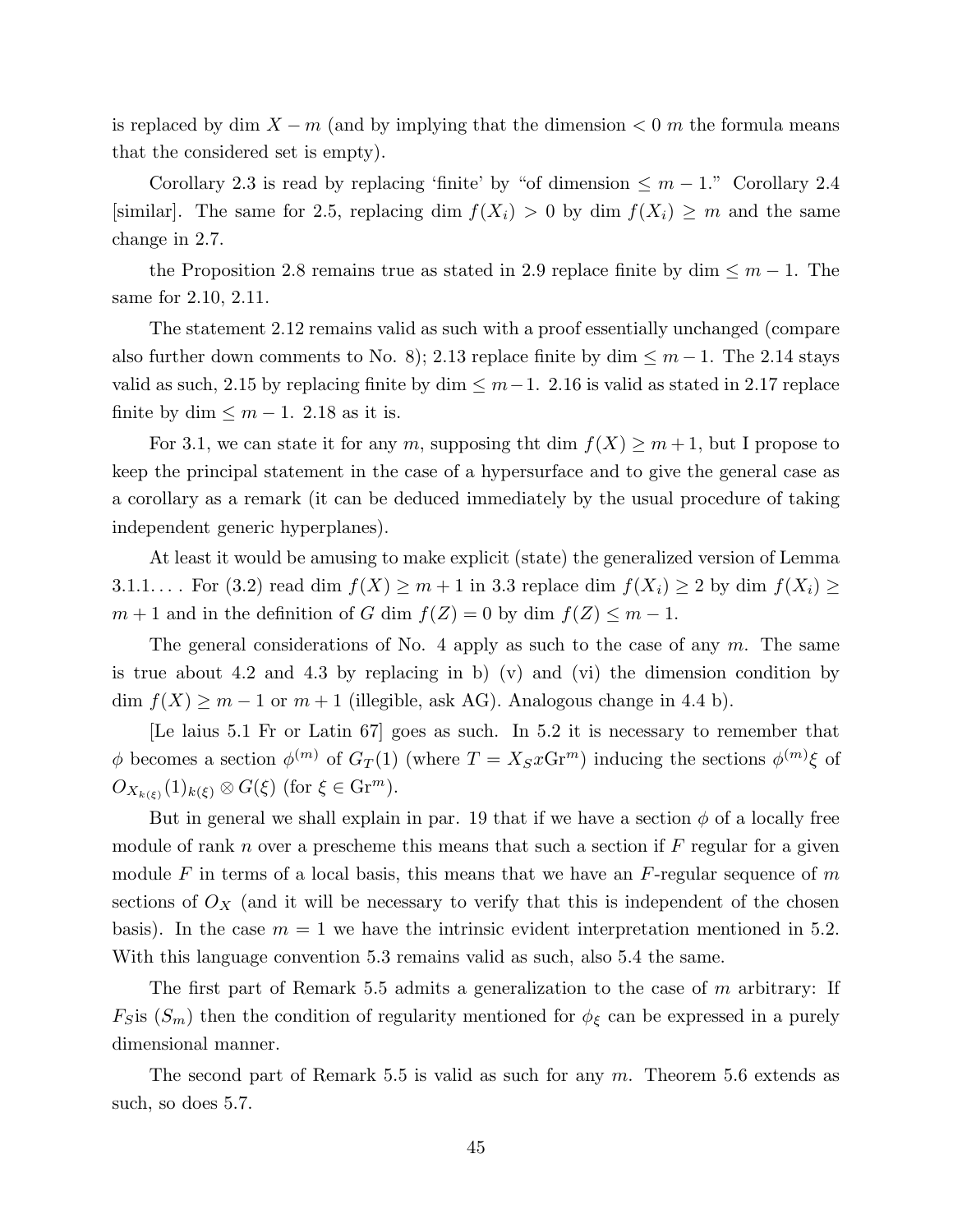# **Proposition 6.1.** Read dim  $f(X_i) \geq m+1$  and later dim  $f(Z) \leq m-1$ .

The laius (speech) [Fr or Latin] (speech) [. 69] general of 7.1 are valid as such in the case of any m. 7.2, 7.3 mutatis mutandis [Latin] (pay attention in 7.2 to the notation m, confusing there), on the other hand in the proof of 7.4 we no longer need to proceed closer and closer but we may take straightaway a linear section of codimension  $m = n$ .

In 8.2 replace condition dim  $Y_{\xi} > \dim X$  by dim  $Y_{\xi} > \dim X - m$  [illegible, ask AG] and the hypothesis dim  $f(X_i) > 0$  by dim  $f(X_i) \geq m$ . The analogous modification is in the sequel to 8.2. Since 8.3 gives an example there is no point in changing it so we keep  $m=1$ .

I leave it as an exercise to you Dieudonné or Blass Tr to find good statements for any  $m$  corresponding to 8.4, 8.5, and 8.6 (pages 30, 31, 32). It is not necessary to do this exercise unless you feel like doing it.

I think that essentially all the developments of No. 8 except 8.6 can be adapted to the case of linear sections with any  $m$ . To do it enforme [Fr] would be without a doubt quite a long and fastidious exercise. I have to admit that i do not know any applications depending in an essential manner on the analysis of this more general situation so we are not really obligated to include these developments in these Elements. On the other hand, experience proves that the fact of writing up in this more general context obligates often to better 'devisser' (unscrew) et fait mieux comprehendre le fourbis (the whole caboose) and often sans beaucoup plus de mal, in addition a certain number of syntax exercises in a property geometric context like here will do no harm and of course it is not at all excluded that we will one day use it or need it and we will be happy to find it. Still I leave up to you the whole decision about this subject and I restrict myself simply to summarize simply the statements that we could perhaps give in this connection (a ce proper).

Let us again assume that  $f: X \to P$  is unramified and that X is smooth over S with components of dimension  $\geq m$ . Then  $X^{(m)} = V^0$  we distinguish therefore the subprescheme  $X^{(m) \text{sing}} = V^1$  of the singular zeros of  $\phi^m$  relative to Grass<sup>m</sup>, which is also formed geometrically from pairs  $(x, \xi)$  such that the linear variety  $L_{\xi}$  cuts excessively the tangent space to X at x (considered as linear subvarieties of  $P$ ), i.e. such that the two spaces do not generate all of P. Contrary to what happens for  $m = 1$ , if m is arbitrary the morphism  $X^{(m) \text{sing}} \to X$  is not in general smooth since the variety of L which pass through x [illegible, ask AG] and cut excessively a given linear subvariety  $T \ni x$  is not in general smooth over  $k$ : this variety [illegible, ask AG] only the loneve of the subvariety smooth formed by  $\xi$  such that the dimension of  $T \cap L_{\xi}$  is just one more than the "normal" dimensioin  $(n - m)$   $(n = \dim T, m = \text{codim } L)$ . V [page 71 Fr]. Barring an error, the set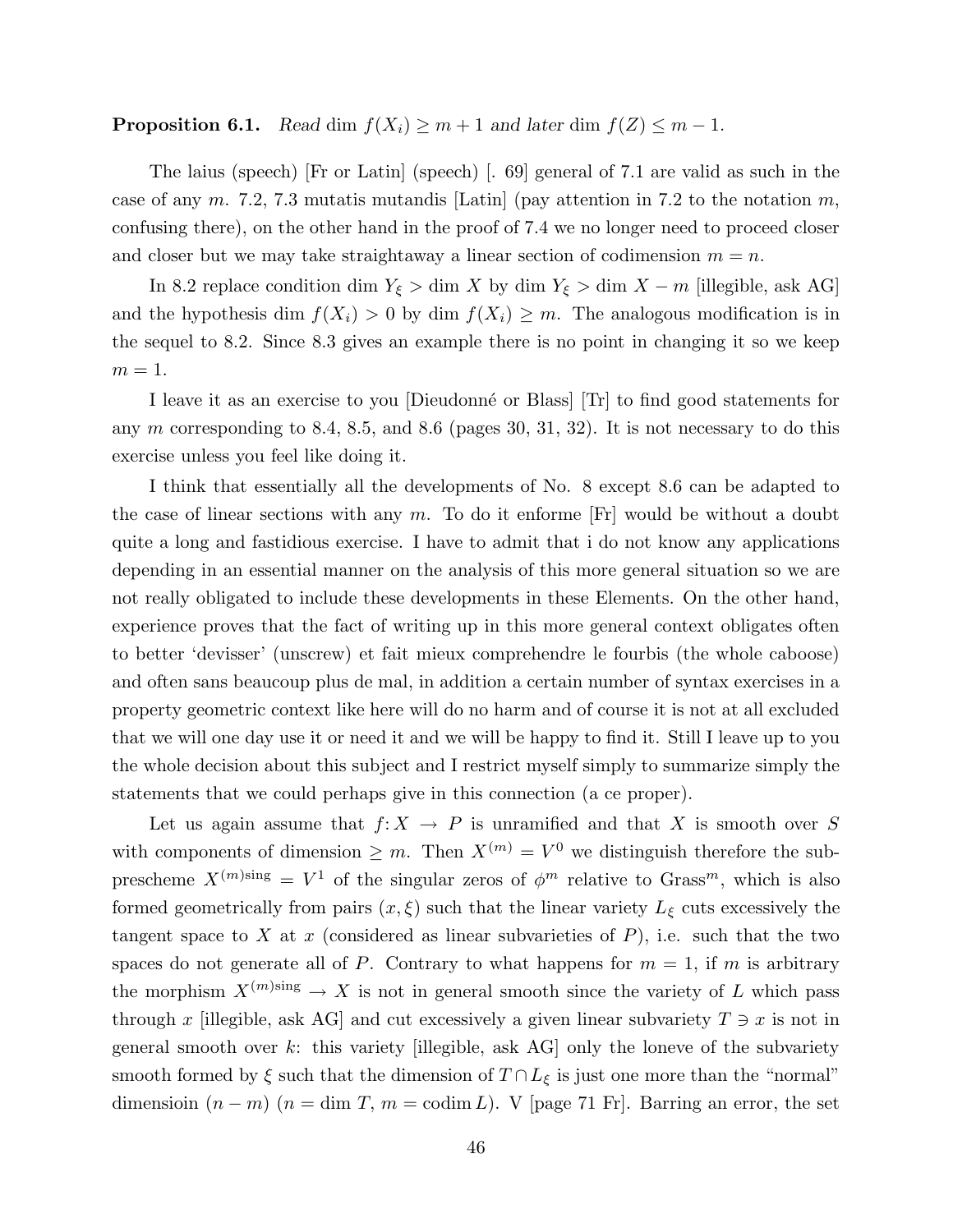(contained in the relative supersingular set)  $V''$  introduced in par. 16 (complements) is nothing else but the set formed by the couples  $(x, L_{\xi})$  such that the dimension of  $T_x \cap L_{\xi}$  $\text{is } \geq n-m+2 \text{ so that } V'-V'' \text{ is smooth over } S \text{ and barrier an error it is exactly the same.}$ as the set of smooth points of  $V'$  over X. (The verification of this point requires a study of the filtration of the Grassman scheme according to the dimensions of intersection with L variable and T fixed, barring an error we find that the following notch of [71] the filtration is formed exactly of the non-smooth points of the previous notch  $(*)$  [Fr] (stratum???)<sup>61</sup>, when we define the filtration not just set theoretically but also scheme-theoretically using the lemma from page 16 of the complements to par.  $16.62$  This study would form therefore one of the No. of a "geometric" paragraph devoted to grassmanians.)

If we also define  $V^{(k)}$  as the sub-scheme of  $X^{(m)}$  corresponding to dim  $T_x \cap L \geq n-m+$ k we find by an immediate calculation that dim Grass<sup>m</sup>(P) – dim  $V^{(k)} = (k-1)(n-m)+k^2$ at least for the reasonable restrictions  $k \leq m, k \leq r - m$ , up to an error of calculation. (NB this follows more generally from a calculation of the dimensions of the "cells" which intervene in the filtration of the grassmanian which was alluded to above).

For  $k = 2$ , we find a difference of dimension  $\geq 4$ , so that the image of V'' in Grass (illegible ask AG) is of codimension  $\geq 4$  so that if we are interested in what happens outside of subsets of the Grass of codimension  $\geq 2$  we may forget  $V''$ .

On the other hand,  $\ln X_{\text{Grass}^m} - V''$  over  $\text{Grass}^m$  the situation is the one of the good case anticipated in the complements to par. 16. Relative to the base scheme  $S: V' - V''$ is indeed smooth over  $S$  (being such over  $X$ ) of relative dimension equal to one less than that of Grass<sup>m</sup> over S (as we see by putting  $k = 1$  in the above formula). Thus the results of the loc cit [Latin] apply, in particular we find the fact that the set of supersingular points of  $\phi^m$  relative to Grass<sup>m</sup> is nothing else but  $V'' \cup V^2$  where  $V^2$  is the sub-prescheme of ramification of  $V' - V'' \rightarrow$  Grass<sup>m</sup>. We may therefore say that outside of V'' the supersingular zeros result from collapsing (collapsing together) of at least two ordinary singular zeros. (but we do not have to say this).

In such a way we have essentially the equivalent of 8.7 a) and b). It should be possible to give an equivalent condition for 8.7 c) by using the explicit description of the tangent bundle to Grass<sup>m</sup> (analogous to the caee  $m = 1$ ) it implies [illegible] that for a geometric point of  $V' - V''$  unramified over Grass<sup>m</sup> to know its image in Grass<sup>m</sup> implies knowing its image in  $P$  in view of the fact that the first image is a smooth point of the closed image of  $V'$  in Grass<sup>m</sup> (we assume S is the spectrum of a field). I could give a more precise statement upon request.

 $61$ Ask A.G.

<sup>62</sup>A.G.please help locate that reference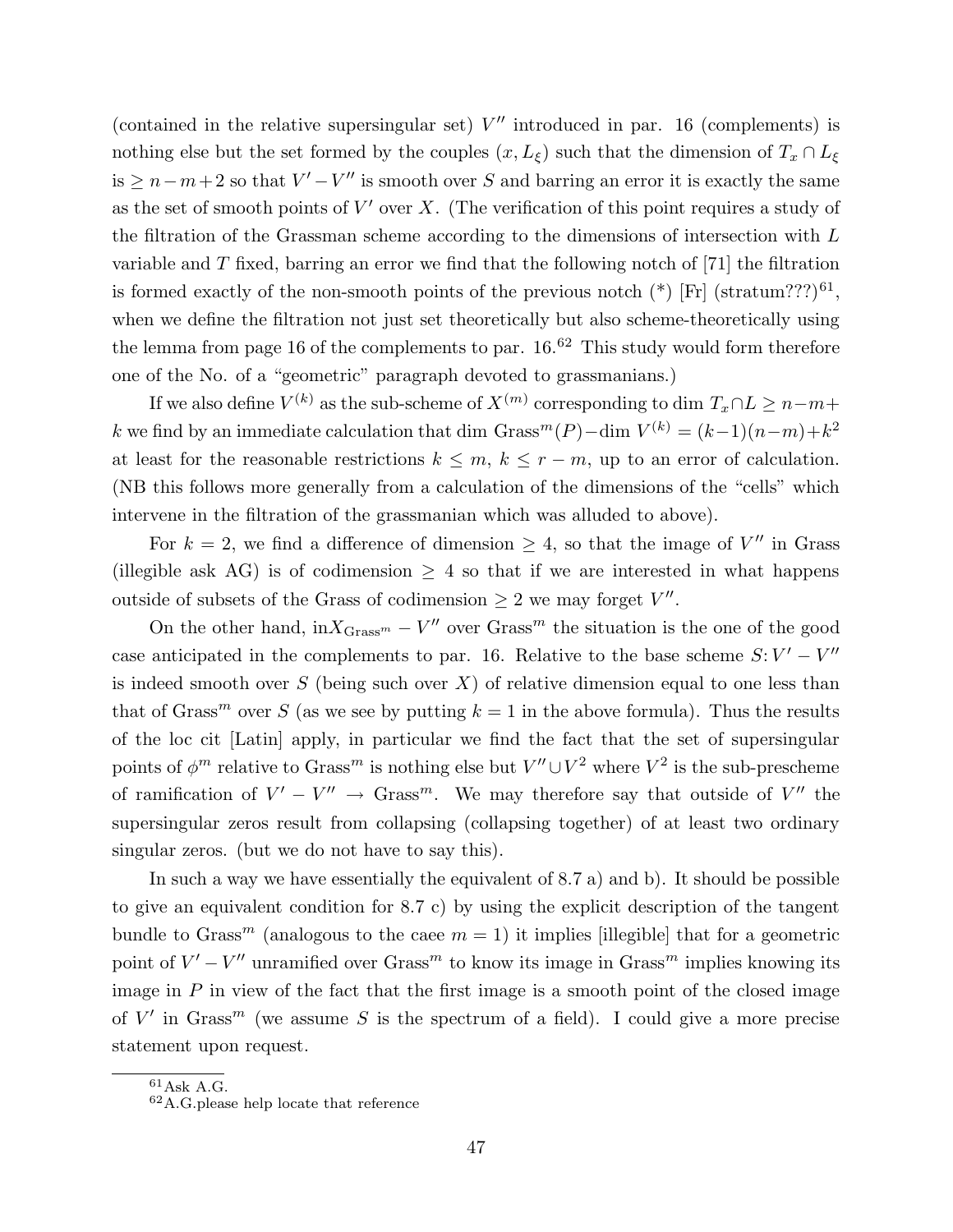Once we grant this we have the evident corollaries generalizing 8.8, 8.9, 8.11. It is without a doubt also possible to announce in the case of  $m$  arbitrary the other propositions of paragraph 8.

If this demands additional effort of writing up we could give up this generalization, even if we include the previous differential developments.

The same is true about the results of No. 9.

As for No. 10, the situation studied there generalizes to the case of any  $m$  in the following manner. We fix a linar subvariety C of P of codimension  $(m+1)$  and we consider the projective space  $Q$  of linear subvarieties  $LofP$  of codimension m passing through  $C$ . Q is a close subscheme of Grass<sup>m</sup>, in particular we could construct  $X_Q^{(m)}$  which we propose to study.

A first point, which has to be in any case to figure in the text is that  $X_Q^{(m)} \to X$ is again birational at least if C cuts "regularly" X and precisely  $X_Q^{(m)}$  is in this case canonically isomoprhic to the prescheme deduced from  $X$  by blowing up  $Xx_P C$ : the proof of this fact is nothing else but 10.2, via 10.3. A second point which is of some interest but which we do not absolutely have to include consists in saying that if we choose C "sufficiently general", then  $X_Q^{(m)} \to Q$  has certain pleasant properties, the most classical one being this: X being assumed smooth over  $S = \text{Spec}$  and of dim  $n \geq m$  and proper and geometrically irreducible. Then, for 'sufficiently general' C the set T of  $\xi \in Q$  for which  $X^{(m)}$  is not smooth of dimension  $(n-m)$  over  $K(\xi)$  is geometrically irreducible over  $K(\xi)$ and of codimension one in Q and the set T' of  $\xi \in T$  for which  $X^{(m)}$  is "supersingular" at least one point is rare (nowhere dense) in T; finally, if  $F: X \to P$  is an immersion, then after extending T' a little, for every  $\xi \in T - T'$  there is exactly one non-smooth point in  $X_{\varepsilon}^{(m)}$  $\zeta^{(m)}$  and the latter is rational over  $k(\xi)$ . I forgot to specify in the statement that we assume  $X \to P$  unramified and that we have to initially replace f by  $\phi_n f$ ,  $n \geq 2$  (where  $\phi_n$  is defined in 9.1). The most natural way of proving this statement seems to be to use the subscheme Z (denoted T in 8.8) of Grass<sup>m</sup> such that  $X^m$  is "singular": we see that, under the given conditions, it is geometrically irreducible of codimension one and that the subscheme  $Z^1$  corresponding to  $X^{(m)}$  supersingular is nowhere dense.

It remains, therefore, to prove a lemma of the following nature: let Z be a closed subset of Grass<sup>m</sup> of codimension q then defining  $Q(C)$  in terms of C as above for every C "sufficiently general" the intersection  $Q(Z) \cap Z$  is of codimension  $\geq q$  in  $Q(C)$  also if Z is geometrically irreducible [illegible, ask AG] [itou???]  $Q(C) \cap Z$  if Z is "sufficiently general."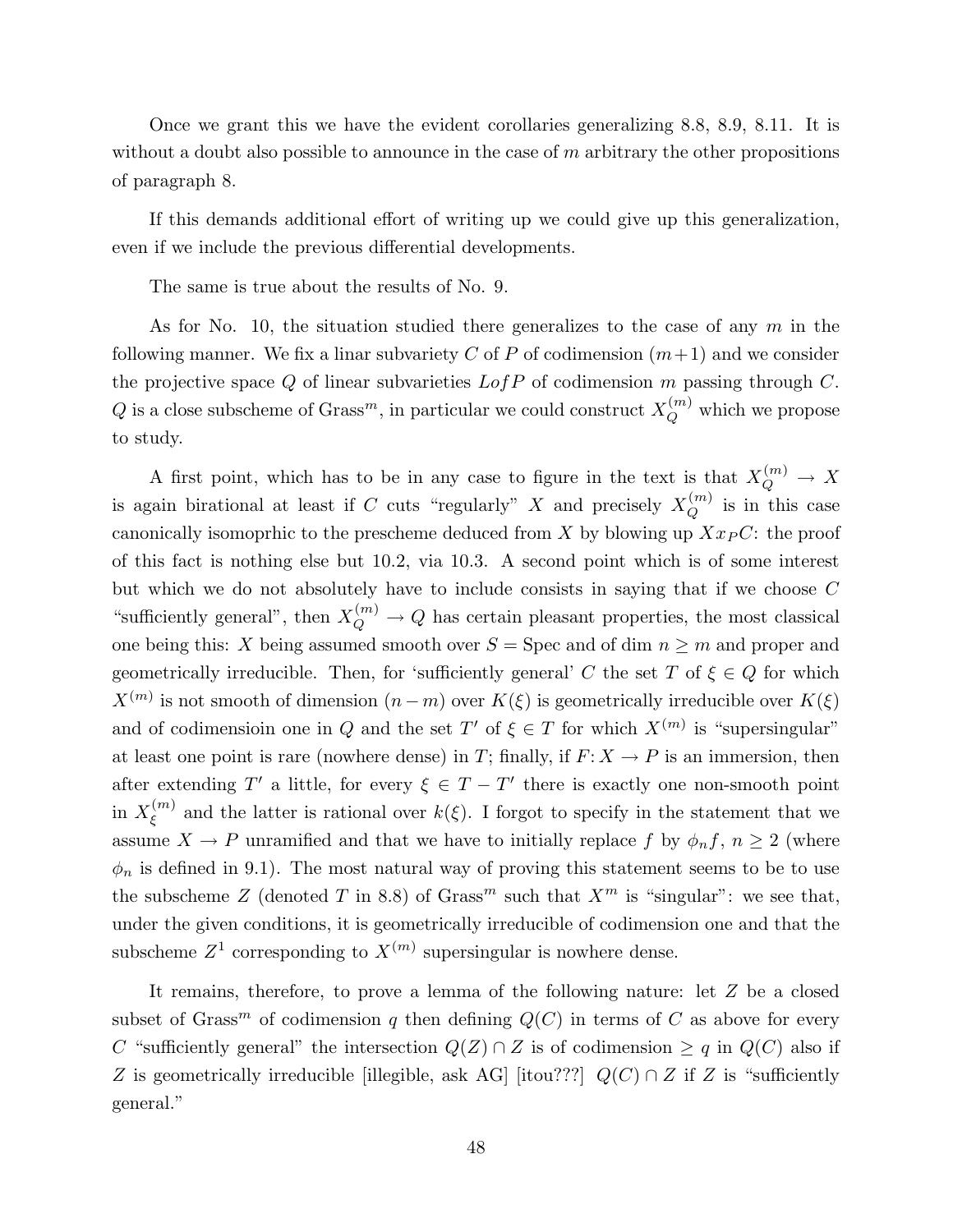#### §13 Elementary morphisms and the Theorem of M. Artin

**Definition 13.1.** A morphism  $f: X \to Y$  of prescheme is called an "elementary morphism" if X is Y-isomorphic to a prescheme of the form  $X'-Z$  where  $X' \to Y$  is a smooth projective morphism with geometrically connected fibers of dimension one and where Z is closed sub-prescheme of X' such that the morphism  $Z \to Y$  is étale surjective and of constant degree. A morphism is called polyelementary if it is a composition of elementary morphisms. A prescheme X over a field k is called *polyelementary* (over k) if the structural morphism  $X \to \text{Spec}(k)$  is poly-elementary.<sup>63</sup>

#### Theorem 13.2 (M. Artin).

Let X be a geometrically irreducible prescheme over a field  $k$ , perfect and infinite, x a smooth point of X then x admits a fundamental system of open polyelementary neighborhoods.

Replacing X by a given neighborhood of x, it is enough to prove that there exists an open elementary neighborhood of x in  $X$  (??? Is that last letter correct?; illegible).

Arguing by induction on the dimension n of X, we are reduced to proving that if  $n > 0$ then there exists an open neighborhood U of x and an elementary morphism  $f: U \to V$ , V being a smooth scheme over k (necessarily geometrically irreducible and of dimension  $n-1$ ). (The case  $n=0$  is evidently trivial given that then X is isomorphic to  $Spec(k)$ ) which is polyelementary over  $Spec(k)$  taking into account the fact that in 13.1 we do not exclude the compsoition of the empty family of morphisms.) We should mention it in one way or another in 13.1. The necessity to assume that  $k$  is first of all perfect appears already in the case  $n = 1$  where we take for  $X'$  the projective normal canonical model of the function field K of X (cf. Chap II, Par. 7)<sup>64</sup> the fact that k is perfect insures that X' is smooth over k (since X' is in every case regular) and it also insures that  $Z = X' - X$ with the induced reduced structure is  $\epsilon$ tale over k. Let us now treat the general case so that it is permissible to assume  $n \geq 2$ .

We may obviously suppose that  $X$  is affine, therefore quasi-projective. Further by replacing  $X$  by a projective closure we may assume that  $X$  is projective always under the reservation to prove that every neighborhood contains an open neighborhood  $U$  that allows an elementary morphism  $U \to V$ . Also, replacing X by its normalization (finite over X, therefore projective,  $ref$ <sup>65</sup> which does not change the neighborhood of x, we may assume tht X is normal; therefore, k being perfect, geometrically normal over  $k$ .

<sup>63</sup>Reminder to Blass: ask Artin about terminology. cf. p. 117 Milne and SGA IV [Tr]

<sup>64</sup>EGA II, Yes 7.4 [Tr]

 ${}^{65}$ EGA II, I think  $[Tr]$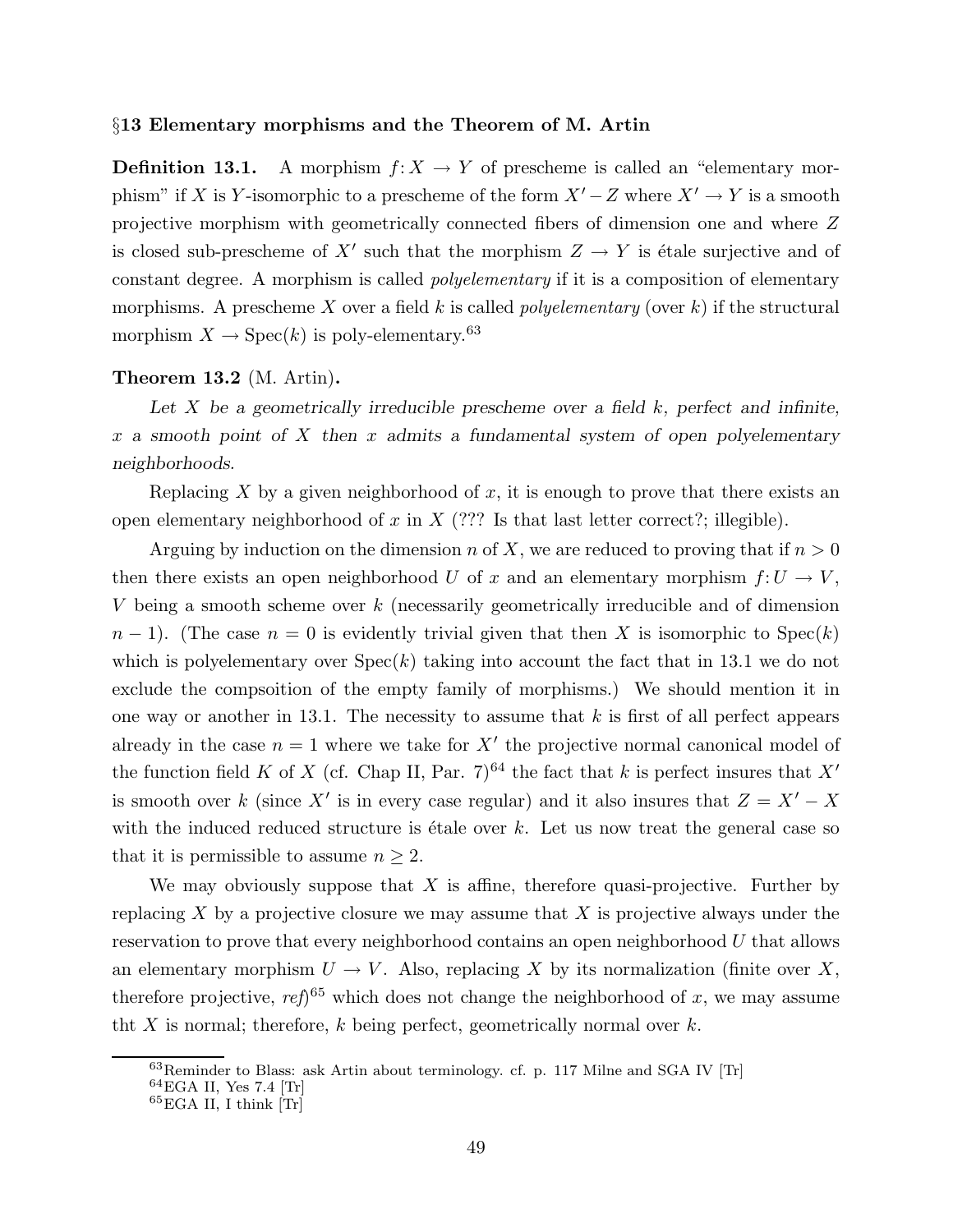The benefit of this hypothesis is that the set  $Z$  of points of  $X$  where  $X$  is not smooth over k is of codim  $\geq 2$ . Let us choose a projective immersion  $i: X \to P^r$ , as we obtain a fundamental system of neighborhoods of  $x$  in  $P^r$  by taking the sections not vanishing at x of the various  $O_P^{(n)}$  $P_P^{(n)}$ ,  $n > 0$ , and we conclude that every neighborhood of x contains a neighborhood of the form  $X - Y$  where Y is a closed subset of X containing Z, purely of dimension  $(n-1)$  and such tht  $x \notin Y$ .

We give Y the reduced induced structure such that  $(k \text{ being perfect})$  the singular set of Y is of dimension  $\leq n-2$ . By enlarging the previous set Z we find a closed subset  $Z \subset Y$  of dimension  $\leq n-2$  containing the geometrically singular set of X and of Y.

The idea of the proof is to fiber  $X$  by its intersections with linear subvarieties  $L$  of  $P$ of codimension  $(n - 1)$  containing a given linear subvariety C of codimension n. To this end we will need the following:

**Lemma 13.3.** With the preceding notations for X, Y, Z,  $(X \supset Y \subset Z)$  closed subschemes of  $P_k^r$  of dimension  $n, n-1$  and  $\leq n-2, X-Z, Y-Z$  smooth, Z of dimension  $\leq n-2$  et quitte (if needed)<sup>66</sup> (if k is of characteristic p > 0 by replacing the projective immersion  $i: X \to P^r$  by any "multiple"  $\phi_n^i$   $(n \geq 2)$  [some?] as in No. 9, there exists a linear subvariety  $L_0$  of  $P^r$  of codimension  $(n-1)$  and having the following virtues (good properties))

- a)  $L_0 \cap Z = \phi = \emptyset$
- b)  $L_0 \cap X$  is smooth of dimension 1
- c)  $L_0 \cap Y$  is smooth of dimension 0.

 $(N.B. k$  denotes an infinite field *without the necessity of being perfect here.*) Let us assume this lemma and let us show how we can deduce the existence of an open neighborhood U of x contained in  $X - Y$  and allowing an elementary morphism  $U \to V$ .

There exists a linar subvariety C of L of codimension n in  $P^r$ , i.e. of codimension 1 in L not meting the finite set  $\{L_0 \cap Y\} \cup \{x\}$ . Let  $T = X \cap C$  so that T is a subscheme of X étale over k, non-empty and not contianing x and *disjoint* from Y. Let us consider on the other hand the subscheme Q of Grass<sup>n-1</sup> $(p)$  corresponding to linear subvarieties of  $P<sup>r</sup>$  containing C such that Q is a projective space of dimension  $(n-1)$ ; in particular it is smooth over k and of dimension  $(n-1)$ . Then  $L_0$  corresponds to a point  $\xi$  of  $Q(k)$ . Let us consider, on the other hand, (with the general notations introduced elsewhere) the inverse image  $X_Q^{n-1}$  of  $X^{n-1}$  by the immersion  $Q \to \text{Grass}^{n-1}$  and also the inverse images  $Y_Q^{n-1}$ and  $_{Q}^{n-1}$  which are also closed disjoint subschemes of  $X_{Q}^{n-1}$ , let p, q, r be the structural projections of these schemes to  $Q$ . Then by assumption essentially  $p$  is smooth at the points

 $66<sub>Fr</sub>$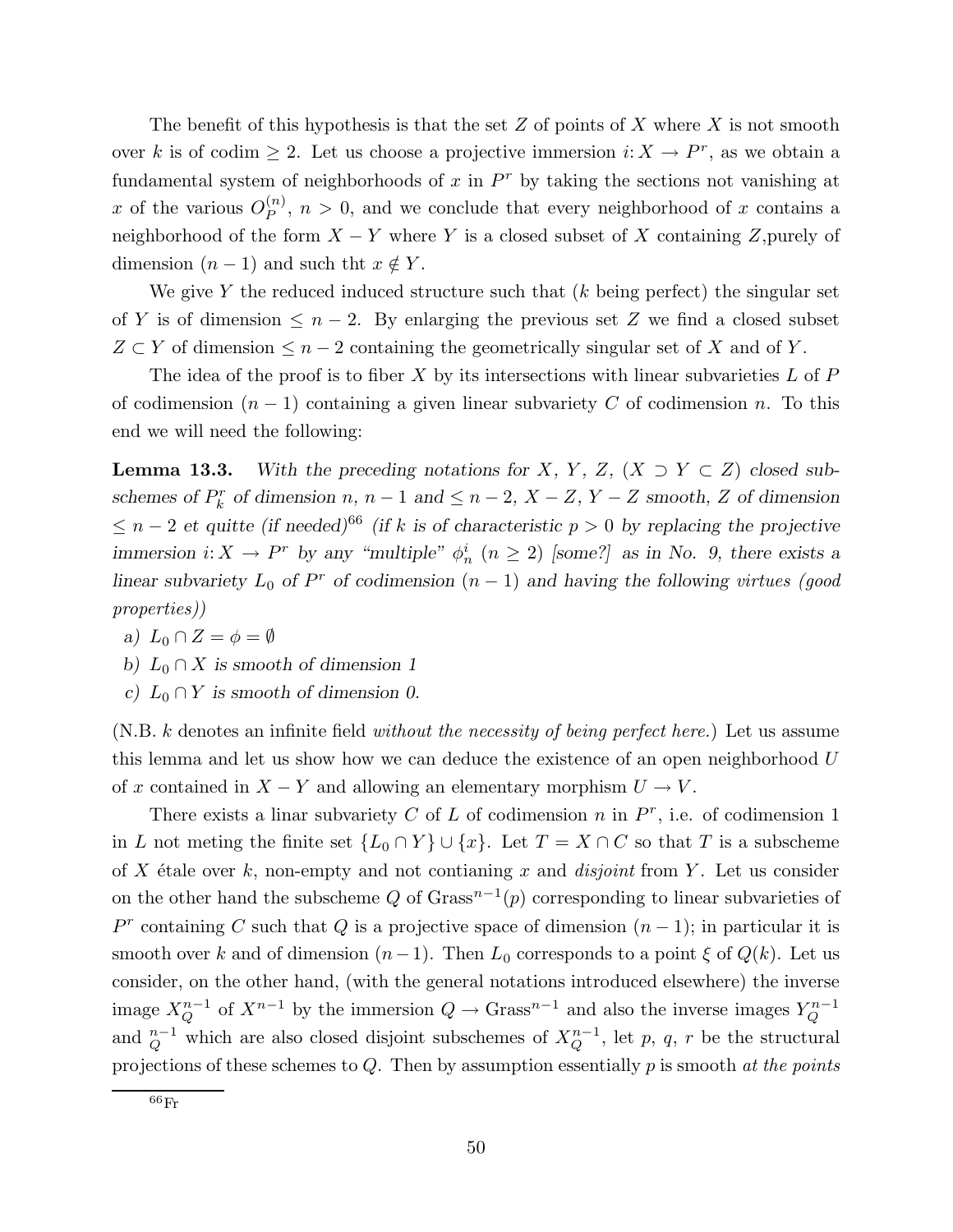lying over  $\xi_0$ , and q is étale at the points lying over  $\xi_0$ ; this is also the case for r as we see that  $T_Q^{n-1}$  is nothing else but  $Tx_kQ$  (Q isomorhism). Finally the morphism p is proper, and taking into account that  $X$  is geometrically connected, the fibers of  $p$  are geometrically connected (Bertini's theorem). Consequently, there exists an open neighborhood  $U$  of  $Q$  in X such that  $X_Q^{n-1}$  |  $V = X'$  is proper and smooth over V with geometrically connected fibers, and since the fiber of Q is nothing else but  $X \cap L_0$ , it is of dimension 1, we may suppose that the fibers of  $X'$  over V are all of dimension 1. Finally, taking V sufficiently small, we may suppose that  $Y_Q^{n-1}$  | V and  $T_Q^{n-1}$  | V are étale over V so tht the sum prescheme of  $Z'$  of the two (which is identified with a closed prescheme of  $X'$ ) is étale over V. Consequently, putting  $U = X' - Z'$ , the morphism  $U \to V$  is an elementary morphism. But U is also an open subset of  $X'' = X_Q^{n-1} - Y_Q^{n-1} - Z_Q^{n-1}$ , the inverse image of  $X - Y - T$  in  $X_Q^{n-1}$ ; on the other hand,  $X'' \to X - Y - T$  is an isomorphism (since (car)  $X_Q^{n-1} - T_Q^{n-1} \to X - T$  is an isomorphism). Therefore U is identified to an open subset of  $X - Y - T$ , an open subset containing, furthermore,  $L_0 \cap X$  and a fortiori x. This is the desired neighborhood of x contained in  $X - Y$ .

It remains only to prove Lemma 13.3. As usual, it suffices to prove that the generic linear subvariety of codimension  $(n - 1)$  passing through x called L has properties a), b), c). To prove a) as well as the dimensional content of b) and c), this follows immediately from 2.3 (reviewed and corrected in No. 12) applied (as in a reasoning already done in No. 8) to projective space of straight lines passing through  $X$  and the image of  $Z$  [dans ledit] by a conic projection from  $x$ . It might be useful in addition to make explicit certain results obtained by this method concerning the linear sections by linear subvarieties subject to the condition of passing through a fixed linear subvariety. In the text or in a separate No.] For the smoothness in b) and c) we can because of a) replace  $X$  and  $Y$  respectively by  $X - Z$  and  $Y - Z$  which are smooth and we are reduced to proving this: Let  $f: X \to P$  be an unramified morphism such that x does not belong to the image of any component of  $X$ of dimension  $\leq m$  (*irreducible component*?) with X smooth over k and let  $X \in P(k)$  then if  $\eta$  is the generic point of the subgrassmanian of Grass<sup>m</sup>P formed from linear varieties L of codimension m passing through x,  $X^{(m)}$  is smooth over k at least if k is of characteristic zero and the opposite case, on condition by replacing f by  $Q_n f$ , n an integer  $\geq 2$ .

This is a regret to No. 9, which itself follows from the regrets following No. 8: With the notations of 8.8 (supposing that X is irreducible, which is legal for the  $p^0$ -problem (?) that we are discussing) if we have  $\text{codim} T \geq 2$  or if  $h^{\text{sing}} \to T$  is generically étale (condition that is automatically satisfied if  $k$  is of characteristic zero or on condition of replacing  $f$ by  $\Phi_n f$  with  $n \geq 2$ , cf No. 9, then for the hyperplane  $H_\eta$  passing through a generic  $x X_\eta^{(1)}$ is smooth of dimension  $(n-1)$ , except in the case where we have  $f(x) = \{x\}$  (thus  $n = 0$ ).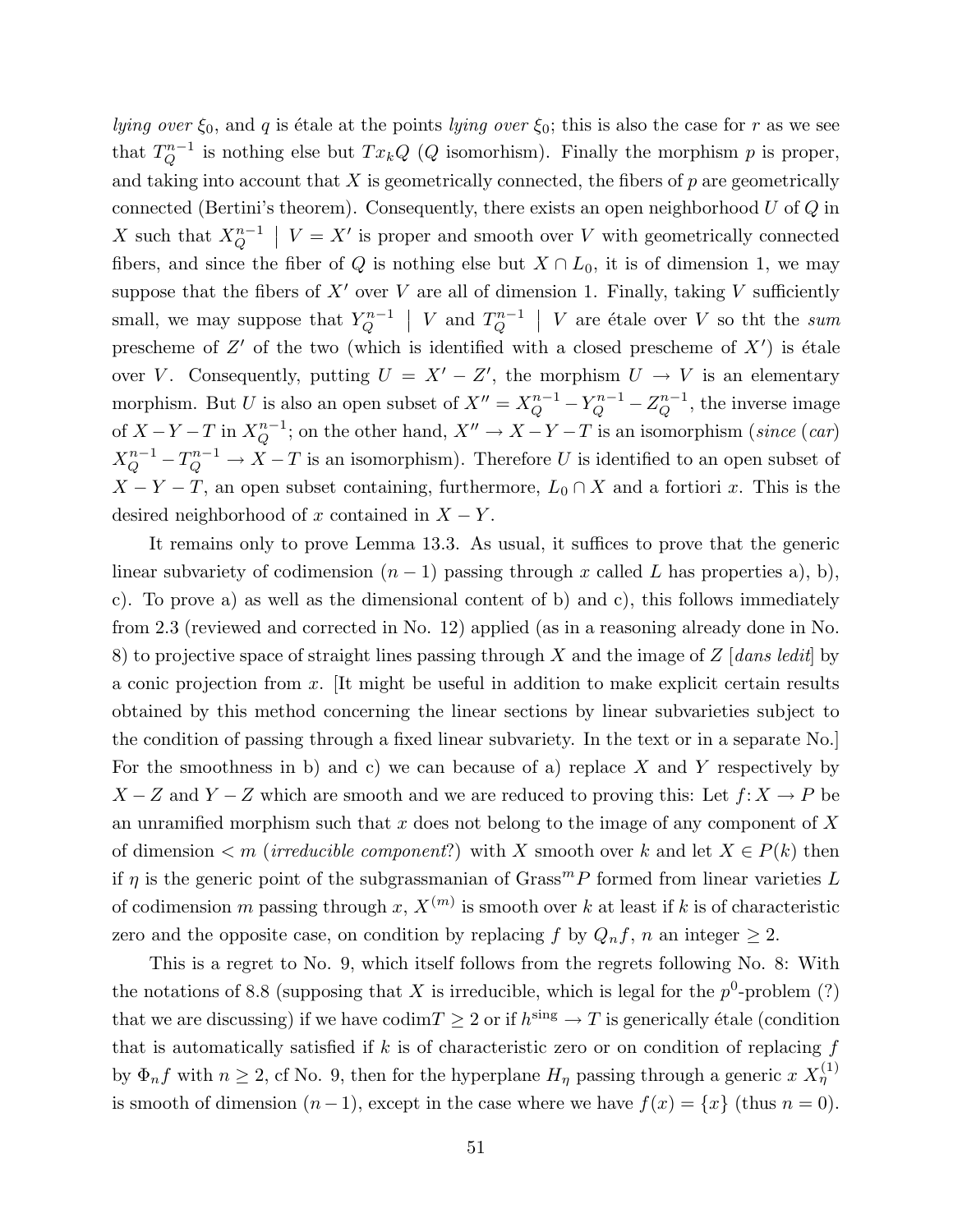This result allowed [admis Fr] which liquidates evidently the special case  $m = 1$  of our regrets, we obtain immediately the case of a general  $m$  by induction on  $m$  by noticing that up to a change of basis  $X_{\eta}^{(m)}$  is obtained by taking an L' of codimension  $(m-1)$  passing through  $x, L'$  and H being generic independent for these properties (i.e. in orthodox terms we place ourselves at the generic point of the scheme of pairs  $(L', H)$  and by taking the linear sections by  $H$  which is smooth by inductive assumption.) This type of reasoning already used to generalize 2.6, for example to linear sections of any codimension  $m$  deserves to be made explicit one good time in general so that we may refer to it without entering every time into the details, a bit heavy [Fr] [ ] of a presentation (enforme).

It remains to prove the corollary announced of 8.8 in the case  $m = 1$ . If codim  $T \geq 2$ , since on the other hand the hyperplane Q of  $p^v$  of H such that  $x \in H_\xi$  is of codimension 1, its generic point  $\eta$  cannot be an element of T and on gagne [Fr]. (we are done?) In the case codim  $T = 1$ , since T is irreducible we cannot have  $\eta \in T$  under  $Q = T$ , i.e. in geometric terms (supposing k algebraically closed which is loegal for every  $z \in X$  the tangent space to X at z (or also plut ot [Fr] is image by  $f'_z$  goes through x. Let us prove that this cannot happen unless  $X^{\text{sing}} \to T$  is generically étale, i.e. unless we are under the condition so f8.8, except in the case  $f(x) = \{x\}$  thus X of diemnsion zero. Indeed 8.7 c) (which expresses essentially the symmetry in the relation between X and its "dual"  $T$ ) implies therefore that for almost every point  $z \in X(k)$   $f(z)$  is orthogonal to the tangent space to T at a certain point this (since  $T = Q$ ) orthogonal to Q, where  $f(z) = x$  hence  $f(x) = \{x\}$ . this proves our regret, thus 13.2.

N.B. The reasoning does not go through if we replace x by a linear sub-variety  $X$  of  $\dim > 0$ , and if we subject H to passing through C; indeed, there is no reason to suppose (taking for example dim (=  $r - 2$  the greatest possible for which H can still effectively vary) without supposing (?) that T contains the straight linear  $C^0$  taking for example a non-singular quadric in  $p$  in any characteristic. But it is possible that such phenomena cannot happen anymore for  $\phi_n f$ ,  $n \geq 2$ ; we could pose the questions as a remark in No. 9.

#### Remark 13.4.

a) We have already observed that in the hypothesis that  $k$  should be perfect is essential for the validity of 13.2. On the contrary, it is plausible that the hypothesis  $k$  is infinite is superfluous too strong. We shall not try an ad hoc reasoning for the case where  $k$  is finite and we only note that in this case the application of 13.2 to the algebraic closure of k and usual arguments show tht we may find a finite extension  $k'$  of k such that for the point of  $S'_k$  over x there exist open polyelementary neighborhoods realtive to  $k'$ .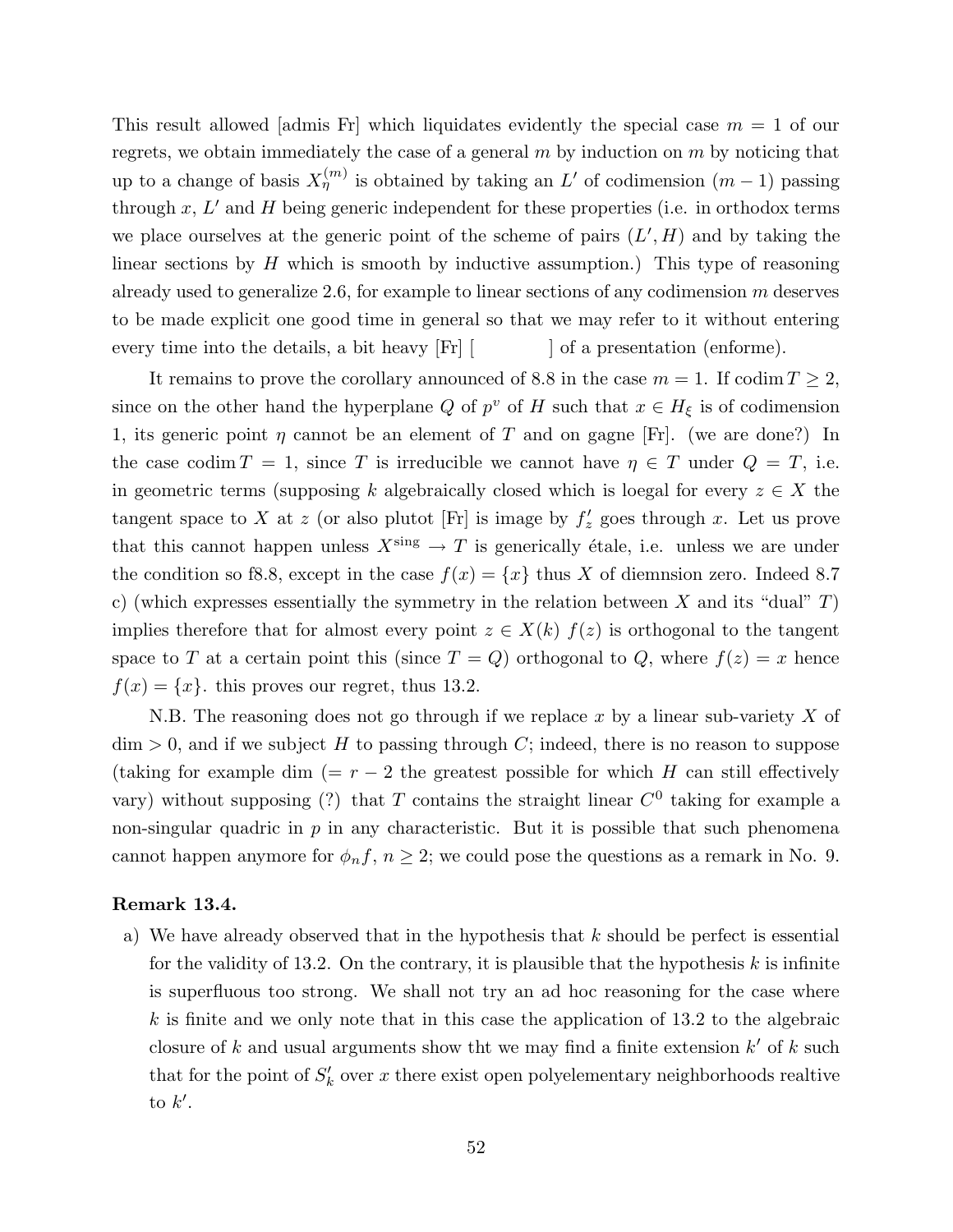- b) If in 13.2 we abandon the hypothesis that X is geometrically irreducible the conclusion obviously does not remain the same (since an algebraic poly-elementary scheme is geometrically irreducible). It holds, however, in a weaker form which is obtained by omitting in definition 13.1 the word "connected" this is shown by the proof that we have given.
- c) (To be possibly included in the statement of 13.2) Let with the notations of 13.2  $\Phi$  be a finite subset of X formed by smooth points of X and let us suppose that  $\Phi$  is contained in an open affine of X. Then  $\Phi$  allows a fundamental system of open polyelementary neighborhoods. Evidently we may suppose that  $\Phi$  consists of closed points. The proof is essentially the same except that in formula 13.3 in slightly different form we have: there exists a linear subvariety C of  $P^r$  of codimension not meeting  $\Phi \cup Y$  and such that for every  $x_i \in \Phi(k)$ , the linear subvariety of  $L_i$  of codimension  $(n-1)$  generated by C at  $x_i$  has the properties a), b), c) of 13.3. To verify this point we note that it suffices to verify that the generic  $C$  has the above-mentioned properties since for such a ??????? each  $L_i$  is generic among the L of codimension n passing through  $x_i$  so that we can apply 13.3 in the initial form (or at least in the form that we have proven which was [Fr]: every  $L_0$  sufficiently general passing through x has properties a), b), c).
- d) By proceeding as explained in 7.1, we may give variants of 13.2 in the case where we replace the base field  $k$  by a general base Y prescheme. Let us remark the following (without proof): Let  $f: X \to Y$  be a flat projective morphism with geometrically irreducible and  $(R_2)$  fibers, S' a subscheme of X finite over  $S, x \in S$ , suppose that for every  $x \in S'$  over s,  $X_s$  is smooth over  $k(s)$  at x. Then there exists an open neighborhood U of s and an open neighborhood V of  $S'$  | U in X | U such that  $V \to U$  is poly-elementary. If Y is a closed subscheme of X not meeting S' and such that the set X of points where Y is not smooth over S dim  $Z_s \le \dim X_s - 2$  then we may above tale V containe din  $X - Y$ .
- e) One of the reasons why 13.2 is interesting is the topological structure particularly simple of the elementary algebraic schemes  $U$ . For example if the base field is the field of complex numbers and if  $Y^{\text{en}}$  denotes the analytic space associated to U then the homotopy groups  $\pi_i(U^{\text{en}})$  are zero for  $i \neq 1$  and  $\pi_1$  is a successive extension of free groups. Thus  $U^{\text{en}}$  is a "space  $K(\pi_1, 1)$ " classifying for  $\pi_1$ , more precisely its universal covering space is homeomorphic to  $C_n$  and a fortiori is contractible and this covering is a "universal principal fibration" with group  $\pi_1$ .

## §14 Conic Projections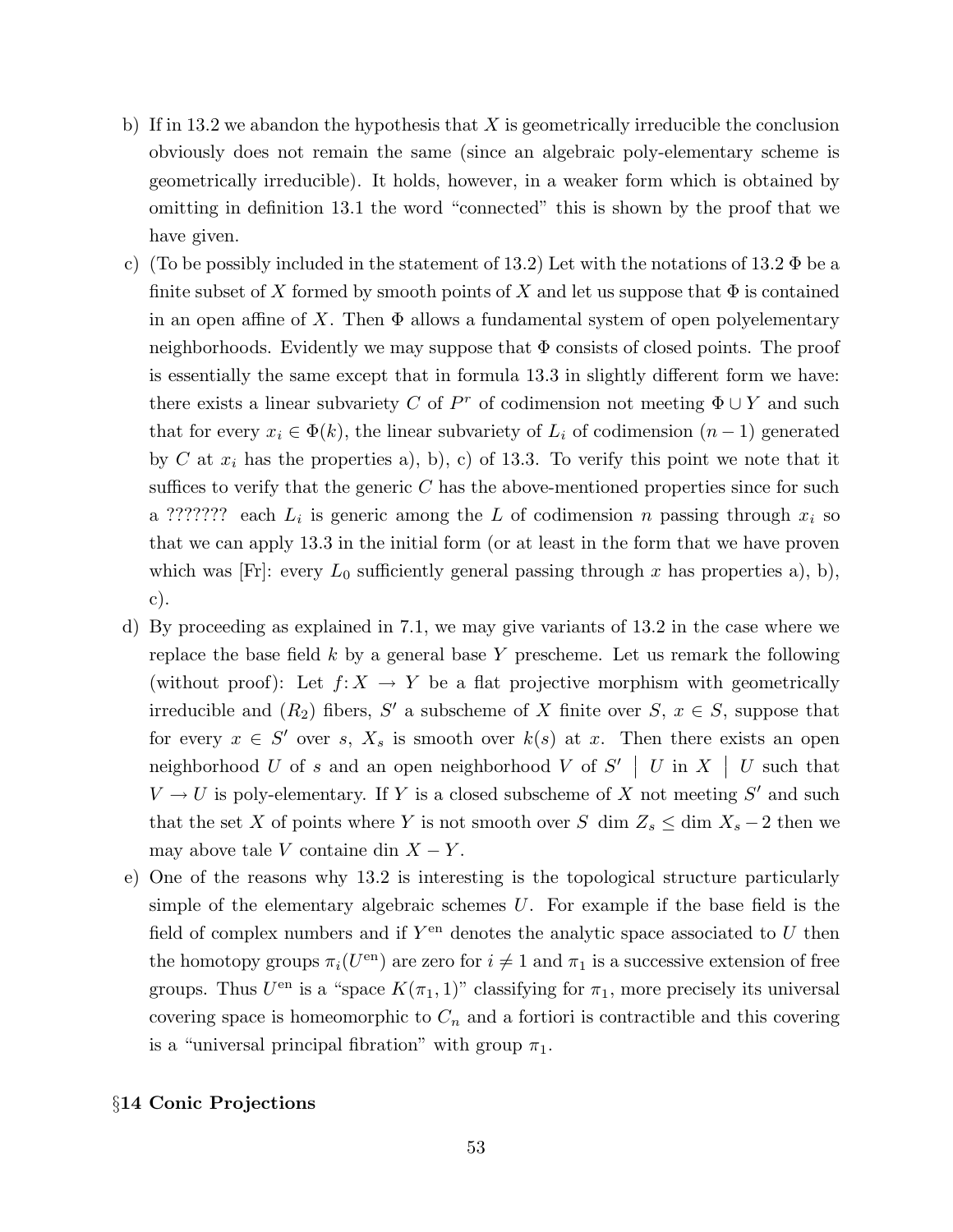N.B. We have already used Conic Projections in different contexts, notably at the end of No. 8, formulation of 10.4 and others and the "sorite" that follows should without a doubt come sooner in the beginning of the paragraph and eventually in the auxillary paragraph "grassmanian". Let  $C = P(F)$  be a linear subvariety of  $P(E) = P$  of relative dimension  $r - m - 1$  over S, i.e. of codimension  $(m + 1)$  in P so that F is a quotient of E locally free of rank  $r - m$ ,  $F = E/G$  where G is locally free of rank  $m + 1$ . We have defined in the algebraic way of Chapter II a morphism

$$
p_c: P - C = P(E) - P(E/G) \rightarrow P(G)
$$

which we will interpret geometrically and which will be called (because of the description that follows) the *conic projection* with center C. (N.B. We assume  $r - m - 1$  is contained between  $-1$  and  $r - 1$ , i.e. m is between 0 and r, nothing more. For this let us begin by interpreting  $P(G)$  as a closed subscheme of  $Grass^{m}(P) = Grass_{r-m+1}(P)$  due to the obvious homomorphism of functors  $P(G) \to Grass_{r-m+1}(E)$  obtained by considering for every invertible quotient  $G/G'$  of G the locally free module of rank  $(r - m) + 1 E/G'$ of  $E$  and the same after every base change). The above homomorphism of functors is a homomorphism and since the first one is proper over S the second one separated it is a closed immersion. More generally we may need to make explicit the closed immersion of grassmanians of G, i.e. of  $P(G)$  (in the sense of functors) into those of E, i.e. of  $P(E)$ . The image (in the sense of functors) of the obtained morphism is formed from linar subvarieties L of the desired dimension of P that *contain C*. Let us denote by  $Q(C)$  this image in the case that we are studying (i.e. for the dimensions specified above) and identifying  $P(G)$ with  $Q(C)$  the morphism of conic projection

$$
p_c: P - C \to Q(C) \subset \text{Grass}^m(P)
$$

is nothing else but the one that associated with every sectin of  $P - C$  the unique linar subvariety  $L$  of  $P$  of codimension  $m$  containing at the same time  $C$  and the given section (note, obviously that by containing a section we mean that the section factors by  $L$ ). If not, we have an  $f: X \to P$  it makes sense to consider the composition

$$
X - f^{-1}(C) \to P - C \to Q(C)
$$

which we may call conic projection of X relative to f and with center C denoted  $p_c^X$  or simply  $p_c$ . We point out that it is not in general defined over all of X, precisely it is such if and only if  $f^{-1}(C) = \phi$ , i.e.  $f(x)$  does not meet the center of the projection C. We shall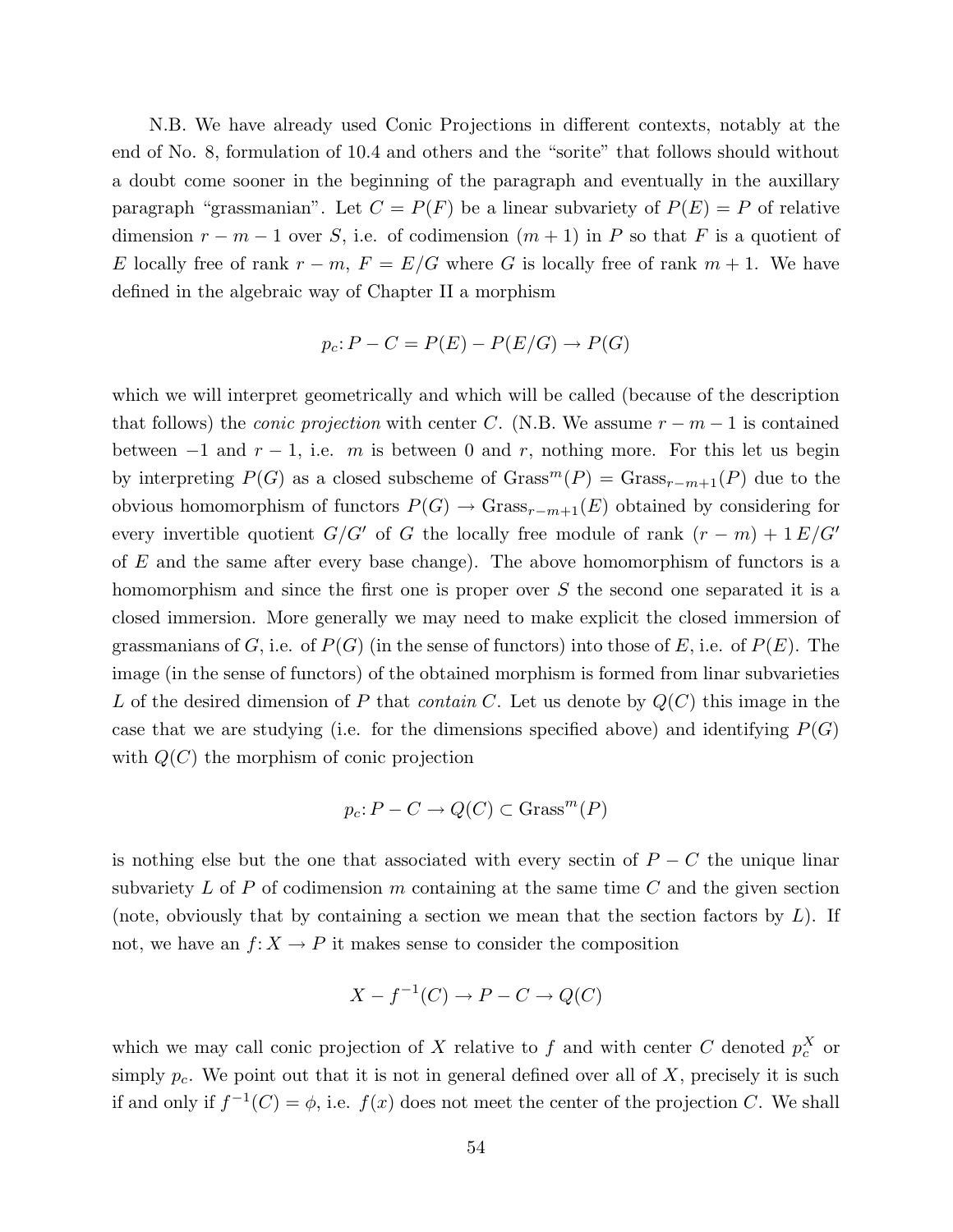give another interpretation of this morphism in terms of construction used in previous Nos. For this with the notations introduced elsewhere let us consider

$$
X \xleftarrow{q} X_{Q(C)}^{(m)} = X^{(m)} \underset{Grass^{m}}{\underset{X}{\times}} Q(C)
$$

$$
\downarrow^{p}
$$

$$
Q(C)
$$

Let us note on the other hand that  $q$  induces an isomorphism

$$
q': q^{-1}(X - f^{-1}(C)) \xrightarrow{\sim} X - f^{-1}(C)
$$

and it is immediate that  $p_c$  is nothing else but  $p'q'^{-1}$  where  $p'$  is the restriction of p to  $q^{-1}(X - f^{-1}(C))$ . We may therefore say using q' to identify purely and simply that  $p_c$ is the restriction of the morhism p to  $X - f^{-1}(C) \subset X(M)_{Q}^{p_c}$  $_{Q(C)}^{p_c}$ . For that reason it is convenient to denote again by  $p_c^X$  or  $p_c$  and to call the above morphism [(*Mettons*)] the extended conic projection of X relative to  $f: X \to P$  with center C. In this way the properties of the restricted conic projection are reduced to those of the extended conic projection which has been systematically studied elsewhere or is supposed to have been studied<sup>67</sup> and it makes sense (cf. No. 10 and No. 12). The main question that arises is if  $S = \text{Spec}(k)$  what are the properites of the conic projection of X if we take C to be generic in  $Grass^{m+1}(p)$  [illegible, ask AG] which requires that we make a base change  $k \to K(\eta)$ , i.e. C is then indeed a linear subvariety of  $X_{k(\eta)}$  from standard arguments that have already been repeated several times allow us to conclude the analogous properties for the conic projections corresponding to the points of  $Grass^{m+1}(P)$  belonging to an open non-empty set of the said grassmanian and finally since  $k$  is infinite (if) we conclude the existence of a (in fact of an infinity of) C defined over  $k$ , i.e. a linear subvariety of P iself (without changing the base field) giving rise to a conic projection having the properties in question. It is (will be) proper to group this type of general explainations with those of the same type given in No. 4, 7 and which we have already used more or less implicitly, for example in No. 13. It is also proper by the way in this connection to examine the relative properties of a sheaf F over X and taking its inverse image  $F_{O(C)}^{(m)}$  $\chi_{Q(C)}^{(m)}$  over  $X_{Q(C)}^{(m)}$  $Q(C)$ . It is necessary in addition in the precise situation described here to simplify the notation I propose  $X(C)$  and  $F(S)$  or simply  $\widetilde{X}$  and  $\widetilde{F}$  if there is no possibility of confusion (attention: the  $F$  is not the same as in the beginning of this No.). Grosso modo (roughly speaking) and if we, say, assume that  $f$  is an immersion the properties of the generic conic projection

<sup>67</sup>Ask A.G.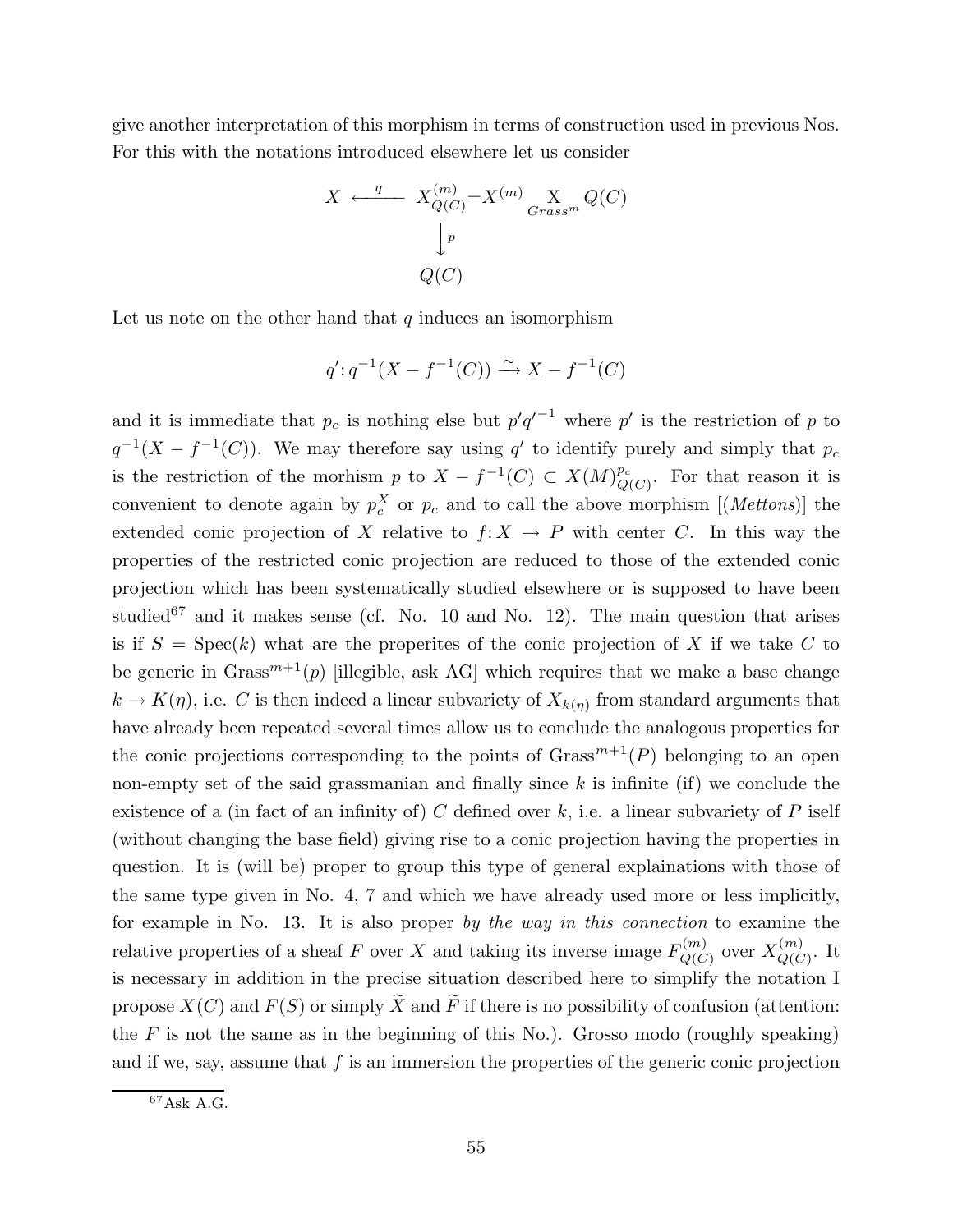are very different according as to whether we assume dim  $X \geq m$  or dim  $X \leq m$  see  $\dim < m$ . In what follows we consider the  $C_{\eta} \subset P_{k(\eta)}$  corresponding to the generic point  $\eta$  of Grass<sup>m+1</sup> and we dispense with making the interpretation of the obtained results in terms of "almost all the points . . . "

To start with, we already have noticed in 5.3 (a 'catching up' due to the general case in No. 12) that  $C$  cuts  $X$  regularly, more precisely and more generally for every quasicoherent F over X the section  $\phi(m+1)$  of the locally free module of rank  $m+1$  over  $X_{k(\eta)}$  whose scheme of zeros  $\eta$  is C, is F-regular. By 10.2 this implies for example that the morphism  $X_{(C\eta)} \to X_{k(\eta)}$  identifies  $X_{(C\eta)}$  with the prescheme deduced from  $X_{k(\eta)}$ by blowing up the  $f^{-1}(C_\eta) = X_p x C_\eta$  in the case where dim  $f(X) \leq m$  we will also have  $f^{-1}(C) = \phi$  and consequently  $X(C_{\eta}) \stackrel{\sim}{\longrightarrow} X_{k(\eta)}$  is an isomorphism (and indeed the restricted conic projection is therefore defined over all of X a priori). The question arises consequently of the dimension of the fibers of  $p_c \colon \widetilde{X}(C_n) \to Q(C_n)$ , and we find the flatness of this morphism. We find:

**Proposition 14.1.** Let us suppose that X is irreducible, more generally that for every irreducible component  $X_i$  of X the fiber of  $X_i$  at the point  $f(x_i)$  ( $x_i$  = generic point of  $X_i$ ) has a dimension (independent of i), which is for example the case with  $d = 0$  if  $f: X \to P$ is quasi-finite. Then

- a) If dim  $f(X) > m$  then the dimension of the fibers of  $p_c: X(C_n) \to Q(C_n)$  are all equal to dim  $X - m$ .
- b) If dim  $x \leq m$  and if the non-empty fibers of  $X^i$  over P are ??? of dim d then the fibers of  $p_c$  are all of dimension d ??? so  $p_c$  is finite resp. quasi-finite...  $f: X \to P$  is finite.

In the case a) we have already seen (I hope) that for every point  $\xi$  of  $Grass^{m}(P)$  the dimension of  $X_{\xi}^{(m)}$  $\zeta^{(m)}$  is at least equal to dim  $X - m$  it is such in particular if  $\xi$  gives a point of  $Q(C_n)$ . For the opposite direction inequality note that (we place ourselves over the field  $k' = k(\xi)$ ) since  $C_{\eta k'} L_{\xi}$  is a hyperplane of L if the dimension of  $X^{(m)} = X_p x C_{\eta}$  will be  $(is) \geq \dim X - m$  (since the base change  $k(\eta) \to k'$  transforms the latter prescheme into  $(X_p \times L_{\xi} \times \xi_L(c_{nk'}))$  or since we have in the contrary case dim  $X^{(m+1)} = \dim X - m - 1$ by No. 2 (reviewed in No. 10). The case b) is treated in an analogous fashion if we have dim  $X_p \times L \geq d+1$ , or what is the same  $f'_k(X_{k'}) \to L$  of dim  $\geq 1$  then we would have by the same argument as above that  $X^{(m+1)} \neq \phi$  contrary to what we have remarked before 14.1.

Corollary 14.2. Let us assume that X has dimension m and that  $:X \to P$  is finite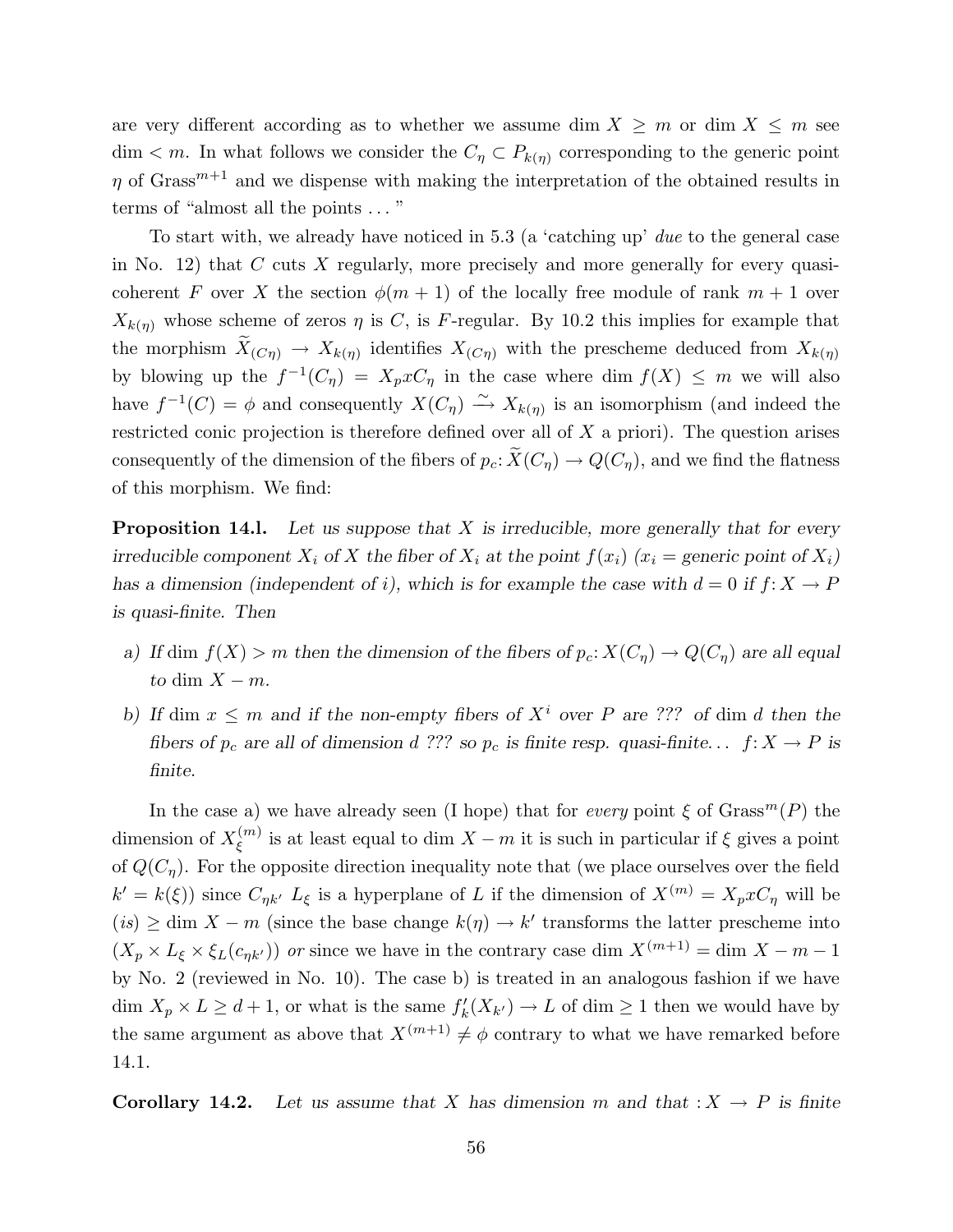respectively quasi-finite, then the morphism  $P_{C\eta}: X_{k(\eta)} \to Q(C_{\eta})$  is finite surjective (resp. quasi-finite dominant).

Indeed, this morphism is quasi-finite and since dim  $X_{k(\eta)} = \dim Q(C_{\eta})$  it is dominant if f is finite  $p_{C\eta}$  is also finite, therefore proper, therefore surjective, since it is dominant.

**Corollary 14.3.** With the conditions of 14.1 a) if X is Cohen-Macauley the morphism  $p_C: X(C_\eta) \to Q(C_\eta)$  is a Cohen-Macauley morphism and is a fortiori flat.

For the proof compare the remark above on page 21 before 5. (Tr - correct this) which gives a result which is stronger (including 14.3 ???) taking into account that  $\mathcal{C}_{\xi}^{(m)}$ ξ for  $\xi \in \varphi(\eta)$  are  $F_{k(\eta)}$  regular.

This corollary must be modified but for simplicity we may assume that  $f$  is quasifinite if F is a Cohen-Macauley module over X and if for every irreducible component  $Z$ of Supp F we have dim  $Z \geq m$  then  $\widetilde{F}(C_n)$  is Cohen-Macauley and a fortiori flat relative to  $\varphi(C_n)$ .

We note that we cannot replace, to obtain the same conclusion  $p<sub>C</sub>$  flat, the  $CM$ hypothesis on X by a simple dimension hypothesis. Let us for example assume that  $f$  is an immersion and that f is irreducible of dimension m, so that  $p<sub>C</sub>$  is quasi-finite and since  $X_{k(\eta)}$  and  $\varphi(C_{\eta})$  are irreducible of the same dimension and the second one is regular,  $p_C$ cannot be flat unless  $X_{k(\eta)}$  is  $CM$ .

More delicate are the differential properties of the conic projection, notably for X smooth over k and  $f: X \to P$  unramified studied in No. 12. Let us recall that outside of a subset Z of codim 1 of  $Q(C)$  the morphism  $p_{C\eta}$  over  $\widetilde{X}(C_{\eta})$  is smooth. And a more detailed analysis summarized in No. 12 shows or will show if we do not do it that if the dimensions of the components of X are  $\geq m$  then outside of a subset  $Z' \subset Z$  of  $Q(C)$  of codimension  $\geq 2$ , th fibers  $p_C^{-1}(\xi) = X_{\xi}^{(m)}$  $\zeta^{(m)}$  can only have at worst ordinary singular points in the geometric sense and indeed (if  $f$  is an immersion and  $X$  is geometrically irreducible) at most one such point, the latter being necessarily rational over  $k(\xi)$  – these assertions being all valid at least if k is of characteristic 0 or with the condition of replacing f by $\phi_n f$  $(n \geq 2)$  as in No. 9.

It is also appropriate to give the differential properties of  $P_{C\eta}$  in the case where dim  $X \leq m$  and consequently  $P_{C\eta}$  is defined over  $X_{k(\eta)}$ . I restrict myself to indicating the following properties. The proof should be easy and is left to Dieudonné (or Blass).  $[Tr]$ 

**Proposition 14.4.** Let us suppose that  $f: X \to P$  is unramified and that dim  $X \leq m$ . Let  $T$  be a finite subscheme of  $X$ . Then

a) If f is an immersion, the restriction of  $p_C$  to  $T_{k(\eta)}$  is radical, i.e. "geometrically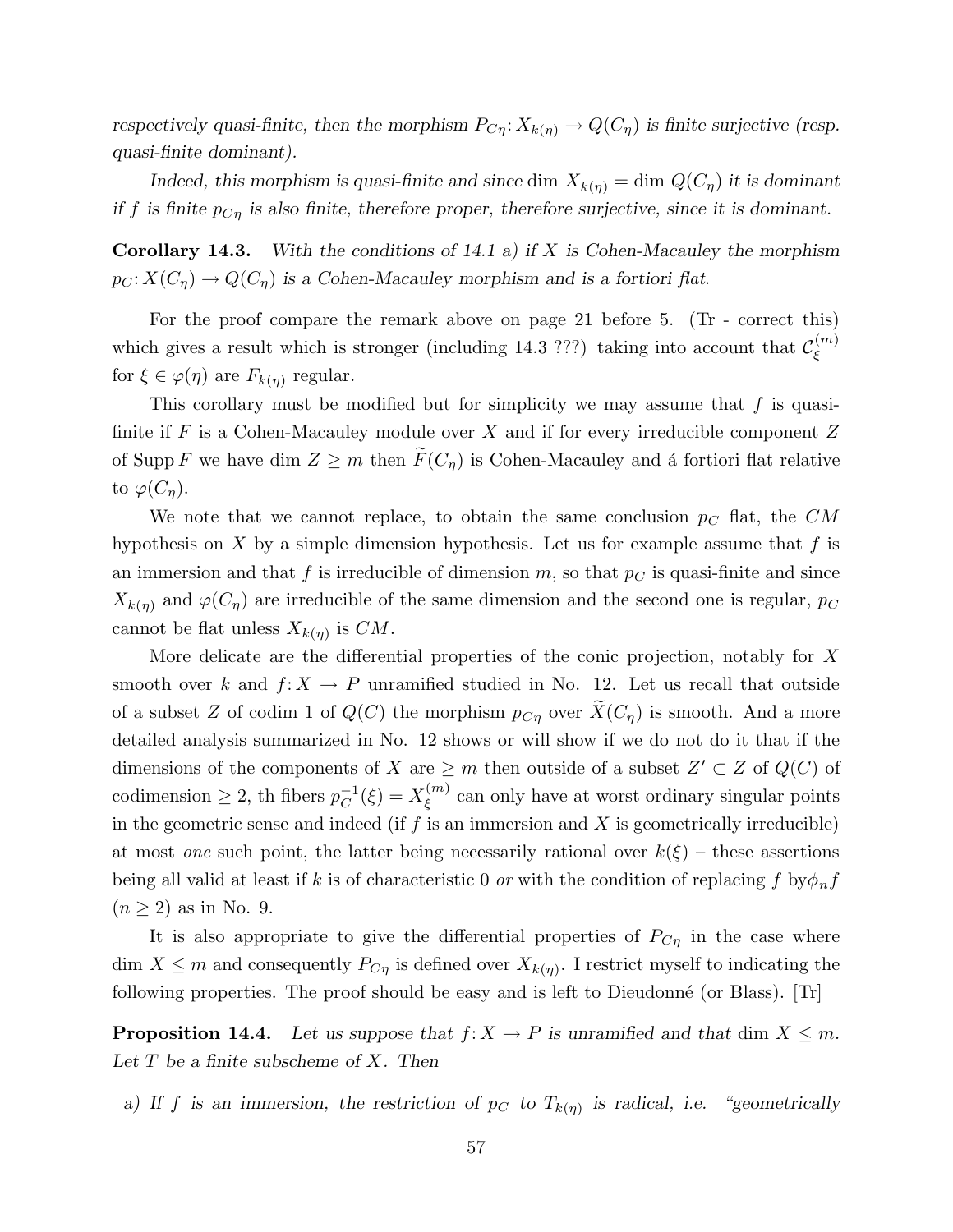injective". If in addition Y a closed subset of X of dimension  $\leq (m-1)$  we have

$$
p_{C\eta}^{-1}(p_{C\eta}(Y_{k(\eta)})) \cap T_{k(\eta)} = \phi = \text{ empty set}
$$

b) If X is smooth at the points of T then  $p_{C\eta}$  is unramified at all the points of  $T_{k(\eta)}$ [illegible, ask A.G.]

$$
p_{C\eta}^{-1}p_{C\eta}(T_{k(\eta)})
$$

**Proposition 14.5.** Let us suppose that dim  $X \leq m-1$ ,  $f: X \to P$  an immersion, finally X separable over k. Let  $Y_{\eta}$  be the scheme theoretic image of  $X_{k(\eta)}$  in  $Q(C_{\eta})$ . Then the induced morphism  $p_{C\eta}: X_{k(\eta)} \to Y_{\eta}$  is birational and for every point x of  $X_{k(\eta)}$  over a closed point of X,  $p_{c\eta}$  is étale at x and in at the points of  $p_{C\eta}^{-1}p_{C\eta}(x)$ .

Let us note the following consequence:

**Corollary 14.6.** Let  $X$  be an algebraic projective scheme irreducible and separable of dimension n over an infinite field k. Then there exists a birational morphism of X onto a hypersurface in  $P^{n+1}$ .

We will avoid believing, even if  $X$  is a closed smooth geometrically irreducible subset of p of dimension  $m-1=n$ , that the conic projection  $(P_c)$  (? Illegible) is necessarily an immersion. Indeed if k is infinite this implies that there exists a  $C$  rational over k having the same property, this that X is isomorphic to a non-singular hypersurface in  $P^{n+1}$ . But even or already for  $n = 1$  (thus X an algebraic projective curve smooth and connected over an algebraically closed field) it is easy to construct examples when  $X$  cannot be embedded (ne peat s'immerge) in a  $p^2$ . Also in 14.4 we will avoid confusing the given statement with the assertion (in general false) that  $p_c$  is itself a monomorphism (preceding counterexample if X is smooth if dimension  $m$ , or that  $p_c$  should be unramified. For the later point we will take to convince ourselves  $X$  a closed smooth subscheme irreducible and of dimension m (over k algebraically closed ?illegible? such that we have an  $X \to Q \cong p^m$  unramified, it will be étale for reasons of dimension, but we can prove (see Ch. VIII) that this implies that  $X \xrightarrow{\sim} p^m$  ( $p^m$  being simply connected). The intuitive geometric meaning of 14.4 is that the ramification set of  $p_{C\eta}$  is "variable" over k more precisely the ramification set of  $p_{c\xi}$  for a variable  $\xi$  in an open set of Grass<sup> $m+1$ </sup>( $\bar{k}$ ) varies in  $X(\bar{k})$  and does not admit any "fixed point"... Of course, that to justify in the present No. the passage from  $\eta$  generic to neighboring points of  $Grass^{m+1}(P)$  and also in case of need, to be able to reaccept responsibility for the general considerations of 7.1, we have to consider the diagram:

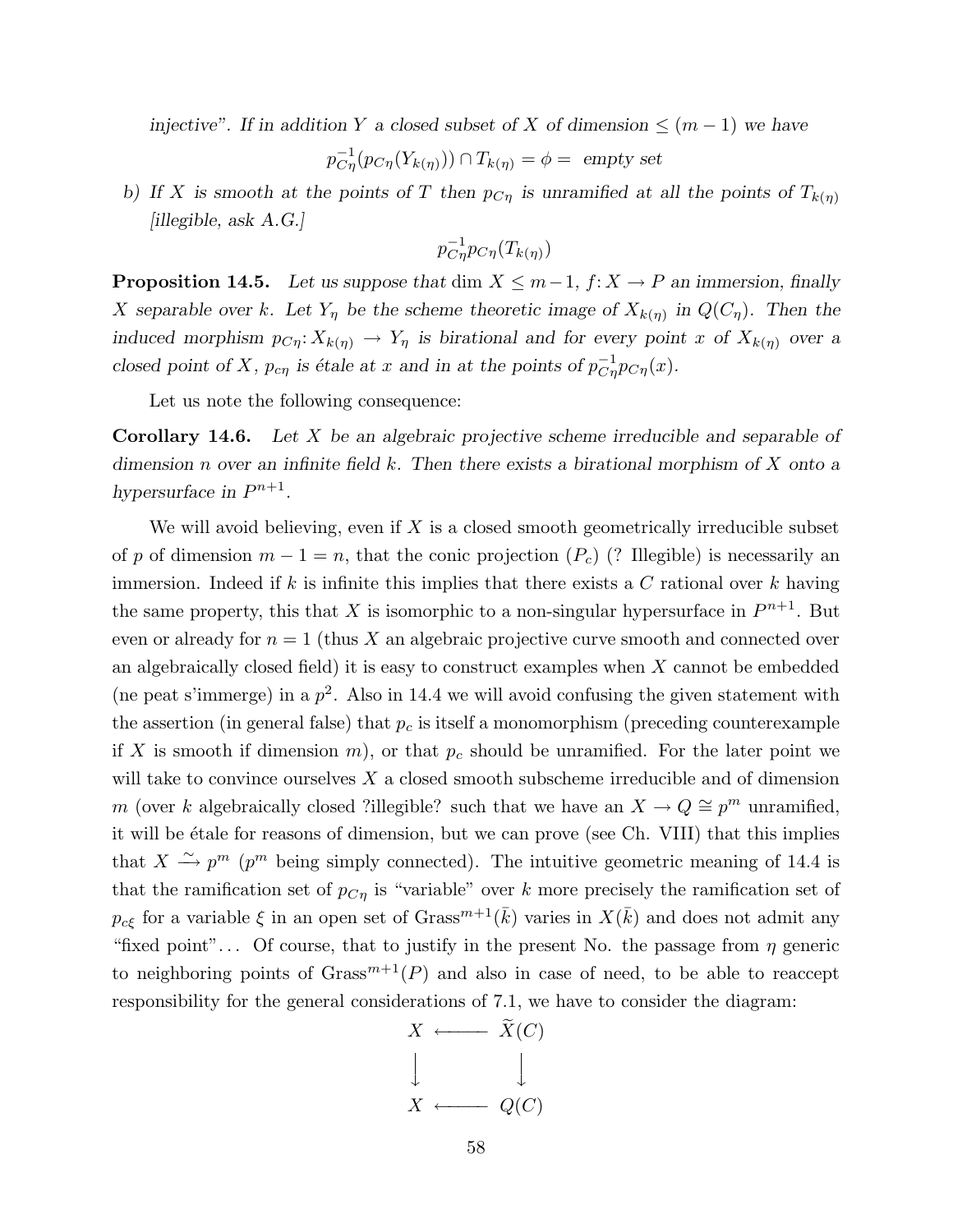obtained (with the help) using the different  $C \in \text{Grass}^{m+1}(S)$  and more generally the ones obtained after a base change  $T \to S$  for the points  $\xi \in \text{Grass}^{m+1}(P)$ 



as deduced by base change  $\xi: T \to \text{Grass}^{m+1} J(P) = T$ , of the universal diagram (relative to the canonical point of  $Grass^{m+1}$  in T):



where C is the canonical linear subvariety of  $P_T$ . Then the above  $\widetilde{X}(C_\eta) \to Q(C_\eta)$  is nothing else but the morhism of the generic fibers for the T morphism  $\widetilde{X}(C) \to Q(C)$ of the latter diagram and every constructible property for the morhism of generic fibers implies the same property for neighboring fibers. From the notational point of view, Q should be considered (and even introduced) as the name of the natural morphism of functors  $Grass^{m+1}(P) \to Subschemes of  $Grass^{m}(P)$ .$ 

#### §15 Axiomatization of certain of the previous results

I think overall, tht results of No. 2 to 8 which are all mostly true under more general conditions than for the family of hyperplanes (or for hypersurfaces of given degree) in projective space. It seems to me proper to adopt an axiomatic point of view. I am not quite sure right now if we can make a generalization in this sense of Bertini-Zariski (therefore of the result sof No. 4 and 6) and I have written to the (competent people Tr) authorities on this subject (Serre-Zariski) to ask them if they had a knowledge of such an extension. I have anyway the impression in effect that the hypotheses of simple differential nature of the type of those given above should suffice to imply Bertini-Zariski. If the (experts) competent people cannot inform us in a satisfactory manner, we should try to clear the matter up by our own means. We start from a commutative diagram of morphisms of finite presentation

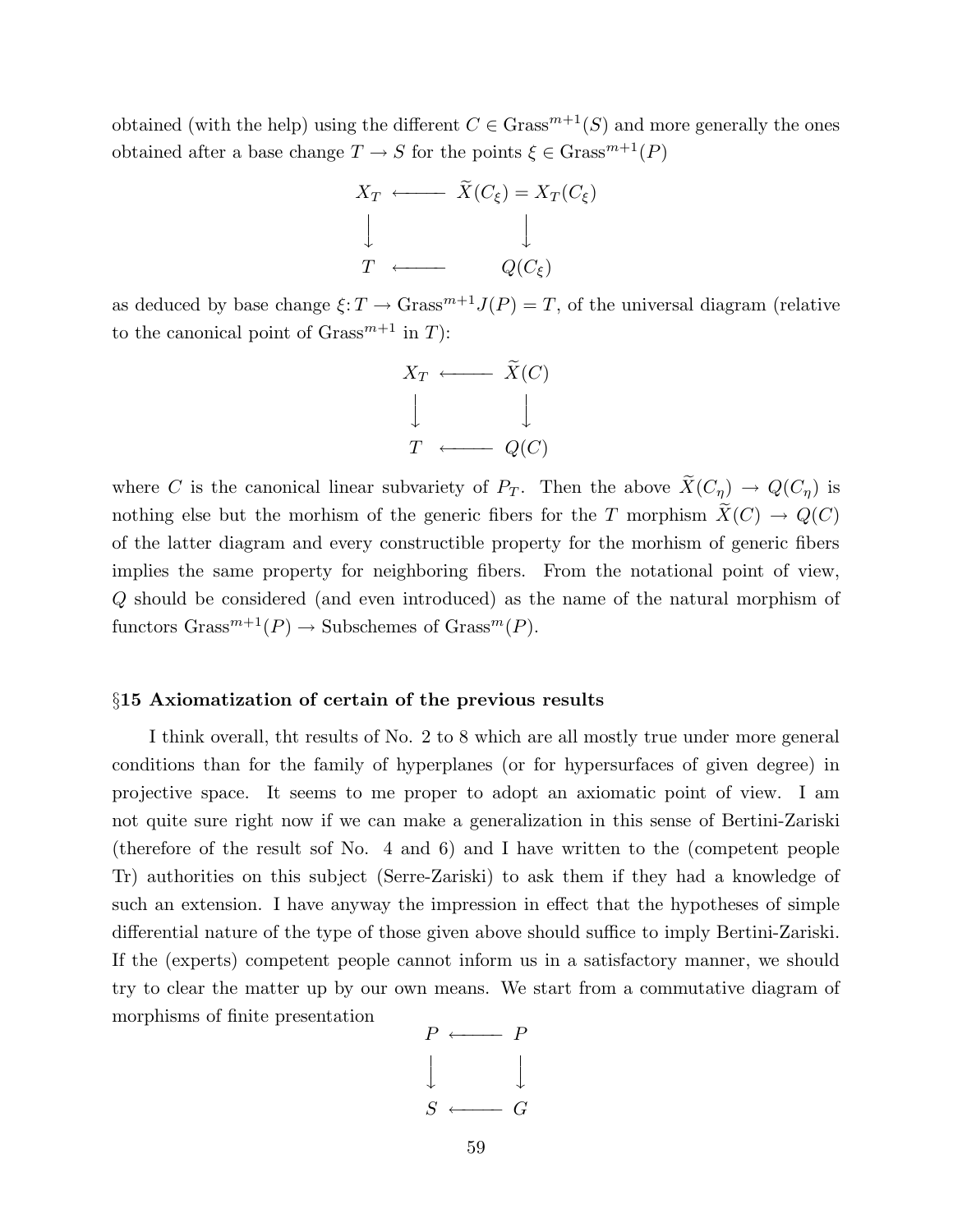(in the case of the principal application  $P$  is a projective fibration,  $G$  a deduced grassmanian (grasmanienne-adjective!)<sup>68</sup> P the incidence prescheme. In the most important cases the corresponding morphism  $P \to P_S \times G$  should be a closed immersion and we consider G as a parameter scheme of a family of closed fiber subpreschemes of  $P$  over  $S$ , more precisely if  $\xi \in G$  then  $P_{\xi}$  is a closed subprescheme of  $P_{s}$ ,  $k(\xi)$  where s is the point of S over  $\xi$  besides for most statements in this context we have no doubt  $S = \text{Spec}(k)$ . In the general case we may again consider  $G$  as a parameter scheme of a family of preschemes over the fibers of P over S with  $\xi$  corresponding to  $P_{\xi}$  over  $P_s$ ,  $k(\xi)$ . Of course, in place of taking for  $\xi$ a point (absolute) of G we may also take a point with values in an S-prescheme T, and we obtain then  $P_{\xi} \to B_T$  (T morphism which si a closed immersion in the case presented above).

If  $f: X \to P$  is a morphism we put  $X = X_P \times P$  and we obtain a diagram of the same type as the preceding square.



It is therefore evident that all the questions studied in No. 2 to 8 preserve a meaning in the general context that we just enunciated and there is a good reason  $\text{to}^{69}$  the axiomatic conditions that insure the conclusions drawn in the above Nos.

We will assume that  $P$  and  $G$  are flat over  $S$ ,  $G$  being with geometrically irreducible fibers (to be able to consider the generic points!) of dimension N, the morphism  $P \to P$  is assumed to be smooth with geometrically irreducible fibers of dimension  $N - m$ . Therefore the morphism  $X \to X$  has the same properties. All the properties mentioned [*(illegible*) and long)]<sup>70</sup> are stable under base change (preserved by) over S and can in particular be applied to the fibers.

Let us assume initially  $S = \text{Spec}(k)$ . Let Z be a closed subset of X of dim d so that its inverse image Z in X is a closed subset of dimension  $d + (N - m) = N + d - m$ . If  $d < m$  then Z is of dimension  $\langle N \rangle$  so that  $Z \to G$  cannot be dominant therefore if  $\eta$  is a generic point of G we have  $Z_{\eta} = \phi$ ; indeed this reasoning shows even (by replacing Z by  $f(Z)$ ) tht if dim  $f(X) < m$  then  $Z_{\eta} = \phi$ . We want a condition on  $(D)$  insuring that if  $\dim f(Z) \geq m$  then  $Z_{\eta} \neq \phi$ . It seems that when it must form a primitive axiom in this situation (in the setting of No. 2.2 it would result from a global argument rather (quite) special) for every closed irreducible subset Z of P of dimension  $m, Z_{\eta} = \phi$ .

<sup>68</sup>possibly grassmanian fibration [Tr].

 $^{69}$ Fr degager + unravel, make explicit ?? [Tr]

<sup>70</sup>illegible later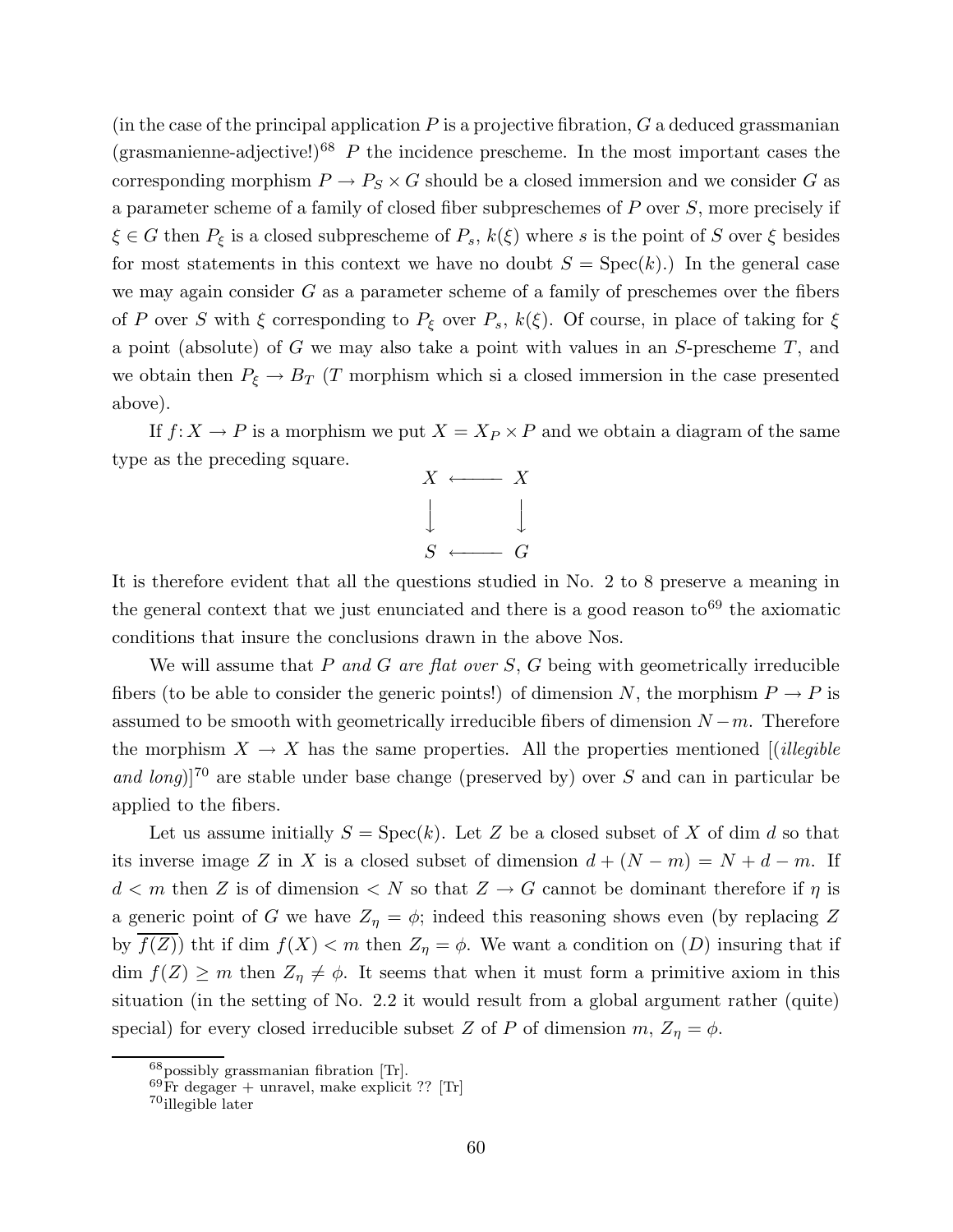Let us again take a closed subset Z of X such that dim  $f(Z) \ge m$  we see that  $Z_{\eta} \to G$ is dominant and consequently Z is of dimension equal to dim  $Z - \dim G = \dim Z - m$ . These properties allow us to develop in the present context the resdults corresponding to 2.1 and 2.11. There is a condition over [illegible] (insuring the validity of 2.12, i.e. that if X is smooth then X is also such if we assume  $f: X \to P$  unramified). We assume now that P is smooth over k,  $P \to P_k \times G$  quasi-finite, and that the following condition is satisfied (where we assume k algebraically closed) for every  $x \in P(k)$  and for every vector subspace V of dimension  $n \geq m$  of the tangent space  $T_x(P)$  to P at x, we consider the set  $E(x, V)$  of  $\xi \in G(k)$  such that P has a point over x not satisfying the following set of conditions:  $P_{\xi}$ is smooth at z, the tangent morphism of  $P_{\xi} \to P$  at z mapping  $T_z(P) \to T_x(P)$  is injective (i.e.  $P_{\xi} \to P$  unramified at z) and its image is "transversal" to V, i.e. its sum with V is  $T_x(P)$ . Then  $E(x, V)$  (which weknow to be the trace of a constructible well defined set of G in  $G(k)$  ???) is of dimension  $\leq N-n-1$ . using  $[(Moyennant)]$  this condition, an application of the Jacobian criterion and a dimension count shows that the closed subset E of points x of X such that  $X \to G$  should be non-smooth at x or  $P \to G$  is not smooth at  $f(x)$  or  $P \to P$  is ramified at  $f(x)$  is of dimension  $\leq n + (N - n - 1) = N - 1$  (X being smooth everywhere of dimension n). Therefore dim  $E < N =$  dim so that  $E_{\eta} = \phi$  and a fortiori  $X_{\eta}$  is smooth over  $k(\eta)$  and the developments of No. 5 are evidently valid in this current context.

The passage in No. 4 from a generic section to a general section and the developments of No. 5 are evidently valid in the present context (but are at this point tautologies or a reformulation of paraagraphs 8, 9, 12 which we hesitate to announce in their form). Also the development sof 7.1 valid in every case if k is algebraically closed (and even if k is simply infinite if we assume G rational over k) and the special cases 7.2, 7.3' quant (???) the result 7.4 is evidently an application of special nature for the situation of hyperplane sections. As I have said, the numbers 3 and 6 are (suspended pending) to the extension of the theorem of Zariski.

It remains to extend also the results of No. 8 (reconsidered in No. 12) which take on such a more pleasant allure. I advise you to begin formulating these results in this context in rying to go as far as possible in this way. I have the impression that we have to be able to recover at least that is not a direct consequence of 8.7 c) (even we could attempt to abstract the axiomatic conditions that allow you to go through a variant of 8.7. I limit myself to these recommendations but I am ready to go back to these with more details if you have special difficulties.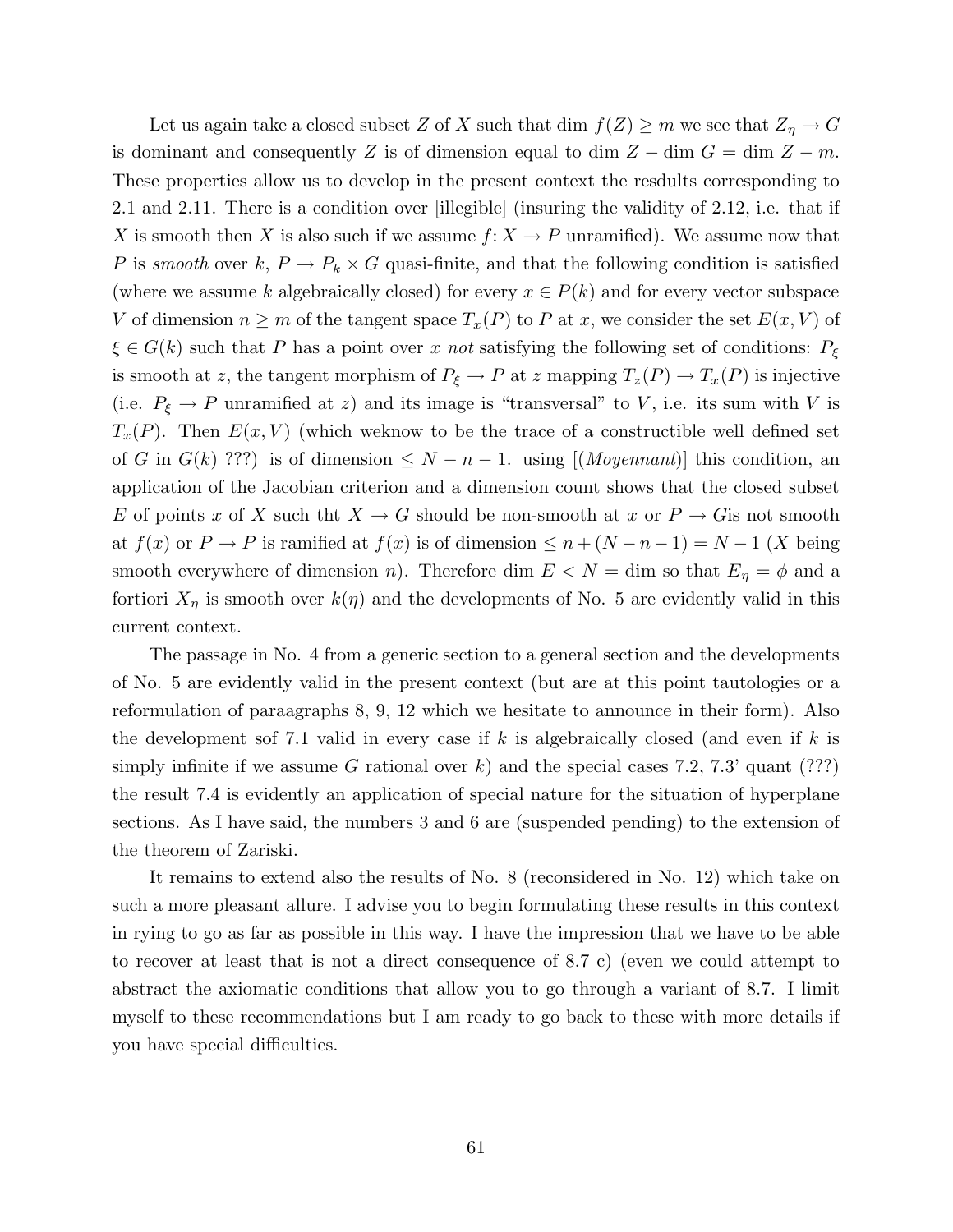# Part II [Tr]

## §16 New EGA V

# New # Singular and supersingular set of a function and differential criteria

This No. will be used in Par. 20 of hyperplane sections but its natural place is I think [Grothendieck] in Par. 16.

**Definition 1.** Let X be a regular prescheme  $\phi$  a section of  $O_X$ . A point  $x \in X$  is called a singular zero (or root) of  $\phi$  if we have  $\phi_x \in m_X^2$ , it is called a supersingular zero if it is a singular zero (or root) and if in addition the element of  $m_X^2/m_X^3 \cong \text{Sym}(m_X/m_X^2)$ which it defines interpreted as a quadratic form on the dual  $t_x$  of  $m_X/m_X^2$  over  $k(x)$  is a degenerate form. (A singular zero (or root) which is not supersingular is sometimes called an ordinary singular zero.)

**Remarks 2.** If  $x \in V(\phi)$  then x is a non-singular zero of  $\phi$  if and only if  $\phi_x \neq 0$  and x is a non-singular point, i.e. x is a regular point of  $V(\phi)$ , i.e. if and only if x is a regular point of  $V(\phi)$  and  $V(\phi) \neq X$  in a neighborhood of x.

**Definition 3.** Let X be a smooth prescheme over a field k,  $\phi$  a section of  $O_X$ ,  $x \in V(\phi)$ . We say that x is a geometrically singular (resp. geometrically supersingular) zero of  $\phi$ relative to k if for every extension k' of k and every point  $\xi$  of X with values in k, localized at x, the corresponding point x' of  $X'_k$  is a singular zero (resp. supersingular) of  $\phi'_k$ .

## Remark 4.

- a) From the criterion that will be developed later it follows that in Definition 3 it suffices to test with a single point with values in a k' we can for example take  $k' = k(x)$  or  $k(x)$  and the canonical point with values in such  $k'$ .
- b) It follows from Remark 2 that x is geometrically non-singular for  $\phi$  if and onlyif  $\phi_x \neq 0$ and  $V(\phi)$  is smooth at x.
- c) Let us suppose that we have a prescheme X smooth over another one Y a section  $\phi$  of  $O_X$  and an  $x \in V(\phi)$  then we say that x is a singular zero (or supersingular) relative to Y if it is such relative to  $k(s)$  over the fiber  $X_s$  (s being the image of x in Y).
- d) Under the conditions of Definition 1, we see at once that the singularity resp. supersingularity of an  $x \in V(\phi)$  for  $\phi$  is not modified if we replace  $\phi$  by  $\phi' = u\phi$  where u is a unit at x. It follows, furthermore, that Definition 1 and consequently also Definition 3 can be extended in an evident way to the case where  $\phi$  is a section of an invertible module L (in a way so that to reproduce the initial definition for  $L = O_X$ ). Let X be a prescheme smooth over another one Y and let  $\phi$  be a section of  $O_X$  whence a section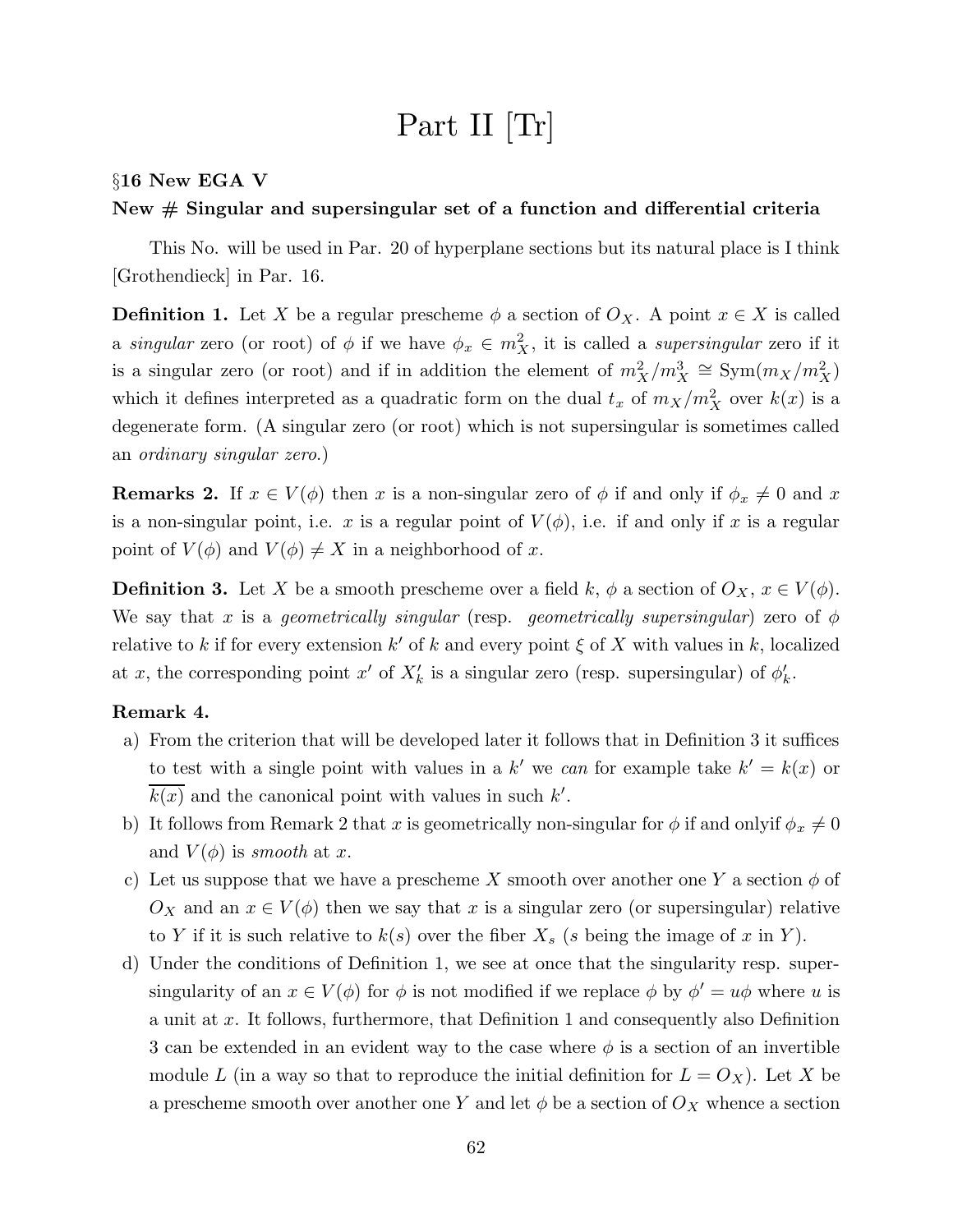$d_{\lambda}^2$  $\frac{2}{X/Y}\phi$  of  $P_X^2$  $\chi^2_{X/Y}$ , which reduces to a section of  $d^1_X$  $\frac{1}{X/Y}\phi$  of  $P^1_{X/Y}$  which itself reduces to a section  $d_{\phi}^0 = \phi$  of  $P_{X/Y} = O_X$ . This assumed, we have:

**Proposition 5.** The set of zeros of  $d^0_\phi$  (resp.  $d^1_\phi$ ) is respectively equal to the set  $V(\phi)$  of zeros of  $\phi$  (resp. to the set  $V(\phi)$ <sup>sing</sup> of singular zeros of  $\phi$  relative to S). The first assertion is trivial. The second one is nothing else but the Jacobian criterion or if one prefers it results from the canonical isomorhism  $m_X/m_X^2 \cong \Omega^1_X$  $X/k(x)$  since x is a point rational over k of a prescheme x over k.

Let us note that  $gr^1(P_X^1)$  $\Omega^1_{X/Y})\cong \Omega^1_X$  $\frac{1}{X/Y}$  so that consequently the restriction  $d^1\phi \mid V(\phi)$ can be interpreted as a section of  $\Omega^1_{X/Y} \otimes O_{V(\phi)}$  which is nothing else than the restriction of  $d_{X/Y}\phi$  to  $V(\phi)$ . We can therefore consider the prescheme of zeros of this section which we denote  $V(\phi)$ <sup>sing</sup>, and whose underlying set is nothing else but the set of zeros of  $\phi$ singular relative to Y by Proposition 5. (N.B. If  $\Psi$  is a section of a locally feee module E of finite type over a prescheme  $X$ , it defines in an obvious way; the prescheme of zeros of  $\Psi$  for example as defined by the image ideal of  $E^V \to O_X$  transpose of  $\Psi$ ; if  $E = O_X^n$  and  $\Psi = (\Psi_1, \ldots, \Psi_n)$  then this ideal is nothing else but  $\Sigma \Psi_i O_X$  which defines  $V(\Psi_1, \ldots, \Psi_n)$ . Now taking the restriction  $d^2\phi \mid V(\phi)^{\text{sing}}$  and noting that  $gr^2(P_X^2)$  $(S_{X/Y}^2) \cong \text{Sym}^2(\Omega^1_{X/Y}),$  we find a canonical section  $M(\phi)$  of  $\text{Sym}^2(\Omega^1_{X/Y}) \otimes O_V^{\text{sing}}$  $V$ <sup>sing</sup>. We verify immeditely (taking a point of X with value in a field...) that this section is precisely the one which determines the quadratic form given in Definition 1 (in the case of a  $X_k$  deduced from  $X/S$  by  $Spec(k) \to S$ ). We deduce a description of the set  $V(\phi)^{sup \text{ sing}}$  in terms of this section in the following manner: interpreting  $M(\phi)$  as defining a homomorphism

$$
M(\phi)': G_{X/Y} \otimes_{O_X} O_V^{\text{sing}} \to \Omega^1_{X/Y} \otimes_{O_X} O_V^{\text{sing}}
$$

we must take the set of points where this homomorphism is not an isomorphism. This proves in particular that  $V(\phi)$ <sup>sup sing</sup> is a closed set. We can make the latter precise by introducing

$$
D(\phi) = \det M(\phi) \in \Gamma(\Omega_{X/Y}^d)^{\otimes 2} \otimes O_V^{\text{sing}}
$$

and supposing that  $X$  has relative dimension  $d$  over  $Y$  at every point. We need to denote by  $V(\phi)$ <sup>sup sing</sup> the closed subschemes of  $V(\phi)$ <sup>sing</sup> therefore of X defined by the vanishing of this section (of an invertible module here) thus the underlying set is that which is needed. It is proper to summarize this construction in a Proposition 6 (to be supplied by the editor  $[Tr]$ ).

In the general case we can say nothing more precise about  $V(\phi)$ <sup>sing</sup> and  $V(\phi)$ <sup>sup sing</sup>. We now examine the particular case interesting for some applications. We suppose that Y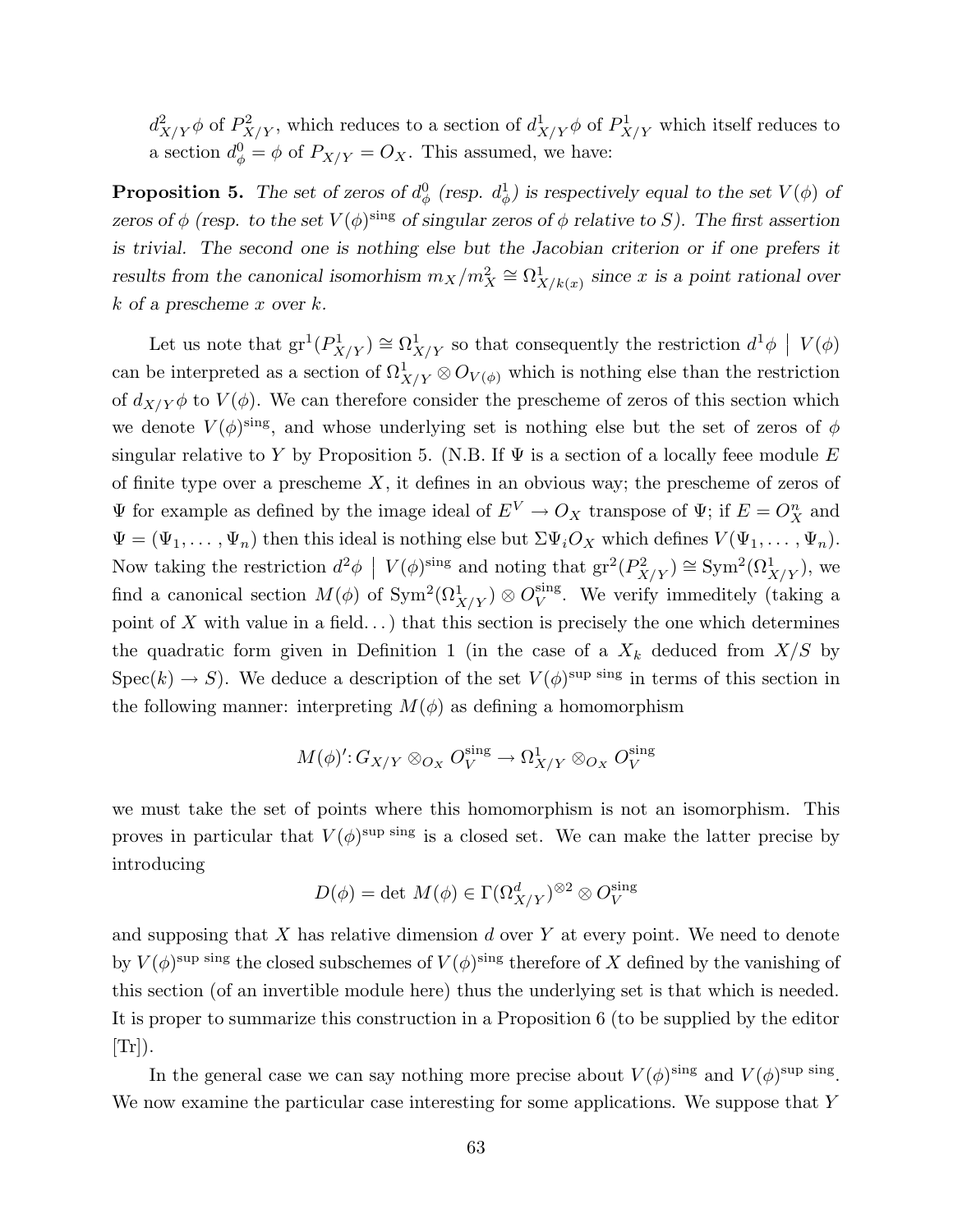is also smooth over a prescheme  $S$  with constant relative dimension  $m$  to fix ideas. Also, we suppose that  $V(\phi)^{\text{sing}}$  which we denote simply V' for simplicity defined by the vanishing of the section  $d^1$  of the module  $P^1_X$  $X/Y$  locally free of rank  $d+1$  is smooth over S of relative dimension  $(m + 1) - (d + 1) = m - 1$  (N.B. Note of course that the notations  $V(\phi)$ <sup>sing</sup> and  $V(\phi)$ <sup>sup sing</sup> are ambiguous in the sense that there does not intervent the prescheme to which they are related; in the actual case it is assumed (sous entendu Fr) that it is Y and we also notice that it follows form the assumptions the every singular zero of  $\phi$  in non-singular relative to S. In this situation we can write down the following diagram of locally free (sheaves) of modules over  $V^1$ ):



The columns come from the exact sequence of transitivity for the smooth morphisms  $X \to Y$  and  $Y \to S$  and tensoring with  $\mathcal{O}_{V'}$  (this remains exact since all the modules in the sequence are locally free). The horizontal line is a particular case of an exact sequence obtained every time when over X over S we have a section  $\psi$  of a locally free module F and if we take the scheme of zeros  $W$  we find an exact sequence

$$
F^v\otimes O_X\to \Omega^1_{X/S}\otimes O_W\to \Omega^1_{W/S}\to 0
$$

and if  $X/S$  is smooth the first homomorphism is injective exactly at the point where  $W$ is smooth over X with a "good" relative dimension (i.e. everywhere in the present case). This exact sequence is an immediate consequence of the exact sequence

$$
J/J^2\to \Omega^1_{X/S}\otimes \mathcal{O}_W\to \Omega^1_{X/S}\to 0
$$

which appears in Par. 16 (we could state metter en corollaire) the version mentioned here).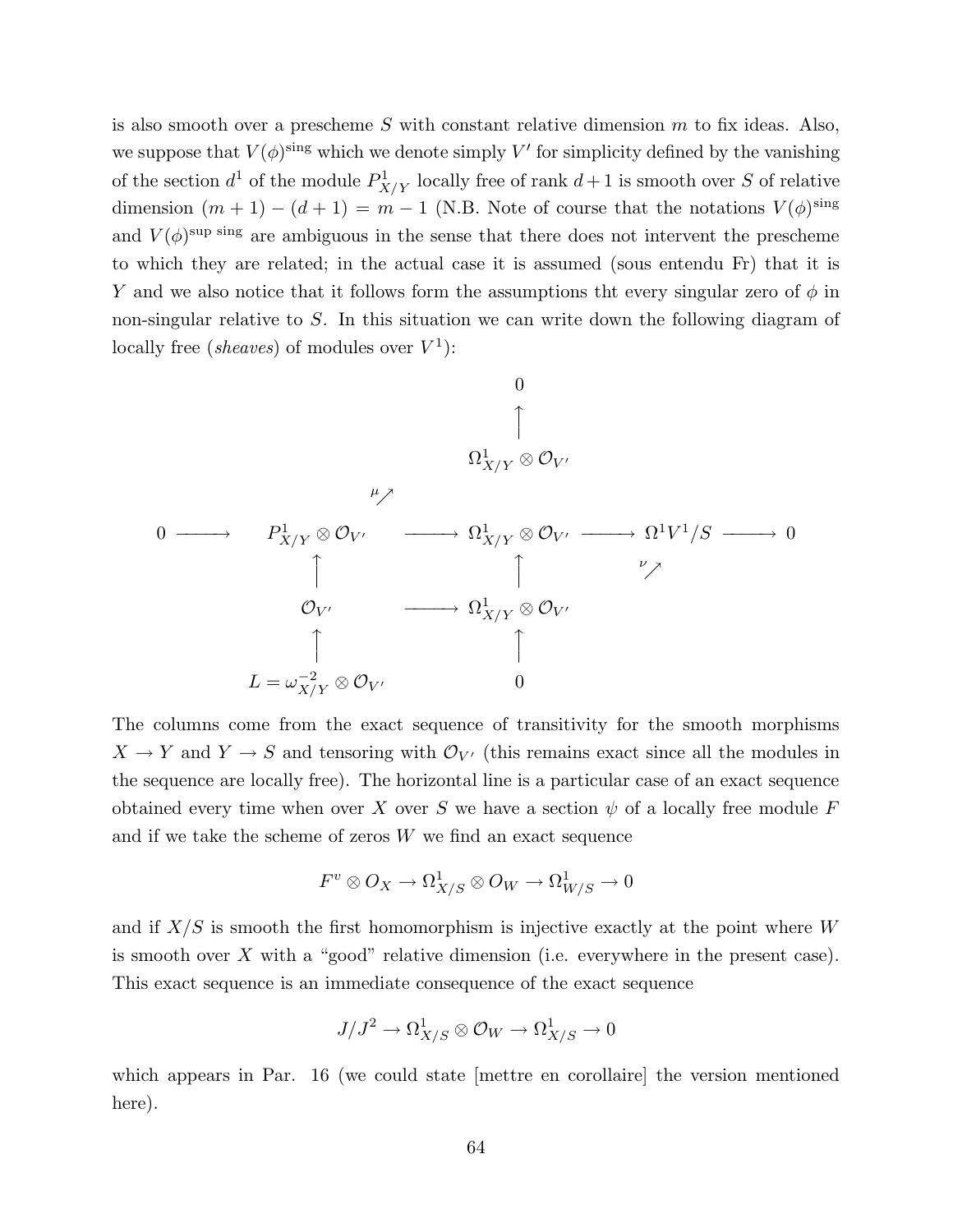The characterization of the set of points where we can set a zero on the left is contained is the Jacobian criterion.

Let us note that we have a canonical isomoprhism  $P_{X/S}^1 = \Omega_{X/S}^1 + O_X$  hence  $P_{X/S}^{V1} =$  $G_{X/S} + O_X$  (in the original the G is elongated).<sup>71</sup> On the other hand, we verify that the composed homomorphism  $\mu$  of the diagram 1 is zero on the factor  $O_{V'}$  and on the factor  $G_{X/S} \otimes \mathcal{O}_{V1}$  it reduces to the homomorphism  $M(\phi)$  (illegible) deduced from the section  $M(\phi)$  of Sym 2  $(\Omega^1_{X/S}) \otimes \mathcal{O}_{V'}$  already mentioned. Thus at point x of X,  $M(\phi)$ is non-degenerate, i.e.  $M(\phi)'$  is surjective if and only if M is surjective at x and we see that in the diagram 1 this is also equivalent to saying that  $V$  is surjective at  $x$  (since one and the other mean that the canonical homomoprhism of the sum of the two mentioned submodules of  $\Omega^1_{X/S} \otimes \mathcal{O}_{V'}$  into the latter is surjective at x.)

We find therefore:

Proposition 7. Under the preceding conditions (to be recalled) the underlying set of  $V(\phi)$ <sup>sup sing</sup> is nothing else but the set of points of  $V(\phi)$ <sup>sing</sup> where the morhism  $V(\phi)$ <sup>sing</sup>  $\rightarrow$ Y (of smooth preschemes over S of relative dimension  $m-1$  and m respectively) is ramified.

In the language of the fathers (en termes de papa Fr) (which we should give as a remark) a point  $X \in V(\phi)$  is thus supersingular relative to Y if and only if "it consists of at least two coinciding (infinite near) singular points (confondus Fr). . .

We may and we have to make precise Proposition 7 from the point of view of an identity of sub-preschemes and not just of subsets. Indeed,  $V(\phi)$ <sup>sup sing</sup> has been defined as a closed pre-subscheme of X or  $(Fr)$  we could equally well define a natual closed subscheme of V in such a way that the underlying subset should be the set of ramification points with respect to Y . Indeed it is enough to express the set of points where a certain homomorphism of locally free modules  $Q = \Omega^1_{Y/S} \otimes \mathcal{O}_{V'} \to M (= \Omega^1_{V'/S})$  is not surjective. If q and r are their respective ranks this is also the set of points where  $\Lambda^1 Q \to \Lambda \sqrt{M}$  is not surjective this is also the zero set of the evident section of  $\text{Hom}(\Lambda^1 Q, \Lambda^{\sqrt{M}}) \simeq (\approx) (\Lambda^{\sqrt{Q}}) \otimes (\Lambda^r R) \otimes$  $(\Lambda^1 Q)^v$ , thus the underlying set of a closed sub-prescheme of zeros of this section, let us call it Ram $(V'/Y)$ . I say that the latter subscheme is identical to  $V(\phi)$ <sup>sup sing</sup>. This is a simple exercise about the diagram above, taking into account that  $V(\phi)$ <sup>sup sing</sup> is defined by the same procedure as the one made explicit for  $Q \to R$  but in terms of the homomoprhism  $P(=P_{X/Y}^{v1} \otimes \mathcal{O}_{V'}) \to S(=\Omega^1_{X/Y} \otimes \mathcal{O}_{V'})$  as follows from the description of  $\mu$  given above. We are therefore reduced to the following general situation:

We have on a ringed space W a locally free module M of rank  $m$  and two locally free submodules P and Q of respective ranks p and q such that  $p + 1 = m + 1$ , we use the

<sup>&</sup>lt;sup>71</sup>Is the elongated G the tangent sheaf? [Tr]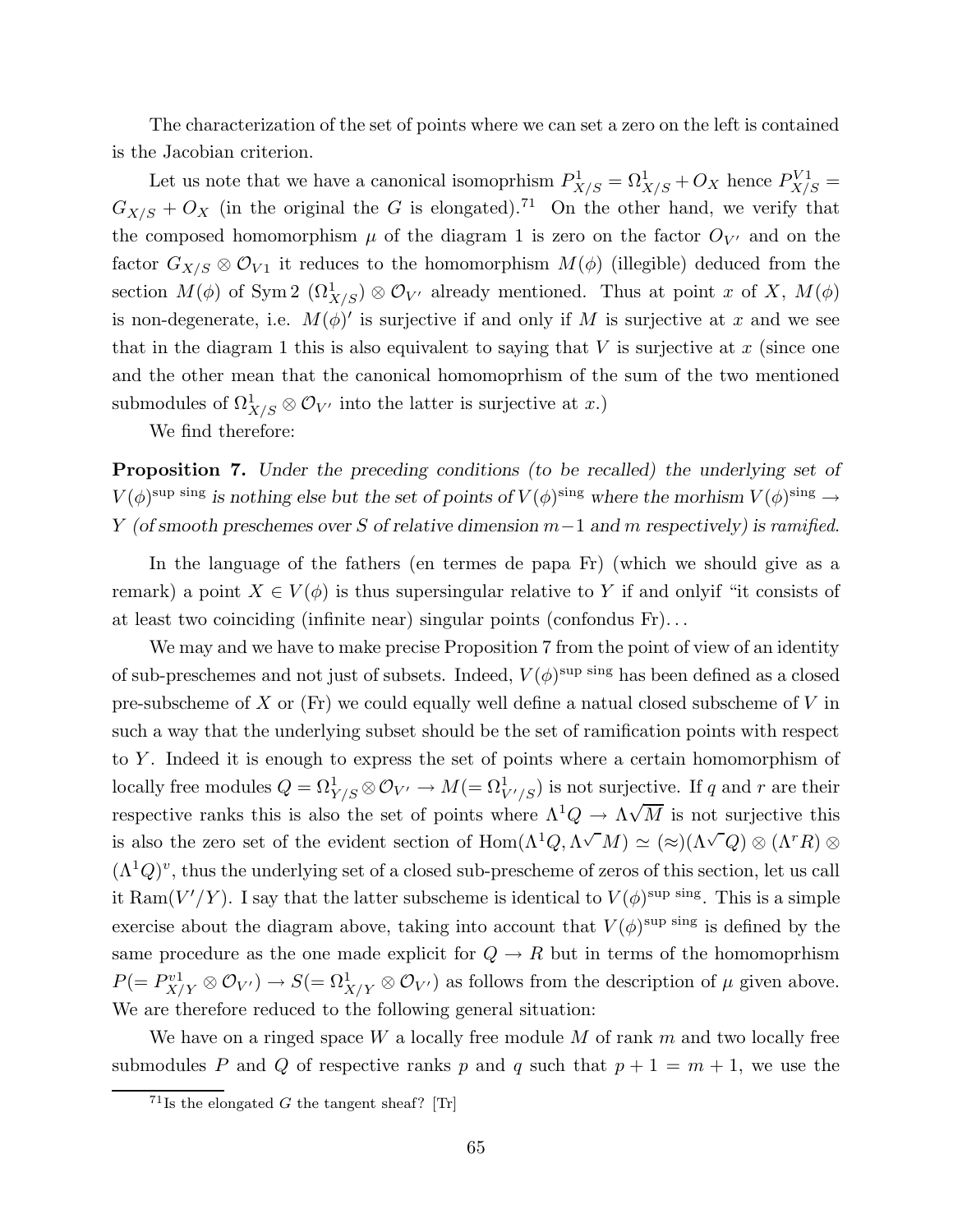previous construction relative to morphisms  $P \to M/W = S$  and  $Q \to M/P = R$  to find the sections a) of

$$
P \otimes \det S \otimes \det P^{-1} = P \otimes \det M \otimes \det P^{-1} \otimes \det Q^{-1}
$$

and b) of

$$
= Q \otimes \det M \otimes \det P^{-1} \otimes \det Q^{-1}
$$

which we may also consider as homomorphisms of  $L = \det P \otimes \det Q \otimes \det M$  into P respectively Q. (Nota bene: we denote for a locally free module  $F$  by det  $F$  its highest exterior power and we use the fact that for a short exact sequence

$$
0 \to F^1 \to F \to F^{11} \to 0
$$

of such modules we hae a canonical isomoprhism

$$
\det F = \det F^1 \otimes \det F^{11},
$$

This being given [Fr], we have the commutativity of the diagram

$$
\begin{array}{ccc}\nP & \longrightarrow & M \\
 & & a \uparrow & & \uparrow \\
\text{det } P \otimes \text{det } Q \otimes \text{det } M^{-1} = L & \xrightarrow{b} & Q\n\end{array}
$$

(possibly up to sign, this depends perhaps on the conventioins adopted to define some of the canonical isomorphisms used, which govern the choice of the sign. . .)

Hence the ideals  $V(a)$  and  $V(b)$  are identical since P and Q are locally direct summands in M. Nota bene at the points  $\notin V(a) = V(b)$ , L is exactly the intersection of P and  $Q$  in  $M$ .

It remains only to completely clarify the particularly described situation with  $X/Y/S$ and  $\phi$  described in the diagram D above to make explicit a and b. We find first of all

$$
\begin{aligned}\n\det P &= (\omega_{X/Y})^{-1} \otimes \mathcal{O}_{V'} \\
\det Q &= (\omega_{Y/S}) \otimes \mathcal{O}_{V'} \\
\det M &= \omega_{X/S} \otimes \mathcal{O}_{V'} = \omega_{X/Y} \otimes \omega_{Y/S} \otimes \mathcal{O}_{V'}\n\end{aligned}
$$

(the last isomoprhism coming from the exact sequence of transitivity for the  $\Omega^1$  for smooth morphisms

$$
X \to Y \text{ and } Y \to S)
$$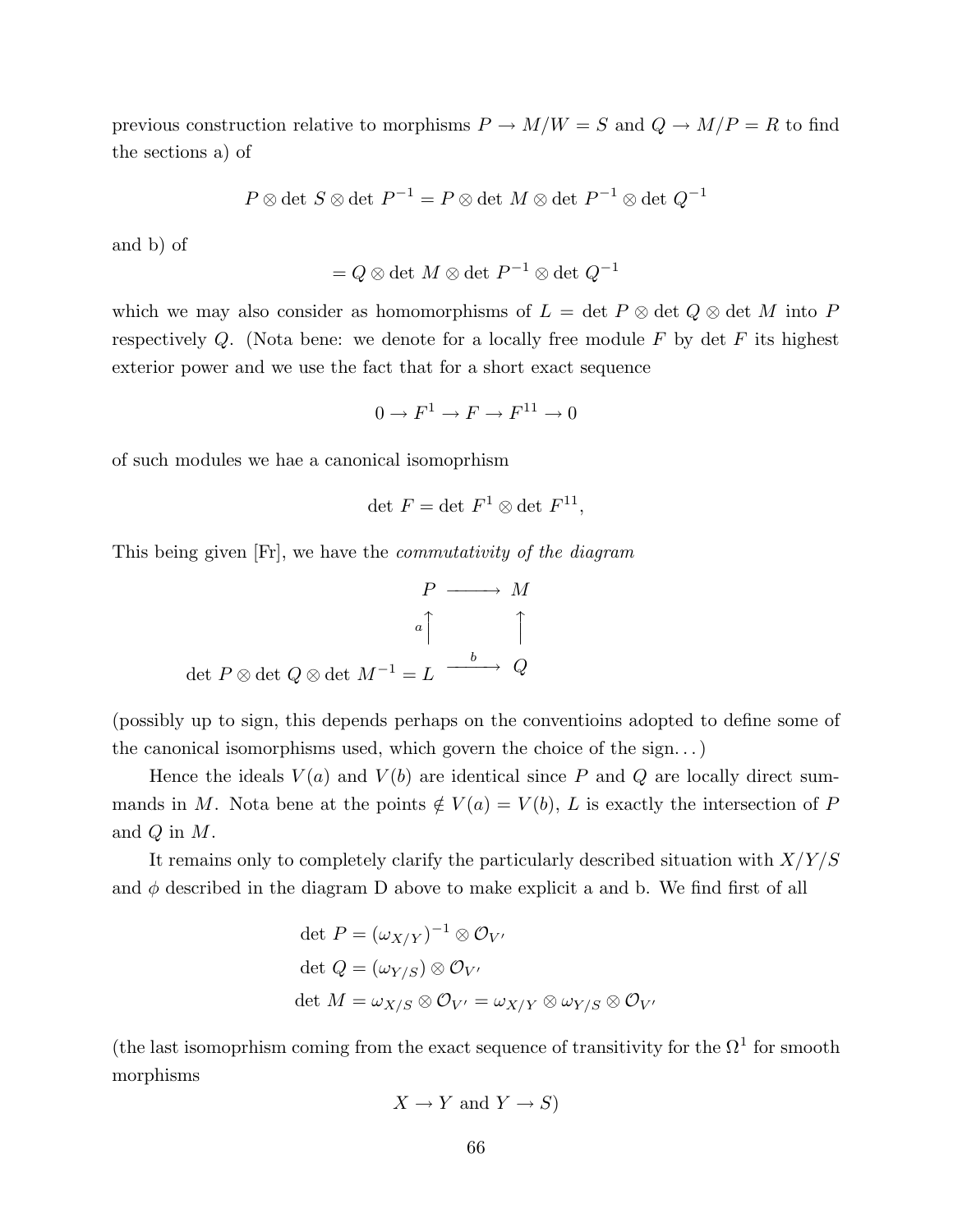hence

$$
L=\omega_{X/Y}^{-2}\otimes \mathcal{O}_{V'}
$$

(Nota bene:  $\omega_{X/Y}$  denotes det  $\Omega^1_X$  $(X/X/Y)$ . This says that the homomorphism a) factors through the factor  $\mathcal{O}_{V'}$  of  $P_{X/Y}^v \otimes \mathcal{O}_{V'}$  and en tant [Fr] as the homomorphism of this factor it is determined precisely by the section  $D = \det M(\phi)$  already mentioned elsewhere (always modulo a sign to be determined). Of course the homomorphism b) is deduced taking into account the commutativity announced in the lemma.

The non-supersingular points are therefore exactly the ones where  $W_{X/Y}^{-2}\otimes \mathcal{O}_{V'}\to \mathcal{O}_{V'}$ is an isomorphism and at these points the factor  $O_{V'}$  can be identified exactly with the intersection of  $P_{X/Y}^1 \otimes \mathcal{O}_{V'}$  and  $\Omega_{Y/S}^1 \otimes \mathcal{O}_{V'}$  in  $\Omega_{X/S}^1 \otimes \mathcal{O}_{V'}$ . Thus over the open subset of  $V'$  consisting of non-supersingular points we have the exact sequence,

$$
0 \to \mathcal{O}_{V'} \to \Omega^1_{Y/S} \times \mathcal{O}_{V'} \to \Omega^1_{V'/s} \to 0
$$

therefore also the exact sequence

$$
0\to \mathcal{O}_{V'}\to \Omega^1_{X/S}\otimes \mathcal{O}_{V'}\to (\Omega^1_{X/Y}+\Omega^1_{Y/S})\otimes \mathcal{O}_{V'}\to 0
$$

It is necessary to summarize the whole situation in a recaptulating proposition and in a slightly more general form by taking a section  $\phi$  of an *invertible module K* over X which obligates us to twist by  $K$  a certain number of modules intoduced in the previous considerations. This is indeed the situation encountered in the pragraph about hyperplane sections. Let us also remark that  $V(\phi)^{\text{sing}}$  and  $V(\phi)^{\text{sup}}$  sing do not change if we replace φ by uφ where u is a unit, indeed  $d\phi/V(\phi)$  and  $M(\phi)$  are multiplied byu and  $D(\phi)$  is multiplied by  $u^M$  (M = relative dimension of X over Y).

**Remark.** With the mentioned conditions about X, Y, S,  $\phi$  since  $U = V(\phi)^{\text{sing}}$  $-V(\phi)$ <sup>sup sing</sup> is unramified over Y its fibers over Y are discrete which implies that for every  $y \in Y$ , every ordinary singular zero of  $\phi_y$  in  $X_y$  is isolated in the set of singular zeros, i.e. it is isolated in the set of non-smooth points of  $V(\phi_y)/k(y)$ .

We conclude [Fr] p.c.x immediately that if  $d \geq 2$  it is a geometrically normal point of  $V_y$  over  $k(y)$  (since in any case  $V_y$  is Cohen-Macauley).

We may prove more generally under the conditions of Definition 1 that  $x$  is an odinary singular zero thus x is an isolated singularity of  $V(\phi)$  in the sense that every generalization of  $x^1$  of x in  $V(\phi)$  is a regular point of  $V(\phi)$  (thus if the singular locus of  $V(\phi)$  is closed, for example if X is "excellent" x is also an isolated point of the singular locus). (For good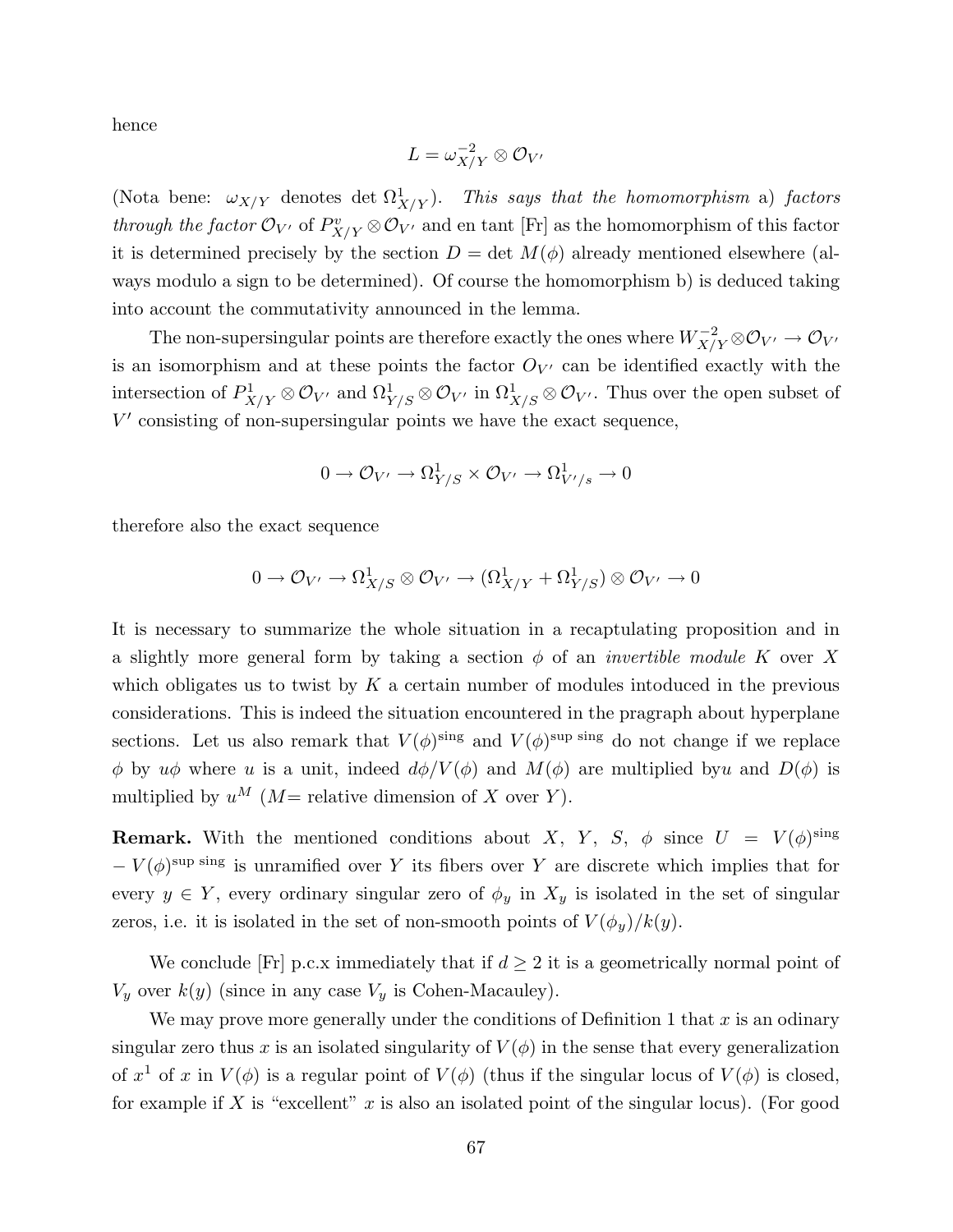measure, really we should include this result in Ch. IV but Par. 16 does not at all seemto be the right place. Where do we put it?).

It follows that if X is smooth ovr a field  $k$  and if  $x$  is a geometrically ordinary singular zero then x is an isolated point of the set of points of non-smoothness of  $V(\phi)$ , thus it is geometrically normal if  $\dim_x(X) \geq 2$ , (but necessarily non-normal if  $\dim_x X = 1$  as one sees, for example, in the case of the type  $\phi = xy$ , x and y coordinate functions in the affine plane).

Here is a diagram analogous to (D) but for a section  $\varepsilon$  of an invertible module K.



[This part was crossed out by Grothendieck, the translator is not sure why. It is reproduced here for completeness where the crossed out part ends we should say no longer crossed out.]

Upon arriving at this point , admirable for its generality, I realized also that these developments are still too special and that in place of a prescheme defined by a single equation section of  $O_X$  it wold be proper to consider one defined by m-sections or what is the same by a homomorphism  $E \to O_X$  where E is a locally free module of rank m.

I leave it up to you [Dievdonne] the case of deciding if it is proper s'il a lieu [Fr] from the start to begin with the general case, following the principle that one should proceed from general to special.

Let us introduce from the start a terminology for a ring A with augmentation  $A \to A/I$ which will be used also in the sheaf context. The augmentation is called regular (or shall we say quasi-regular with definitions adopted in Par. 19?) If

- a)  $I/I^2$  is an  $A/I$ -module projective and of finite type, and
- b) The homomorhism  $O: Sym(I/I^2) \to gr_I(A)$  is an isomoprhism.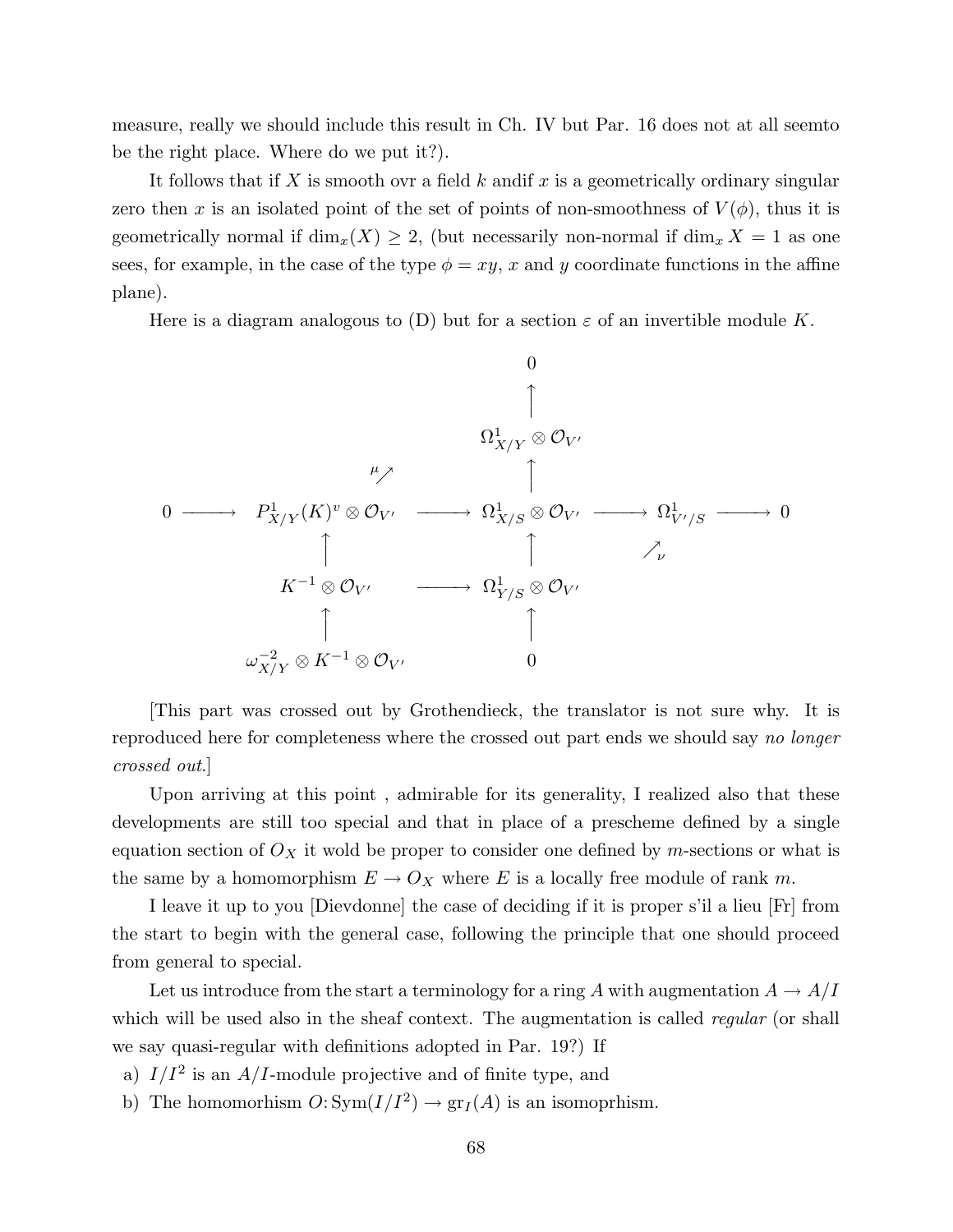We will say that the augmentation is of the type "ordinary quadratic" if

- a) The above is verified and also
- b) The canonical preceding homomorphism has a kernel generated by  $O^2$ , hence the kernel  $K$  is invertible sub-module "non-degenerate" of  $Sym^2(I/I^2)$ .

By non-degenerate we mean that the corresponding homomorphism  $K \otimes (I/I^2)^v \to I/I^2$ deduced by using the canonical homomorphism  $Sym^2(I/I^2) \to Hom((I/I^2)^v, I/I^2)$  is bijective, or what is the same, surjective (since we are dealing with projective modules over  $A/I$  of the same rank at every point) also the quadratic form corresponding over  $(I/I<sup>2</sup>)<sup>v</sup>$ is non-degenerate. Anyway, it suffices to verify the latter conditions for the reduced fibers en  $[Fr]$  the different prime ideals (or even only at maximal ideals) of  $A/I$ .

**Proposition 8.** For the augmentation  $A \rightarrow A/I$  to be of ordinary quadratic type, it is necessary and sufficient that the following conditions should be verified:

- $1^o$  The  $gr_I^n(A)$  are projective and of finite type over  $A/I$ ,
- 2<sup>o</sup> If we denote the rank of  $gr_I^1(A) I/I^2$  and  $a \cdot p \in Spec(A/I)$ , then the rank of  $gr_I^n(A)$ at the same point is equal (or simply  $\geq$ ) to  $\begin{pmatrix} n+d \\ d \end{pmatrix}$ d  $\sqrt{2}$ −  $\int n-2+d$ d ,
- $3^{\circ}$  1<sup>o</sup> and  $2^{\circ}$  imply already that  $K = \text{Ker} \cdot O^2$  is an invertible module locally a direct factor in Sym<sup>2</sup>( $I/I^2$ ). The submodule  $K = \text{Ker } O^2$  of Sym<sup>2</sup>( $I/I^2$ ) is non-degenerate.

The proof is immediate by starting from the following lemma:

**Lemma 8.1.** Let B be a ring, M a projective B-module of finite type,  $\phi \in \text{Sym}^2(M)$  a 'non-degenerate' element, then the multiplication by  $\phi Sym^2(M) \to Sym^B(M)$  [ $\alpha$  and B illegible but look like n,  $n + 2$  or  $n + 2$ , n Tr] is an isomoirphism over a submodule direct factor, thus the cokernel is a projective module of rank  $\frac{n+3}{d} - \frac{n-2+d}{d}$  $\int_{d}^{2+a}$  if M has rank d.

We are immediately reduced to the case where  $B$  is the spectrum of a field or is trivial (in fact the "non-degenerate" only serves us to assure that the  $\phi(X)$ ,  $x \in \text{Spec}(B)$  are all different from zero and we could formulate the lemma more reasonably by replacing two by an integer  $k \geq 1$  arbitrary without ralking about the non-degeneracy).

**Proposition 9.** Let A be a ring augmented into  $A/I$  with a regular augmentation,  $I/I^2$ being projective of rank n over  $A/I$ . Let E be an A-module projective of rank m  $u: E \to I$ a homomorphism hence the homomorphism  $u \otimes id_{A/I} : E \otimes_{A/I} \to I/I^2$ . Let  $B = A/u(E)A$ with the augmentation  $B \to B/J = A/I$  where  $J = I/u(E)A$ . The following two conditions are equivalent: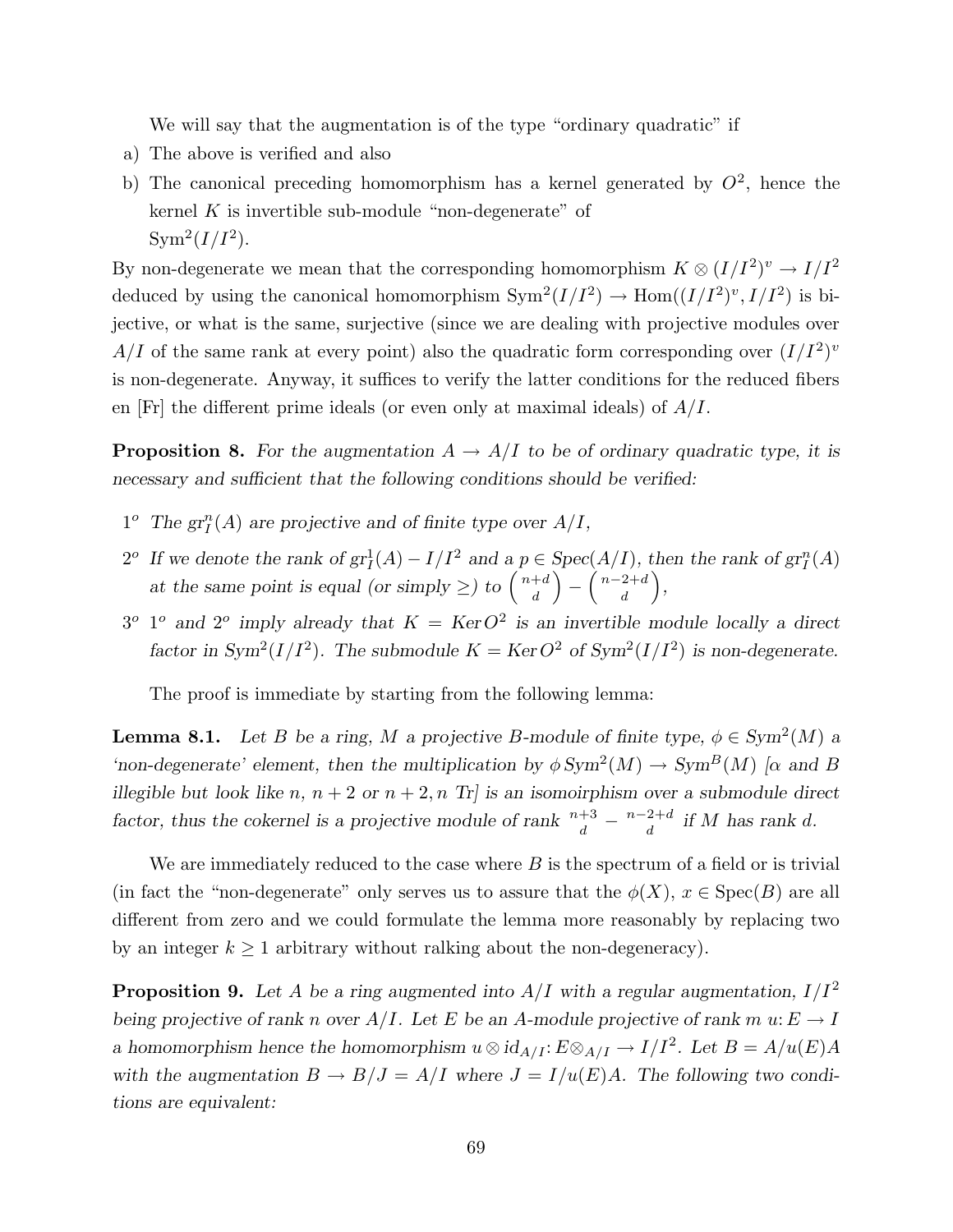(i) The ring B has an augmentation  $B \to B/J$  of ordinary quadratic type and of rank  $n - (m - 1) = n - m + 1$ . (The rank of the augmentation is by definition the one of the projective module  $J/J^2$ ).

It would be perhaps clearer to introduce the notation  $V = I/I^2$  and  $W = J/J^2 =$  $V/M E \otimes A/I$ . the homomorphism qualified as natural in (ii) is obtained by noting that K is mapped in every case | to (dons [Fr])  $I^2/(I^3 + u(IE)) = (I^2/I^3)Im(IE)$ .

(ii)  $K = \text{Ker}(u \otimes id_{A/I})$  is an invertible module and the natural homomorphism

$$
K \to \text{Sym}^2(J/J^2) = \text{Sym}^2((I/I^2)/\text{Im}\,E \otimes A/I)
$$

is non-degenerate.

$$
\text{Sym}^2(I/I^2)/\text{Im}(I/I^2)\otimes E\otimes A
$$

where

$$
(I/I^2) \otimes (E \otimes A/I) \to \text{Sym}^2(I/I^2)
$$

is defined via the canonical homomorhism of multiplication

$$
I/I^2 \otimes I/I^2 \to \text{Sym}^2(I/I^2).
$$

With these made explicit the proof of Proposition 9 is almost trivial.

**Corollary 10.** Let A be a local ring of dimension n, m its maximal ideal,  $k = A/M$ , E a free A module of rank in  $u: E \to M$  a homomorphism,  $B = A/u(E)A$ ,  $n = M/u(E)A$  the maximal ideal of B,  $V = M/M^2$ ,  $W = N/N^2 = V/M(E \otimes K)$ . The following conditions are equivalent:

- (i) B has the dimension  $(n m)$  (i.e. in terms of a basis  $(\phi_i)$  of E the images of  $\phi_i$  in A form an A-regular sequence and the closed point of Spec B is an ordinary quadratic singularity) by which we mean that the augmentation  $B \to B/N$  is of the ordinary quadratic type.
- (ii) There exists a basis  $\phi_1, \phi_2, \dots, \phi_m$  of E such that
	- a) A  $\sqrt{\frac{M-1}{\sum}}$  $\sum_{i=1}$   $U(\phi_i) = Am - 1$  is regular of dimension  $n - (m - 1)$ , and
	- b) the image of  $u(\phi_m)$  in  $Am-1$  admits a closed point of  $Spec(A m-1)$  as an ordinary singular zero (if def. 1).
- (ii)bis The rank of  $M(E \otimes k \to V)$  is  $(m-1)$  and for every base  $(\phi_i)$   $1 \leq i \leq m$  of E such that the images of the  $\phi_i$  (1  $\leq i \leq m-1$ ) in V are linearly independent the conditions a) and b) of (ii) are satisfied.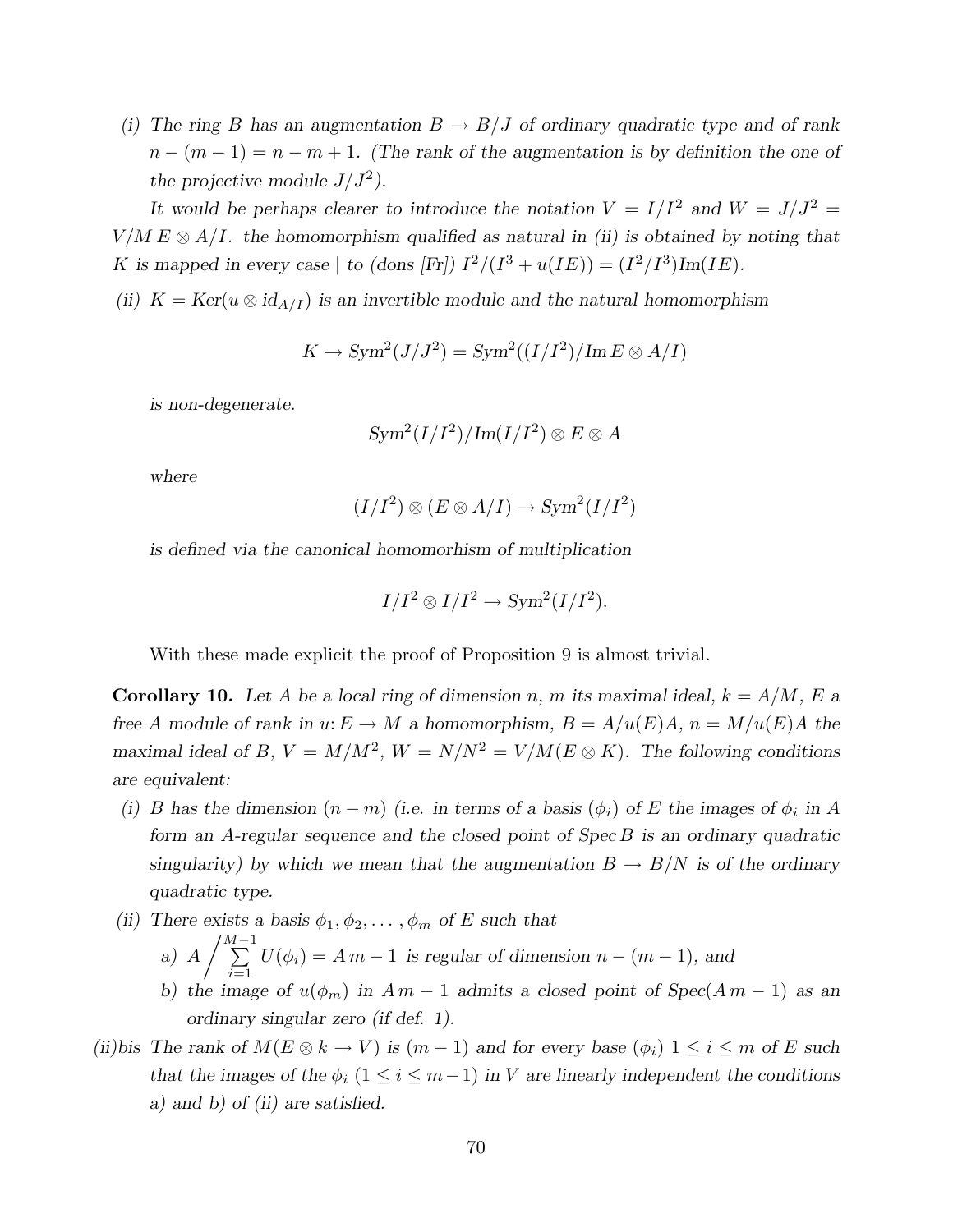(iii) The kernel K of  $E \otimes k \to V$  is of dimension one and if  $\phi \in K - \{0\}$  then the element of  $Sym^2(W)$  defined by  $\phi$  is a non-degenerate quadratic form.

[Here ends the crossed out part of Translator's note. No longer crossed out.

Let us note that the analogue of conditions (ii) and (ii) bis could already have been included (remonter Fr) in Proposition 9. It is proper to introduce the following terminology: If X is a regular prescheme, E a locally free module over X,  $u: E \to O_X$  a homomorphism, i.e. u a section of  $E^v$  we say that the element X of  $V(u) = V(u(E)O_X)$  is a "non-singular" zero" for u if u is  $O_X$  regular, i.e. dim  $O_{V(u),X} = \dim O_{X,X} - \text{rank}_x E$ , and if in addition x is a regular point of  $V(u)$ , which in terms of a basis  $\phi_1, \phi_2, \ldots, \phi_m$  of E in a neighborhood of x is expressed by saying that the  $u(\phi_i)$  form a part of a regular system of parameters of  $X_{X,x}$ , in the contrary case x is called a singular zero.

We say that x is an ordinary singular zero if it satisfies the equivalent conditions of Corollary 10 (which implies that it is also a singular zero), where evidently  $A = O_{X,x}$ , etc. We say that  $x$  is a supersingular zero if it is singular without being ordinary singular. Thus not supersingular  $=$  non-singular or ordinary singular.

Finally, if  $X$  is smooth over a field  $K$  we introduce the geometric variants of these notations in an evident way. We note that in these notions mis a' part la condition dimensionelle  $[Fr]$  = the condition of  $O<sub>X</sub>$  regularity, the character of x is seen indeed in the nature of the point x in  $V(u)$ , i.e. in the local ring  $O_{V(u),x}$  (possibly considered as an algebra over K). If (in the case of a ground field K) x is rational over K, the relative notion over  $K$  coincides with the absolute notion as we see in the case of an invertible E. Finally, if X is smooth over a prescheme S and  $u: E \to O_X$  is again a homomorphism with  $E$  locally free of finite type, we define the corresponding notions relative to  $S$  by considering fiber by fiber. We will note that if x is non-supersingular relativ eto S then  $V(u)$  is that over S at x (since u is an  $O_X$ -regular relative to  $S \dots$ ) [TR REMARK: S is altered and could be a Y in the above few lines.] Of course (to be stated at least as a remark after the definitions in their final form) we may also just as well start from a section  $u$  of a locally free module  $E$ , the preceding definitions apply to interpret  $u$  as a homomorphism  $E^v \to O_X$ .

If X is smooth over Y,  $u: E \to O_X$  is given with E locally free of rank in then the set of zeros of u singular relative to  $S$  [or is it  $Y$ , Tr. questions] is the underlying set of a subscheme  $V(u)$ <sup>sing</sup> =  $V^1$  well defined of  $V(u) = V^0$  obtained thus: we consider  $d^1u$ a section of  $P_X^1$  $X/Y(E^v)$  its restriction to  $V^0$  may then be interpreted as a homomorphism  $E\otimes O_{V^0} \to \Omega^1_{X/Y}\otimes O_{V^0}$  and  $V(u)^{\text{sing}} = V^1$  denotes the prescheme of zeros of the corresponding homomorphism  $E \otimes O_{V^0} \to \Omega^m_{X/Y} \otimes O_{V^0}$ , i.e. a well defined section of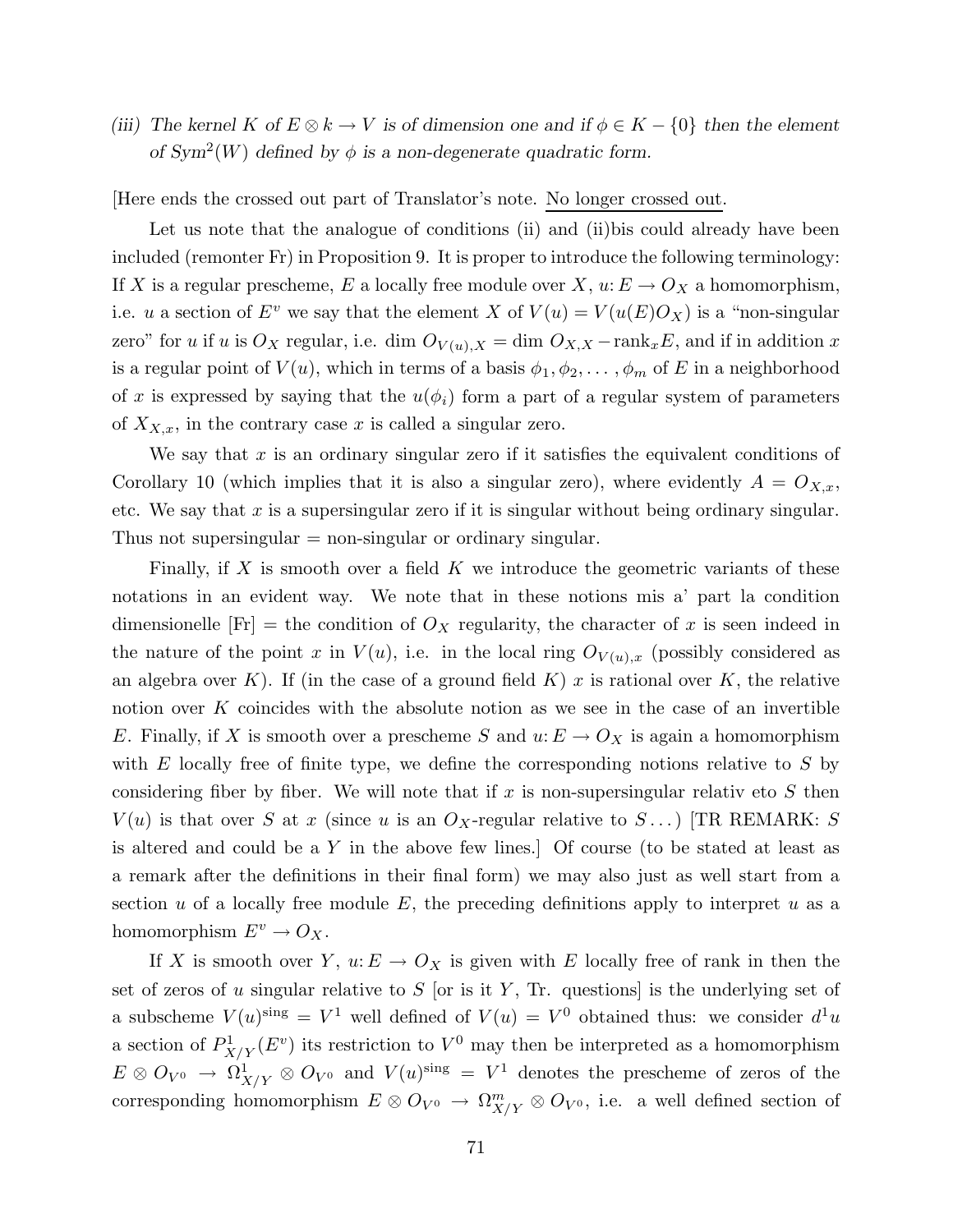$\Omega^m_{X/Y} \otimes {\rm det} (E)^{-1} \otimes O_{V^0}$  to characterize using differential method the ordinary singular zeros relative to  $Y$  we note that it is necessary simply to express the conditions of Proposition 9 for the homomorphism deduced from u.  $P_{X/Y}^{\infty}(E)_{V^1} \to (P_{X/Y}^{\infty})_{V^1}$  which is in addition reduced to an "order two" condition dealing only with the corresponding homomorphism  $P_X^2$  $X/Y(E)_{V^1} \to (P_X^2)$  $(X/X/Y)^2$  i. It is necessary to express in the first place that the kernel K of  $E_{V^1} \to (\Omega^1_{X/Y})_{V^1}$  at x is invertible and a direct factor, i.e. that the described homomorphism (which, because of  $x \in V^1$ , is of rank  $(m-1)$  at x) is exactly of rank  $(m-1)$  at x. (Nota bene: the rank of a homomorphism of locally free modules at a point is by definition the rank of the homomorphism of vector spaces over  $K(x)$  that correspond to it) which can be expressed by considering  $\Lambda^{m-1}E_{V^1} \rightarrow \Omega^{m-1}_{X/Y}$  $X/Y$  the scheme V'' of zeros of this homomorphism  $(V''V')$  and by writing simply  $x \in V''$ . The definition of  $V''$ insures that  $K/V' - V''$  is an invertible module and the the cokernel W of (\*) is such that  $W/V' - V''$  is locally free of rank equal to  $d - (m - 1)$  (where d is the relative dimension of X over S equal to the rank of  $\Omega^1$  $\frac{1}{X/Y}$  [Translator: the previous S ought to be a Y I am sure]). Applying the construction made explicit in Proposition 9, we find a homomorphism  $M: K \to \text{Symm}^2(W)$  and it remains only to express that the latter is "non-degenerate" at x. For this let us introduce the discriminant  $D \in [(V'-V'', K^{-n+m-1} \otimes \det(W)^2)]$  (where the exponents denote the tensor powers of invertible modules). Setting  $V^2 = V(D)$ , which is a closed subscheme of  $V' - V''$ , we find therefore that the set of ordinary singular zeros relative to Y is nothing else but  $V' - V'' - V^2$ , i.e. the set of supersingular zeros relative to S (or Y Tr.) is  $V'' V^2$  (should it be  $V' V^2$  translator's question).

At the moment of introducing  $V''$  in asserting that W and K are locally free over  $V' - V''$ , we have used a general fact that I express here in a lemma (where  $V' - V''$  est devauu [Fr] becomes  $X$ ):

**Lemma.** Let  $V: E \to F$  be a homomorphism of locally free modules over a prescheme X, m an integer > 0, let us suppose that  $\Lambda^m u$  is zero, then  $\Lambda^{m-1} u$  is not zero at any point (from the point of view of reduced fibers bien sur [Fr]) if and only if  $u(E)$  is a sub-module locally a direct factor of F, locally free of rank  $(m-1)$  or if and only if u is of rank  $(m-1)$ at every [illegible] point of X.

Il ya lieu [Fr]. It is proper to summarize these constructions in a proposition that generalizes Proposition 6.

It is necessary to see how we can generalize the same Proposition 7. To do this we suppose that Y itself is smooth over a prescheme S of relative dimension  $N$ , thus X is smooth over S of relative dimension  $N + d$ , where d is the relative dimension of Y. We suppose also with the above notations  $V'' = \emptyset$ , i.e. W locally free of rank  $d - m + 1$  (this is always the case if  $m = f(1)$ . Finally, we suppose that the closed subschemes  $V^0$  and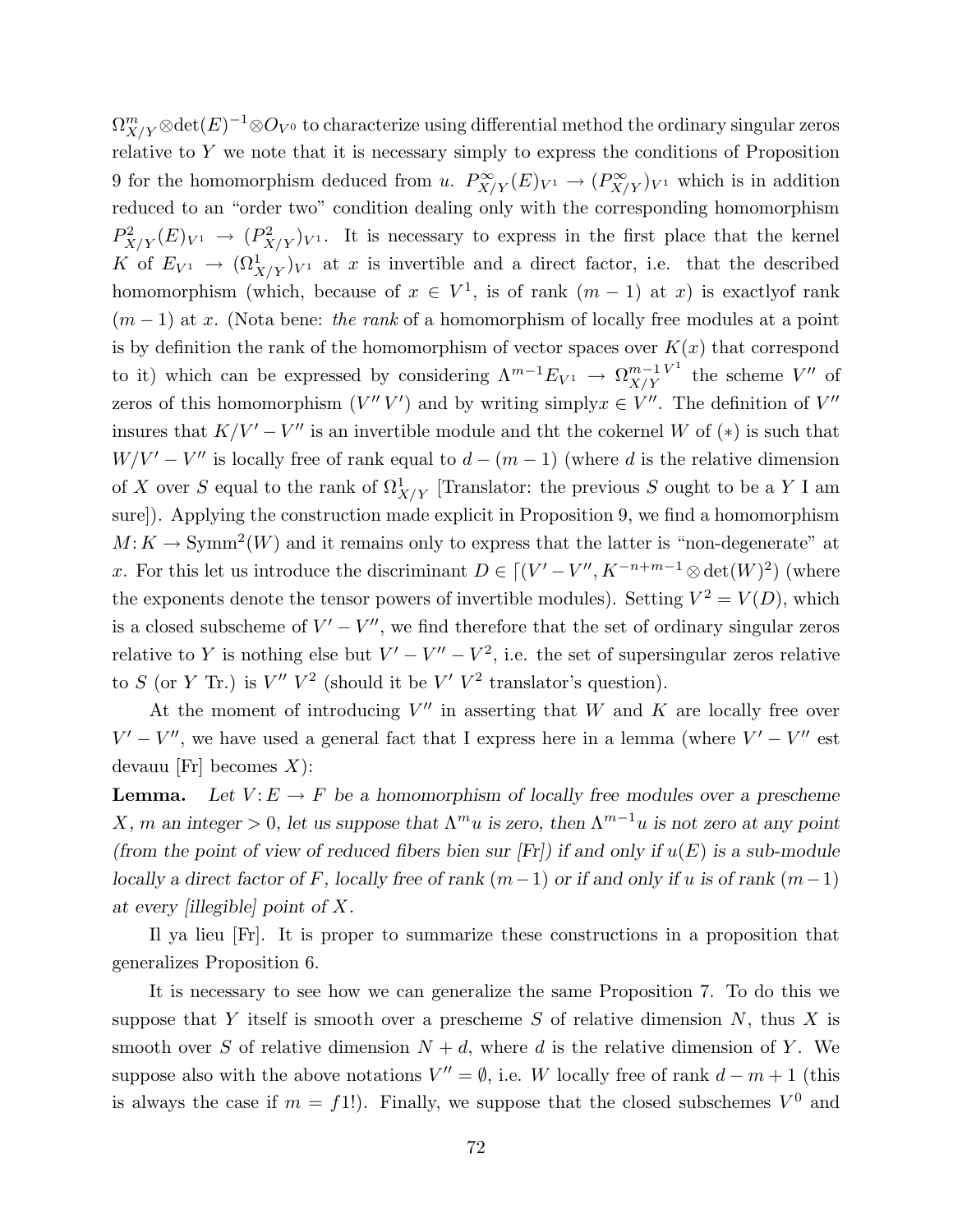$V'$  of X are smooth over S, of reltive dimension minimal at every point (for the given d, N, m), that is to say as we see immediately of relative dimensions  $(N + d) - m$  and  $(N+d) - m + -(d-m+1) = N-1$ . (From the point of view of writing up the last seem to pose brutally these numbers, perhaps rather in terms of fiber by fiber codimension, thta of  $V^0$  in X being m, that of  $V'$  in  $V^0$  being  $(d-m+1)$  and to state as a remark the justification of this choice by the principle of minimal generic dimension.

If  $E \to F$  is a homomorphism of locally free modules over the regular prescheme X of ranks m and d (m  $\leq$  d) and if Z is the set of points of X where the rank of u is  $\leq$   $(m-1)$ , then we can show that Z is of codimension  $\geq d-m+1$  at every one of its points.

This done, it would be necessary to verify that the set  $V^2$  of supersingular points of u relative to Y is nothing else but the set of points where  $V^{(1)} \to Y$  is ramified and to make this point more precise as an identity of closed subschemes of  $X, V^2 =$ "sub-prescheme of ramification" of  $V^1 \to Y$ . I have not done this exercise in detail, but no doubt it can be done by essentially the same kind of devissage as the one developed after Propositon 7.

# EGA V – Section 17

## IV.17.15 Smooth Forms (illegible) and elementary singularities illegible New EGA ???

Nota Bene: I have just noticed tht the terminology introduced in my formulation  $S \cup P$  of supersingularity is unreasonable and it conflicts in particular with the recent terminology. In any way, you must have noticed that in Def.  $1c - of$  the text it should read "degenerate" in place of "non-degenerate" La canular [Fr] (The hoax (Ecole Normale Superieur lingo) Tr) is given by varieties of even dimension in characteristic two defined, for example, by an equation  $\phi = 0$  in an ambient variety of odd dimension, since with the terminology of my notes such a variety cannot have an "ordinary singular point" (= ordinary quadratic singularity), i.e.  $\phi$  cannot have an "ordinary singular zero" due to the fct that in characteristic two a quadratic form in an odd number of variables is always "degenerate". But the whole world has always considered that even in characteristic two the origin of the affine cone  $X^2 + YZ = 0$  is an ordinary quadratic singularity. In the present notes I give the notion of a smooth quadratic form (or "ordinary") (over a locally free module of finite type), in such a way that non-degenerate  $\Rightarrow$  smooth, the reciprocal being true if E is of even rank or the residual characteristics of the base  $S$  are all different from two. This notion having been introduced, I propose to preserve the terminology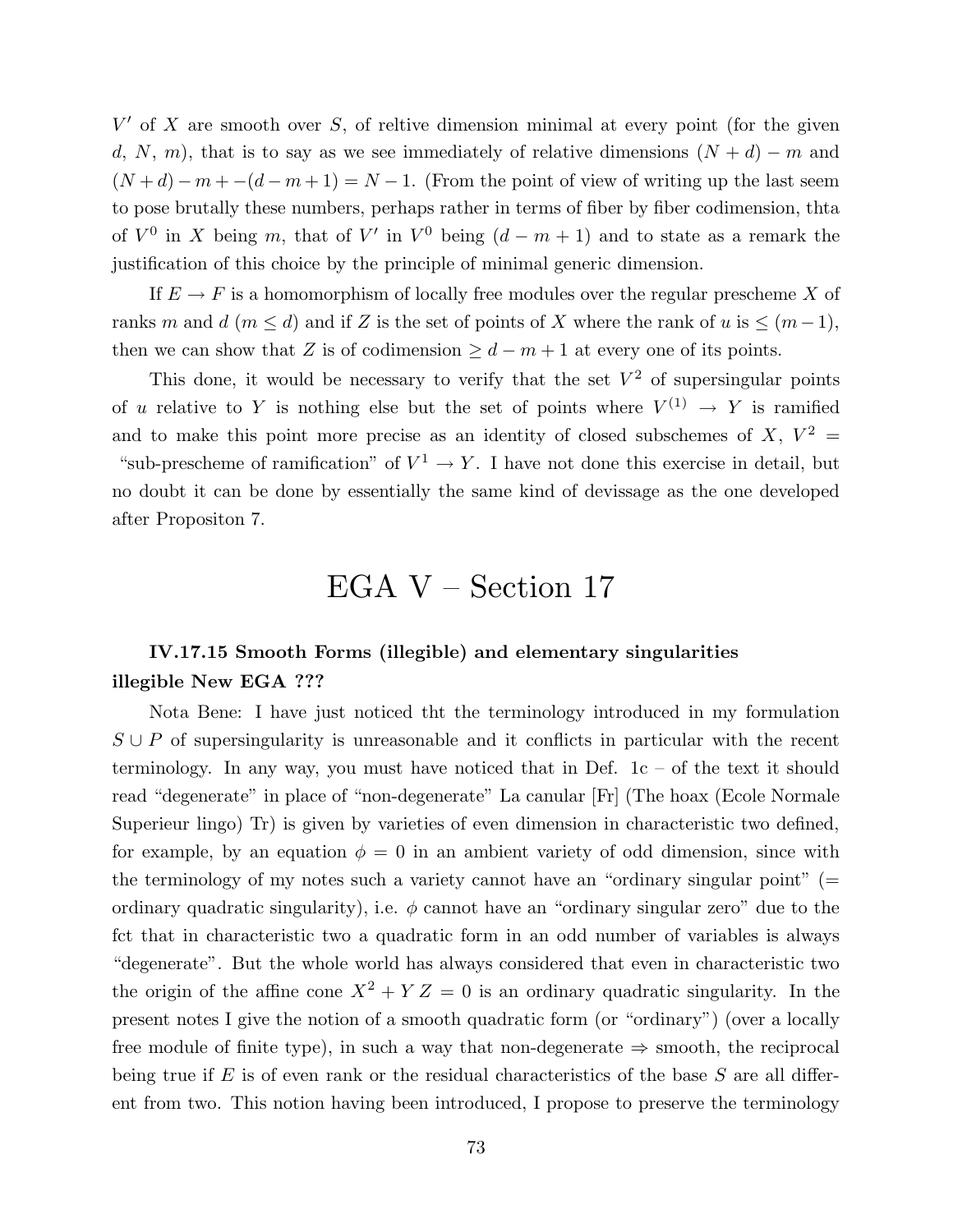"supersingular" (which does not conflict with any recent terminology) opf  $S \cup P$ , which corresponds to the notion of a non-degenerate quadratic form; we will also speak about a supersingular point of a locally noetherian prescheme, where geometrically supersingular for a prescheme locally of finite type over a field, in the same reuse (by regarding the homomorphism  $Sym(M/m^2) \to gr_m(A)$  and by saying that the kernel cannot be generated by a quadratic non-degenerate form, thus that which is  $S \cup P$  is called wrongly [Fr] "ordinary singular zero" is called "singular non-supersingular zero" or "singular quadratic non-degenerate zero" if we tient [Fr] a terminology close to the recent terminology in characteristic zero. Also in the same way we could speak about "non-degenerate quadratic singularity" quand on est  $[Fr]$  locally of finite type over a field  $K$ .

By contrast the terminology "ordinary singular zero" a mieux [Fr] "ordinary quadratic zero" and also "ordinary quadratic singularity", "singularity geometrically ordinary quadratic" can be extended (conforming to the usage) as corresponding to the notion of a smooth quadratic form. In addition, it may be indicated to replace the word "ordinary" by the word "elementary" and to extend this terminology to singularities not necessarily quadratic but of any multiplicity. Tell me (Dieudonne) your impression with regard to this. It seems bien [Fr] on the other hand that the text  $S \cup P$  is formally correct, in particular in Proposition 7 the notion that is really being introduced is that of a supersingular zero.

This does not contradict that it would be proper to at least as a remark to introduce also the subscheme  $V(\phi)$ <sup>ult sing</sup> of  $V(\phi)$ <sup>sup sing</sup> corresponding to considering ultra-singular zeros, i.e. those that are singular without being elementary quadratic; they will be described essentially by the same procedure as  $V(\phi)$ <sup>sup sing</sup> by taking the prescheme of zeros fo the "corrected discriminant" introduced later in place of the ordinary discriminant. Thus the only corrections to  $S \cup P$  seem to be of terminological order (and they have to porter [Fr] equally, of course, to the terminology introduced in  $S \cup P$  page 10) Pr contue [Fr] (in contrast).

IV 23.9.2 is false as such except if characteristic  $K$  is not two or the irreducible components of X even dimension; in the general case it is necessary to suppress " $fn$ satisfies the equivalent conditions of 8.8 in particular"; the rest of the proposition seems correct, and one should be able to prove it in a manner quite analogous by showing that for given  $x \in X(k)$  there is a hypersurface H of given degree  $\geq 2$  which is tangent to X at x and such that x is an ordinary quadratic points of  $X \cap H$ , of dimension one less... Bien meltre les pieds dons le plat [Fr], by remarking tht if k is of characteristic two and  $X$  is connected non-empty of odd dimension then the conditions of 8.8 are not verified, i.e.  $L/K$  is necessarily inseparable (I believe of degree two exactly if  $X P^r$ , but without guarantee...) Let S be a prescheme, E a model locally free of finite type over S,  $\phi$  a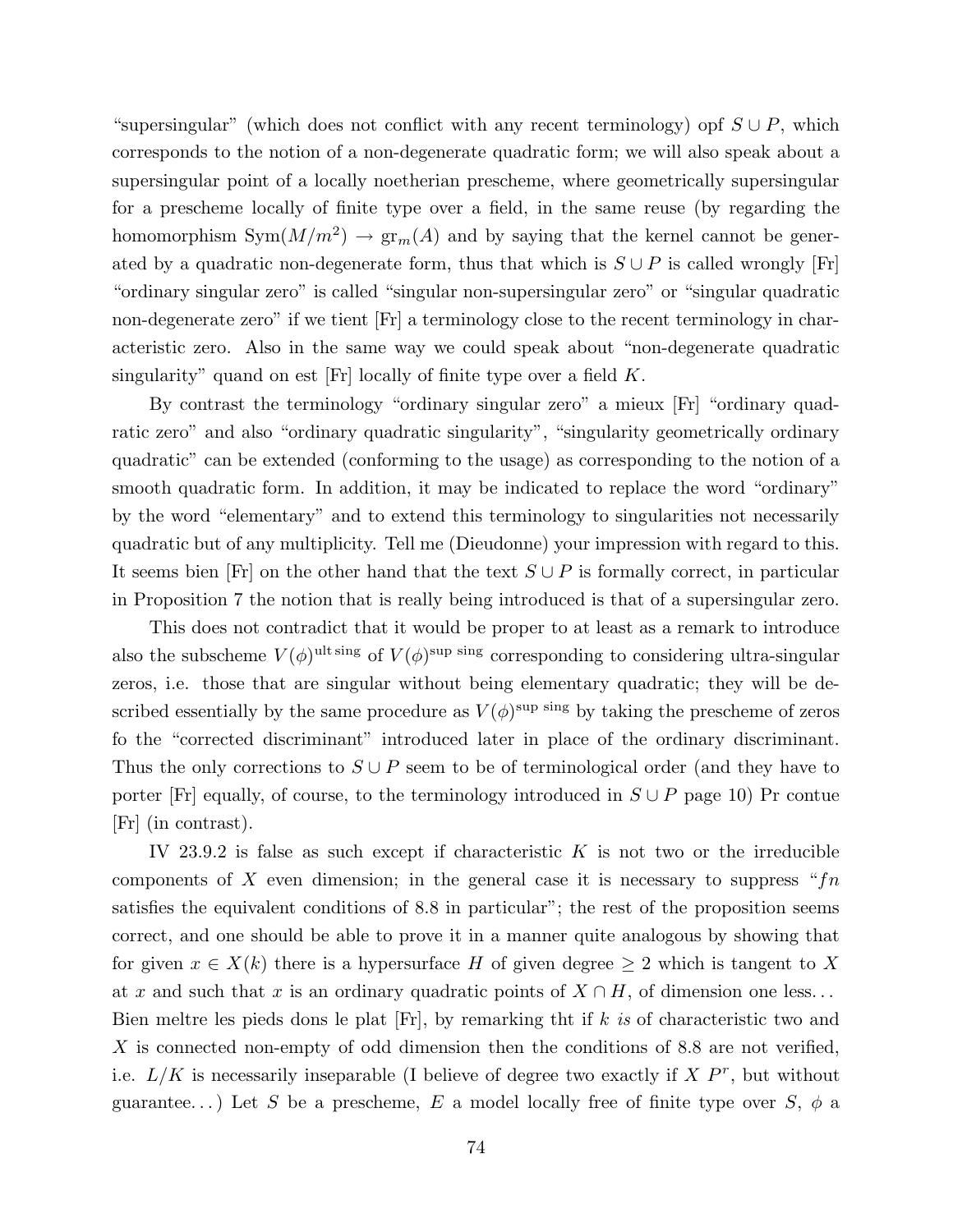section of Sym<sup>n</sup>(E), i.e. an "n-form over  $E^{v}$ " where  $n \ge 0$ .

To give  $\phi$  is equivalent to giving a section of  $O_P(n)$  over  $P = P(E)$  (ref. to III) and defines therefore a subscheme  $V(\phi)$  of P. We say tht the form  $\phi$  is smooth if  $V(\phi)$  is smooth and if in addition for every  $x \in S$   $V(\phi)_s \neq P_s$  (i.e.  $\phi(s) \in \text{Sym}_{k(s)}^n E \otimes k(s)$  is not zero). We see immeditely that  $\phi$  is smooth if and only if for every  $s \in S$   $\phi(s)$  is smooth (which reduces us to the spectrum of a field) and that the notion of a smooth form is invriant under the change of ground field (which reduces us to the case of an algebraically closed field); we can summarize these two properties by saying that if  $S^1 \to S$  is a surjective morphism then  $\phi$  is smooth if and only if its inverse image  $\phi^1$  over S (S<sup>1</sup> illegible) is such. Of course if E is a projective module of finite type over a ring A and  $\phi \in \text{Sym}_A^n(E)$  we say that  $\phi$  is smooth if ... Since  $E = A^{N=1}$  to give  $\phi$  is equivalent to giving a polynomial homogeneous of degree n in the variables  $X_0, X_1, \ldots, X_r$  and the jacobian criterion implies immediately that [illegible]  $\phi$  is smooth if and only if the ideal generated by  $\phi$  and the  $\phi_{X_i}$ contains a power of the augmentation ideal  $(X_0, \ldots, X_r)$ , i.e. contains a power of each variable  $X_i$ . More precisely the subscheme of  $P^r$  defined by the homogeneous ideal defined by  $\phi$  and the  $\phi_{X_i}$  is exactly formed by the points of  $V(\phi)$  at which  $V(\phi)$  is not smooth over  $Spec(A)$  with a relative dimension  $r-1$ .

**15.2.** Let X be a prescheme, J an ideal quasi-coherent over X, we say that the homomorphism "d'augmentation"  $O_X \rightarrow O_{X/J}$  is an "elementary augmentation of multiplicity n" if it satisfies the following conditions:

- a)  $J/J^2 = N_{X/Y}$  is locally free of finite type over  $Y = V(J)$
- b) The kernel of the canonical homomorphism  $\Psi: \mathrm{Sym}_{O_Y}(N) \to \mathrm{gr}_J(O_X)$  is generated by the kernel K of  $\Psi^n$ , which is an invertible submodule locally a direct factor of  $\text{Sym}_{O_Y}^n(N)$  (i.e. it is locally generated [generatable] [engendrable] [Fr] over Y by a section  $\phi$  which is not zero at any point.
- c) Ladite  $[Fr] \phi$  (which is defined locally only up to multiplication by a unit) is a *smooth* form.

(Nota bene: We could have introduced in 15.1 the notion of a submodule invertible and smooth of  $\text{Sym}^n(E)$ , to tell the truth geometrically more important than that of a smooth section, since  $V(\phi)$  is in fact defined by such a submodule..., this would have the advantage to allow b) and c) as a single condition.)

If  $n = 2$  we talk about "augmentation of elementary quadratic type". If A is a ring with an augmentation  $A \rightarrow A/J$  we agree again to say the this augmentation is elementary of multiplicity n, if it is such for  $\dots$  If A is a local ring we will say (on dira  $[Fr]$  simply by abuse of language that A is "elementary of multiplicity n" if the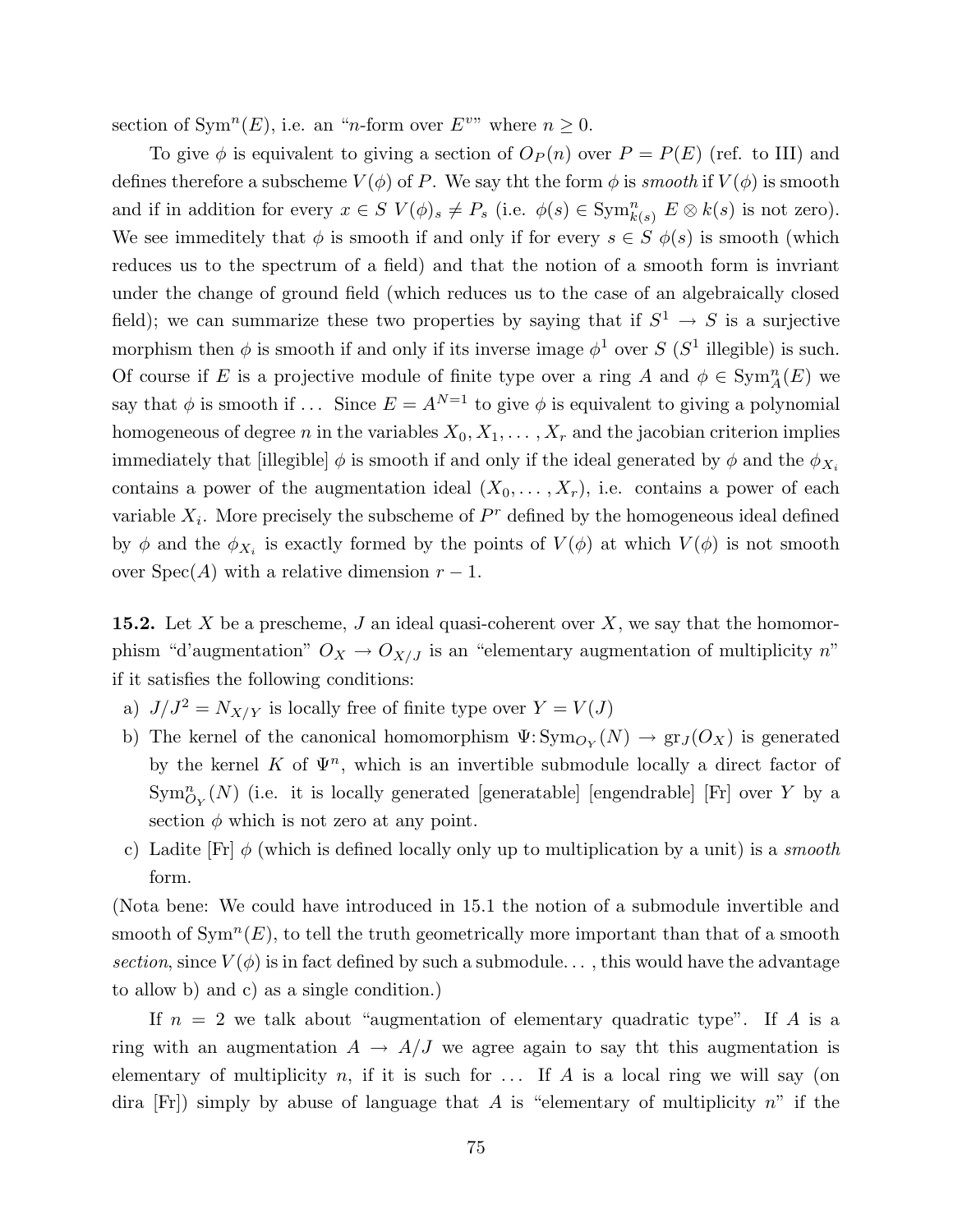augmentation  $A \to A/r(A)$  is elementary of multiplicity n; note that this implies  $n \geq 2$ and if A is noetherian A is necessarily not regular. If X is a prescheme, n an integer  $\geq 2$ , we say that  $x \in X$  is an elementary singular point of multiplicity n if its local ring  $O_{X,x}$  is elementary of multiplicity  $n$ . (Let us remark that this terminology is in agreement with the general notion of multiplicity due to Samuel). For  $n = 2$  we will speak in particular about elementary quadratic singularity (or ordinary, in the classical terminology). We introduce also conforming to the general usage the "geometric" variants for X locally of finite type over a field:  $x \in X$  is called a geometrically elementary singularity of multiplicity n if for every (or what is the same for one) extension K of k and every (or one) point z of  $X_K$ over x, rational over  $K, z$  is an elementary singularity of multiplicity n.

**15.3.** "Generalize"  $X \cup P$  Proposition 8 to the case of multiplicity n.

15.4. "Generalize"  $S \cup P$  Proposition 9 and Corollary 10 to the case of multiplicity n. (The idea is not to generalize but to give variants).

**15.5.** To introduce the notion of an elementary singular zero of multiplicity n (for  $n = 2$ ) a singular quadratic elementary zero) of a section  $\phi$  of  $O_X$ , or more generally of a module locally free ovr an X locally noetherian and the corresponding geometric notion (over a base field  $K$ ).

**15.6.** Let X be a subscheme of a locally noetherian regular  $X'$  and let  $x \in X$ . In order that x should be an elementary singularity of multiplicity  $n$  of  $X$  it is necessary and sufficient that there should exist anopen neighborhood  $U$  of  $x$  and an  $O_u$  regular sequence  $\phi_1, \phi_2, \ldots, \phi_d$  such that  $X \mid U = V(\phi_1, \ldots, \phi_d)$  and such taht x should be an elementary singular zero of multiplicity n of  $(\phi_1, \ldots)$ . In particular if A is noetherian local ring which is elementary of multiplicity n, then  $A$  is a "complete intersection" ring also we see due to 15.4 that we can find a neighborhood of x a sub-prescheme  $X''$  of x regular containing X and such that X can be described in X<sup>n</sup> by a single equation  $\phi = 0$  admitting x as an elementary singular zero of multiplicity n.

We conclude in particular that if A is a local noetherian elementary of multiplicity  $n$ then A is Cohen-Macauley. We prove in Paragraph 20 (by an easy blow up calculation) that the closed point of  $Spec A$  is the only singular point of  $Spec A$ , it follows that A is normal if and ohnly if dim  $A \geq 2$ , reduced if and only if dim  $A \geq 1$ . If dim  $A = 0$ , then A is elementary of multiplicity n if and only if  $M/M^2$  is of rank 1 and n is the smallest integer such that  $M^n = 0$ ; we note that such rings are also the quotients of discrete valuation rings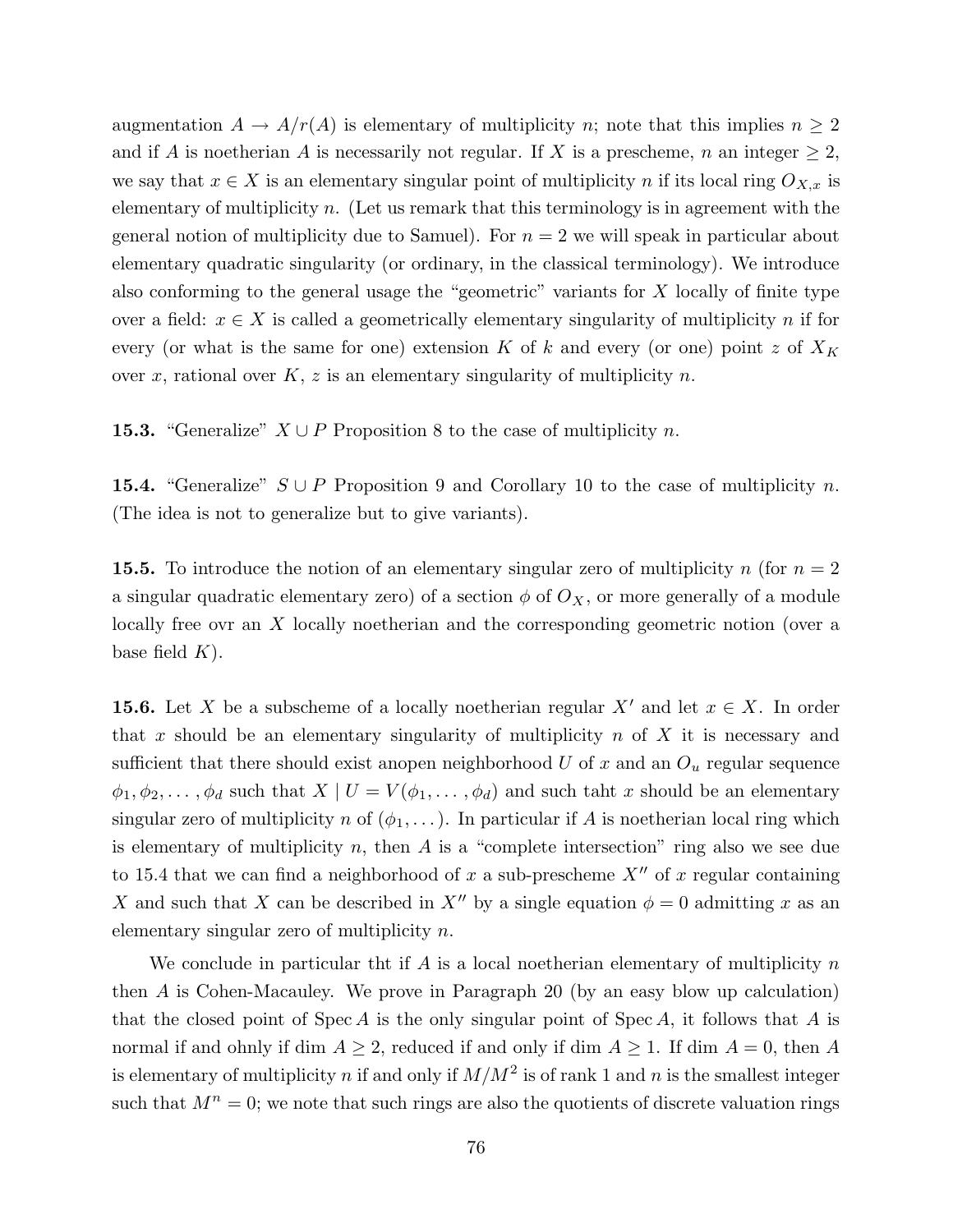by the n-th power of their maximal ideal.

15.7. This is the place to state the "geometric" variants of 15.6, we find in particular that if X is a prescheme locally of finite type over a field k,  $x \in X$  and if  $n = \dim_{x}x$ then x is an elementary singularity of multiplicity  $n$  of X if and only if there exists an open neighborhood U of x such that U can be embedded as a sub-prescheme of a smooth prescheme X' over K connected and of dimension  $n + 1$  (???) [illegible] defined by an equation  $\phi = 0$ , x being a geometrically ordinary singular zero of multiplicity n of  $\phi$ . We shall say also in 15.5 on aura dit [Fr] (we have said) that this means that the value at x of the principal part  $d^n\phi$  of  $\phi$  (which a ????? is an element of  $P^N_{X'/K} \otimes k(X)$  [illegible] and more precisely in its augmentation ideal *I*) is in fact an element of  $I^n = \text{Sym}_{O_u}^n(\Omega^1_{X'/k} \otimes k(x))$ and because of this is a smooth form [NB: Recall in 15.1 the set of points of smoothness of a form is open]. We remark also that such a point is isolated in the set of non-smooth points, it is geometrically normal (resp. geometrically reduced) if and only if  $d \geq 2$  (resp.  $d \ge 1$ ). If  $d = 0$  and  $k(x) = k$ , (i.e. x is isolated and x k-rational) then x an elementary singular point of mult *n* means that  $O_{X,x}$  is k isomorphic to  $k[T]/(T^n)$ .

If  $k = 1$  x rational over k the notion of an elementary singular point of multiplicity n corresponds in the classical terminology to "point ordinary singular with  $n$  distinct tangents" (We have already made explicit (on aura deja explicite  $|F_r|$  in 15.2 that if x is a point of X rational over  $k$  then the notion of elementary singularity of multiplicity  $n$  in the absolute or relative sense is the same, this remains also true if  $k(x)$  is a finite separable extension of  $k$  – without a doubt in addition "finite" is not used and this fact deserves to be inserted as a corollary or as a proposition). Nota Bene: I have included in Paragraph 20 a section (un No.  $[Fr]$ ). I had included about blowing up a prescheme X along a closed sub-prescheme Y such that the augmentation  $O_X \to O_Y$  is elementary of multiplicity n (to which I allude in 15.6). I remark that what is involved here is a short section and welcome whose only ingredients are the general smoothness results of Paragraph 17 and the definition at the start of 17.15.2 (and even we could avoid the latter). There would be no harm to incorporate these results from here, for example immeditaely after the definition 15.1 above; then la gamme [Fr] "geometric" of 15.2 and the continuation 15.3 and 15.7 could be separated from these results by grouping them in a No. 17.16.

Anyway, I noticed during the writing tht the new foreseen No. 15 about smooth forms will blow up into at least two sections quite distinct and independent, one containing the general 'sorites' for the stuff "elementary of multiplicity  $n$ ", any n the other containing the (a) characterization of smooth quadratic forms and which does not borrow from the preceding except in No. 15.1, i.e. practically the definition of the smoothness of a form.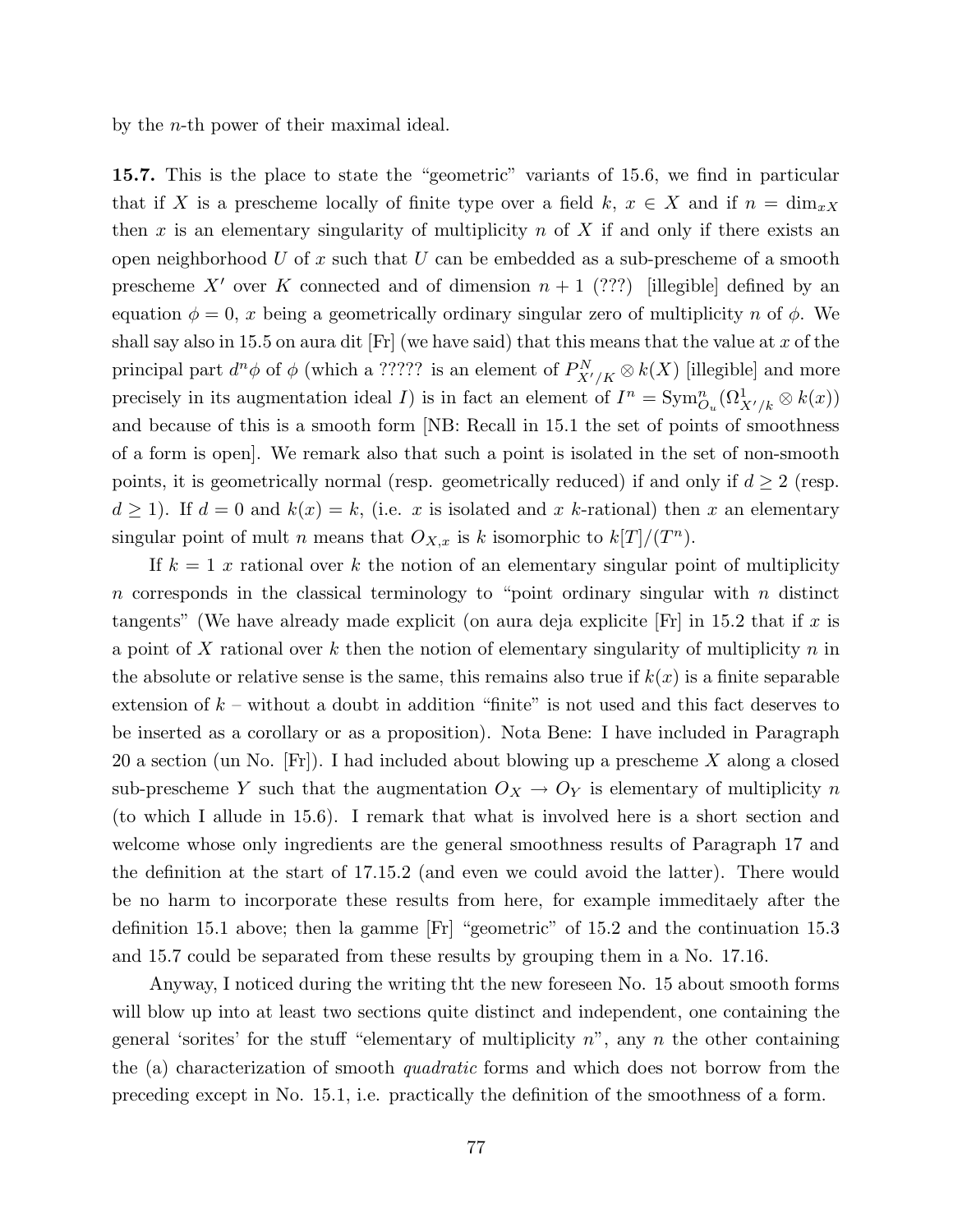## Appendix 17.16

### Smooth Quadratic Forms

**16.1.** Let Q be a section of  $Sym^2(E)$  (E locally free of finite rank) such that Q (which one can also interpret as a quadratic form over  $E^v$ ) defines a bilinear symmetric form B over  $E^v$ , hence a homomorphism  $E^v \to E$  and by passing to determinant modules one finds det  $E^v \to \text{det } E$  hence finally a section  $d(Q) \in [(\text{det}(E)^{\otimes 2})$  called (up to an error)<sup>72</sup> discriminant of the quadratic form Q. If  $E = O_S^n$  this is simply the section of  $O_S$  which is the determinant of the n by n matrix with coefficients in  $O<sub>S</sub>$  which defines (expressed) Q.

In all tht follows<sup>73</sup> let us next notice:

**Proposition 16.2.** Let us suppose that for every  $s \in S$ , we have characteristic of  $k(s) \neq 2$ or that the rank of  $E \otimes k(s)$  is even.

Then in order for Q to be smooth it is necessary and sufficient that Q should be "non-degenerate", i.e. that  $d(Q)$  should be invertible. (Anyway the condition is sufficient without any restrictions on S or E). This last assertion is given one only for convenient reference later, since it is trivially contained in the first one, the hypothesis that Q is nondegenerate implies in effect that  $E$  is of even rank at every point where the characteristic is 2. Besides, this one can prove directly without consideration of characteristic (by putting yourself over an algebraically closed field and by taking a basis) it expresses that the  $\frac{\partial Q}{\partial X_i}$ have no common non-trivial zeros, à fortiori they do not have a common non-trivial zero with Q. If the characteristic is not two the converse is true since by virtue of the formula  $\boldsymbol{x}$ 

$$
2Q = \sum X_i \frac{\partial Q}{\partial X_i}
$$

we see tht every common zero of  $\frac{\partial Q}{\partial X_i}$  is also a zero of Q.

Finally, if characteristic  $k = 2$  then the biliner form B associted with Q (defined by the matrix of the  $\frac{\partial Q}{\partial X_i}$  is alternating, so that its "kernel"  $N \subset E^v$  is such that  $E^v/N$  is of even rank, so that if  $E$  is itself of even rank this is also true about  $N$ . Consequently, if  $N \neq 0$  the rank of N is at least two, hence it follows that there exists at least one non-trivial zero of  $Q$  over  $N$ , i.e.  $Q$  is not smooth.

N.B. This recourse to coordinates is decidedly offensive for us; we need it only to prove simply the

<sup>72</sup>sauf erreur

<sup>73</sup>taut desuite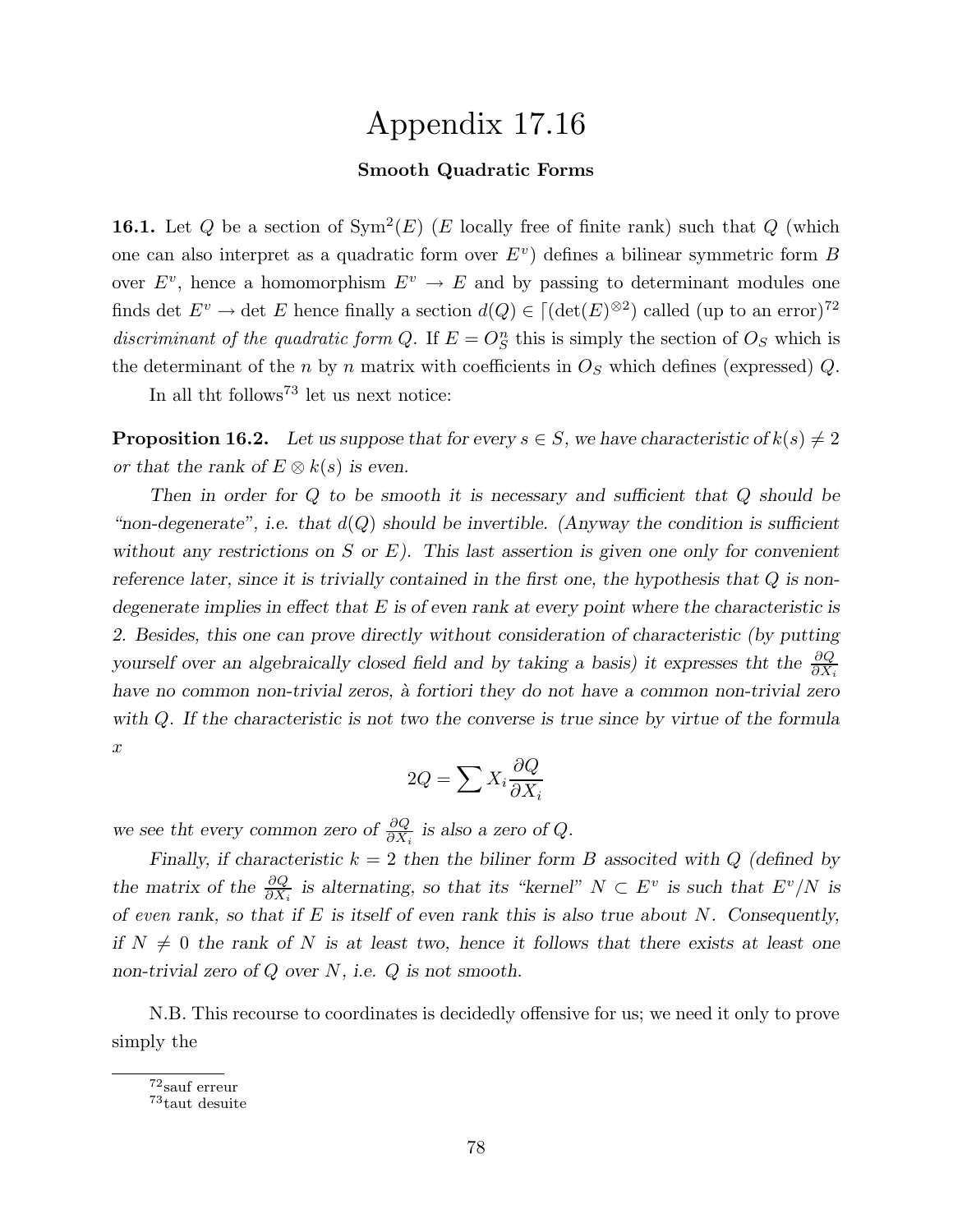**Lemma 16.3.** Let E be a vector bundle of finite rank over a field  $k, Q \in Sym^2(E)$ , x a non-zero element of  $E^v$ , x' its image in  $P(E)$ , let us assume that  $Q(x, x) = 0$ , i.e.  $x' \in V(Q)$ . Then for  $V(Q)$  to be smooth at  $x'$  and of dimension (rank  $E-1$ ) (i.d.  $Q \neq 0$ ) it is necessary and sufficient that  $x'$  shuld not belong to the kenrel of the homomorphism  $E^v \to E$  defined by the bilinear symmetric form associated to Q.

16.4. The study that follows is designed essentially to give a critrion of smoothness for a quadratic form in the case not covered by 16.2, i.e. essentially for the case of a vector bundle of odd dimension over a field of characteristic two.

In this case *every* quadratic form  $Q$  over  $E^v$  is degenerate but one sees easily (by taking notably the "standard form") that it can still be smooth.

Let us introduce for every integer  $n > 0$  "the standard quadratic form"  $Q_n$  over  $Z^n$ as a form with integer coefficients in the *n* variables,  $X_1, \ldots, X_n$  and let us distinguish the two cases.

a)

$$
n = 2m, Q_{2m}(X_1, \dots, X_{2m}) = X_1 X_2 + X_3 X_4 + \dots
$$

b)

$$
n = 2m + 1, Q_{2m} + 1(X_1, \dots, X_{2m+1}) = Q_{2m}(X_1, \dots, X_{2m}) + X_{2m+1}
$$

**Lemma 16.5.** Let n be an odd integer let us consider  $Q(X_1, X_2, \ldots, X_n) = \sum$ i  $a_i X_i^2 +$  $\sum$  $i < j$  $b_{ij}X_iX_j$  a quadratic form in variables  $x_i$  with indeterminate coefficients  $a_i$ ,  $b_{ij}$  such that the discriminant  $d(Q)$  is a polynomial with integer coefficients and the  $q_i$ ,  $b_{ij}$ . Then the "content" of this polynomial is equal to two  $(2)$ , i.e. the greatest common divisor of its coefficients is two.

Let us prove first of all that the content is a multiple of 2. Indeed, this means that if we specialize the polynomial over (en) the field  $Z/2z$  it is identically zero which results from the fact that a quadratic form of odd degree over a field of characteristic 2 is always degenerate, i.e. has disciminant equal of zero. In order to prove that the content is exactly two it suffices to compute the discriminant of the standard form of degree  $n$ , on the one side it has to be a multiple of c on the other hand the calculation gives 2 (since it is one for even degree and two for the degree one. . .) It makes sense therefore to introduce the polynomial  $\tilde{d}(Q) = (1/2)d(Q)$  in the coefficients of Q which again has integer coefficients so the it takes a well defined value if we specialize the  $q_i$ ,  $b_{ij}$  to any ring A, i.e. if one takes a quadratic form of degree n with coefficients in A.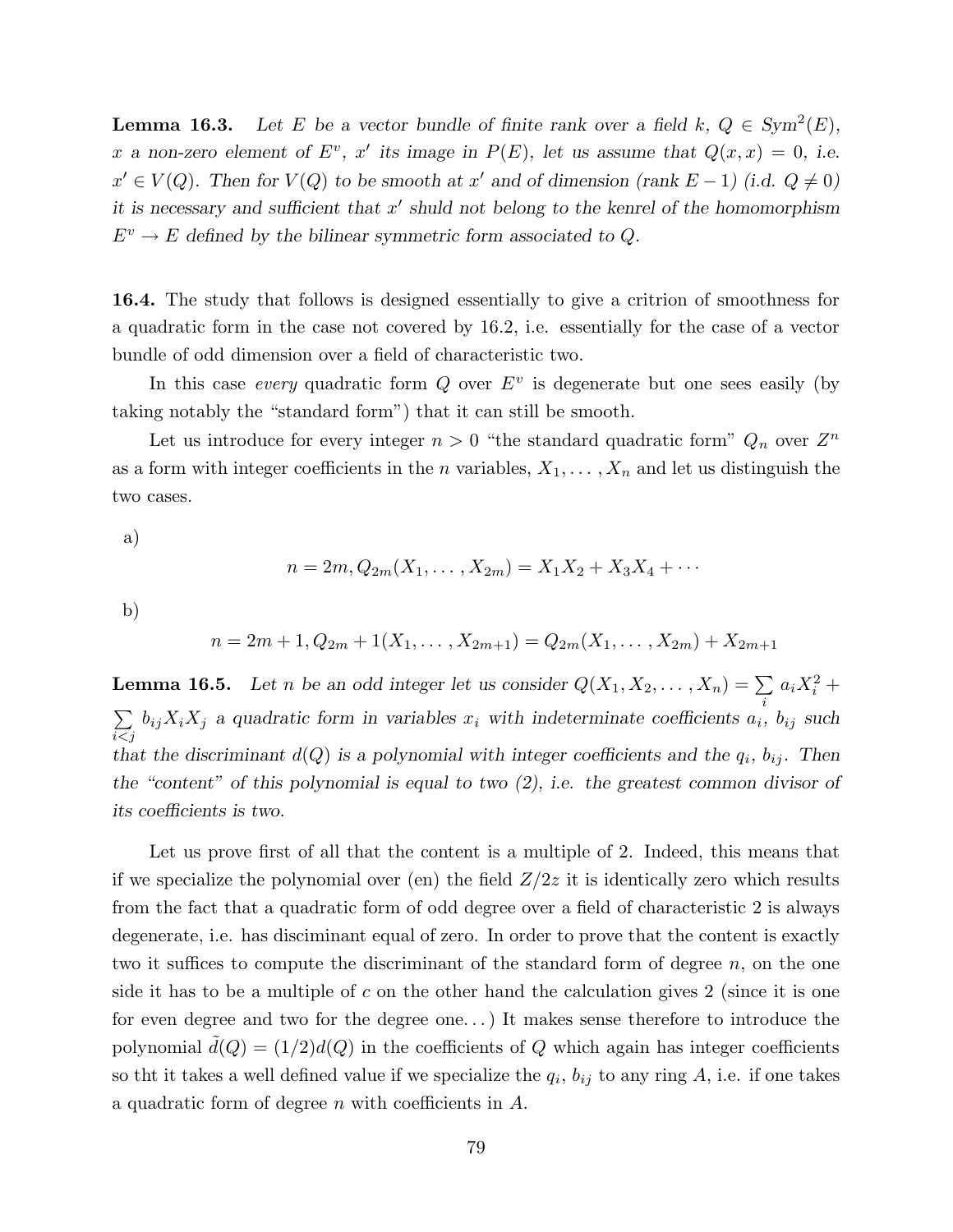We call  $d(Q)$  the "discriminant adjusted polynomial of the indeterminant quadratic form  $Q$  in n-variables". And its value relative to the coefficients of a quadratic form  $q$ with coefficients in any ring A will be called "the adjusted corrected discriminant of the quadratic form q".

More generally, one deduces in essentially a trivial fashion from 16.5 the following statement.

**Proposition 16.6.** We can and in a unique fashion associate with every prescheme S with a locally free module of finite rank E and with a quadratic form  $Q \in \Gamma \text{Sym}^2(E)$ associate a section  $\tilde{d}(Q)$  of  $\det(E)^{\otimes 2}$  in such a way as to satisfy the following conditions:

- a) compatibility with base change and functoriality with respect to isomorphisms of E.
- b) If E is everywhere of even rank we have  $\tilde{d}(Q) = d(Q)$  where  $d(Q)$  denotes the discriminant of Q.
- c) If E is everywhere of odd rank we have  $2\tilde{d}(Q) = d(Q)$ .

N.B. It is not reasonable to announce the property of compatibility with base change without announcing at the same time, or even beforehand, the property of functoriality with respect to isomorphisms being given ( $\acute{e}$ tant donne) that the base change over E itself cannot be defined except module isomorphisms it will not be the same if we would restrict utselves to the case  $E = O_S^n$  (which would not e convenient (suitable) for the references).

**Definition 16.7.** The section  $\tilde{d}(Q)$  of  $\det(E)^{\otimes 2}$  will be called the *corrected (adjusted)* discriminant of the quadratic form  $Q$ .

**Corollary 16.8.** Let  $Q, Q'$  be two forms relative to E and E' suppose the parity of the ranks of  $E$  (resp.  $E'$ ) is constant over S. Then

- a) if E and E' are not both of odd rank then we have  $\tilde{d}(Q \otimes Q') = \tilde{d}(Q)\tilde{d}(Q')$
- " b)" If E and E' are both of odd rank we have  $\tilde{d}(Q \otimes Q') = 2\tilde{d}(Q)\tilde{d}(Q')$ . The verification is trivial.

Now we can announce the principal result of the present section:

**Theorem 16.9.** Let E be a sheaf of modules locally free of finite rank ovr prescheme  $S$ ,  $Q \in \Gamma \, Sym^2(E)$ . The following conditions are equivalent:

- i) Q is smooth.
- ii) The modified discriminant  $\tilde{d}(Q) \in \Gamma$  det $(E)^{\otimes 2}$  is invertible.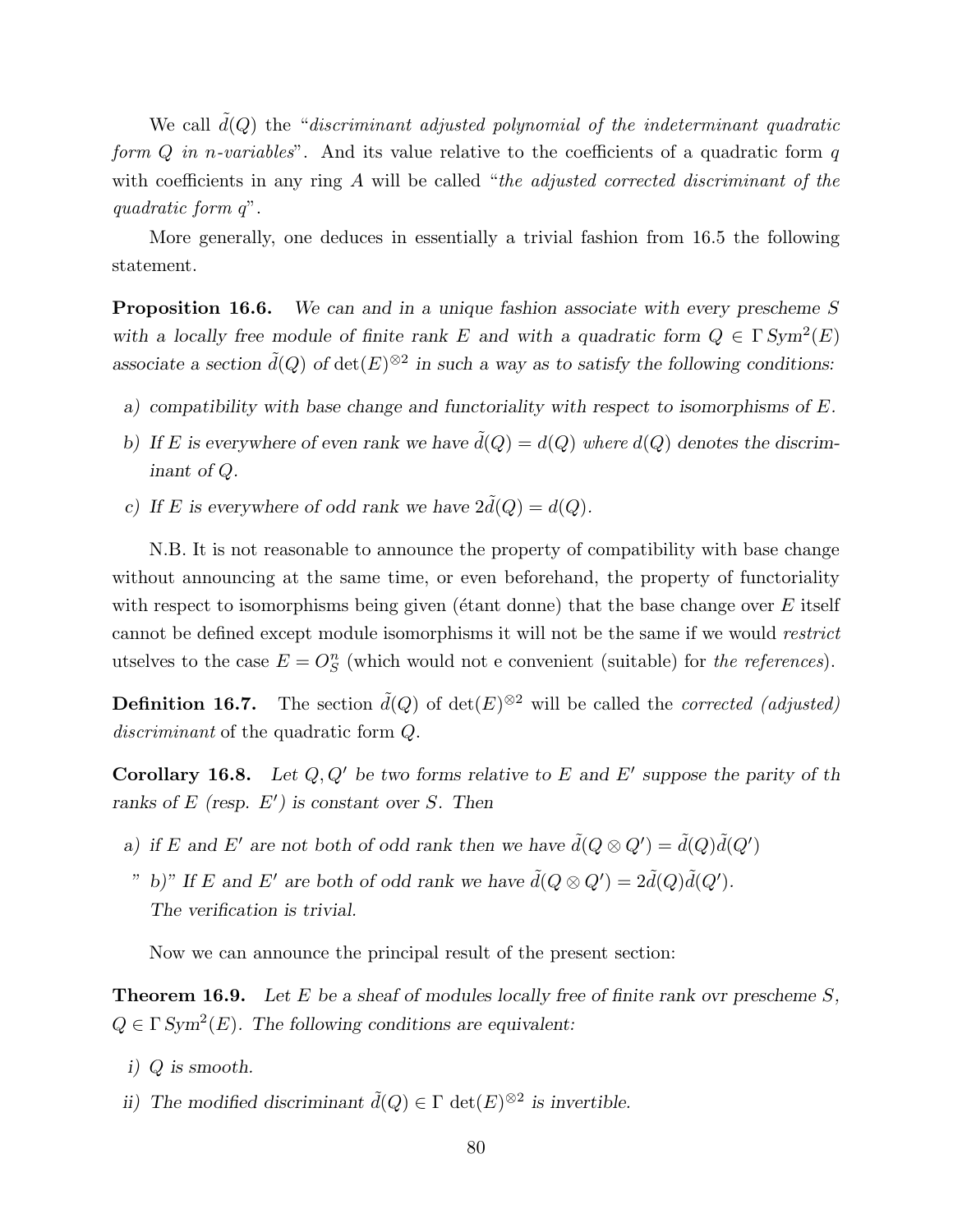iii) If E is of constant rank n then there exists a surjective morphism  $S' \to S$  such that the form  $Q_{S'}$  deduced from Q by base change is isomorphic to the standard quadratic form in n-variables.

iii bis) as in iii) but saying (supposing)  $S' \to S$  is faithfully flat of finite presentation (fppf).

**Corollary 16.10.** Let k be a field E a vector space of finite dimension over k,  $Q \in$  $Sym<sup>2</sup>(E)$ . The following conditions are equivalent:

- i) Q is smooth.
- ii)  $d(Q) \neq 0$ .

iii) there exists an extension  $k'$  of k such that  $Q \otimes k'$  is isomorphic to standard form. iii bis) as in iii) with  $k'$  a finite exension of k.

This is a trivial consequence of 16.9. We note that if k is algebraically closed then iii) and [(iii) bis] can be replaced by a more interesting or intriguing condition: Q is isomorphic

to the standard form.

**Proof of 16.9.** We may evidently suppose that E has constant rank n. We would obviously have (iii bis)⇒(iii)⇒(ii), taking into account that for the standard form the modified discriminant is one. We now prove that (ii)⇒(iii bis) also (i)⇔(ii).

Let  $E_0 = O_S^n$ ,  $Q_0$  a standard form over  $E_0$ , consider the functor Isom $((E_0, Q_0),$  $(E, Q)$ :

 $Sch/S^{0} \Rightarrow Ens$ , with value at every S' over S formed from the set of isomorphisms  $E_{0S'} \Rightarrow E_{S'}$  compatible with the forms  $Q_{0S'}$  and  $Q_{S'}$ . It is immediate (without condition on E or Q that this functor is representable by a prescheme  $P$  affine and of finite presentation over S, which is a sub-prescheme of  $W = W(\text{Hom}_{0S}(E_0, E))$  and a closed sub-prescheme of the open subset  $\text{Isom}(E_0, E_1)$  of W.

The implication (ii) $\Rightarrow$ (iii bis) will be proven if we should that if  $d(Q)$  is invertible then P is faithfully flat over S: we take in fact  $S' = P$ .

Let us put to simplify  $Q(E) = W(\text{Sym}^2(E))$  and let us define [de même]  $Q(E_0)$  by the operation "transport of structure" we hae therefore a morphism  $u \Rightarrow Q(u)$ :

- (\*) Isom $(E_0, E) \to \text{Isom}(Q(E_0), Q(E))$  and using the section  $q_0$  of  $Q(E_0)$  corresponding to  $Q_0$  we find a morphism  $u \Rightarrow Q(u)(q_0)$ :
- (\*) Isom $(E_0, E) \Rightarrow Q(E)$ .

On the other hand the form Q corresponds to a section q of  $Q(E)$  over S, and P is nothing else but the invrse image of  $q(S)$  by  $(*)$  as it follows trivially from definitions. (Which,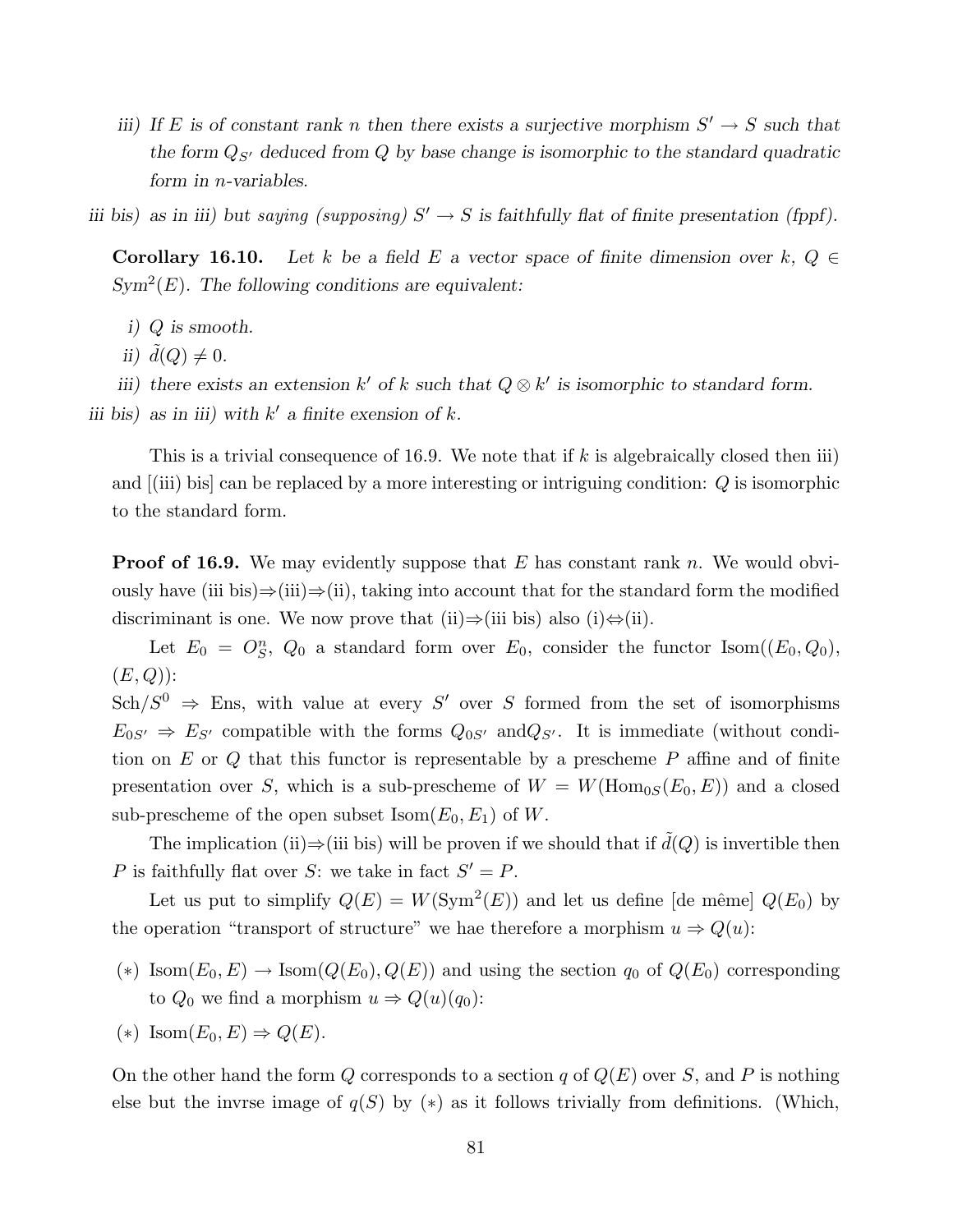besides, establishes in passing the announced representability of P as an affine prescheme and of finite presentation over S).

Let us now introduce the open subset

$$
Q(E)^* = Q(E)_{\tilde{d}}
$$

of  $Q(E)$  corresponding to quadratic forms with invertible corrected discriminant representing the functor.  $(S' \to \text{set of sections of } \text{Sym}^2(E_S')$  with invertible corrected (adjusted) discriminant). Indeed by transport of structure we have  $\text{Isom}(E_0, E) \to \text{Isom}(Q(E)^*, Q(E)^*)$ and since q is a section of  $Q(E)^*$  (since the discriminant (adjusted) corrected of the form of type  $Q$  has value 1) the morphism  $(*)$  can be factored indeed there is a morphism (into a morphism).

 $(**)$  Isom $(E_0, E) \to O(E)^*$  which is evidently of finite presentation since the two members (terms) are of finite presentation over S.

It now suffices to prove

Proposition 16.11. With the previous notations (to be recalled) the morphism (∗∗) is faithfully flat.

It will follow that if Q satisfies (ii), i.e. if q is a section of  $Q(E)$ , then P (deduced from (\*\*) by the base change q) is again faithfully flt over S which proves (ii)⇒(iii bis) and therefore also 16.9.

**Proof of 16.11.** Since the two terms are smooth over S it suffices to prove the flatness fiber by fiber which brings us to the case where  $S$  is the spectrum of an algebraically closed field k. We may evidently suppose that  $E_0 = E$  so that  $(**)$  takes the form  $GL(E) \to Q(E)^*$ these morphisms are deduced from natural operations of the group scheme  $GL(E)$  on  $Q(E)^*$  by  $u \to u(q_0)$  where  $q_0$  is a section of  $Q(E)^*$  corresponding to the standard form  $Q_0$ . But by the generic flatness theorem since  $Q(E)^*$  is smooth over k, therefore reduced, there exists anopen and dense set u in  $Q(E)^*$  over which the preceding morphisms are flat.

For every  $u \in GL(E)(k)$ , i.e. for every automorphism u of E,  $u(U)$  satisfies therefore the same condition and it suffices to move in order to establish the flatness of (∗ ∗ ∗) that the  $u(U)$  cover  $Q(E)^*$ . But for this it suffices to prove that

$$
\operatorname{GL}(E)(k) = \operatorname{Aut}(E)
$$

acts transitively on  $Q(E)^*(k)$ , the set of quadratic forms over  $E^v$  with non-zero discriminant, i.e. that  $(***)$  is surjective which also proves 16.11.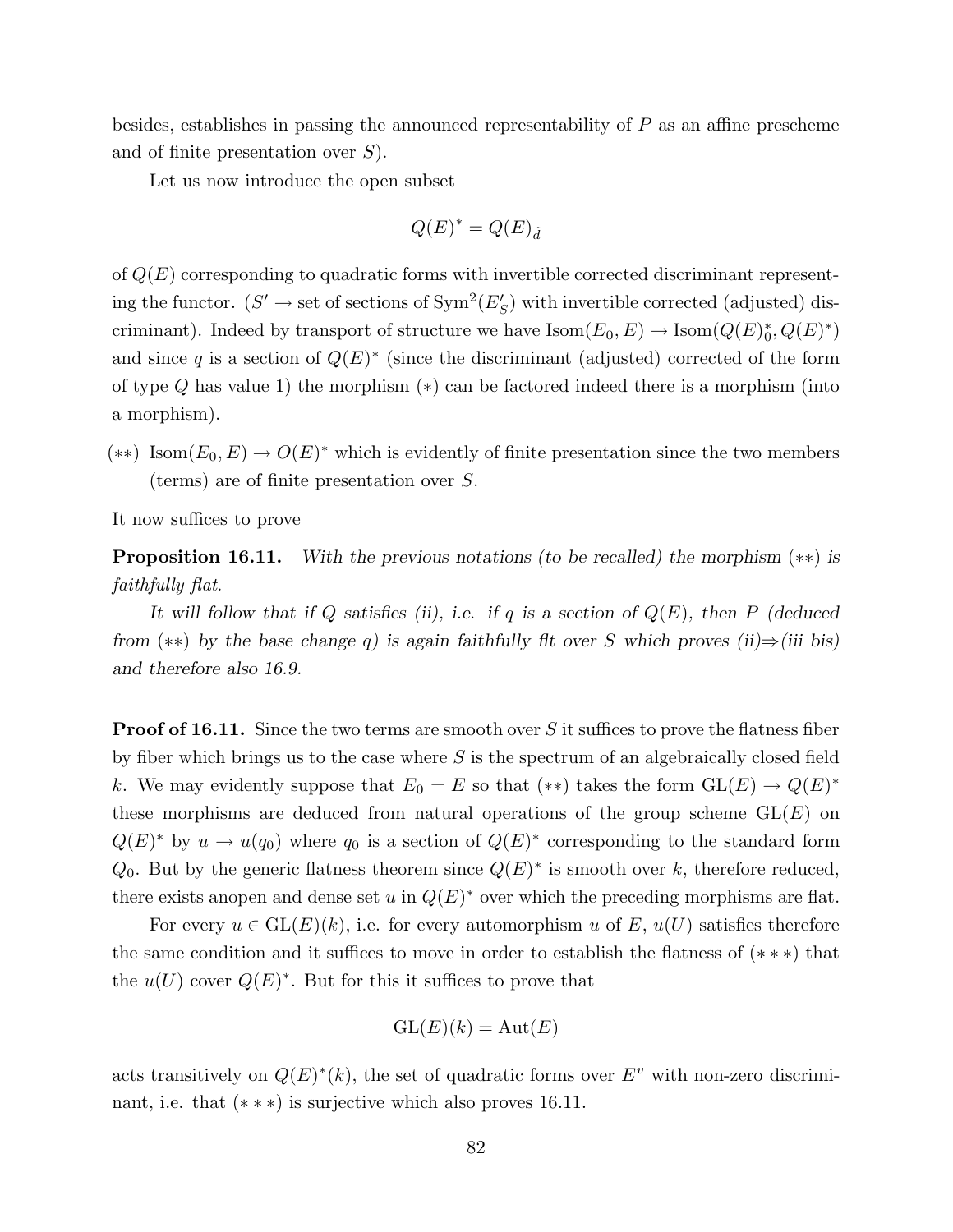We are therefore reduced to proving

**Lemma 16.11.1.** Let Q be a quadratic form inn-variables over an algebraically closed field such that  $d(Q) \neq 0$  then Q is isomorphic to a standard form (i.e. [se met Fr] in standard form by a suitable choise of basis).

If E is of even rank or if k is of characteristic  $\neq 2$  then the hypothesis means that Q is non-degenerate and the conclusion can be found in Bourbaki.

In the opposite case (k of characteristic two and rank of  $E$  odd) we see that  $Q$  is degenerate, let  $E_1$  be a straight line in E which is in the kernel of the associated form,  $E_2$  a complement such that Q is in the form of a direct sum of the forms  $Q_1 \oplus Q_2$ ,  $Q_1$ of rank one and  $Q_2$  of even rank. By 16.8 we see that  $Q_1$  and  $Q_2$  are of the corrected discriminant  $\neq 0$ , by what cam before it follows that  $Q_2$  is isomorphic to standard form; on the other hand,  $Q_1$  is non-zero so it is isomorphic to the standard form of degree one, thus  $Q$  is isomorphic to the standard form, which proves 16.11.1.

It remains to prove the equivalence of (i) and (ii) in 16.9. We may evidently suppose that  $S$  is the spectrum of an algebraically closed field and we are reduced to proving in this case the:

#### **Lemma 16.11.2.** Q smooth  $\Rightarrow$  Q standard.

By 16.2 we may assume that k has characteristic two and E is of odd rank. If  $Q$  is isomorphic to the standard form, we immeditely verify due to 16.3 tht it is smooth (the kernel of  $E^v \Rightarrow E$  is of dimension one and Q is not identically zero ovr its kernel so that it has only the trivial zero).

On the other hand, still by 16.3,  $Q$  smooth implies that the restriction of  $Q$  to the kernel N of Q has only the trivial zero which evidently means that  $N$  is of dimension one and that  $Q \mid N \neq 0$ .

But by taking a complement of  $N$  we see immediately the this implies that  $Q$  is isomorhic to the standard form. This proves 16.11.2 and achieves the proof of 16.9.

Nota Bene: We could have given 16.11.2 in the beginning as a corollary to 16.2 or 16.3 (which could be interchanged); then the part of this section (No.) independently of the "corrected discriminant" would be amalgamated at the beginning of the section.

Also you should know better than me to what extent the notion of the corrected discriminant at 16.9 are known, so as to give the correct credit. Perhaps there is another recent terminology?

I also remark that it is really the corrected (adjusted) discriminant that really deserves the name of discriminant, it is this one tht can be generalized to the discriminant of any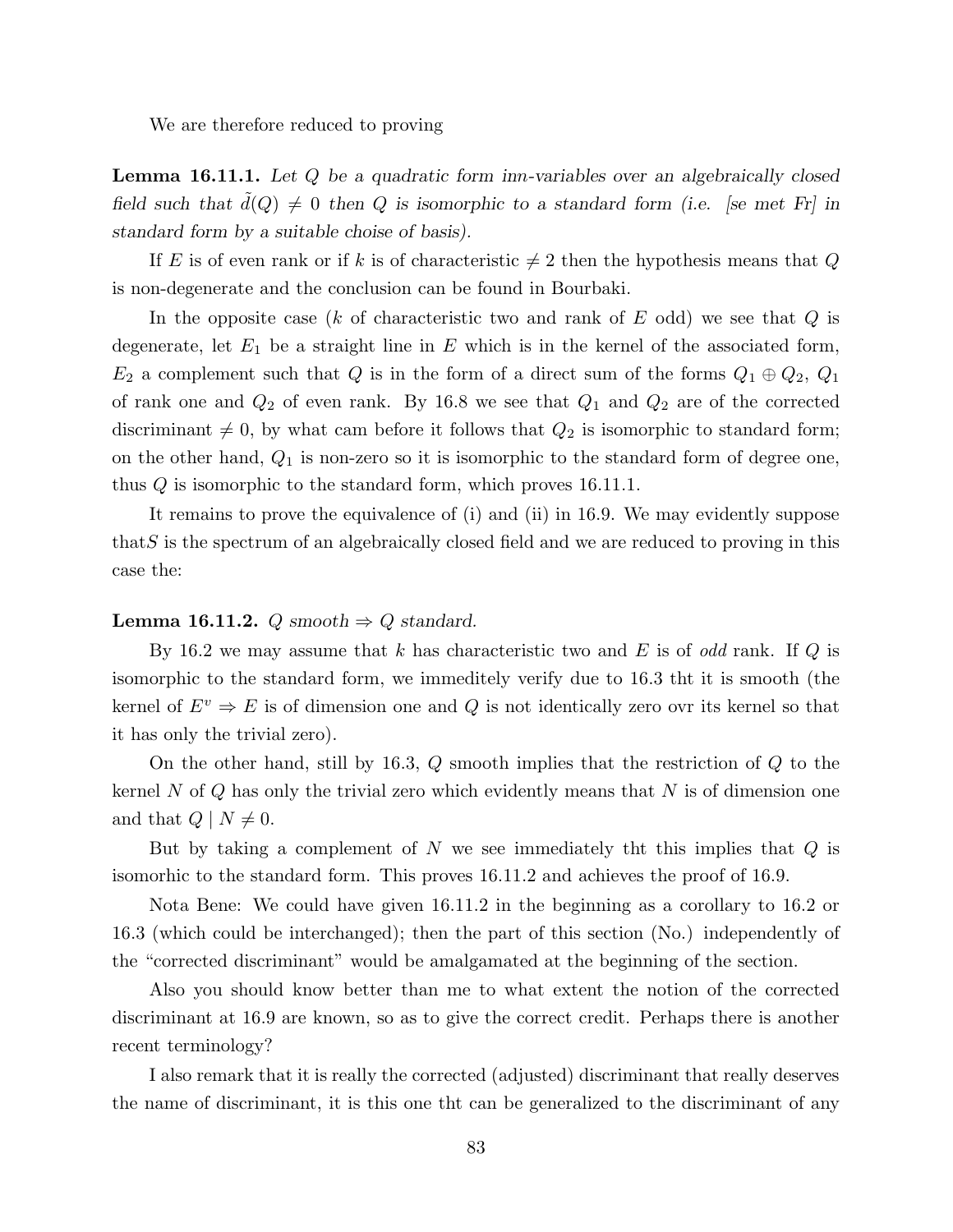form (see next or future [suivant Fr] section). The discriminant of a quadratic form (in the trminology here adopted, and which, if I am not mistaken (je ne me trompe [Fr]), is the recent terminology – I don't have Bourbaki at hand to check this point should be called the determinant of a quadratic form and not the discriminant. I would love to know your opinion about this question. If you agree, we use this occasion to correct at this point the recent terminology which induces (causes) an error (since until the last days Ihave without realizing it confused the discriminant and the determinant).

**Lemma 16.12.** If we let the absolute group scheme  $GL(n) = Aut(Z^n)$  act on  $Q(Z^n)$  the stabilizer of the standard quadratic form is denoted by  $O(n)$  and it is called the "absolute" orthogonal group" (more generally for every quadratic form  $Q \in \Gamma(\mathrm{Sym}^2(E))$  we introduce the group subscheme formed by the  $GL(E)$  stabilizer of Q denotes  $O(Q)$  and called the orthogonal group scheme relative to the form  $O$ ; if  $Q$  is isomorphic to the inverse imgae of the standard form in n-variables  $O(Q)$  is isomorphic to  $O(n)_S$ ). This being granted, it is immediate that two points  $Q, Q'$  of the first term in (\*\*) with value sinan S' have the same image in the second term  $\Leftrightarrow$  (iff) we have  $u' = uv$  with  $V \in O(n)$  (S') taking into account 16.11 (and with the terminology that will be developed in more detail in EGA V and VI [illegible, ask AG] and awaiting this in SGAD IV we see then that the natural operations on the right of  $O(n)<sub>S</sub>$  on the first term of (\*\*) and the projection (\*\*) make  $\text{Isom}(E_0, E)$  a principal homogeneous fibration ovr  $Q(E)^*$  with group  $O(n)_{Q(n)}^*$ .

More specifically,  $GL(n)$  is a principal homogeneous fibration over  $Q(n)^* = Q(Z^n)^*$ with structure group  $O(n)_{Q(n)}^*$ . It follows that (with the notations of the proof of 16.9) P is in fact a principal homogeneous fibration with the group  $O(n)<sub>S</sub>$ , associated, in addition, canonically to the form Q (in a functorial fashion for the isomorphism of forms and in a manner compatile with base change. From purely formal agreements and from the "theory of flat descent" of EGA V (check reference with AG) we prove then that the functor  $(E, Q) \Rightarrow P$  gives an *equivalence* of the fibered category of smooth quadratic forms on locally free modules of rank n with basis an arbitrary prescheme  $S$  with the fibered category of principal homogeneous fibrations over any prescheme S with group  $O(n)<sub>S</sub>$ .

**16.13.** Let  $Q$  be a smooth quadratic form over an  $E$  locally free of finite rank, then we easily verify tht for  $s \in X$ ,  $O(Q)$  is smooth over an open neighborhood of s, except exactly in the case where  $k(s)$  is of characteristic two and the rank of E at s is odd. Let us suppose that such cirumstances do not arise for any  $s \in S$  then (and only then) the P anticipated above is smooth ovr  $S$  (being a homogeneous principal fibration ovr [under] for  $O(n)_S$ , thus smoothif the latter is such). Using "Hensel's lemma", it follows that we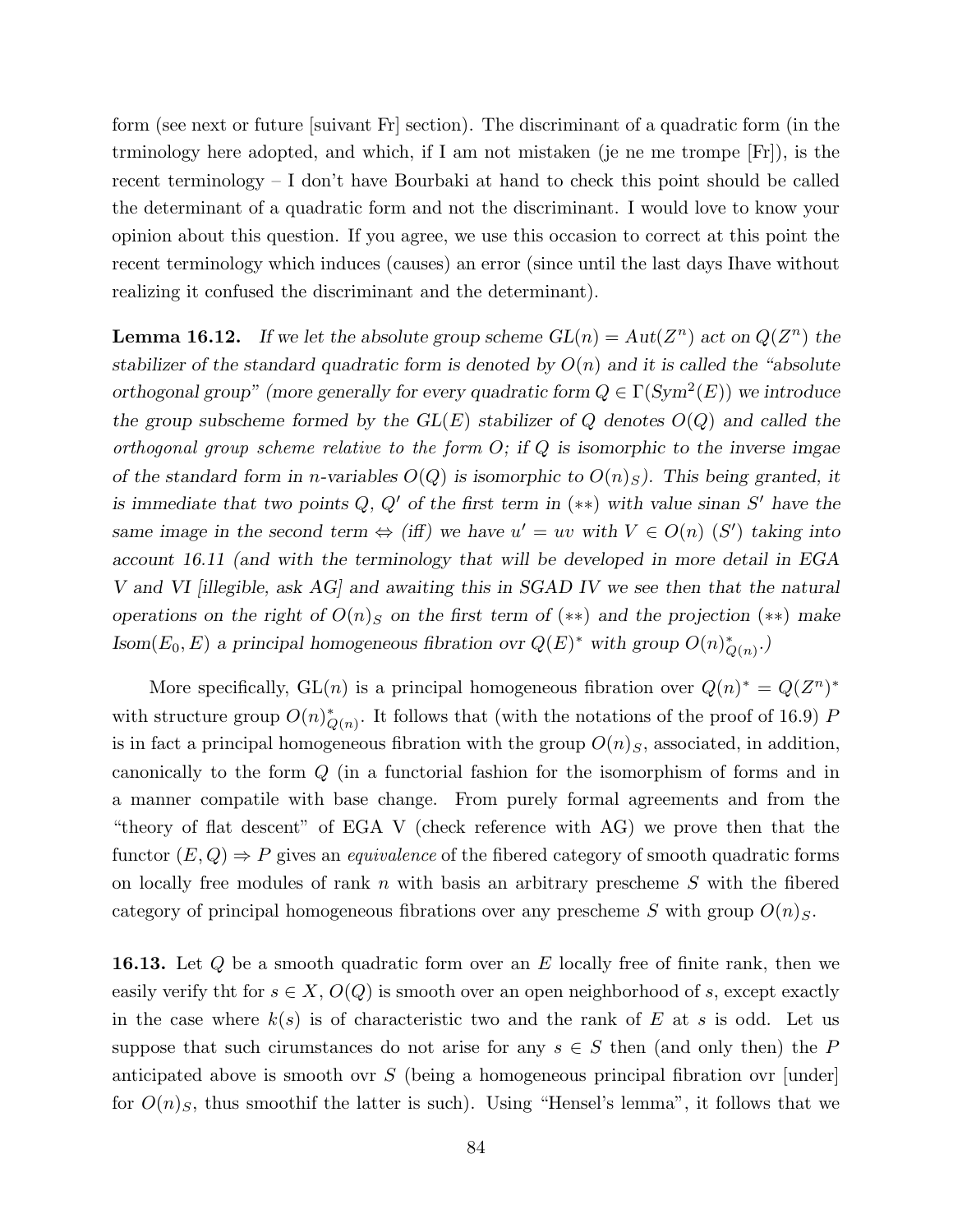may then under conditions equivalent to 16.9 adjoin the equivalent condition (iii ter) as (iii) but supposing  $S' \Rightarrow S$  *étale* and surjective. Indeed it is better (preserving always the previous hypothesis), since it follows from the general theory of reductive group schemes and principal homogeneous fiber bundles over them (cf. SGAD XXIV), that if  $Q$   $Q$  is smooth then every point s has an open neighborhood  $U$  and an étale surjective finite morphism  $S' \to U$  such that  $S_{S'}$  has the standard form. If, for example, S is local, we can in (iii ter) assume in addition that  $S' \to S$  is *finite*.

16.14. These results, that means those in 16.13 (beginning with condition (iii ter) for a smooth Q), become false [tombent en defaut] if we abandon the additional hypothesis of the rank and of the characteristic, for example if  $S = \text{Spec}(k)$ , k an imperfect field of characteristic two, and that E is of rank 1 because the quadratic form at  $k^2$  for  $a \in k - k^2$ obviously cannot (???) be expressed in a standard form after a separable extension of  $k$ (note that  $k(a^{1/2})$  is not separable over k). However, in the general case we can find a finite locally free and surjective morphism  $S' \to S$  (indeed a principal homogeneous space (fibration) over the group scheme  $\mu_{2s} \cong O(n)_{S}/SO(n)_{S}$  of square roots of unity over S. The base change  $S' \to S$  has the effect of reducing the structure group of  $O(n)$  to  $SO(n)$ which is smooth) so that for  $Q_{S'}$  the result of the local isotriviality mentioned before is true. In particular, if S is local then we can assume in (iii bis) that  $S' \to S$  is *finite*.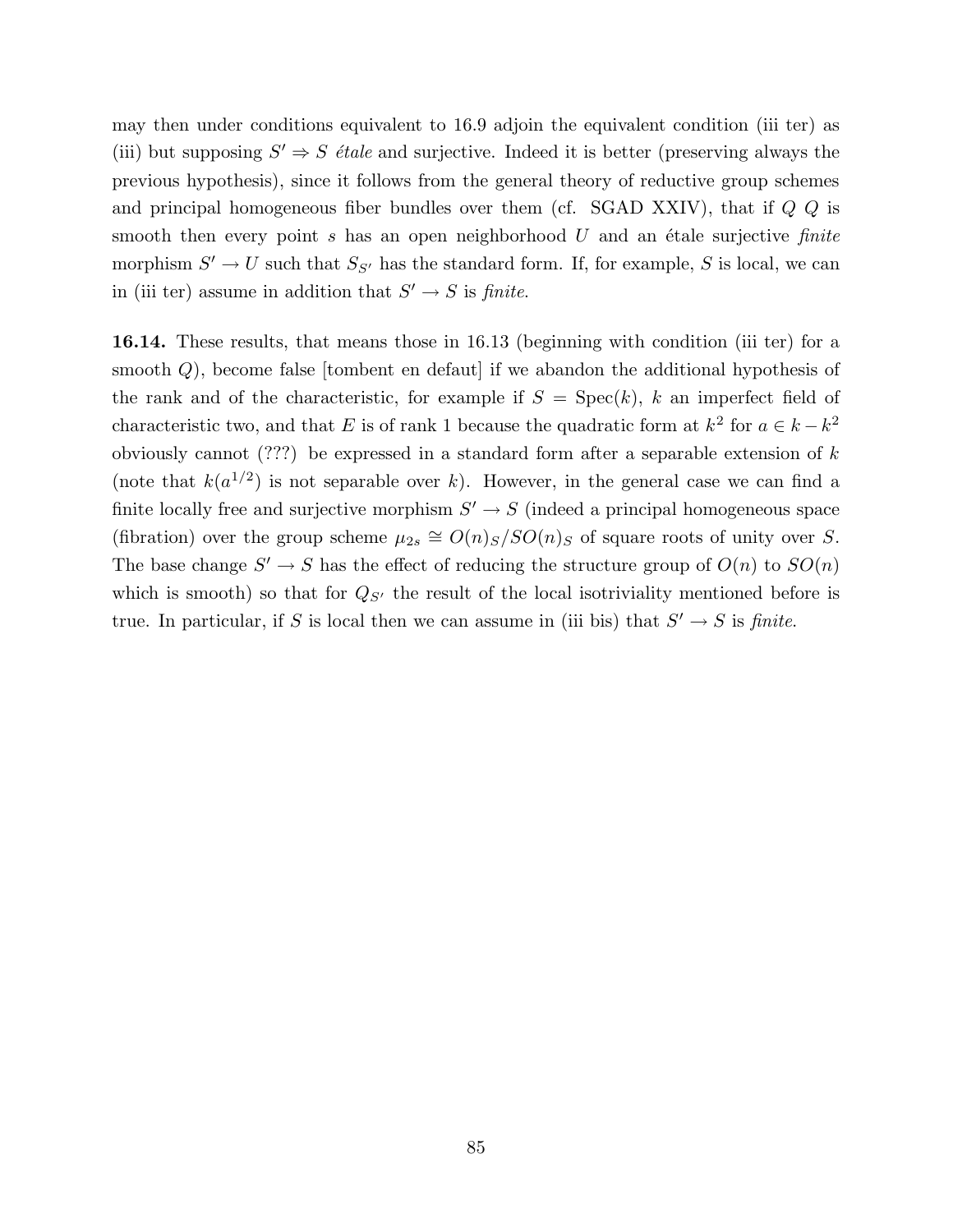# Part III

### Section 0

## Invertible sheaves and divisors relative to projective and multiprojective fibrations linear systems of divisors

- 1) Invertible sheaves on a projective and multiprojective fibrations.
- 2) Representability of Div  $\frac{L}{X/S}$ : relative divisors on projective and multiprojective fibrations.
- 3) Linear systems of divisors and morphisms into projective fibrations.
- 4) Linear systems of divisors and invertible modules.

The results developed in this paragraph and in the following (ones) are already partly global in nature and they give, namely, complements desur (about) projective schemes using the global constructions of Chapter II and also have some result sof Chapter III and also purely local results of the present Chapter IV.

One of the aims of the present pragraph is to develop the language of "linear systems of divisors" connected on the one hand to the classificatin of morphisms into a projective fibration, on the other hand to the classification of invertiblel modules over a given prescheme. Let us note that the 'parameter schemes' really natural for the linear systems of divisors are the Brauer-Severi schemes which generalize projective fibrations and can be defined, for example, as fibrations that gecome isomorphic to a projective fibration after an étale surjective base extension.

Since their study uses descent theory developed in chapter  $V$  ([Tr] of the original design) and since also their classification is equivalent to the classification of group torsors of the projective group we postpone the study of such schemes and their connections with the notion of linear systems of divisors to Chapter VI of our scientific work. From a technical point of view, the main result of this section (paragraph) is Theorem 1.1, which determines the Picard group of projective fibration in terms of that of the base, and its first corollaries developed in Nos. 1 and 2.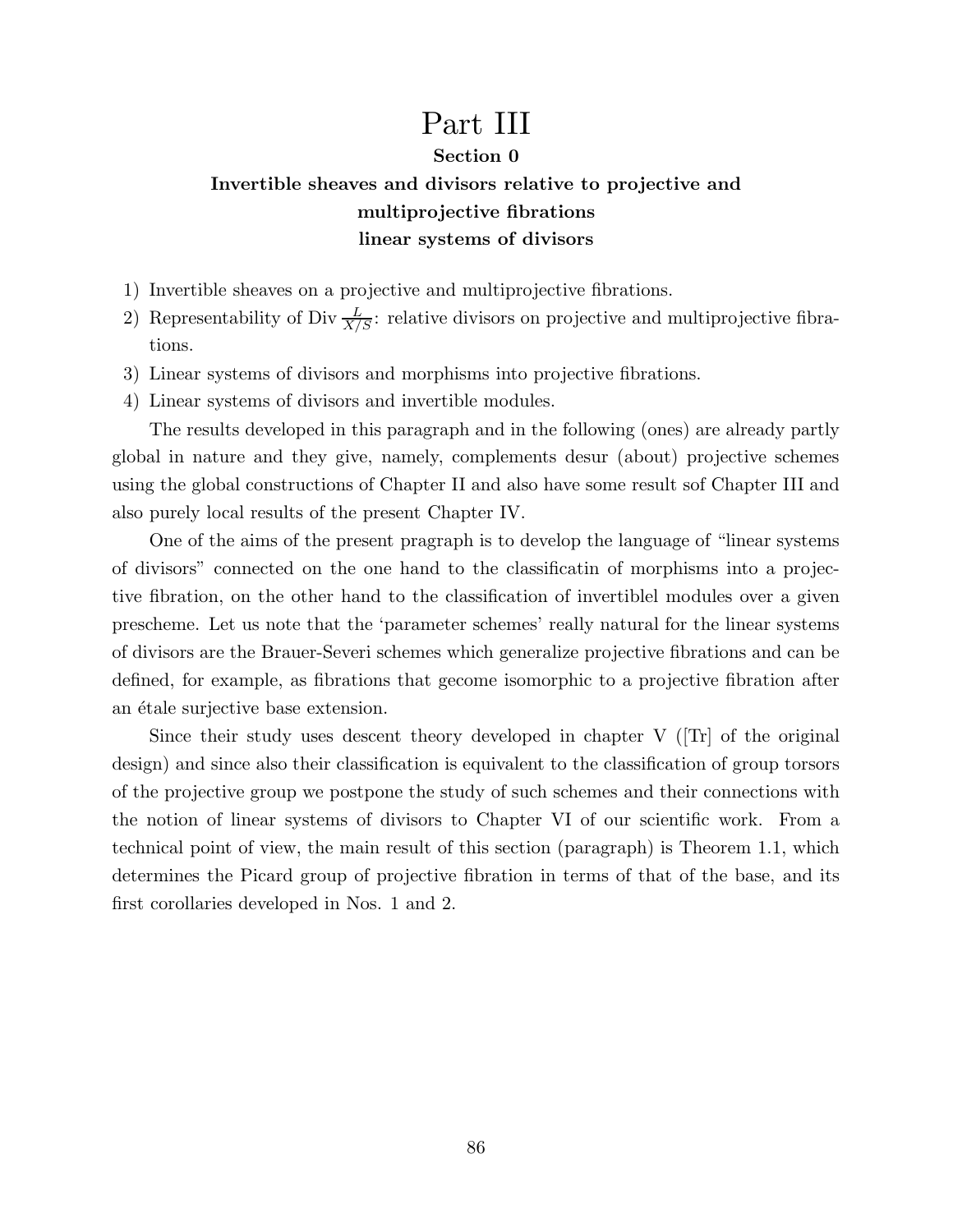#### Section 1

(Crossed out in the original until the point that we will indicate.)

Invertible sheaves and divisors on projective fibrations and [illegible] projective (tr: perhaps multiprojective) linear systems of divisors.

(1) Determination of invertible sheaves on projective fibrations. Application to the automorphisms of a projective fibration

**Theorem 1.1.** Let S be a prescheme E a locally free module over S of finite rank  $\geq 2$  at every point  $P = P(E)$  the projective fibration that it defines. Then for every invertible module L over P we may find a family  $(S_n)n \in Z$  of open disjoint sets in S covering S indexed by Z and an invertible module M over S so that the restriction of  $L$ to  $f^{-1}(S_n)$  should be isomoprhic to that of  $M \otimes O_P(1) = f^*(M)(n)$ . Also, the family of the  $S_n$  is uniquely determined by these conditions, thus M (is determined) up to a unique isomorphism.

**Remark 1.2.** If we make no assumption about the rank of E then S canonically decomposes into the sum prescheme of the opens  $S^0$ ,  $S^1$ ,  $S^2$  such the over them [???] sur ceux-ci the rank of E is respectively 0, 1 and  $\geq$  2. Then the determination of the invertible modules over P is reduced to the  $f^{-1}(S^i)$  for  $i = 0, 1, 2$ . The case  $i = 2$  is justifiable from 1.1, on the other hand  $f^{-1}(S^1)$  is  $S^1$  isomorphic to  $S^1$  hence its Picard group is nothing else but  $Pic(S^1)$  finally  $f^{-1}(S^0)$  is empty thus its Picard group is zero.

Corollary 1.3. Under the assumptions of 1.1 let us assume that S is connected and non-empty. Then every invertible module  $L$  over  $P$  is isomorphic to a module of the form  $f^*(M)(n)$  where  $n \in \mathbb{Z}$  and M is an invertible module over S. Also n is uniquely determined and M is determined up to a unique isomorphism by the giving of L.

Another way to formulate this corollary is the following. Let us consider the natural homomorphisms  $Pic(S) \to Pic(P)$  [illegible]  $Z \to Pic(P)$  the first one deduced from  $f: P \to$ S the second one determined by the element  $d(O_P(1))$  of Pic P. We deduce a canonical homomorphism  $Pic(S) \times Z \rightarrow Pic(P)$  defined anyway without any restrictive assumption on  $S$  or on  $E$ . This gives:

**Corollary 1.4.** Under the conditions of 1.1 if  $S \neq 0$  then the preceding homomorphism is injective and even bijective if S is connected.

If we abandon the assumption about the rank being  $\geq 2$  it follows from 1.2 and 1.4 that the preceding homomorphism is again surjective if  $S$  is connected but not necessarily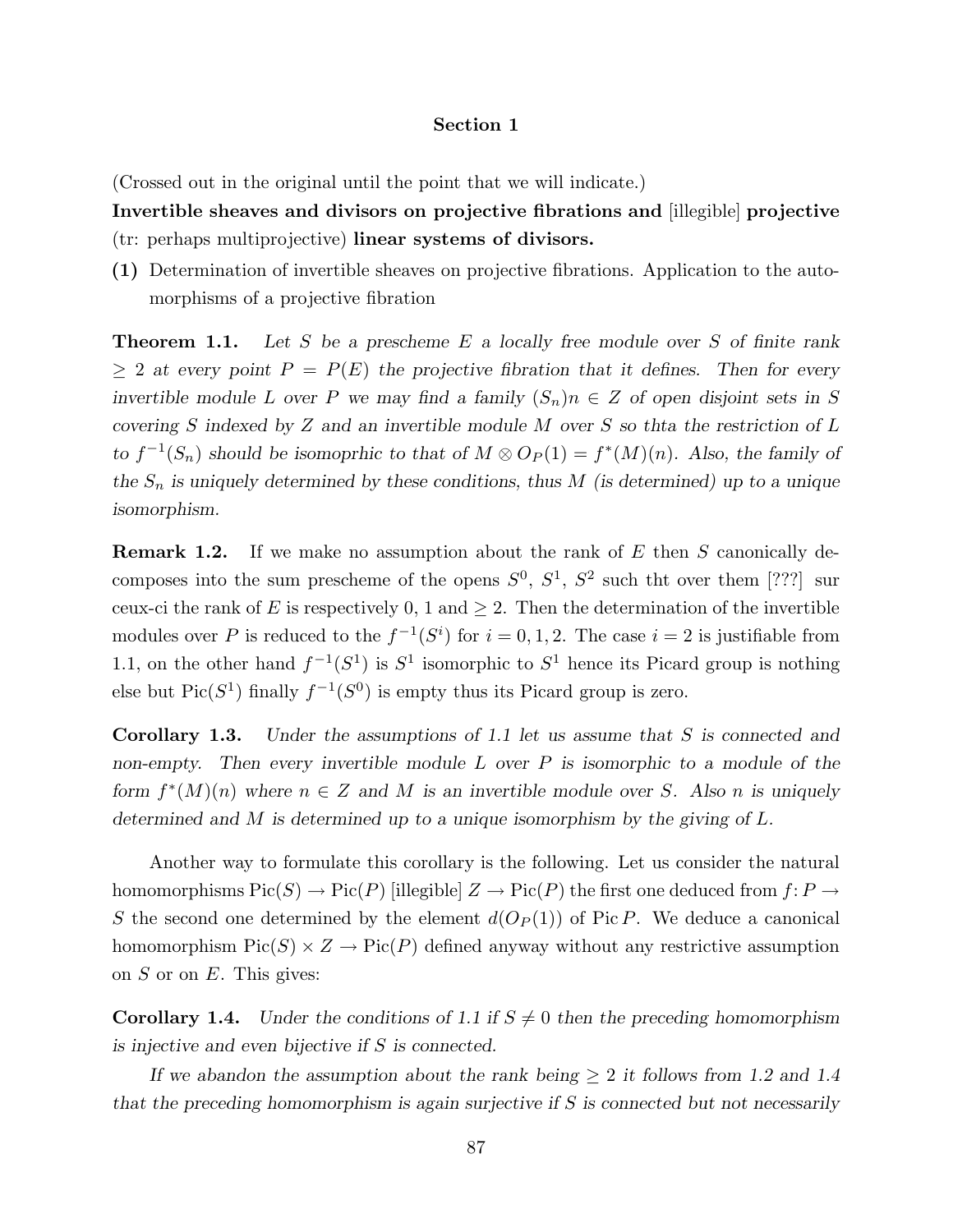injective, the kernel being isomorphic to Z, resp. to  $Pic(S) \times Z$  if E is of rank 1, respectively of rank zero.

Let us prove 1.1 by starting from uniqueness. First of all if  $S$  is the spectrum of a field let us notice that  $O(n)$  is not isomorphic to  $O(m)$ , i.e.  $O(m-n)$  is not isomorphic to  $O_p$ que si [Fr]  $n - m = 0$ . This comes from the fact that  $O(1)$  is ample and dim  $P \ge 1$  (from the assumption that rank  $E \geq 2$ : Indeed we may suppose  $d = m - n \geq 0$  if we had  $d > 0$ then  $O(d)$  would be ample and could not be isomorphic to  $O_P$  except if P is quasi-affine thus finite (since it is proper over K). This alreadyp roves the uniqueness of the family  $(S_n)n \in \mathbb{Z}$  considered in 1.1. For the uniqueness of M up to unique isomorphism, we are reduced to the case  $S = S_n$ , I say that in this case we have as isomorphism (uniquely determined in terms of the isomorphism  $L \to f^*(M)(n)$  (\*\*) $M \to f_*(L(-n))$ ). Indeed the isomorhism  $(**)L \to f^*(M)(n)$  defines an isomorphism  $L(-n) \to f^*(M)$  and consequently an isomorphism of the second term in  $(**)$  with  $f_*(f^*(M))$  which by itself is isomorphic to M, (M being locally free) to  $M \otimes f_*(O_P)$  since [or] [Fr] [ref]  $f_*(O_P) \leftarrow O_S$ , hence the isomorphism (∗∗).

Let us prove the existence of the  $(S_n)$ , M. Due to the uniqueness already shown the question is local over  $S$ , i.e. we are reduced to proving the

**Corollary 1.5.** Let E be locally free and of finite rank over  $S, P = P(E), L$  an invertible module over  $P, s \in S$ , then there exists an open neighborhood U of s and an integer  $n \in Z$ such that  $L \mid f^{-1}(u)$  is isomorphic to  $O_P(n) \mid f^{-1}(u)$ .

Of course since the rank of E at s is  $\geq 2$  the integer n is well defined.

In addition 1.5 is trivial since the rank of E at s is  $\leq$  1. Let us note that E, est dela frima [Fr], since the question being local we may suppose already  $E = O_S^{r+1}$  $s^{r+1}$ , hence  $P = P_S^r$ . By the brief procedure of Paragraph 8 [of EGA IV? Tr] we are reduced also to the case where  $S$  is noetherian. We proceed in two steps:

a) S is the spectrum of a field K. We see that L is [Nousavon que Fr] defined by a graded module of finite type L over the gradual ring  $K[t_0, \ldots, t_r]$ . We also see that the restriction L' of L to the affine space epointe [Fr] punctured (?)  $E_K^{r+1} - \{0\}$  is nothing else but the inverse image of L by the canonical projection morphism  $q: E_K^{r+1} - (0) \to P_K^r$  and is therefore an invertible module. Let  $i: E^{r+1} - \{0\} \to E^{r+1}$  be the canonical immersion it follows from the fact that the affine ring  $K[t_0, \ldots, t_r]$  of  $E^{r+1}$  is factorial, thus a fortiori its localization at the point 0 of  $E^{r+1}$  is factorial and from the fact that the latter ring is of dimension  $\geq 2$  that  $i_*(L')$  is an invertible module thus corresponding to an invertible module [illegible letter] over  $K[t_0, \ldots, t_r]$ . In addition  $M = [(E^{r+1} - 0, q^1(L))$  is graded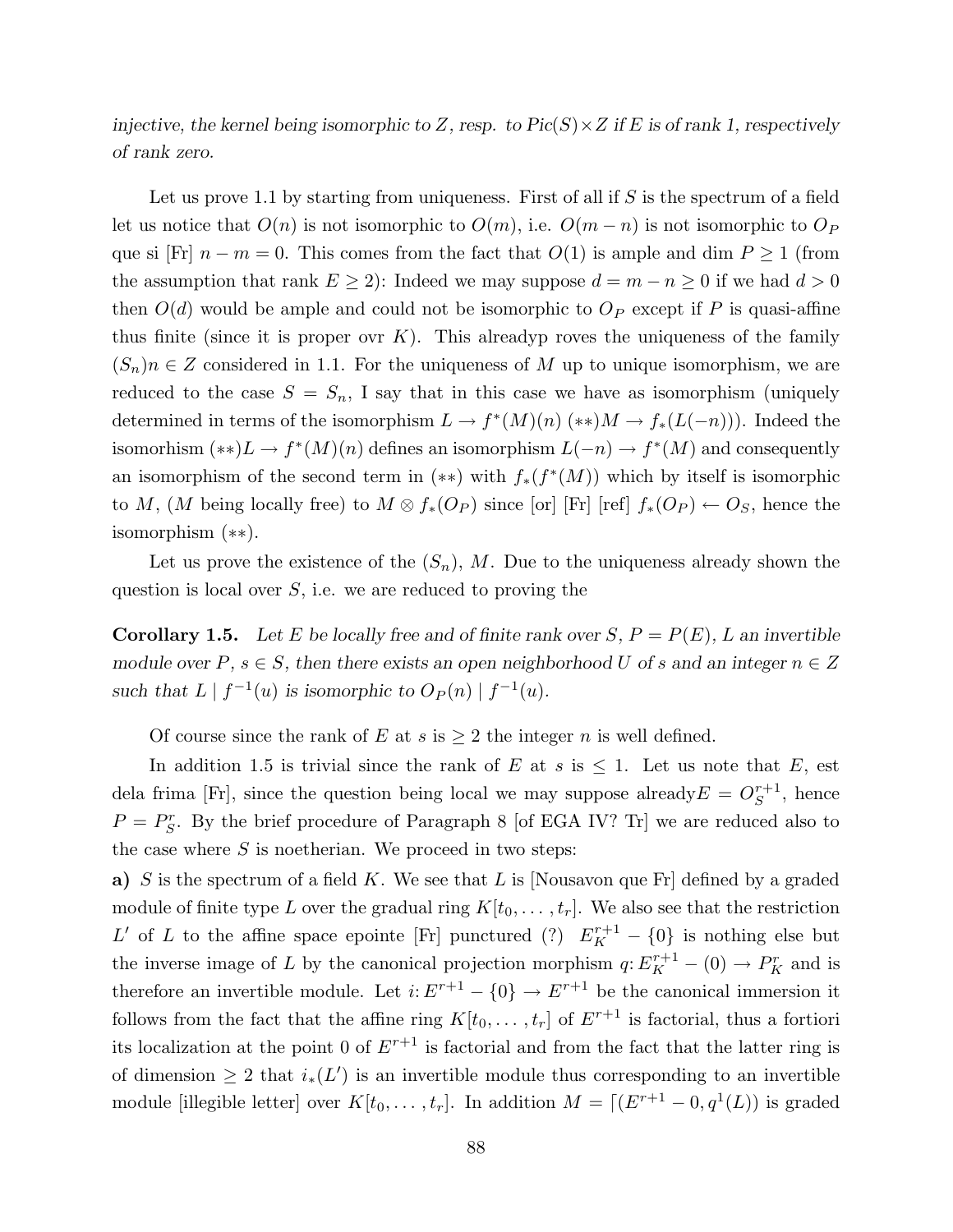in a natural fashion, finally the homomorphism  $L \to M$  is evidently an isomorphism at all the points of  $E^{r+1}$  distinct from zero.

Thus after replacing  $L$  by  $M$  we are reduced to the case of an invertible  $L$ . But  $K[t_0, \ldots, t_r]$  being factorial, L is then free of rank one, initialy by ignoring (neglecting) its grading; but a standard lemma (which can be found in Bourbaki without a doubt) implies that it is given free of rank [illegible] as a graded module which implies that the associated module over P is isomorphic to an  $O_P(n)$ . From the editorial point of view it would be clumsy (maladroit  $[Fr]$ ) to begin by considering an  $L$  of finite type.

Let us begin carvement by considering  $L = [(E^{r+1} - (0), q_*(L))$  defining the module  $L = q_*(L)$  we see (Chapter II) that L is a graded module that determines precisely L if we prove that  $L$  is free of rank 1 as a graded module by the indicated reasoning. b) General case. Is deduced from case a) due to III.4.6.5 by using the relation

 $H^1(P_K^r, O_P^{r_K})$  $P_F^{r_K}$  = 0 established in III.2. q.e.d.

A variant of 1.4. Let  $Z(S)$  be the set of locally constant functions with integer values over S, we define an evident homomorphism:  $Z(S) \to Pic(P)$  the  $n \in Z(S)$  correspond in fact to partitions  $(S_n)n \in \mathbb{Z}$  on disjoint open sets (among which some may be empty) and to such a partition one associates the invertible module  $O_P(n)$  whose restrictions to  $f^{-1}(S_n)$  is  $O_P(n)$ . We find thus a variant (\* bis)  $Pic(S) \times Z(A) \rightarrow Pic(P)$  and a statement more general and more satisfactory than 1.4 affirming that (under the conditions of 1.1) this is a bijection. (NB Since  $S \neq 0$  then the canonical application  $Z \rightarrow Z(S)$  associating to every  $n \in \mathbb{Z}$  the constant function of value n is injective, resp. surjective, and we recover 1.4 formally which should be expressed (or stated) in the most general form that I vien d'expliciter [Fr].

Let us remark also as a remark that in the language of the Picard scheme which will be introduced in Chapter V.1.1 in the preceding equivalent form s'enouce simplement [Fr] by saying that the canonical homomorphism  $Z_S \to Pic_{P/S}$  of constant group schemes Z over S into the Picard scheme, deduced from the section of the latter defined by  $O_P(1)$  is an isomorhism.

Let  $P$  be a projective fibration over a field  $K$ . An invertible module  $L$  over  $P$  is said to be of degree n if L is isomorphic to  $O_P(n)$ ; if dim  $P \geq 1$  this determines n in terms of L but if dim  $P \leq 0$  (i.e. P is empty or reduced to a point) then L is of degree n for every n. To say that L is of degree n means also, because of 1.1 and 1.2, that the class of L in Pic(P) is in the image of Pic  $S \times \{n\}$  for the homomorphism  $(*)Pic(S) \times Z \rightarrow Pic(P)$ described above, i.e. that L is isomorphic to a module of the form  $f^*(M)(n)$  where M is invertible over S. Also, if the fibrs of P are non-empty, i.e. E is everywhere of rank  $\geq 1$ , then  $M$  is determined up to a unique isomorphism in terms of  $L$  as follows, again, from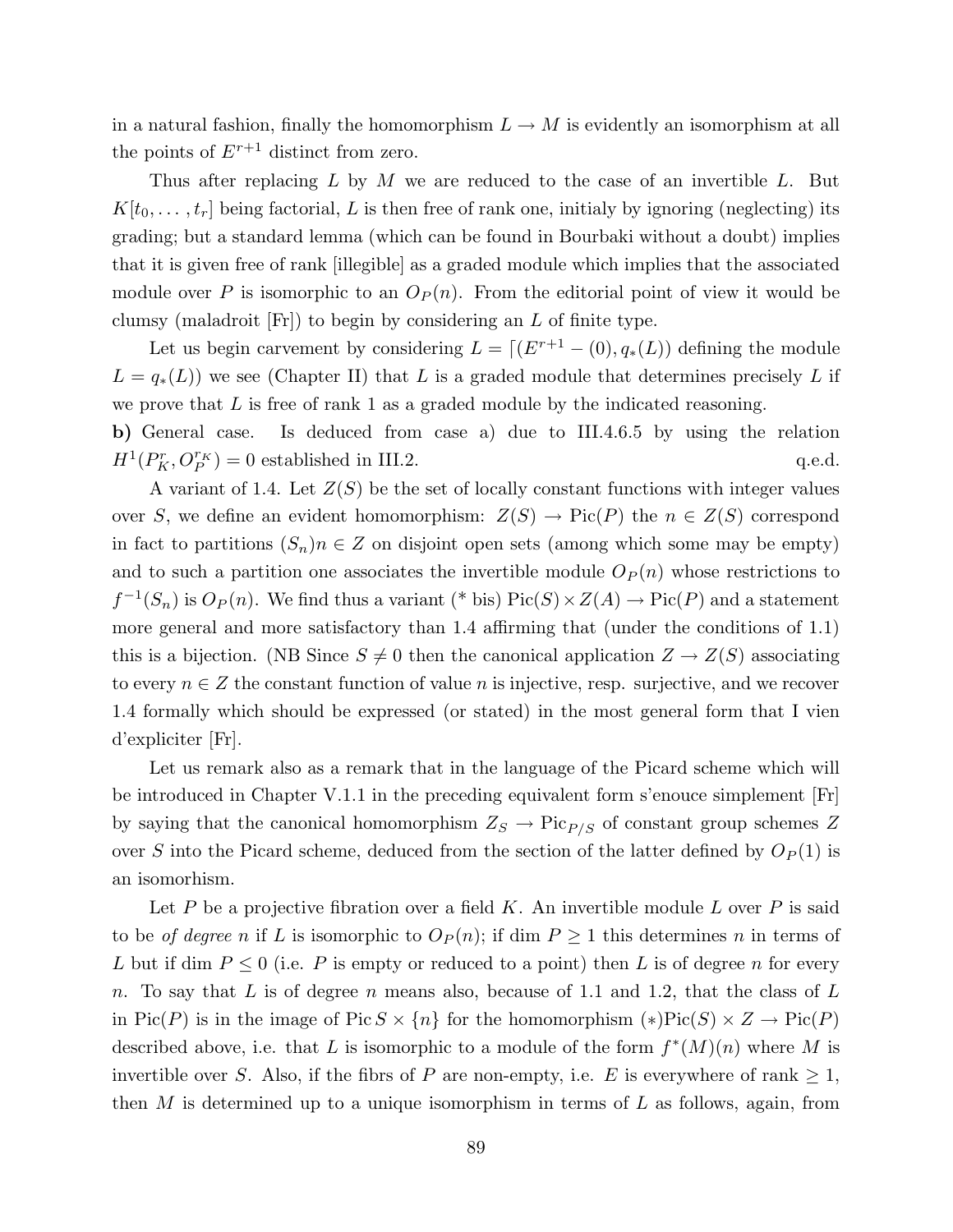1.1 and 1.2. (By the way A ce propos [Fr] I notice that it is proper to announce 1.1 also without any hypothesis about the rank of  $E$ : every invertible  $L$  over  $S$  can be taken in the form indicated in that statmenet; lousque  $[Fr]$  if the fibers of  $P$  are non-empty, i.e. the rank of E is  $\geq 2$  athen the partition of S is also determined uniquely by the choice of L. In this way th remark 1.2 is eliminated and passe [Fr] in the proof.)

Let  $P^1 = P(E^1)$  be a second projective fibration, then the determination of  $Pic(P)$ allows in principle to determine the S-morphism  $g: P \to P^1$ , since these are defined by an invertible module  $L(g^*O_P)$  over [illegible] and a homomorphism  $f_*(L) \leftarrow E^1$  (such taht the associated homomorphism  $f^*(E^1) \to L$  is surjective) modules an isomorphism of L. We say that  $g: P \to P^1$  is of degree n if  $L = g^*(O_P(1))$  is of degree n. It suffices evidently de savoir  $[Fr]$  determine the homomorphisms of degree n for every n given. Let us note that if g is of degree n and P has fibers of dimension  $\geq 1$  we necessarily have  $n \geq 0$  (since over a field K if dim  $P \geq 1$  then  $O_P(n)$  is generated by its sections only if  $n \geq 0$ .), of course we could restrict ourselves to the case where P has its fibers of  $dim \geq 1$  (by proceeding as in 1.2). Since we have  $f_*(f^*(M)(n)) = M \otimes f_*(Op(n)) =$  $M \otimes \text{Sym}^2(E)$  we see that the determination of the S-morphisms  $g: P \to P^1$  is reduced to the determination of the couples  $(m, u)$  up to isomorphism where M is an invertible module over S and  $u: E^1 \to M \otimes \text{Sym}^n(E)$  is a homomoprhism such tat the corresponding homomorhism [illegible]  $^*(E^1) \to f^*(M)(n)$  is an epimorphism. Then g determines a first invriant of a global nature over S, savoir [Fr]  $(M) \in Pic(S)$  and this invariant fixed by the chosen  $M$ , the corresponding  $g$  correspond to a certain subset of the quotient set  $Hom(E^1, M \otimes \text{Sym}^n(E))/I(S, O_S)^*$ , the passage to the quotient by the group  $I(S, O_S)^*$ corresponds to "module isomorphism" in the description of the  $g: P \to P^1$  via invertible modules (Nota bene: the endomorphisms, resp. automorphisms, of an invertible L over a projective fibration  $P$  correspond to sections, resp. invertible sections, of  $O_P$  over  $P$  or even to sections, resp. invertible sections, of  $O_s \to f^*(O_P)$  over S.)

Special cases (particular cases)

1)  $n = 0$  – then we must take the homomorphism  $E^1 \rightarrow M$  that are surjective, i.e. everywhere non-zero modules isomorphism of M. We find exactly the morphisms  $g: P \to$  $P<sup>1</sup>$  of the form h, where h is a section of P over S (savoir [Fr] those determined by the invertible quotient M of  $E^1$ ). Thus the S-morphisms of degree 0 of P into  $P^1$  are the constant morphisms relative to S.

[Here ends the crossed out part Translator]

2)  $n = 1$  – we must take the homomorphisms  $E^1 \to E \otimes M$  or  $L \otimes M$  tht are surjective as one erifies immediately and the corresponding homomorphism  $g: P \to P^1$  is nothing else but the composition  $P(E) \to P(E \otimes M) \to P(E^1)$  where the first homomorphism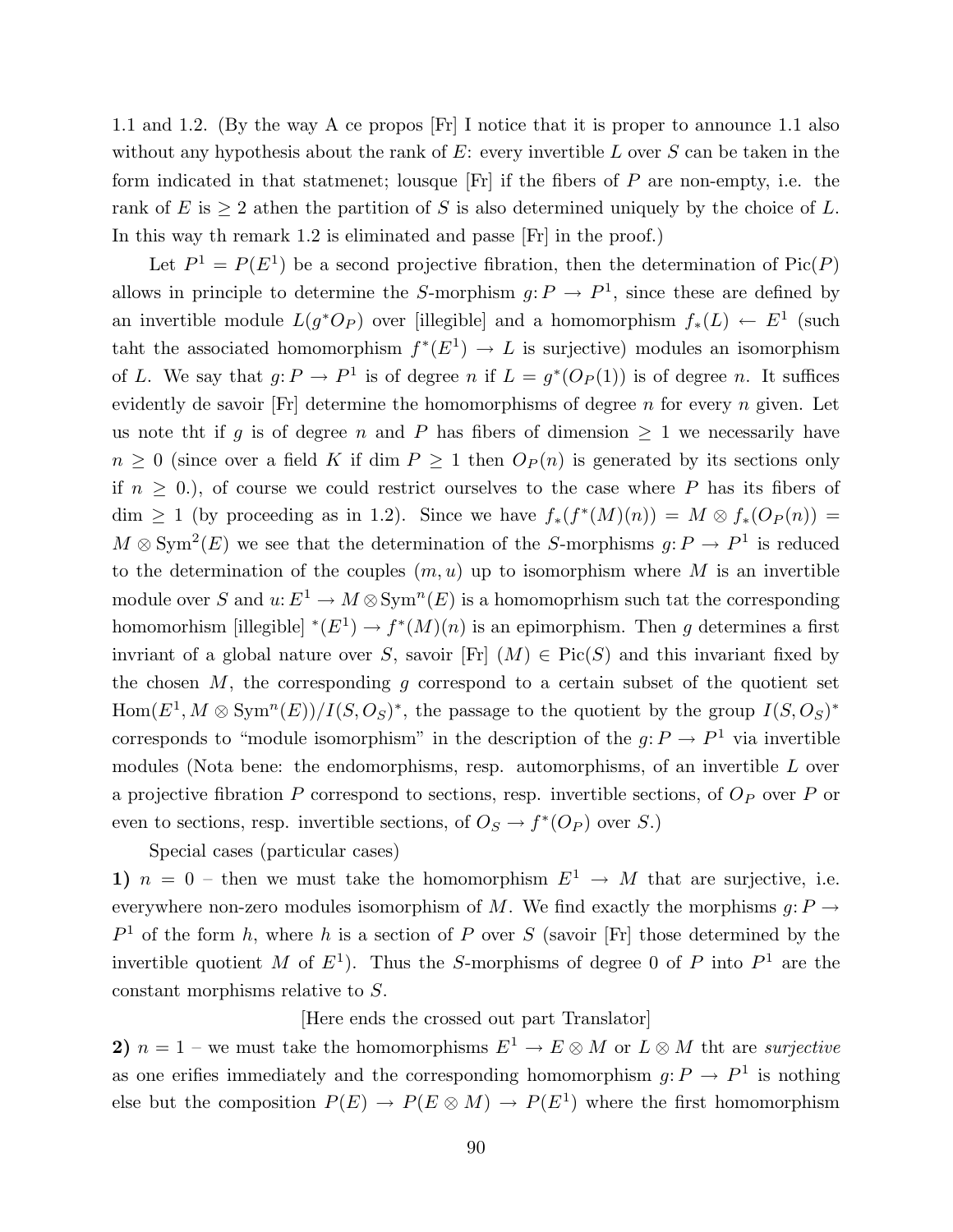is the canonical isomorphism described in Chapter II and the second is the canonical closed immersion deduced from the epimorphism  $E^1 \to E \otimes M$ . If we call linear the homomorphisms from  $P$  into  $P<sup>1</sup>$  which can be so described as such a composition we see that the morphisms  $g: P \to P^1$  which are of degree 1 are exactly the *linear* ones.

To finish let us determine the isomorphisms of  $P$  with  $P<sup>1</sup>$ .

**Theorem 1.6.** Let S be a prescheme,  $P = P(E)$  and  $P<sup>1</sup> = P(E<sup>1</sup>)$  two projective fibers over S defined by E and  $E^1$  locally free of finite type. Then every S-isomorhism g [illegible] :  $P \to P^1$  is definable as a composition  $P(E) \to P(E \otimes M) \to P(E^1)$  where  $M$  is an invertible module over  $S$ , the first homomorphism is the canonical isomoprphism of Chapter II and the second is the isomorphism deduced from an isomorphism  $u: E^1 \to$  $E \otimes M$ . Since the fibers of P are non-empty (resp.of dim > 1) therefore M (respectively the couple  $(M, U)$  is determined up to a unique isomorphism in terms of g.

According to the above considerations we are reduced to proving that  $g$  is of degree one which reduces us to the cse where  $S$  is the spectrum of a field and also (bien sur [Fr]) we may suppose that dim  $P \geq 1$ . But let us note that  $O_P(1)$  is then intrinsically characterized (i.e. independently from the way that  $P$  is reduced as a projective fibration) as the generator of Pic(P) (between the two generators  $O_P(1)$  and  $O_P(-1)$ ) which is ample; consequently if  $g: P \to P^1$  is an isomorphism then  $g^*(O_P^1(1))$  is isomorphic to  $O_P(1)$  and we (gagne) [Fr] – In local form less savante [Fr] we may announce:

**Corollary 1.7.** Under the conditions of 1.6 every S-morphism g:  $P \rightarrow P$  can be described in a neighborhood of each  $s \in S$  usign an isomorphism  $u: E \mid U \simeq E^1 \mid U$  the latter being well defined module multiplication by an element of  $\lceil (U, O_U )^*$ . In particular:

**Corollary 1.8.** Let S be a prescheme,  $P = P(E)$  a projective fibration over S defined by  $E$  locally free of finite type,  $u$  an automorphism of  $P$ . Then  $u$  is determined in a neighborhood of every point  $s \in S$  by an automorphism u of  $E \mid U$  the latter being well defined by u module multiplication by an element of  $\lceil (U, O_U)^* \rceil$ .

**Remark 1.9.** In 1.8 we could easily deduce that the group functor  $\text{Aut}_S(P)$  over S is representable by an affine prescheme of finite presentation over S, which can be also interpreted as the quotient group scheme of the linear group scheme  $G | (E)$  by its center  $G_M$ . The group prescheme is called the prescheme of projective groups or simply projective group defined by E and is denoted  $GP(E)$ . If E is free  $E \cong O_S^{r+1}$  $S^{r+1}$ , thus  $GP(E)$  is nothing else but the group prescheme  $GP(r)_{S}$  deduced by base change  $S \rightarrow \text{Spec } Z$  of the analogous group scheme  $GP(r)$  over  $Spec Z$  called the absolute projective group.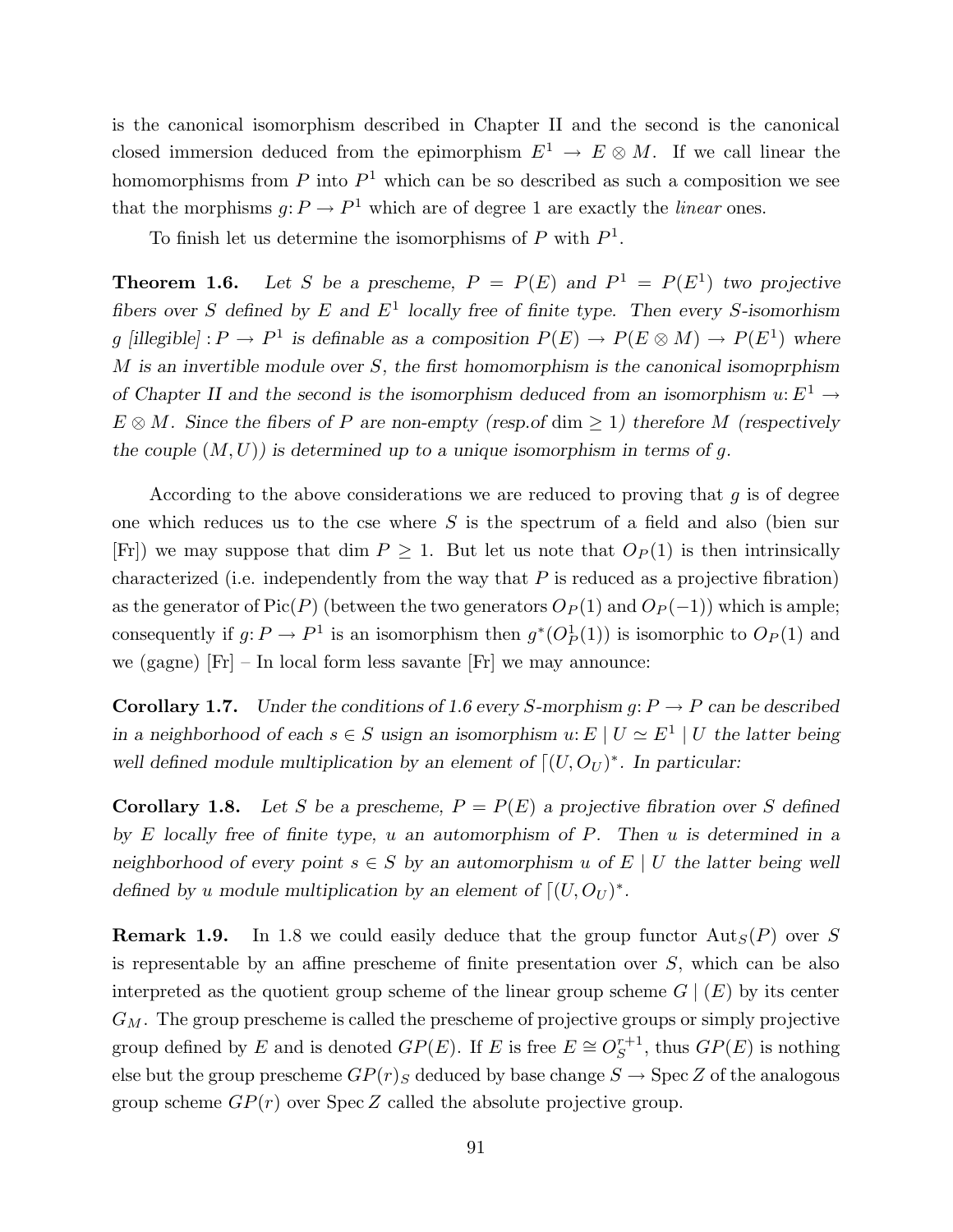End of Appendix 1. Marginal remark next to Remark 1.9 partly illegible [illegible]  $P(E^v \otimes E)$  defined by the non-vanishing of the "determinant".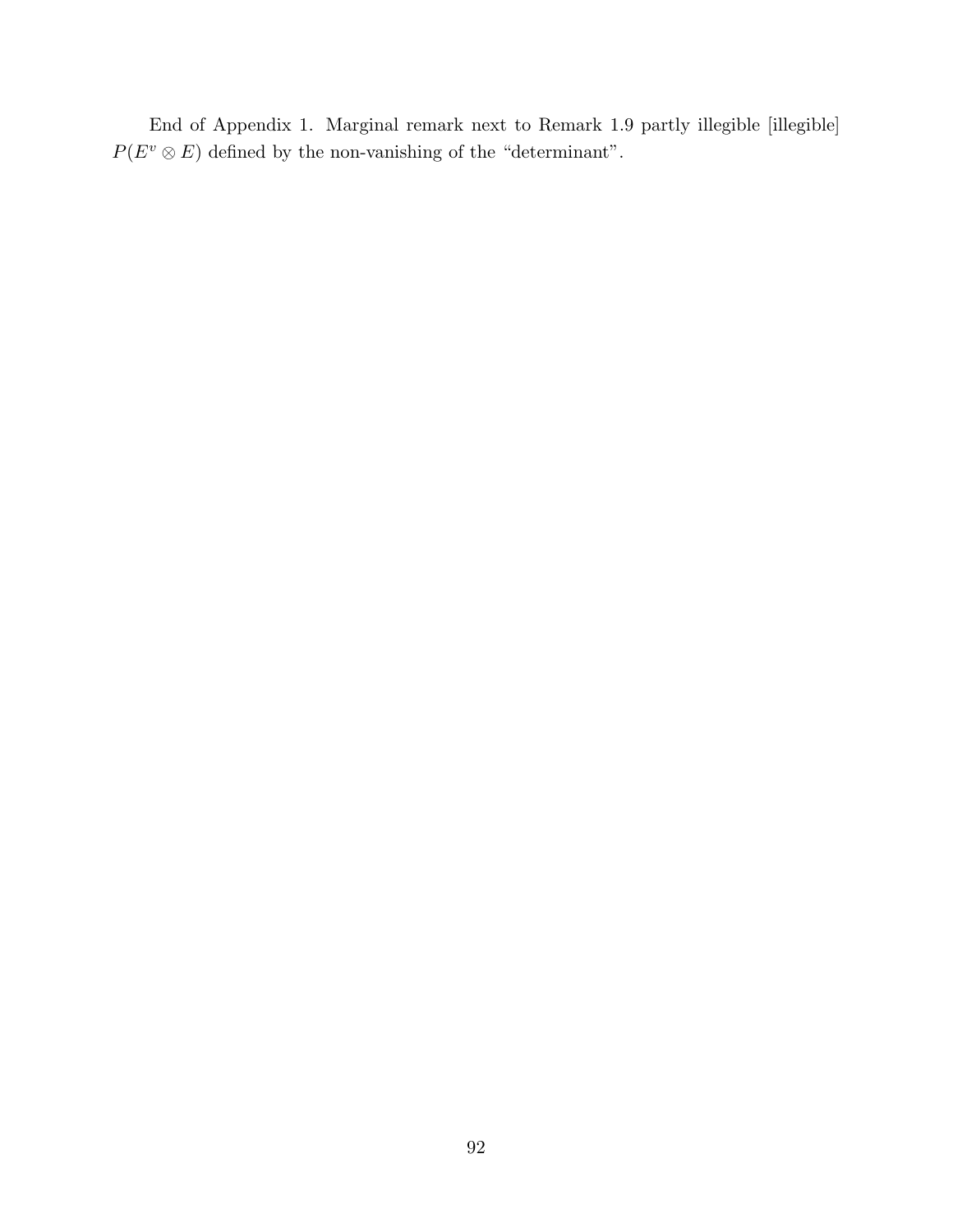#### Section 2

### Relative divisors and invertible shaves on projective and multiprojective fibrations

**2.1.** Let, as in No. 1,  $P = P(E)$  E locally free over S of rank  $\geq 2$  everywhere. We propose to determine the set  $Div(P/S)$  of relative divisors  $\geq 0$  over P p.r. (pr rapport ? with respect) to S. We see that to give such a divisor is the same as to give an invertible module L over P with a section  $\phi$  of L transversally regular. But according to 1.1 (ignoring a possible partition of S if S is not connected) L is isomorphic to a  $M \otimes O_P(n)$  where M is an invertible module over S in addition determined up to a unique isomorphism in terms of L. In addition we see tht we have also the canonical isomorphisms

$$
(*)\qquad f_*(L) \simeq M \otimes f_*(O_P(n1)) \simeq M \otimes \text{Sym}^n(E)
$$

so that to give a section  $\phi$  of L is the same as to give a section  $\psi$  of  $m \otimes \mathrm{Sym}^n(E)$ . Taking into account the fact that the fibrs of  $P/S$  are integral we see in addition the  $\phi$  is transverse regular (i.e. regular on each fiber) if and only if  $\psi(s) \neq 0$  for every  $s \in S$  or which is the same if and only if the homomorphism  $\psi: M^v \to \text{Sym}^n(E)$  deferred by  $\psi$  is "universally injective", i.e. locally an isomorhism onto a direct factor, or what is the same if its transpose  $\psi: \text{Sym}^n(E)^v \to M$  is surjective.

We say that a relative divisor D over P is of degree n if  $O_x(D) = L$  is of degree n in the sense of the previous No. Since  $D \geq 0$  this implies  $n \geq 0$  since [illegible] (on avait ???) if we had (?)  $n < 0$  every section of L over X were zero. By 1.1 if D is a relative divisor  $\geq 0$  over P then there exists a unique decomposition of D into the disjoint sum of open subsets  $S_n(n \in N)$  such that for every  $n \in N$ ,  $L/P/S_n$  is fo degree n. This reduces the determination of the set of relative divisors  $\geq 0$  to the case of relative divisors  $\geq 0$  of given degree n.

This text replaces of course the 'abstraction faite' above (translated ignoring).

This being granted the above reflections give the

**Proposition 2.2.** Under the above hypotheses we have a one-to-one correspondence between the set  $Div^{n}(P/S)$  of relative divisors  $\geq 0$  of degree n over P and of the set of invertible quotient modules M of  $Sym<sup>n</sup>(E)<sup>v</sup>$  (or, which is the same, of invertible submodules locally direct factors  $M^v$  of  $Sym^n(E)$ .

If D and M correspond to each other then  $O_P(D)$  is canonically isomorhic to  $M \otimes$  $O_P(n)$  and the section  $S_D$  is identified by this isomorhism a ce q'on devin [Fr] taking into account (∗).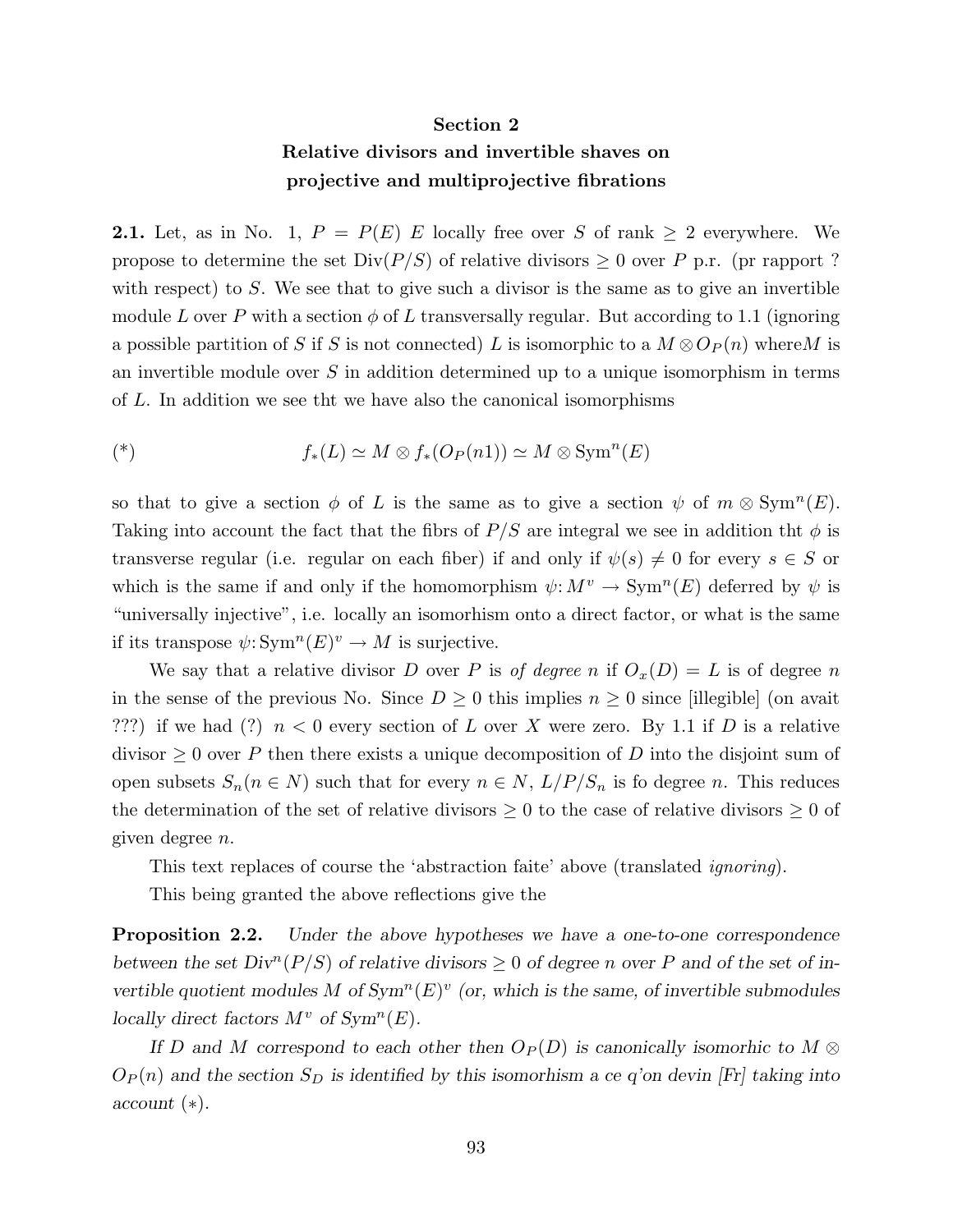Let us notice that this description is compatible with leut [illegible] base change in S. Taking into account the interpretation of invertible quotient modules of  $\text{Sym}^n(E)^v$  as sections over S of  $P(\text{Sym}^n(E))$ , we find here: (oui Fr)

**Corollary 2.3.** The subfunctor  $Div_{P/S}^n$  of  $Div_{P/S}^+$  is representable canonically by  $P(\text{Sym}^n(E)^v)$ . Taking into account the considerations of 2.1, it follows that:

Corollary 2.5.  $Div_{P/S}^+$  is representable canonically by the S-prescheme sum of the  $P(\text{Sym}_{P/S}^n(E)^v), n \in N.$ 

**Corollary 2.5.** Let us now suppose that we are given a finite family  $(E_i)_{i\in I}$  of locally free modules over S, hence (d'ou'des Fr)  $P_i = P(E_i)$  and a  $P =$  fibered product of the  $P_i$ also the multiprojective fibration over S defined by the  $(E_i)$ . For simplification of notations we denote by  $O_i(n)$  the inverse image sur (Fr) P of the invertible module  $O_{P_i}(n)$  over  $P_i$ . For every system of integers  $n = (Ni)_{i \in I} \in Z^I$  we put  $O_P(n) = \otimes_i O_i(n_i) = \otimes_{I_{O_S}} O_{P_i}(n_i)$ ceci pose [Fr], 1.1 generalizes as follows:

**Proposition 2.6.** Let us assume that the  $E_i$  have (partout Fr) rank  $\geq 2$ . Then for every invertible module  $L$  over the multiprojective fibration  $P$  there exists a decomposition of S into the disjoint sum of open sets  $S_n$ ,  $n \in \mathbb{Z}^I$  and an invertible module M over S such that  $L/P/S_n$  is isomorhic to  $O_P(n)/P/S_n$ . Also the  $S_n$  are determined uniquely and M is determined up to a unique isomorphism.

The proof consists in an immediate reduction to 1.1. Under the conditions of 2.6, we may therefore associate to every invertible L over P a 'multidegree'  $n = (Ni)_{i \in I} \in Z(S)^{I}$ which characterizes L up to a unique isomorhism provided  $Pic(S) = 0$ . also we may interpret the Ni (called the "partial degree of L with respect to the factor  $P_i$  of index i") if we take for each i a section  $g_i$  of  $P_i$  over S (NB such sections exist in any case locally over S) and if we note that this system defines for each i an S-morphism  $g_i: P_i \to P$ ; this granted (cui pose F4) we have  $N_i = \text{dig } h_i^*(L)$  we point out that in general the  $n_i$  are not integers but they are locally constant functions of S into Z.

Proceeding as in No. 1, we may deduce from 2.6 the determination of a morphism of one multiprojective fibration into another and in particular the determination of the automorphisms of multiprojective fibrations. More interesting for us because of par 25 about the resultant (?) and discriminant of forms will be the determination of relative divisors  $\geq 0$  on a multiprojective fibration.

**Corollary 2.8.** If  $D$  is a relative divisor over  $P$  we define its multidegree as that of  $O_P(D)$ . As above, the determination of  $Div^+(P/S)$  is reduced to that of  $Div^n(P/S)$  for a given multidegree  $n \in I$  which gives an isomorphism  $L = O_x(D) \approx M \otimes_{O_S} O_P(n)$ .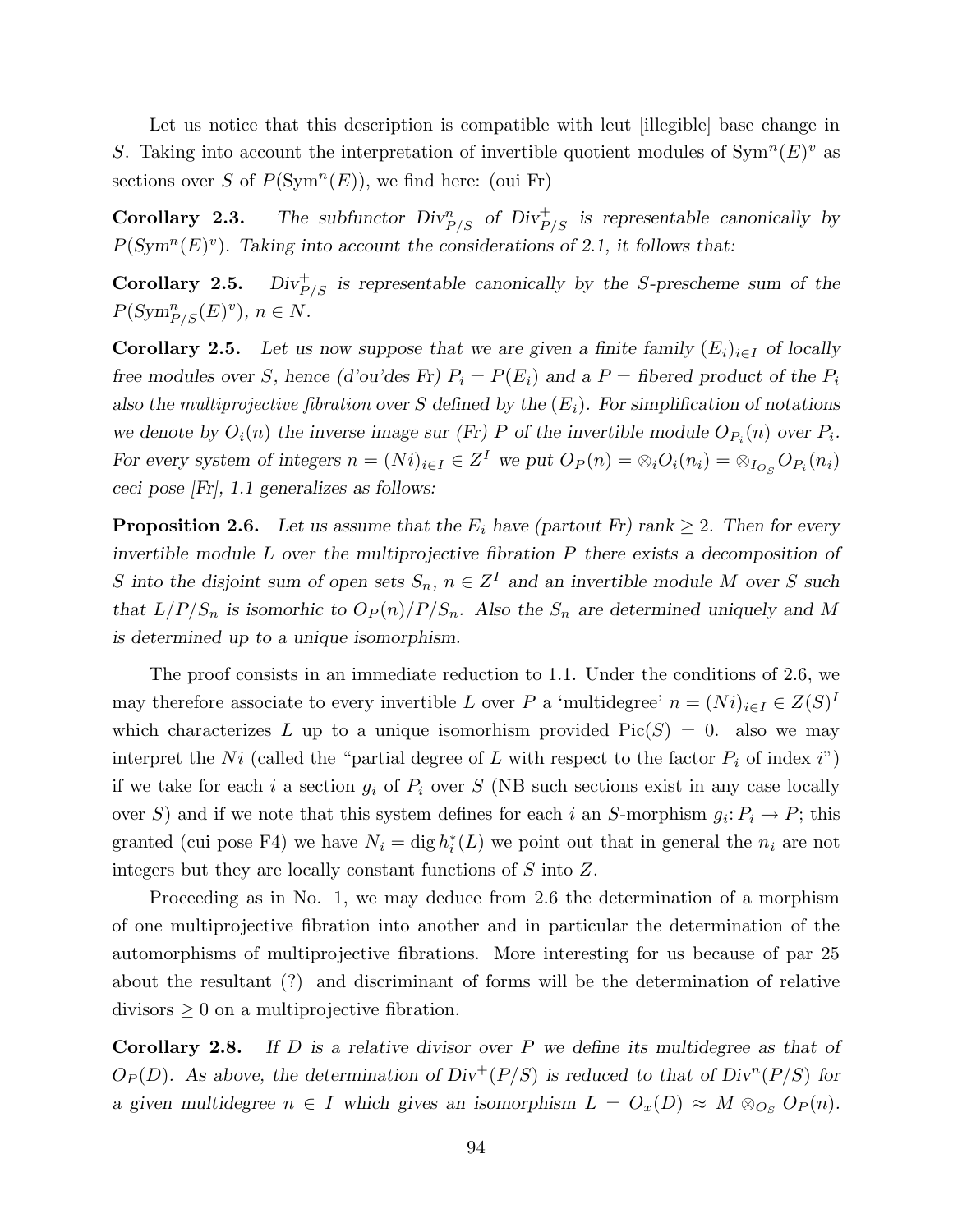But we have due to Chapter II, Par. 2 (\*\*)  $f_*(D) = M \otimes f_*(O_P(n)) = M \otimes_i Sym_i^n(E_i)$ . Proceeding now as in 2.2, we find the

**Propositioin 2.9.** With the preceding notations, to be recalled, we have one-to-one canonical correspondence between the set  $Div<sup>n</sup>(P/S)$  of relative divisors of multidegree n over P and the set of invertible quotient modules M of  $\otimes_i Sym_i^n(E_i)^v$  (or, what is the same...) If D and M correspond to each other, then  $O_P(D)$  is canonically isomorphic to  $M \otimes O_P(n)$  and  $s_D$  is identified then a'ce qu'on devine [Fr], taking into account (\*\*).

**Corollary 2.10.** The subfunctor  $Div_{P/S}^n$  of  $Div_{P/S}^+$  corresponding to relative divisors of multidegree *n* is canonically representable by the projective fibration  $P(\otimes_i Sym_i^n(E_i)^V)$ and  $Div_{P/S}^+$  is canonically representable by the sum prescheme of the latter for  $n \in N<sup>I</sup>$ .

**Corollary 2.11.** The preceding very simple determination of  $\text{Div}_{P/S}$  is due to the very simple structure of  $Pic(P?S)$  (indeed to the "discrete" structure of the Picard prescheme  $Pic_{P/S} \dots$ ) We may, abstracting from the reasoning just done, (abstraive le raisonment fait)  $[m\alpha]$  fmaking the reasoning done abstract – Grothendieck's art of making things as general as possible – translator's remark] wich reduces essentially to establishing a relative representability (with respect to Pic).

To do this let us take a morphism  $f: X \to S$  proper and flat of finite presentation and an invertible module L over X. We propose to determine the subgroups  $Div^L(X/S)$ of  $Div^+(X/S)$  formed by relative positive divisors such that  $O_X(D)$  is isomorphic to a module of the form  $L \otimes_{O_X} M$  where M is an invertible module over S (depending on D). We assume that we have  $f_*(X_X) \leftarrow O_S$  which implies that the above M (ci-dessus M [Fr]) is determined up to a unique isomorphism by D since  $M = f_*(L^{-1} \otimes O_X(D))$ . To give D corresponding to an L given is thus reduced to giving a transversally regular section  $\phi$ of  $L \otimes M$ . But we have, because of Chapter III, Par. 7, that there exists a module Q of finite presentation over  $S$  whose formation commutes in addition with every base change and an isomorphism of functors in G (a quasi-coherent module variable over S)  $f_*(L \otimes G)$ – Hom $(Q, G)$  (To tell the truth in the loc. cit. we suppose that S is locally neotherian but if we get rid of this hypothesis in an evident way by a brief procedure taking into account the commuting of Q with base change). In particular, to give  $\phi$  is equivalent to giving a homomorphism  $\Psi: Q \to M$ . A necessary condition for  $\phi$  to be transversally regular and one which is sufficient if the fibers of X are integral is that  $\phi$  should be  $\neq \phi$  fiber by iber, which in terms of  $\Psi$  means simply that  $\Psi$  is surjective thus that  $\Psi$  corresponds to a section of the projective fibration  $P(Q)$  over S. We obtain therefore the

**Proposition 2.12.** In the above notations  $Div^L(X/S)$  is in a canonical bijective corre-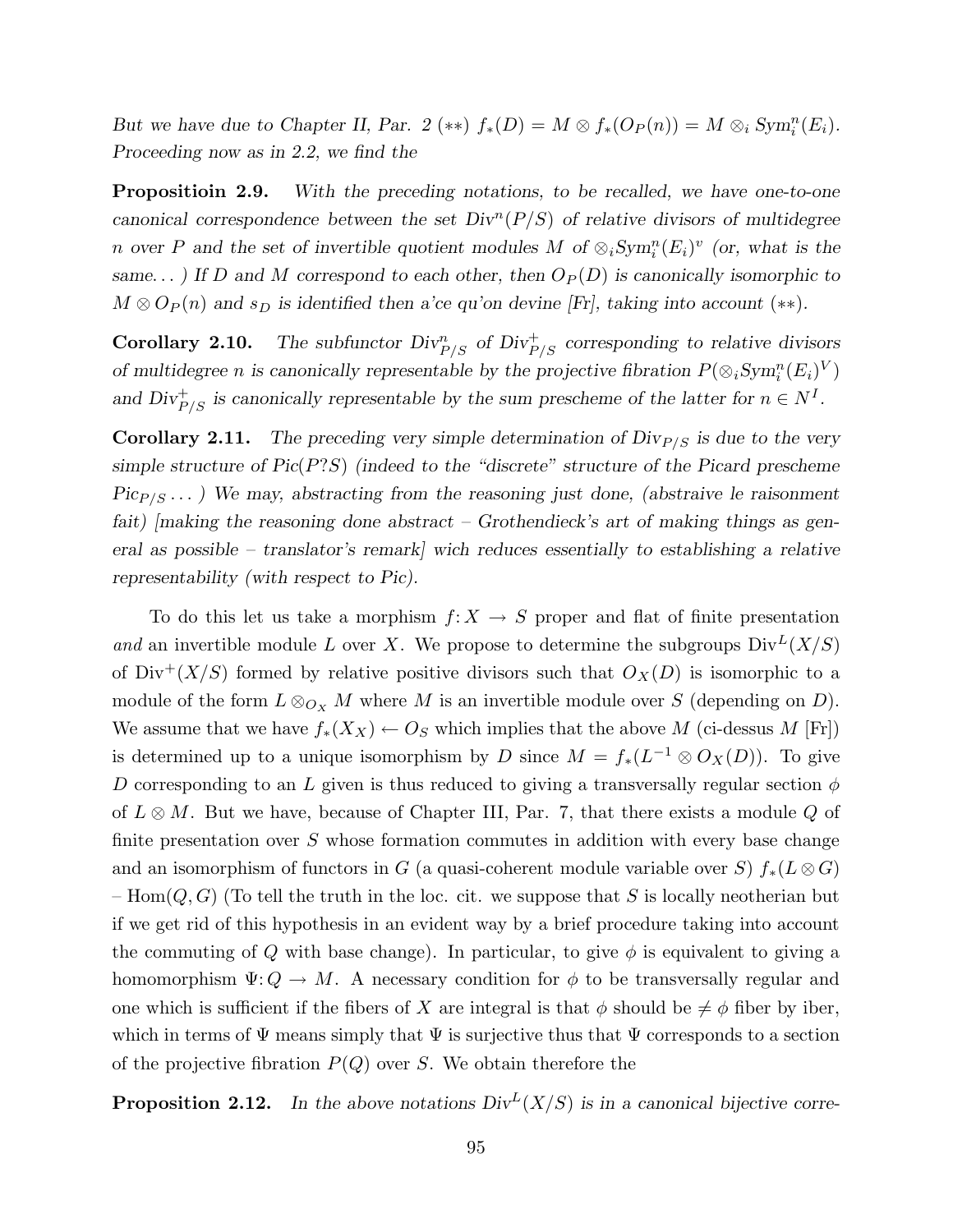spondence with the set of sections of  $P(Q)$  over S corresponding to a quotient module M of Q such that the section  $\phi$  of  $L \otimes M$  defined by  $\Psi: Q \to M$  should be transversally regular. Let us suppose now that the hypothesis  $O_s \to f_*(O_X)$  is encove [Fr] even (???) true after every base change or what reduces to the same by III.7 that we have the condition  $k(s) \to H^0(X_s, O_{X_s})$  for every  $s \in S$ . Thus 2.12 applies equall well to every  $X_s^1/X^1$  by an arbitrary base change  $S^1 \to S$ . We obtain therefore the

**Theorem 2.13.** Let  $f: X \to S$  be a morphism of finite presentation proper and that satisfying  $(* * *)$  above L an invertible module over X, let us consider the subfunctor of  $Div_{X/S}^L$  of  $Div_{X/S}^+$  defined above in terms of L. There exists a module of finite presentation Q over S such that the preceding functor is representable by a sub-prescheme open retrocompact of the projective fibration  $P(Q)$ ; since the fibers of  $X/S$  are geometrically integral thus  $Div_{S/S}^L$  is representable by the same fibration (by the fibration itself lui même  $[Fr]$ .

The last assertion results immediately from the one that we have given before. For the general case we have already noted that we have a monomorphism  $Div_{S/S}^L \to P(Q)$ and we are reduced to proving that the latter is representable by an open quasi compact immersion, which reduces us to proving that if we take a section of  $P(Q)$  over S, i.e. an invertible quotient module M of Q, d'ou [Fr] a section  $\phi$  of  $L \otimes M$  non-vanishing at any fiber then the subfunctor [illegible] of the final functor  $S$  over  $(\text{Sch})/S$  "consisting in making  $\phi$  transversally regular" is representable by a retrocompact open subset of S. But the fact that it is representable by an open set gives the fact that  $f$  is proper and that the transverse regularity is an open condition (cf. par.  $11...$ ) the retrocompactness is seen immediately by reduction to the noetherian case.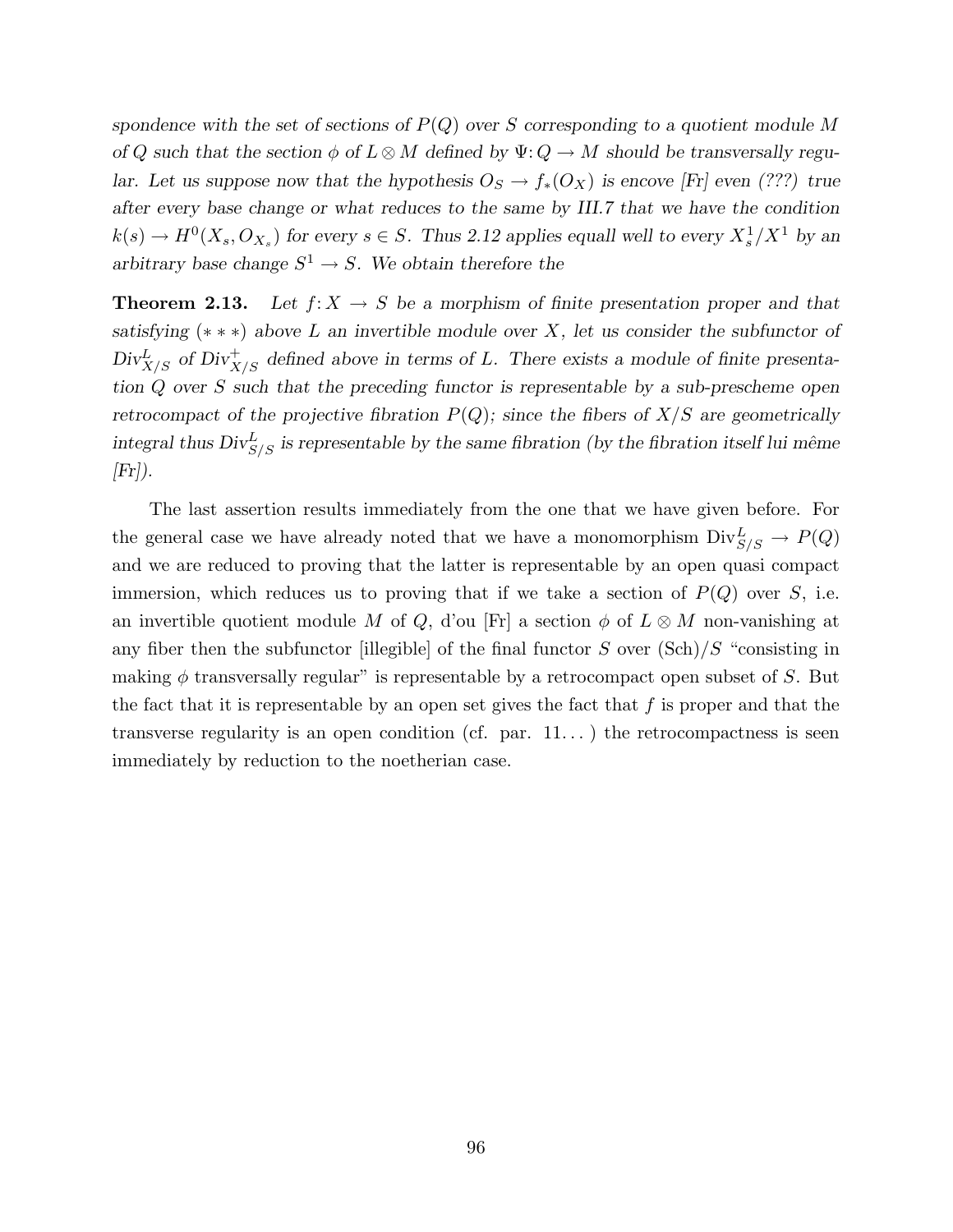## Section 3 Linear systems of divisors and morphisms into projective fibrations

Let D be a family of divisors over  $X/S$  parametrized by T (we imply in what follows positive). A point  $x \in X$  is called "fixed point" for this family of divisors if  $pr_1^{-1}(x) \subset D$ essentially so hat the set of non-fixed points is a complement of  $pr_1(X \underset{S}{\times} T - D)$ , consequently if  $T \to S$  is universally open (for example flat locally of finite presentation) then the set of fixed points is closed. We say that the family of divisors is without fixed points if the set Z of fixed points is empty. If Z is closed then  $X - Z$  is the biggest oipen set such that the family of divisors of  $X - Z$  parametrized by T induced by the given family in an evident sense is without fixed points. If the family  $D$  is "without fixed points" and if  $T$  is flatand locally of finite presentation over S with fibers  $(S_1)$  and geometrically irreducible then D is also a divisor relative to X (for  $\text{pr}_1: X_{\underset{S}{S}} T \to X$ ): indeed D is defined locally at a point  $z \in \text{supp } D$  by one equation  $\phi = 0$  and the equation induced on the fiber  $T_{s k(x)}$ of the point  $x \in X$  (over  $s \in S$ ) is non-nilpotent at z (since otherwise  $pr_1^{-1}(x)D = V(\phi_x)$ would contain set-theoretically a neighborhood of Z in  $T_{k(x)}$  therefore would contain  $T_{s k(x)}$ i.e. x would be a fixed point which it is not) but since  $T_{s k(x)}$  is irreducible and  $(S_1)$  it follows that  $\phi_x$  is  $O_{T k(x)}$ -regular at Z. We obtain therefore a family of divisors of  $T/S$ parametered by  $X$ , i.e. a morphism

$$
X \to \text{Div}_{T/S}.
$$

In the general case where the family of divisors of  $X$  may have fixed points, we obtain a family of divisors  $T/S$  parametered by  $X - Z$ , i.e. a morhism  $x - Z \rightarrow Div_{T/S}$  by replacing in the previous definition X by  $X - T$ .<sup>74</sup> Anyway the above proof shows that  $X - Z$  is exactly the greatest open set U of X such that  $d | U \underset{S}{\times} T$  is a divisor relative to U, i.e. such that its symmetric (image) <sup>t</sup>D is a family of divisors of  $T/S$  parametrized by  $U/S$ . We may remark that if X and T are both flat locally of finite presentation over S with fibers  $(S_1)$  and geometrically irreducible the symmetry  $D \to {}^t D$  gives a one-to-one correspondence between families of divisors of  $X/S$  parametrized by T which are without fixed points and families of divisors of  $T/X$  parametrized by X which are without fixed points. If in this statement we wish to get rid of the specific assumption made about the fibers of  $X/S$  and  $T/S$ , it is convenient to replace the "fixed points" by "fixed points in a more general or extended sense" by understanding that by a fixed point in a general sense

 $74$ I think  $X - Z$  [Tr].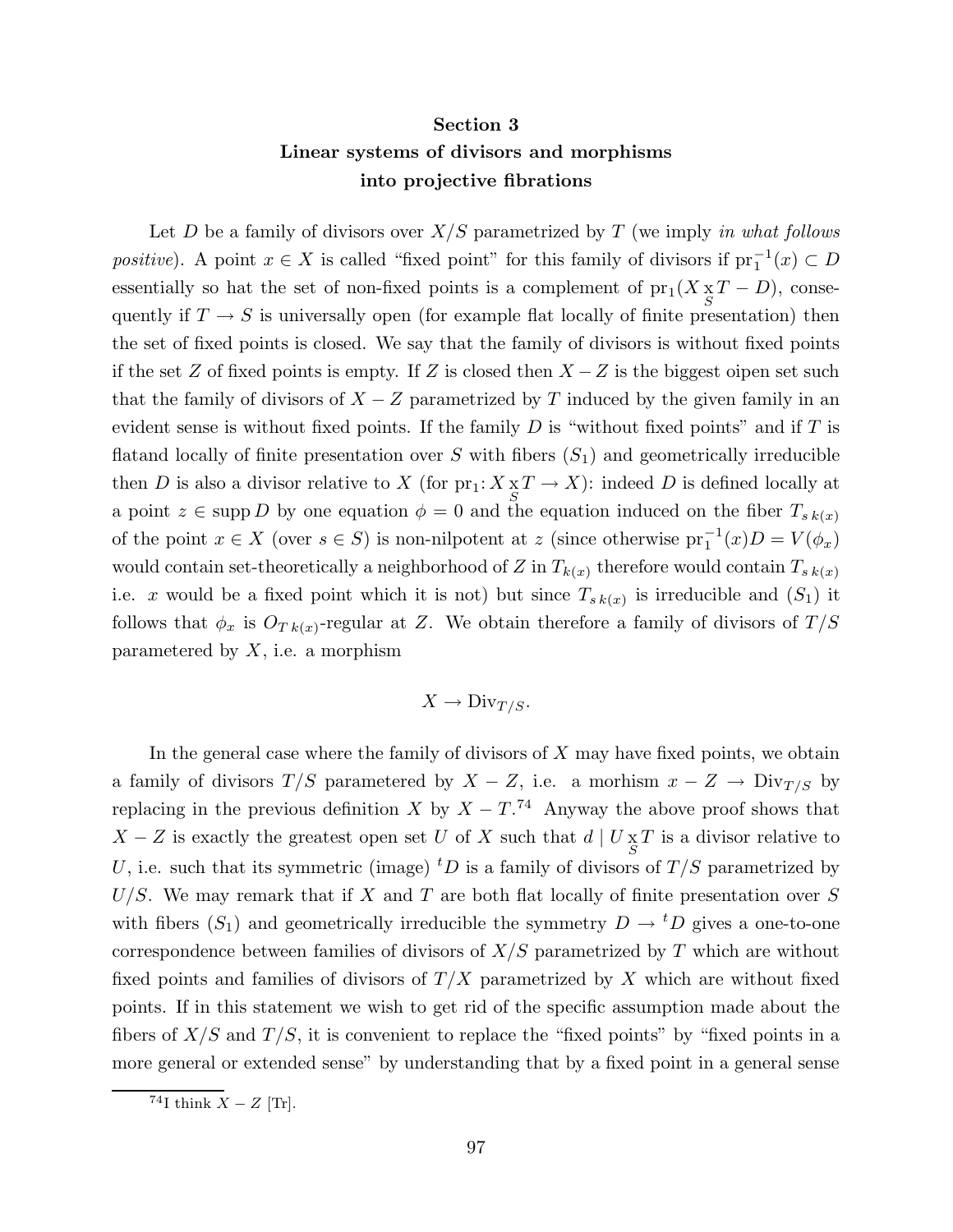of D an  $x \in X$  such that D is not a relative divisor to X at all the points of  $\text{pr}_1^{-1}(x)$ . IF W is open, the points of  $X \underset{S}{\times} T$  where D is a relative divisor with respect to X then the set of fixed points in the extended sense of D is equal to  $pr_1(x x_S T - W)$  since  $T \to S$  is proper it is therefore a closed subset  $Z'$  of X. In every case (any case) we obtain a family of divisors of  $T/S$  parametrizeed by  $X - Z'$ . The assumption that the fibers of  $T/S$  are  $(S_1)$ and geometrically irreducible serves precisely to insure tht  $Z = Z'$  (fixed points = fixed points in extended sense). Geometrically, let us suppose for simplicity that  $S = \text{Spec } k, k$ an algebraically closed field which is allowed for  $T/S$  flat and of finite presentation, by a base change, to say that  $X \in X(k)$  is a fixed point (resp. fixed point in an extended sense) means that  $x \in \text{supp } D_t$  for every  $t \in T(k)$  (respectively, that there exists a prime cycle T' associated to T such that  $x \in D_t$  for every  $t \in T'(k)$ ). An omission: The formation of the set of fixed points Z is compatible with base change in S; on the other hand  $X - Z$ (assumed open, e.g.  $T/S$  flat locally of finite presentation) is universally schematically dense in  $X$  relative to  $S$ . This last fact results from Par.  $11^{75}$  and from the fact that for every  $s \in S$   $Z_s$  does not contain any point of  $X_s$  associated to  $O_{X_s}$  (indeed the support of divisor over  $X_s$  does not contain any such point). In the case where T is a projective fibration  $Q = P(F) D_{Q/S}$  is representable by the sum of  $P(\text{Sym}^n(F^v)) = P(n)$ , we find a morphism  $X - Z \to P(n)$ . We say that the family of divisors D is of degree n if the preceding morphism factors by  $P(n)$ ; if  $X \neq \phi$  hence  $X - Z \neq \phi$  the n in question is well defined by  $D$ . Besides, in addition, to define this notion we do not strictly need for rigor the result of representability announced above but only ot have defined the canonical monomorphisms

## $p(n) \rightarrow Div_{p^v/S}$

(N.B. we put  $P = P(F^v)$  hence  $Q = P(F) = P^v$  with the notations of the previous Nos.) We call a linear system of divisors over  $X/S$  parametrized by the projective fibration  $O = P^v$  every family of divisors over  $X/S$  parametrized by O which is of degree one, i.e. defining  $f: X - Z \to P$ . Therefore to such a linear system of divisors and if the fibers of  $P^v$  are  $\neq \phi^{76}$  is associated to a rational map of X into a projective fibration. Indeed, even better as a rational map [illegible] "pseudo-morphisme rel: S". By the very construction  $D \mid (X - Z) \times P^v$  is nothing else but the inverse image by  $(f \, id_{P^v})$  of the canonical divisor (the incidence divisor) H over  $P_X P^v$ . Hence the knowledge of  $f: X - Z \to P$  allows us to reconstruct at least the family of divisors of  $X - Z$  induced by D so that if the family is without fixed points it is determined by the associated morphism  $f: X \to P$ . Let us note that we obtain evidently a one-to-one correspondence between linear systems of divisors

<sup>75</sup>Tr: make reference more precise

<sup>76</sup>Illegible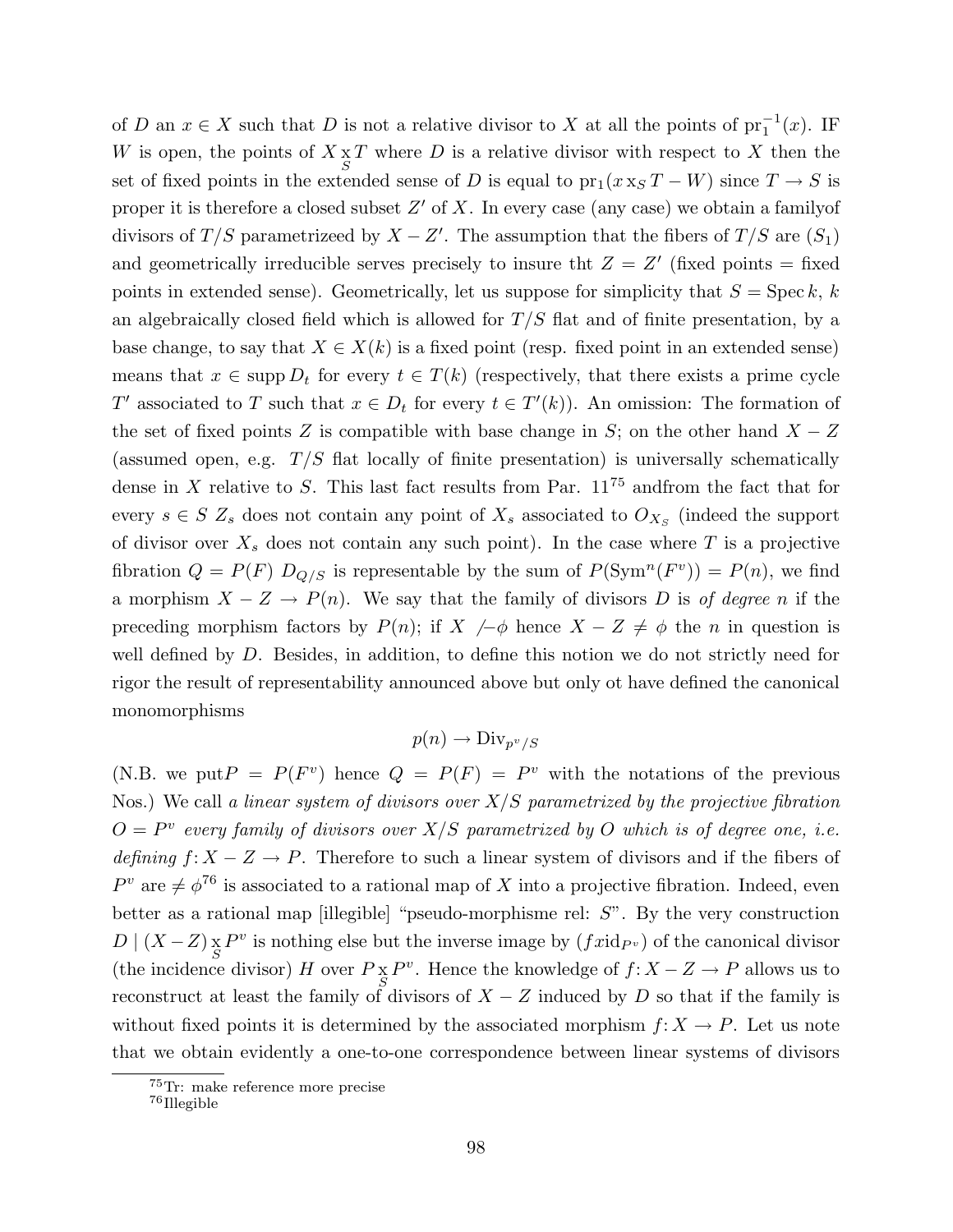$X/S$  parametrized by  $P^v$  and morphisms  $f: X \to P$  such taht if  $(f \underset{S}{\times} id)^{-1}(H)$  is a relative divisor over  $X \underset{S}{\times} P^v$  with respect to  $P^v$ . This condition can be verified fiber by fiber and we obtain:

**Proposition 3.1.** We have a one-to-one correspondence between the linear systems without fixed points of divisors over  $X/S$  parametrized by  $P^v$  and the morp;hisms  $f\colon X\to Y$ P having the following property: for every  $\in S$ , denoting by k an algebraic closure of  $k(s)$  and for every associated prime cycle X' of  $X_k$ ,  $f(X') \subset P_{\overline{k}}$  is not contained in any hyperplane of  $P_{\overline{k}}$ . (If X has geometrically integral fibers this can be stated simply by saying that  $f(X_{\bar{k}})$  is not contained in any hyperplane of  $P_{\bar{k}}$ ).

In general (i.e. if  $Z \not\!\phi$ ) we can no longer affirm that the knowledge of f determines the family of divisors. The most trivial case of that where  $P^v = S$  is of relative dimension zero. To give a linear system of divisors of  $X/S$  parametrized by S is equivalent to giving a relative Cartier divisor  $D$  over  $X$  relative to  $S$ , the associated morphism is the projection  $X - D \rightarrow S$  and we see that the knowledge of this morphism (which includes knowing its domain of definition) does not determine D. In this case also let us suppose for simplicity that X is reduced the domain of definition of f considered as a rational map of X into  $P = S$  is not  $X - D$  but X. In order to eliminate this type of unpleasant phenomena we limit ourselves to linear systems of divisors "without fixed components". In general if  $S = \text{Spec}(k)$  to give a family (not necessarily linear) of divisors of  $X \mid S$  parametrized by T we call a "fixed component" of the family every irreducible component of codimension one of the set  $Z$  of fixed points of the family; we say that the family is "without fixed component" if it is without fixed component, i.e. if  $\text{codim}(Z, X) \geq 2$ . this terminology can be extended immeditely to the case where  $S$  is arbitrary by considering fiber by fiber. The property of being without a fixed component is evidently stable under base change.

**Proposition.** Let us suppose  $X \to S$  is flat locally of finite presentation with fibers  $(S_2)$ and let  $D$  be a linear system of divisors without fixed components over  $X/S$  parametrized by  $P^v$ . Then D is uniquely determined by the knowledge of the corresponding morphism  $f: X - Z \to P$  (Z = set of fixed points) and even by the knowledge of the class of f as a "pseudo-morphism relative to  $S$ ",  $X - Z$  is the domain of definition of the said class.

For this notation and the *sorite* of "pseudo-morphism relative to  $S$ " see section [20.10] of EGA IV.<sup>77</sup> We must prove that if  $D'$  is another linear system of divisors without fixed component parametrized by  $P^v$  defining  $f: X - Z' \to P$  and if f and f' coincide on an open set  $U(X - Z) \cap (X - Z')$  scheme–theoretically dense relative to S then  $D = D'$ .

 $77$ Only 20.1–20.6 exists in EGA IV (Tr)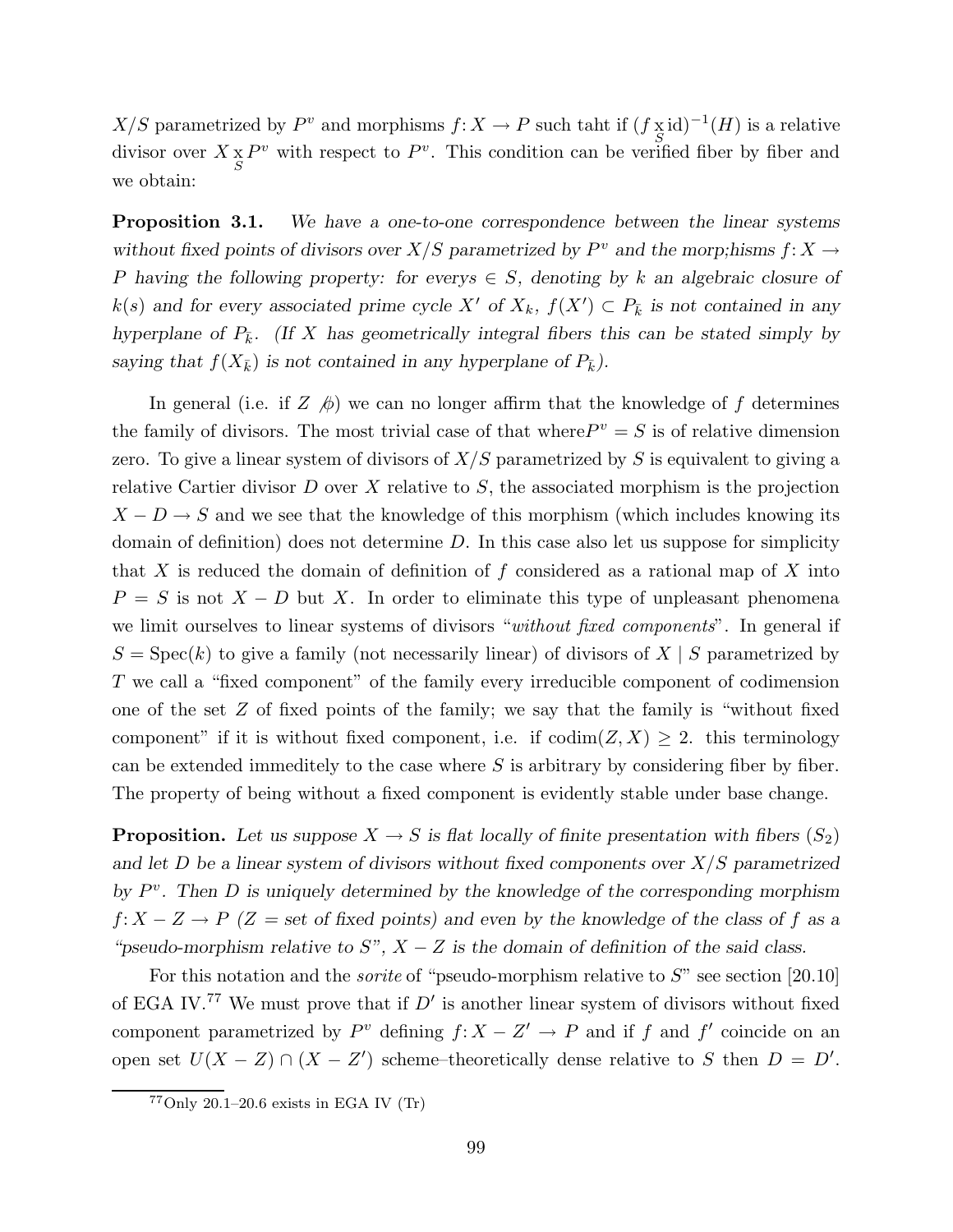Indeed since P is separated over S we may take  $U = (X - Z) \cap (X - Z') = Z - Z''$  where  $Z'' = Z \cup Z'$ . Since  $Z''$  is of codimension  $\geq 2$  over each fiber and since X has  $(S_2)$  fibers, it follows that for every  $x \in Z''$  the fiber  $X_S$  is of depth  $\geq 2$  at x. We may certainly conclude (using the fact that X is flat locally of finite presentation over  $S$ ) that every divisor over X (not necessarily transversal to the fibers) is known once we know its restrictions to  $X - Z$ , which gives the wanted conclusion.

Let *J* be the ideal which defines D, it evidently suffices to show that  $J \rightarrow i_*(J \mid X-Z'')$ is an isomorphism (where  $i: X - Z'' \to X$  denotes the canonical immersion), now the homomorphism  $J \to \vartheta_x$  can be reconstructed in effect by applying the functor  $i_8$  to J  $X - Z'' \to \vartheta_x \mid x - Z''$ . But since J is invertible, it is flat over S and  $X \in Z'' \Rightarrow \text{prof}_x J_s \ge 2$ . It is enough, therefore, to prove the:

**Lemma 3.1.** Let  $X \to S$  be of finite presentation, let F be a module over finite presentation over  $X$ , flat relative to  $S$ ,  $T$  a closed subset of  $X$ .

Let us assume that for every  $x \in X$  over  $x \in S$  we have  $\text{prof}_s \geq 1$  (resp.  $\text{prof}_s \geq 1$ ) 2). The canonical homomorphism  $F \to i_*(F \mid X - T)$  is injective (resp. bijective), where  $i: X - T \to T$  (i:  $X - T \to X$  should be Tr) is the canonical immersion.

bf Proof of the lemma: We may suppose  $S, X$  to be affine and by a brief procedure we suppose that  $S$  is noetherian.

Then the hypothesis implies by Par. 6 that we have prof  $xF \geq \text{prof }xF_s$  for every  $x \in X$ over  $s \in S$ , thus prof  $xF_s \ge 1$  (resp.  $\ge 2$ ) if  $x \in T$ . We conclude therefore by paragraph 5 of EGA 5. (NB: Pour bien faire this lemma ought to be in paragraph 11 under the heading: elimination of noetherian hypothesis...) (EGA IV see e.g. 11.3 [Tr]). It finally remains to verify the last assertion of Prop. 2 [illegible] that  $X - Z$  is exactly the domain of definition of the rational map relative to S defined by f. Let  $U \supset X - Z$  be its domain, it follows therefore from Proposition 1 that  $U \to p$  is associated to a linear system of divisors D' over  $U/S$  parametrized by  $p^v$  and we have  $D' | (X - Z)x_s p^v = d | (X - Z)x_s p^v$ . Applying the uniqueness result (already proven) to  $D'$  and  $D \mid Ux_sp^v$ , we see that the two latter divisors are equal, thus  $D \mid Ux_s p^v$  does not have fixed points, i.e.  $Z \cap U = \phi$  thus  $U = X - Z$ . q.e.d.

I regret (I repent) to have given the proposition in a messed up ( $\text{Tr}$ : the original is in much more picturesque off-color French.) form half way between the classical hypothesis and natural hypothesis and without giving the converse this I propose to announce:

**Proposition 3.3.** Let  $X \to S$  be flat locally of finite presentation  $Q = P^v = P(E^v)$  a projective fibration over S defined by a locally free module of finite type  $F = E^v$ . Let us consider the set  $\phi$  of linear module of finite type  $F = E^v$ . Let us consider the set  $\phi$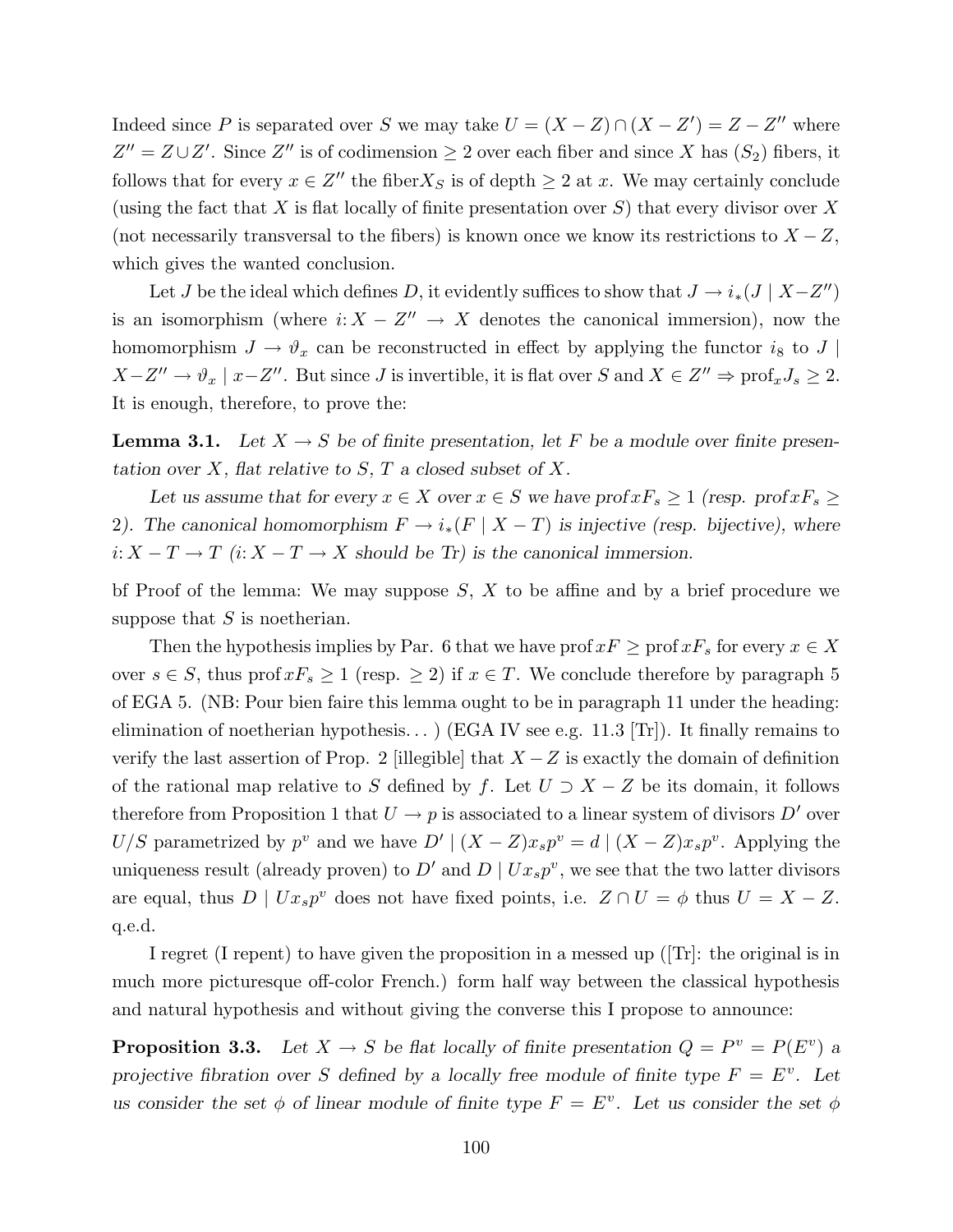of linear systems  $D$  of divisors over  $X$  parametrized by  $Q$  such that the set  $Z$  of fixed points of D satisfies the property:  $z \in Z$  implies  $\text{profzO}_{X_s} \geq 2$  (where s is the image of z in S). Let  $\psi$  be the set of pseudo-morphisms f relative to S of X into P such that the domain of definition  $U = \ldots f$  satisfies the condition  $z \in X - U \Rightarrow z \pmod{T_{X_s}} \geq 2$  and  $f_u = f | u: u \to p$  satisfies the non-degeneracy included in 3. Let us consider the natural map  $D \to f_D$  of  $\phi$  into U then:

- a) This map is injctive and for  $D \in \phi$  the set of fixed points Z is nothign else but the complement U of the domain of definition of  $f_D$ .
- b) Let  $f \in V$  and let U be the open set over which f is defined and such that  $z \in X-U$ implies prof $O_{X_s}$ ,  $z \geq 2$  for example  $U = U(f)$ , the domain of definition of f). In order that f should give a  $D \in \phi$  it is necessary and sufficient that putting  $L_U = f_U(O_P(1))$ (where  $f_U: U \to P$  is the morphism induced by f) the module  $i_*(L_U)$  over X is invertible (where  $i: U \to X$  is the canonical immersion). We remark that if the fibers of X over S satisfy  $(S_2)$  for example if they are normal, see geometrically [voire Fr] normal, the depth condition considered over a closed set  $Z$  of  $X$  in the proposition simply means that for every  $s \in S$ ,  $Z_s$  is of codimension  $\geq 2$  in  $X_s$ ;  $\phi$  is therefore the system of linear systems of divisors for P which are without fixed components. On the other hand, if  $S = Spec(k)$  and if X is normal then for every rational map  $f: X \to P$  the set of definition  $U(f)$  satisfies  $\text{codim}(X - U(f), X) \geq 2$  (II.7) so that in this case U is formed by the set of all the rational maps of X into  $P$ .

The proof of a) has already been given. In order to prove b) let us note that the formation of  $i_*(L_U)$  commutes with every flat extension S' of  $S($ ref) at least if  $u \to x$ is quasi-compact the case to which we reduce without difficulty so that the condition to consider is invariant under base change faithfully flat quasi-compact (qu cp). We take  $S' = P^v$  and we note that the hypothesis that  $i'_{*}(L'_{U})$  is invertible does not change if we replace  $L'_U$  by  $L'_U \underset{S'}{\times} M'$  where  $M'$  is an invertible module over  $S'$  so that

$$
i_*\left(L'_U \underset{S'}{\ge} M'\right) \simeq i'_*\left(L'_U \underset{S'}{\times} M'\right)
$$

We take  $M' = O_P^v$  so that the mentioned condition means also that  $i'_{*}(N')$  is an invertible module where

$$
N' = \left(f_u \underset{S}{\times} \mathrm{id}_P\right)^* \left(O_P \times P^v(1,1)\right).
$$

But  $0(1, 1)$  is precisely the invertible module defined by the *canonical divisor* (word usage PB)] H of  $P^v \times P$  such that N is nothing else but the invertible module defined by  $D' =$  $(f_u \times id_P)(H)$ . If f gives  $D \in \phi$ ,  $D'$  is nothing else but  $D \mid U \underset{S}{\times} P^v$  therefore  $N' = N \mid U \times P^v$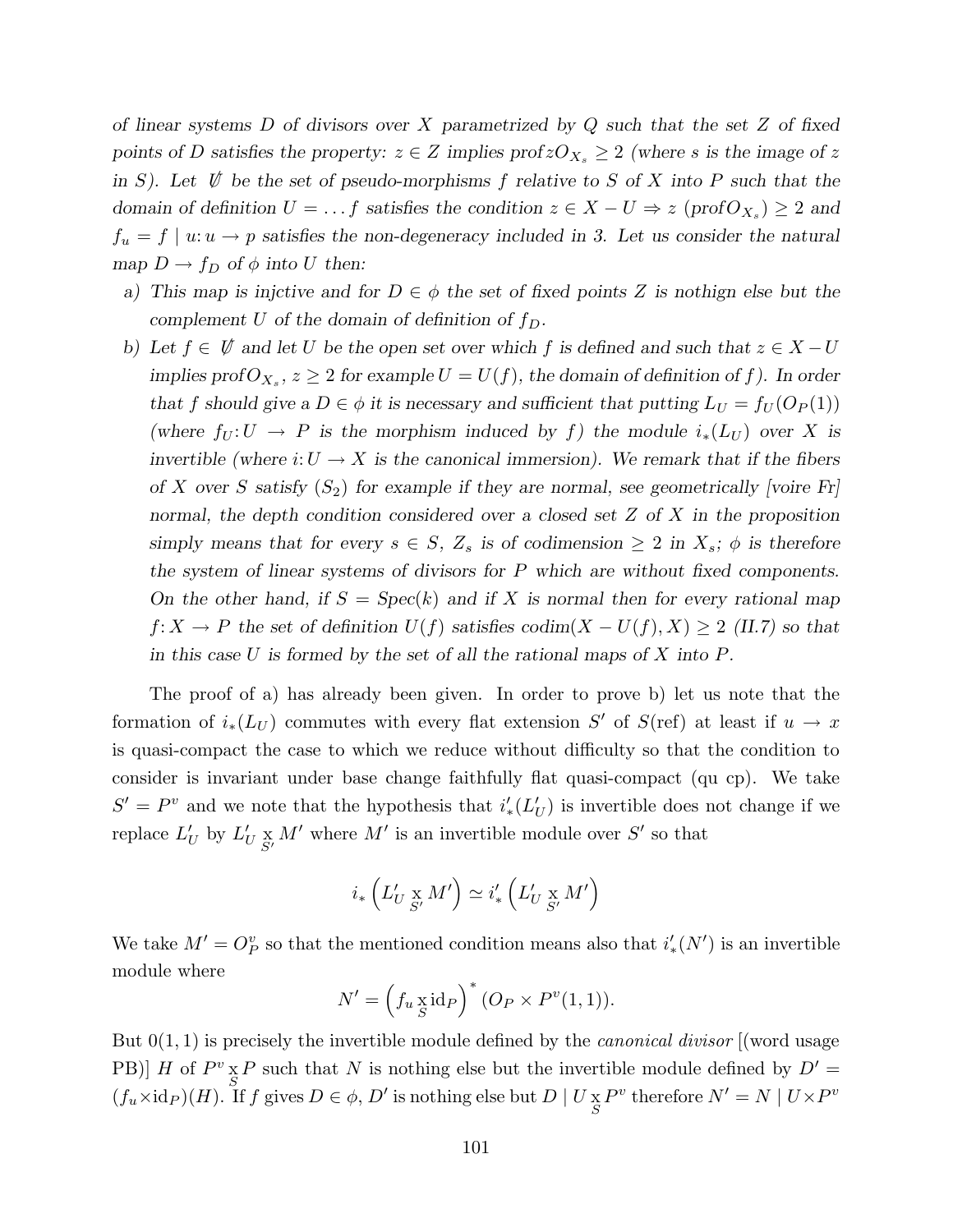where N is the invertible module over  $X \times P$  defined by D and it follows form Lemma 3.2 above applied to  $P_{S}^{X}P^{v} \to P$  that we have  $i_{*}(N') \simeq N$  therefore  $i'_{*}(N')$  is invertible. Conversely, if this condition is satisfied we prove that f gives a  $D \in \phi$  or what evidently reduces to the same thing that the divisor  $D'$  can be extended to a relative divisor with respect to  $P^v$  over  $X \underset{S}{\times} P$ . It reduces to the same to say that it extends to a divisor D over  $X_{S} X_{S} P$  since D will automatically be a relative divisor with base  $P^{v}$  as results from the fact that U contains elements associated to  $O_{X_S}$ ,  $s \in S$ , a condition that is stable under base change and in particular by  $s' = P^v \rightarrow S$ . But it follows fimmediately from Lemma 4.2 above that  $D'$  extends to a divisor  $D$  if and only if  $D'$  extends to an invertible module ou encore  $i'_{*}(N')$  is invertible. It would be necessary to extend to a divisor D if and only if D' extends to an invertible module ou encore  $i'_{*}(N')$  is invertible. It would be necessary to edit the end of the proof in terms of necessary and sufficient condition (without referring to it twice as I did) and first of all release the:

**Corollary 3.4 of Lemma 3.** 2. Let us suppose that  $g: X \to S$  is flat and locally of finite presentation. Let T be a closed subset of X such that  $x \in T$  implies proof  $O_{X_s} \geq 2$ (where  $s = g(x)$ ) let  $U = X - T$  and let  $i: U \to X$  be the canonical immersion. For every locally free module of finite type L over X let us consider its restriction  $L' = L \mid U$ . Then

- a) the functor  $L \to L'$  is fully faithful and for every L the canonical homomorphism  $L \to i_*(L')$  is an isomorphism. In order that L should be of rank n it is necessary and sufficient that  $L'$  should be such.
- b) Let  $L'$  be a locally free module over X then  $L'$  is isomorphic to a restriction of a locally free module L if and only if  $i_*(L')$  is locally free.
- c) Let us suppose that L' is an invertible module associated to a divisor  $D'$  over U. Then the condition mentioned in b) is also necessary and sufficient in order that  $D'$  should be a restriction of a divisor  $D$  over  $X$  which will therefore be unique (and is equal to the scheme theoretic closure of D' in X). For D' to be a divisor relative with respect to S it is necessary and sufficient that D should be such. We simply use the fact that every L satisfies the announced hypothesis for F in Lemma 3.2.

**Corollary 3.5.** Let us assume that the local rings of X are factorial (for example X regular). Thent he map  $\phi \to \psi$  is bijective. In particular if X is a regular prescheme locally of finite type over a field  $k$  and  $P$  is a projective fibration over  $k$  there is a one-toone correspondence between the set  $\phi$  of linear systems of divisors with no fixed components over X parametrized by  $P^v$  and the set U of rational maps of X into P that over k do not factor thorugh any hyperplane of  $P_k$ . Indeed since the local rings of X are factorial it follows that every invertible module over  $U$  extends to an invertible module over  $X$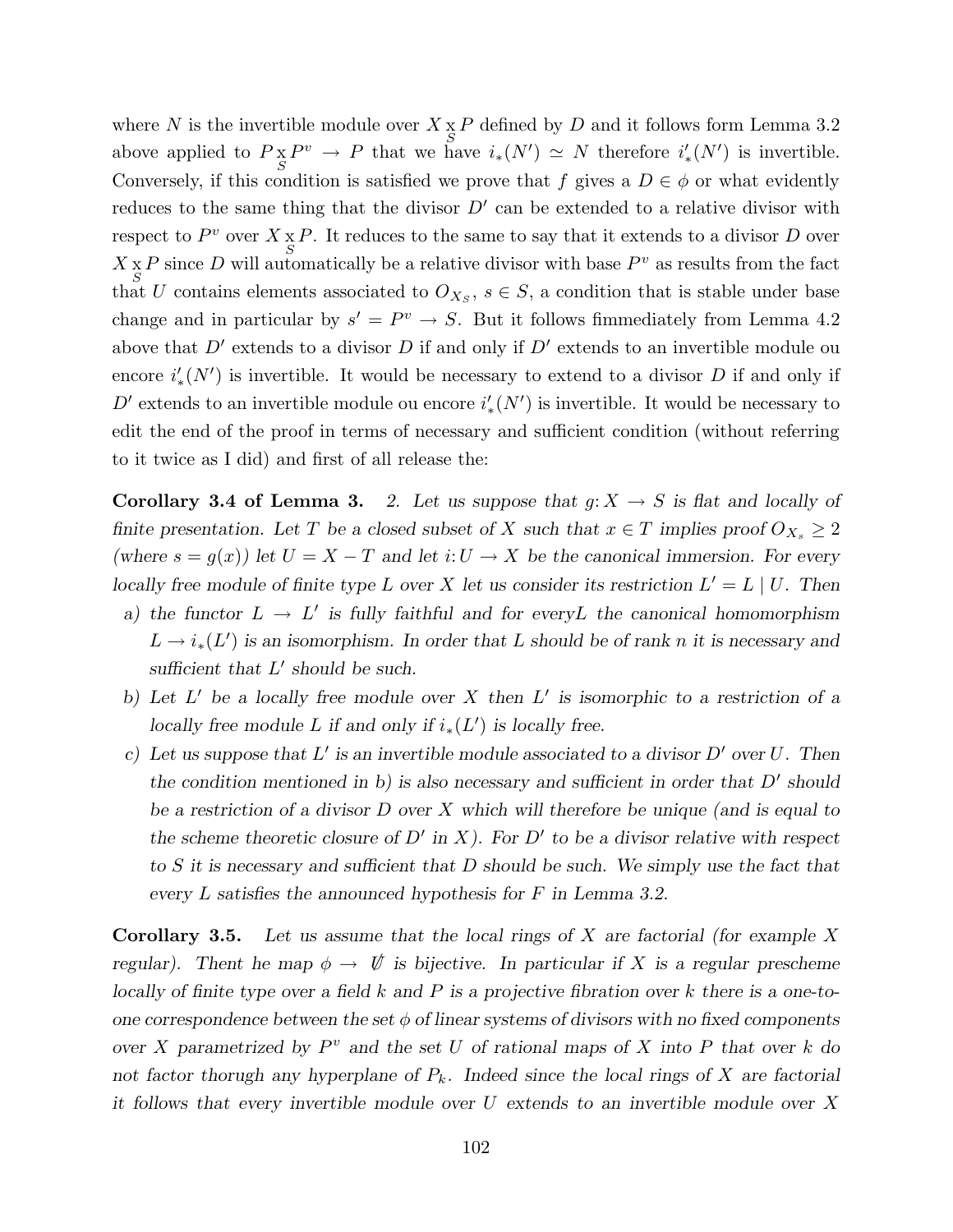so that the condition mentioned in b) is automatically satisfied. On the other hand, by Auslander-Buchsbaum a regular local ring is factorial.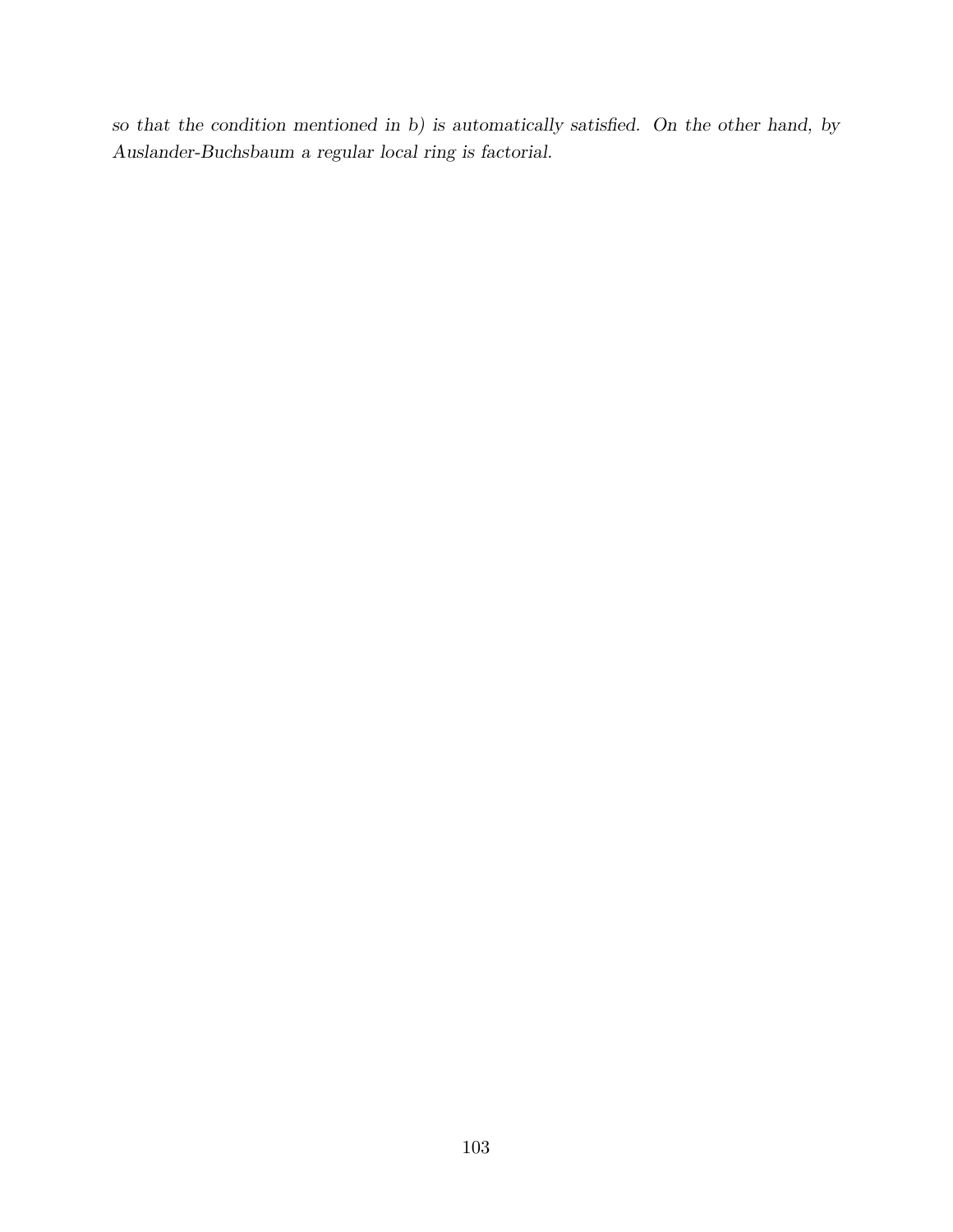#### Section 4

#### Linear Systems of Divisors and Invertible Modules

Using the results of (Section 1) No. 1, we shall give a complete description of linear systems over  $X$  in terms of invertible sheaves over  $X$ . We may evidently suppose that  $P^v \to S$  is surjective, then  $X \underset{S}{\times} P^v \to P^v$  is also such. It is also (Fr 144) and according to the generalities of 20.3 (Reference hard to locate, ask AG for help)<sup>78</sup> to give a divisor D over  $X \underset{S}{\times} P^v$  reduces to giving an invertible module N over  $X \underset{S}{\times} P^v$  and a regular section  $\phi$ of the latter. The assumption that  $D$  is a linear system of divisors over  $X$  parametrized by  $P^v$  can be expressed therefore by the two conditions

- 1) the  $\phi_t(t \in P^v)$  induced by  $\phi$  on the fibers of  $X \underset{S}{\times} P^v$  over  $P^v$  are regular (which entails that  $\phi$  is regular) and
- 2) the  $N_x(x \in X)$  induced by N on the fibers of  $X \underset{S}{\times} P^v$  over X are of degree 1. However  $[(or)]^{79}$  to give an N invertible over the projective fibration  $X \underset{S}{\times} P^v$  over X satisfying the condition 2) above is equivalent due to No. 1 to giving an invertible module  $L$ over X, N being determined as a function of L by  $N = Lx_{O<sub>S</sub>} O_{P<sup>v</sup>} (1)$  and L being furthermore determined in terms of N by  $L \approx pr_{1*}(N(-1))$  where  $(-1)$  denotes the tensoring with  $O_{P<sup>v</sup>}(-1)$  over  $O_S$ .

To give  $\phi$  reduces to giving a section of  $L \times O_P(1)$ , i.e. a section of

$$
pr_{1*}(L\otimes_{\mathcal{O}_x}\mathcal{O}_{Xxp^v}(1))=L\otimes_{\mathcal{O}_s}pr_{1*}(\mathcal{O}_{Xxp^v}(1))
$$

but because of III.2 we have  $pr_{1*}(\mathcal{O}_{Xxp^v}(1)) = E_X^v$  so that to give  $\phi$  is equivalent to giving a morphism  $g^*(E) \to L$  or, what is the same, a morphism  $u: E \to g_*(L)$  (N.B.g:  $X \to S$ is the canonical projection). It remains to explain the condition 1) above in terms of u. Since the constructions tht we made commute with base change it suffices to express this condition fiber by fiber and take into account that the points of P with value sin an extension k of  $k(s)$  correspond exactly to straight lines in  $E(s)$   $x_{k(s)}k$  this condition can be expressed simply by requiring that for every  $t \in E(s)$  the corresponding section  $u(s)$ of  $L_s$  over  $X_s$  should be regular and that the analogous condition should be verified after every extension of the base field. We see as usual tht it suffices to test this condition over an algebraic closure of k. To summarize:

**Proposition 4.1.** Let  $g: X \to S$  be a flat morphism locally of finite presentation. Let  $P =$  $P(E)$  be a projective fibration over X defined by E locally free of finite type, everywhere

<sup>78</sup>Ask A.G., is it EGA 21.3 [Tr]?

 $^{79}$ [Fr]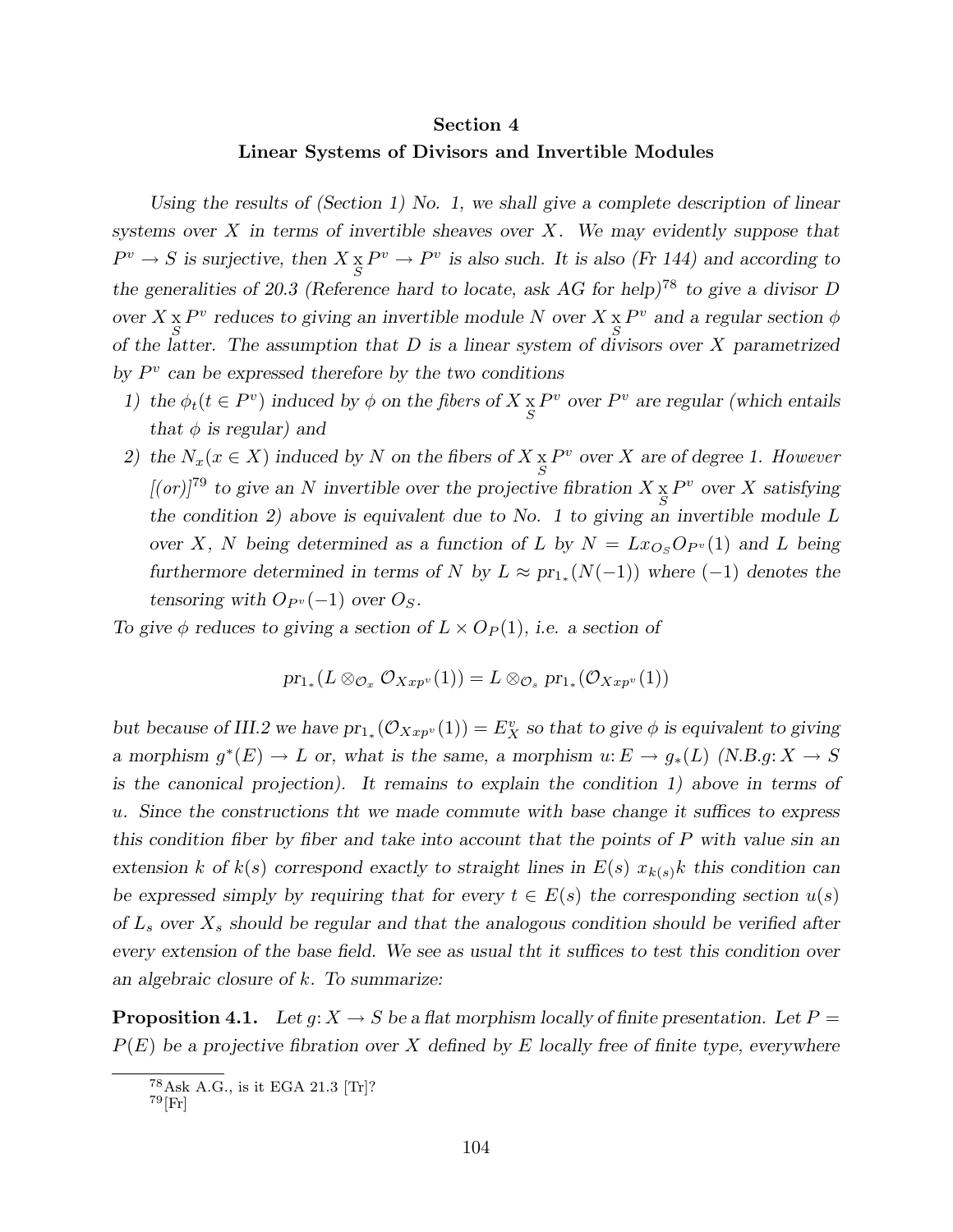$\neq$  0, i.e., P has non-empty fibers,  $P^v = P(E^v)$ . Then there is a bijective correspondence between the set of linear systems of divisors over  $X \mid S$  parametrized by  $P^v$  and the set of couples (up to isomorphism)  $(L, u)$  where L is an invertible module voer X and  $u: E \to g_*(L)$  is a homomorphism such that for every  $s \in S$  and for every point t of  $E(s)x_{k(s)}$ k (for any extension k of  $k(s)$  which we may suppose to be the algebraic closure of  $k(s)$ ) the corresponding section  $u(t)$  of  $L_{sk}$  over  $X_{sk}$  should be regular.

We note that if the fibers of X are geometrically integral this condition on  $u$  means simply that for every  $s \in S$ ,  $u(s)$ :  $E(s) \to H^0(X_s, L_s)$  is injective a fact that we would also have to make explicit in 4.1 we would also have to recall (for convenience of reference) the construction of the divisor D in terms of  $(L, u)$  as the divisor of the evident section  $\phi$  of  $L\underset{O_S}{\times} O_{P^v}(1)$  defined by u.

**Corollary 4.2.** Let us assume that  $f: X \to S$  is proper flat and of finite presentation and with integral geometric fibers. Let L be an invertible module over X and  $P = P(E)$ a projective fibration over  $S$  as in 5.1. There exists a module  $Q$  of finite presentation over S and an isomorphism of functors of the quasi-coherent  $O_s$ -module F: Hom $(Q, F) \rightarrow$  $g_*(L\underset{O_S}{\times}F)$ . Once this is assumed,<sup>80</sup> the linear systems of divisors on X parametrized by  $P^v$ and associated to  $L$  in the sense of 4.1 correspond bijectively to surjective homomorphism  $Q \to E^v$  modulo multiplication by a section of  $O_S^*$ . the existence of Q is reduced by a brief procedure to the case of S noetherian and in this case it is nothing else but III.7.7.6 of EGA III  $\text{Tr}$  (the hypothesis about the fibers of X being anyway useless). Since E is locally free of finit etype, to give a homomorphism  $E \to f(L)$  is equivalent to giving a section of  $L_{\alpha_S} E^v$  therefore to giving a homomorhism of  $Q \to E^v$ . It remains to express that the condition mentioned in 4.1 is really erified, which (due to the hypothesis made about the fibers of  $X/S$ ) is reduced to verifying that fiber by fiber the corresponding homomorphism

$$
E(s) \to H^0(X_s, L_s) \simeq Hom_{k(s)}(Q(s), k(s))
$$

is injective or again<sup>81</sup>  $Q(s) \rightarrow E^v(s)$  is surjective which by Nakayama means also that  $Q \rightarrow E^v$  is surjective. The "modulo sections of  $O_S$ " (or  $O_{S^*}$  P.B.) becomes "modulo isomorhisms" in 4.1. We may interpret 4.1 in another way by using the fact that  $P(Q)$ represents the subfunctor of  $Div_{X/S}$  define dby L by virtue of No. 2. Consequently a linear system of divisors parametrized by  $P^v$  and associated to L is interpreted as a morphism  $P^v = P(E) \rightarrow P(Q)$  the linear character of the family of divisors defined by such a

<sup>80</sup>Ceci pose [Fr]

 $^{81}{\rm ou}$ encore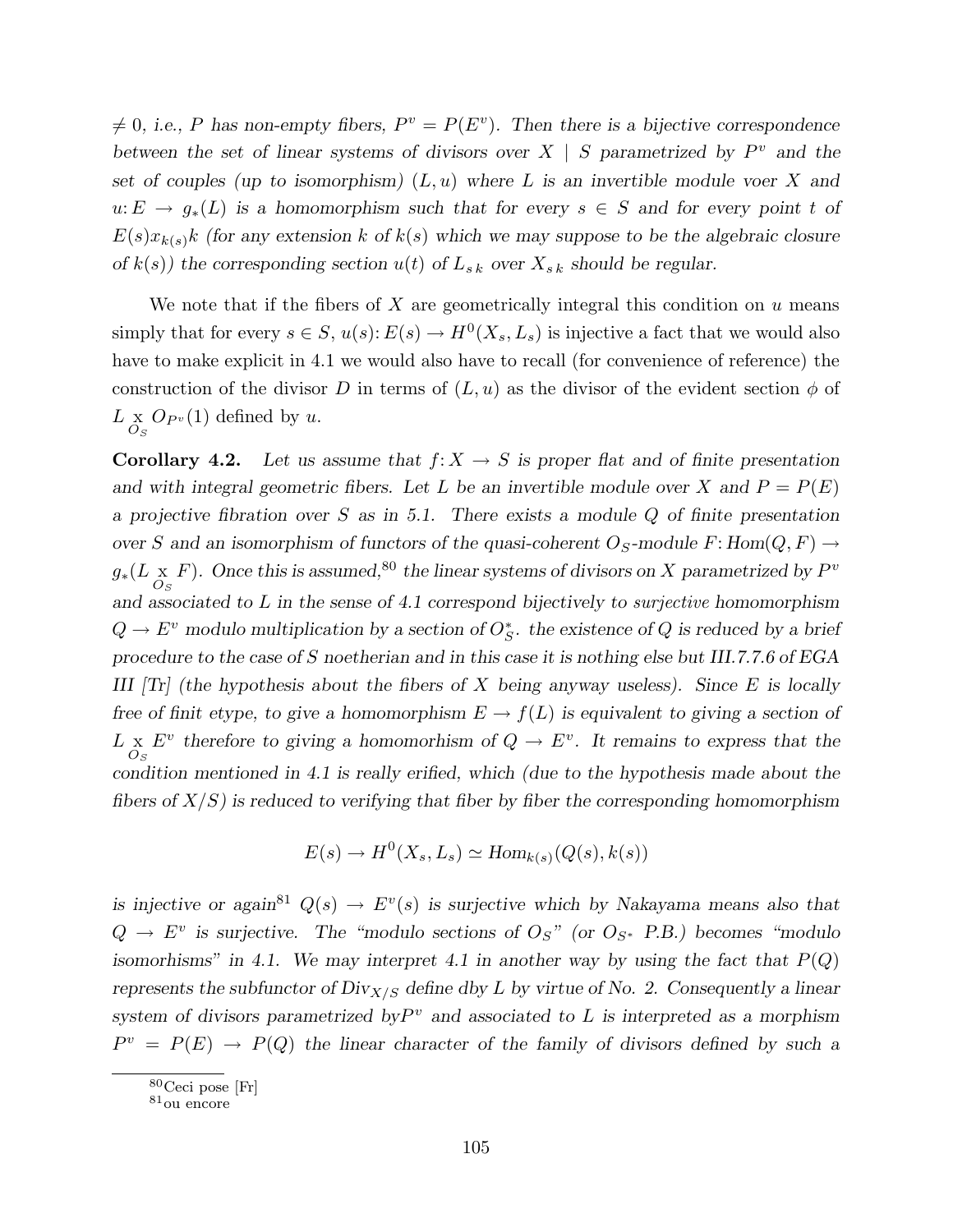morphism can be interpreted therefore by the fact that this morphism should be "linear", i.e. precisely defined by a surjective morphism of  $Q \to E^v$ . We see also in this case that the morhism  $P^v \to Div_{S/S}$  is a monomorphism (since  $P^v \to P(Q) \to Div_{S/S}$  is such) a fact anyway more general cf. corollary below. Let us therefore agree to say that two linear families of divisors of  $X \mid S$  parametrized by the projective fibers  $P^v$ ,  $P^{v'}$  are isomorphic if they are transformed one into another by an S-isomorphism  $P^v \to P^{v'}$  (which will be anyway unique due to the fact that we have a monomorhisms (?) in (into)  $Div_{S/S}$ ). We may therefore express 4.2 by saying that the set of classes up to isomorhism of linear systems of divisors over X associated to  $L$  is in bijective canonical correspondence with the set  $Grass(Q)$  (S) and this correspondence is compatible with any base change. We see that the functor:  $S' \to \text{set}$  of classes (mod isomorphism) of linear systems of divisors of  $X_{S'} |_{S'}$  associated to  $L_{S'}$  is representable by the S-prescheme Grass(Q).

(Marginal Remarks Hard to Read, P.B.) [illegible ask AG]

We should make explicit in 4.1 tht  $L \mid X - Z$  is canonically isomorphic to  $f^*(O_P(1))$ (with the notations of the previus No.) so tht in this case  $D \in \phi$  mentione din 3.3, L | X-Z is nothing else but the canonical and unique extension of  $f^*(O_P(1))$  to an invertible sheaf over X.

**Proposition 4.3.** Let D be a linear system of divisors over  $X \mid S$  parametrized by  $P^v$ where  $g: X \to S$  is a flat morphism of finite presentation.

- a) Let us suppose that g is of finite presentation and that for every  $x \in S$  if we denote by k an algebraic closure of  $k(s)$  then there eixsts a prime cycle T associated to  $X_k$  such that  $k \to H^0(T, O_T)$  should be an isomorhism (a conditioni automatically satisfied if g is proper and surjective). Then the morphism  $D: P^v \to Div_{S/S}$  is a monomorphism.
- b) Let us consider the map  $u \to D \circ u$  of  $Aut_S(P^v)$ ? into the set of families of divisors over  $X/S$  parametrized by  $P^v$ . Then if g is surjective the previous map is injective in particular  $D = Du$  implies  $u = id_{P<sup>v</sup>}$  more generally the morphism of functors  $Aut_S(P^v) \to Sys Lin \, \text{div}_{X/S}, P^v \text{ is a monomorphism.}$

We note that under the hypothesis of a), b) is a trivial consequence of a); on the other hand, b) is valid under less restrictive assumptions than a). We point out that a) becomes false if we abandon the restrictive hypothesis that we have made: take for example  $S = \operatorname{Spec} k$ , X an open subset of  $P_k^1$  not containing two distinct points a, b of  $P_k^1(k)$ . Then the two points a and b define the same divisors of X (savoir the zero divisor  $[Fr]$ ) without being identical.

Let is assume first of all that  $S$  is the spectrum of a field  $k$  which we can evidently (by a "descent") assume to be algebraically closed. Let  $T$  be as in a) and we given it the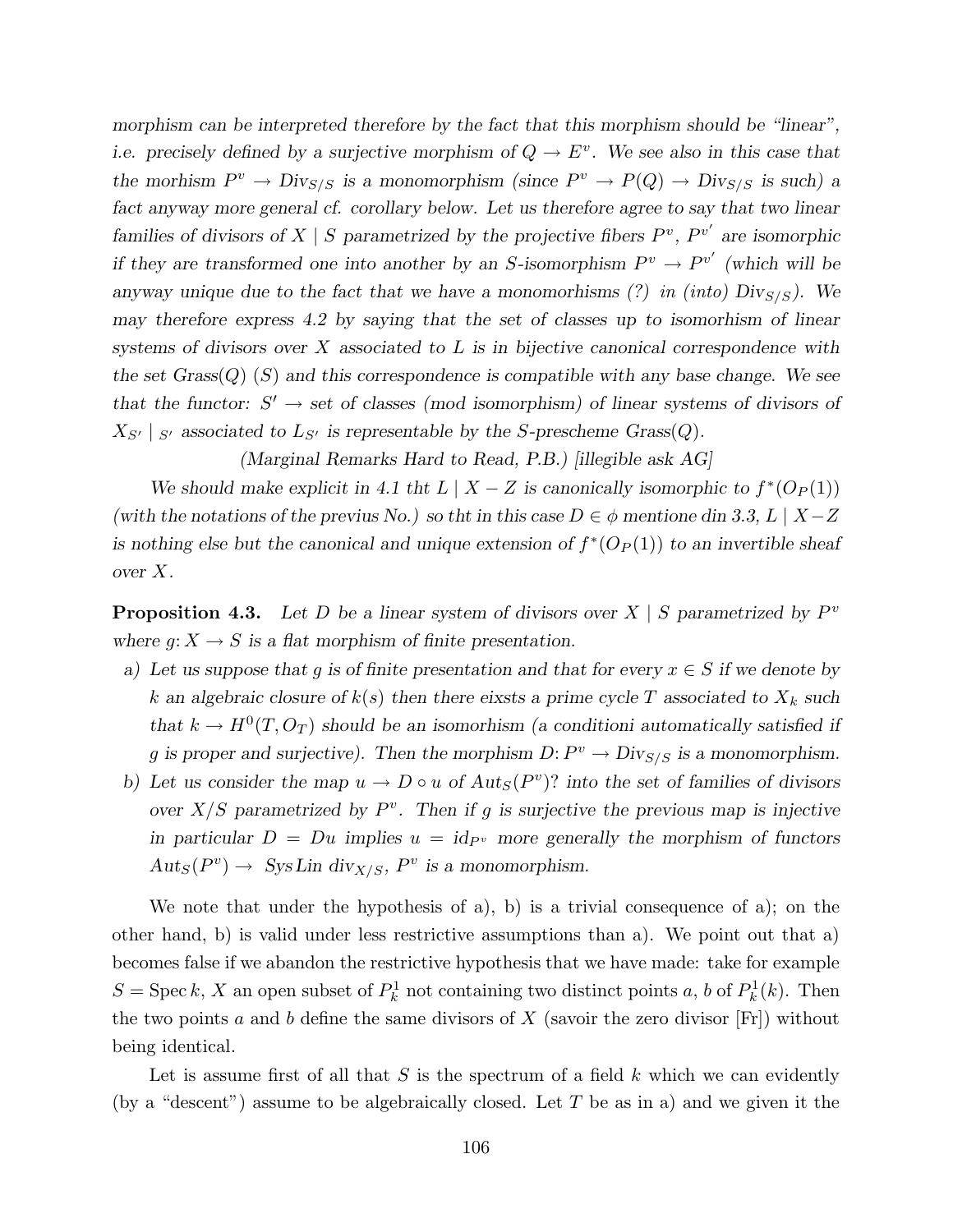induced reduced structure, we have then a morphism ("induced divisor")

$$
\text{Div}_{X/k} \to \text{Div}_{T/k}
$$

and it suffices to show that the composition

$$
P^v\to \text{Div}_{T/k}
$$

is a monomorphism. Since the latter is again a linear system of divisors, we are reduced to the case  $X = T$ , thus to the case where  $H^0(X, \mathcal{O}_X) \stackrel{\sim}{\leftarrow} \mathcal{O}_S$ . Thus for every S over k we have

$$
g_{S*}(\mathcal{O}_{X_S}) \xleftarrow{\sim}
$$

thus if L over X and  $u: E \to ???$  are as in 4.1(???) if two sections  $\phi$  and  $\psi$  of  $E_S$  everywhere non-zero are such that  $u(\phi)$  and  $u(\psi)$  are sections of  $L<sub>S</sub>$  over  $X<sub>S</sub>$  having the same divisor then they are deduced from each other by multiplication by an invertible section of  $\mathcal{O}_{X_S}$ , it follows that  $\psi$  is deduced from  $\phi$  by multiplication by an invertible section of  $\mathcal{O}_S$  thus  $\phi$ and  $\psi$  define the same point of  $P^v$  with values in S. Since every point of  $P^v$  with values in S is defined locally over S by a section  $\phi$  of  $E_S$  which does not vanish (cf. Chap I) a) follows. To prove b) we note the:

#### Lemma.

Let  $D$  be a linear system of divisors over  $X$  non-empty and locally of finite type over k algebraically closed parametrized by  $P^v(E)$  and let us consider the corresponding morphism

$$
f\colon X-Z\longrightarrow P
$$

where Z is the base locus (set of fixed points in the original [Tr]). Then if  $r = \text{rank}_k E > 0$ there exist r+1 points  $x_i$ 1 ≤ i ≤ r+1 of  $X(k) - Z(k)$  such that the  $f(x_i)$  give a "projective base" of P, i.e. such that for every subset  $\mathcal J$  of  $[1, r+1]$  having r elements the  $f(x_i)$  are not containe din any hyperplane of P.

We may evidently suppose that  $Z = \phi$ . Since by 4.1 (ref ??? [Tr])  $f(X)$  is not contained in any hyperplane of  $P$  we conclude from the beginning the existence of  $r$  points  $(1 \leq i \leq r)$  such that the  $f(x_i)$  are projectively independent in P, i.e. are defined by linearly independent forms over E. It remains to prove that there exists an  $x_{r+1} = x$  in  $X(k)$  such that  $f(x)$  is not in any of the r hyperplanes  $H_i$  defined by the system of  $(r-1)$ from among the  $f(x_i)$ . But in the contrary case taking into account the "sorites" [Fr] of Jacobson we would have

$$
f(X) \subset \bigcup_i H_i
$$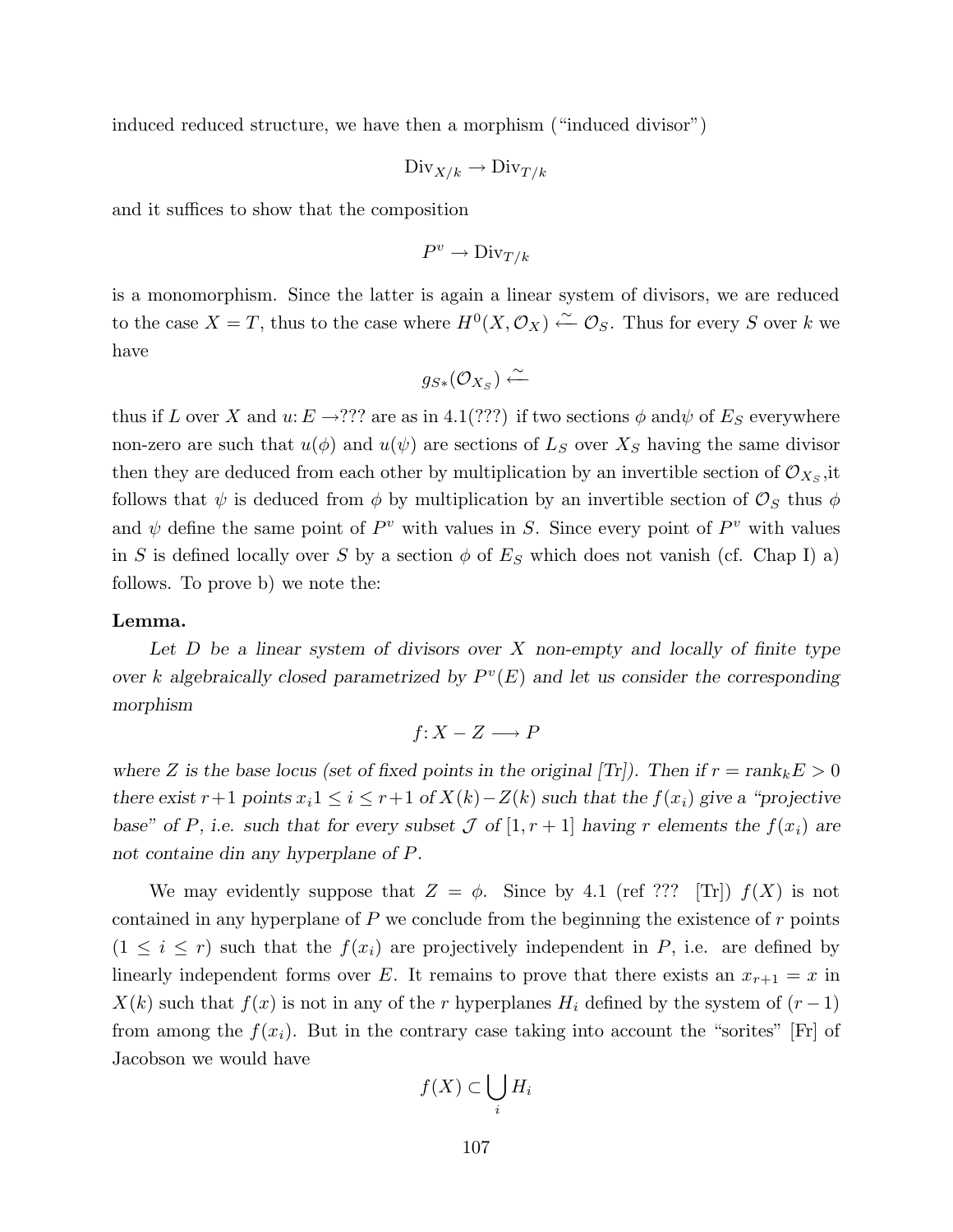thus if  $X_0$  is an irreducible component of X then  $f(X_0)$  would be contained in one of the  $H_i$  which contradicts 3.1 or 4.1 (ref??? [Tr]). This being established, to prove b) we may evidently suppose  $Z = \phi$  and using 3.1 or 4.1 [Tr] we are reduced to proving that an automorphism  $u$  of  $P^v$  is determined if we know the composition of its contragradient  $u^v$  in P with  $f: X \to P$  and that the analogous assertion is true after every base change  $S \to \text{Spec}(k)$  by an automorphism u of  $P_S^v$ . But this results immediately from the previous lemma and from the determination of automorphisms  $P^v(E) = P(E^v)$  done in section (or number  $Tr$ ) one, which implies that the effect of an automorphism of a projective fibration over an S is known (relative to a module (Module  $|F_r|$ ) locally free of finite type) if we know its effect on a projective basis in each fiber.

Let us now summarize the general case: S arbitrary. Of course, after a base change over S we are reduced in a) to proving that any two sections of  $P^v$  over S which define the same divisor over X are identical and in b) to proving that any two automorphisms of  $P^v$ which are such that  $D \circ u = D \circ v$  are identical. We may suppose that S is affine, the case b) where we do not suppose expressly that  $g$  is of finite presentation but  $g$  is surjective we reduce ourselves immediately (due to the fact that  $g$  is open) to the case where  $X$  is also affine thus of finite presentation over S. By a brief procedure we reduce to the case of S being noetherian.

Now for a noetherian base scheme S and for a morphism of functors  $F \stackrel{h}{\rightarrow} G$  over S (F and G are the functors  $(\text{Sch}/S) \rightarrow (\text{Ens})$ ) we have very general criteria which will be made explicit in Ch. V which allow to affirm that if for every  $s \in S$  the corresponding morphism  $F_s \to G_s$  is a monomorphism then  $F \to G$  is a monomorphism (NB we put  $F_s = Fx_SS_{k(s)}$  and the same for  $G_s$ , making simple assumptions about F and G (verified for example if F and G are both representable by preschemes of finite type over  $S$ , but in the case in hand only the first functor is representable a` priori). We will summarize the argument of Ch. V in the two particular cases which are of interest to us here. We have two sections u, v (of  $P^v$  respectively of the projective group  $GP(E^v)$ ) of a prescheme of finite type  $F$  over  $S$  about which we want to prove that they are equal. To do this it is clearly sufficient to prove that they are equal after the base change

$$
\mathrm{Spec}(\mathcal{O}_S, s/\mathfrak{M}^{n+1}) \to S,
$$

which reduces us to the case of S artinian and local.  $S = \text{Spec } A$ . We proceed by induction on the integer n such that  $\mathfrak{M}^{n+1} = 0$  which allows us to suppose the two sections u v are equal modulo  $\mathfrak{M}^n$ . Then one is induced from the other by means of an element  $\delta$  of

$$
\operatorname{Hom}_k(u_0^*(\Omega^1_{F_0/k}), V)
$$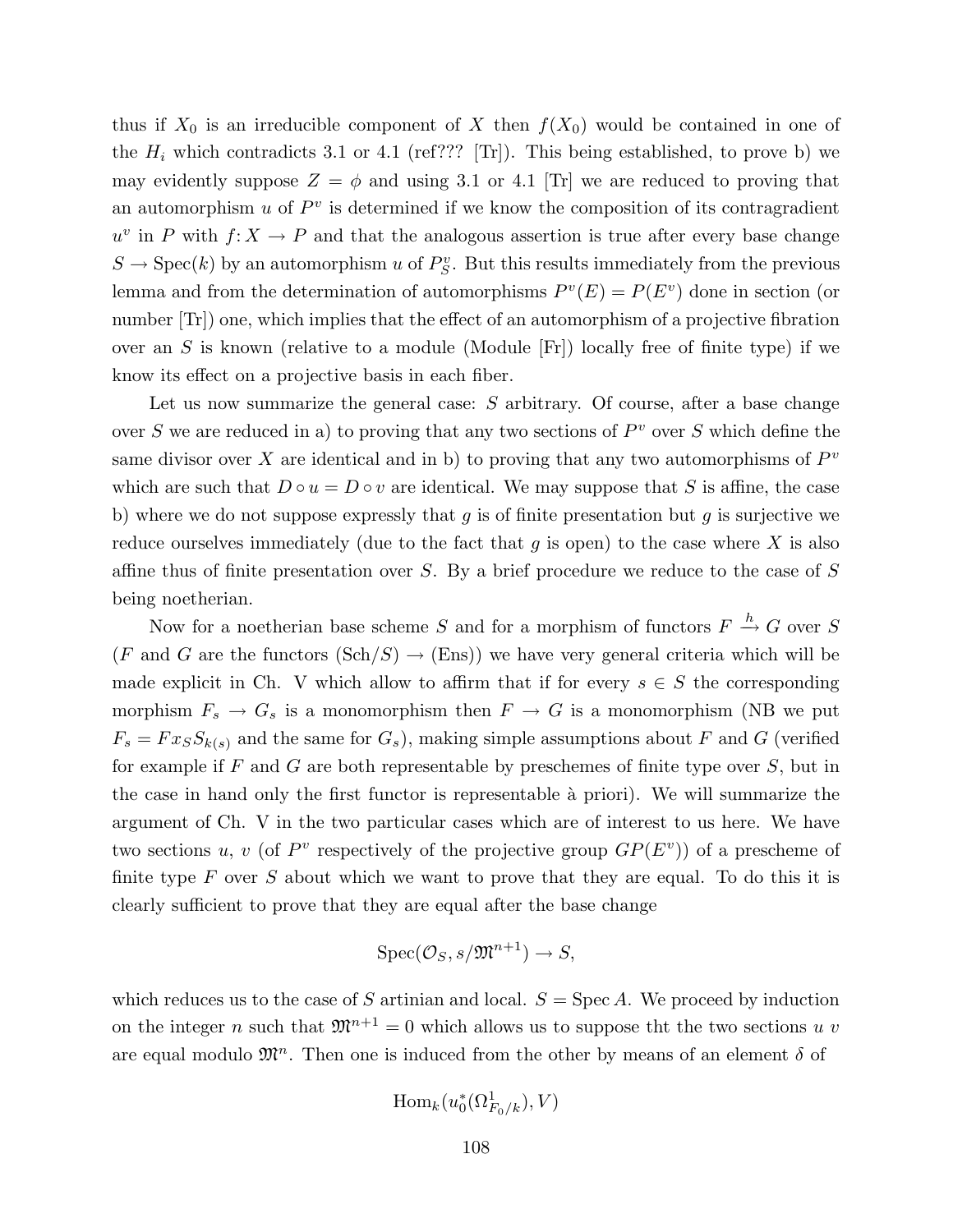where  $k = A \mathfrak{M}$  is the residual field,  $F_0 = F \otimes_A k$  is the reduced fiber  $V = \mathfrak{M}^n = \mathfrak{M}^n / \mathfrak{M}^{n+1}$ . It suffices to prove that  $\delta = 0$  using the hypothesis  $h(u) = h(v)$ .

The general principle of verification is as follows: to start with we express that  $h(u)$ and  $h(v)$  coincide modulo  $\mathfrak{M}^n$  we see that their "difference" can be written as an element  $\delta'$ of  $\text{Hom}_k(w_0^*(\Omega^1_{G_0/k}, V)$  where  $w_0 = h_0(w_0) = h_0(v_0)$  and where  $G_0 = G \times_A k$ , this element is nothing else but the one deduced from  $\delta$  by composition with the natural homomorphism

$$
h_0^* \colon w_0^*(\Omega^1_{G_0/k}) \longrightarrow u_0^*(\Omega^1_{F_0/k})
$$

deduced from  $h_0: F_0 \to G_0$ . Since  $h(u) = h(v)$  thus  $\delta' = 0$  the composition of  $\delta$  with the preceding homomorphism  $h_0^*$  is zero so that we see that  $h_0$  is surjective it follows that  $\delta = 0$  and we are done. Now the fact that  $h_0: F_0 \to G_0$  is a monomorphism thus inducing a monomorphism for the set of points with value sin the dual numbers over k implies that indeed  $h_0^*$  is surjective (its transpose being injective). This reasoning is valid since G is representable which is however not the case in the case that we consider. We can however define a vector bundle  $\mathcal{G}_{w_0}$  over k playing the role dual to  $w_0^*(\Omega_{G_0/k}^1)$  (illegible) tangent to  $G_0$  at  $w_0$  by expressing the "deviation" of two points of G which coincide modulo  $\mathfrak{M}^n$  as an element of  $\mathcal{G}_{w_0} \otimes_k V$ . This is essentially straightforward and is contained in the systematic developmentsof par. 26 (? Infinitesimal extensions) which we review here. In the case a) G is the functor  $\text{Div}_{X/S}$   $w_0$  corresponds to a Cartier divisor  $D_0$  over  $X_0 = X \otimes_A k$  and we have to take  $\Omega = H^0(D_0, n_{D_0/X_0})$  where nis the normal sheaf to  $D_0$  in  $X_0$ , isomorphic also to the induced sheaf on  $D_0$  by  $\mathcal{O}_{X_0}(D_0)$  on  $D_0$ . In the case b) we may suppose that D has no fixed points and it is more convenient to interpret the situation in terms of morphisms into  $P$  (see 4.1) so that  $G$  becomes the functor

$$
\mathrm{Hom}_S(X,P)
$$

and  $G_{w_0}$  should be the space

$$
\operatorname{Hom}_{\mathcal{O}_{X_0}}(f_0^*(\Omega^1_{P_0/k}, \mathcal{O}_{P_0})
$$

In both cases we have a natural homomorphism

$$
G_{u_0}\otimes_k V\to G_{w_0}\otimes_k V
$$

(where  $G_{u_0}$  is the dual fo  $u_0^*(\Omega_{F_0/k}^1)$ ) expressing the passage from the deviation  $\delta$  to the corresponding deviation  $\delta'$  by the mapping h and the injectivity of this mapping results from the injectivity of  $G_{u_0} \to G_{w_0}$  which 'elle provient du fair [Fr] that  $h_0: F_0 \to G_0$  is a monomorphism.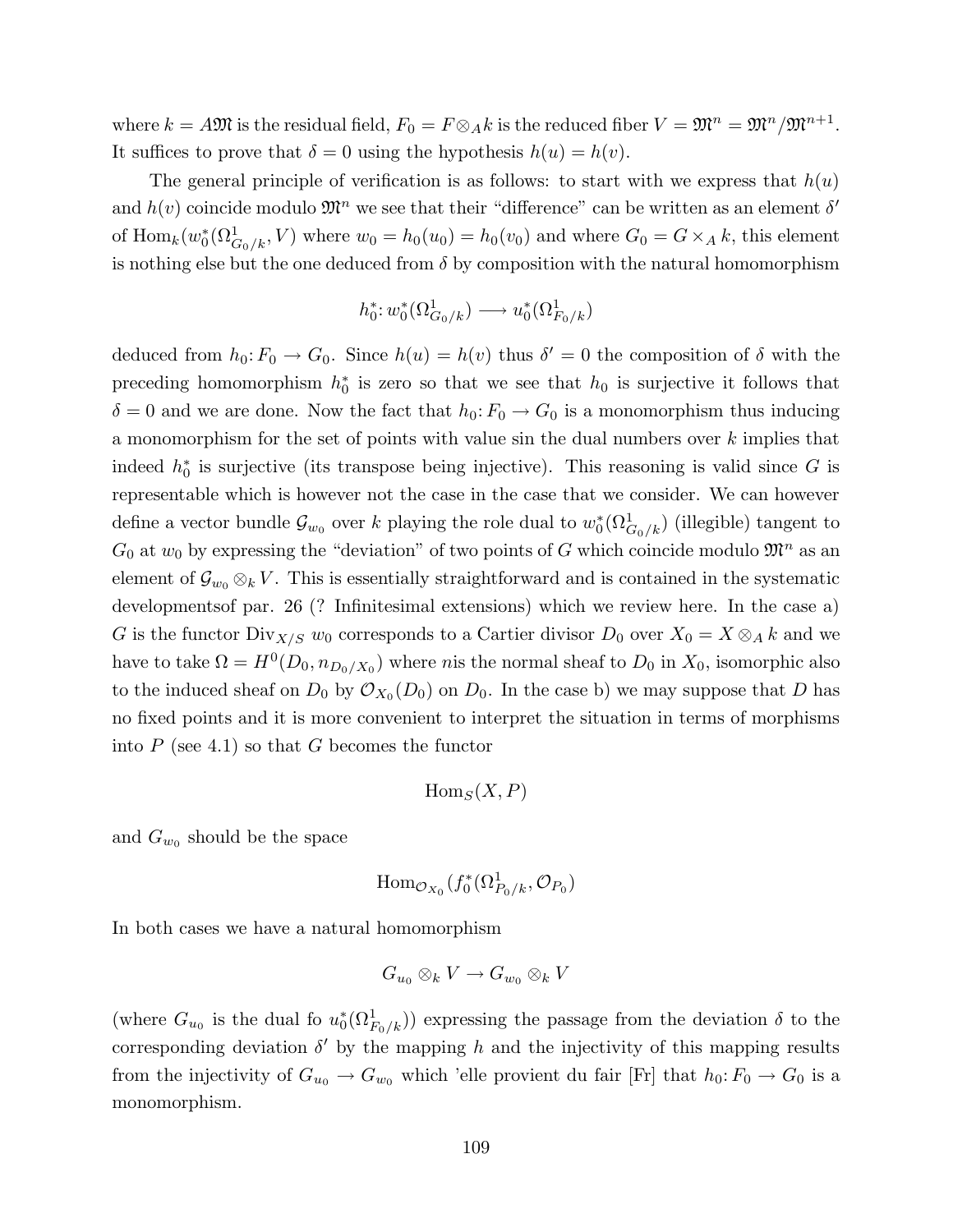Practially it does not seem possible to write up that last part of the proof without referring to the small calculations of paragraph 25 (which it is out of the question to redo here in the particular case). We note that this does not give rise to a vicious circle since the par. 25 and the calculations that we have developed only depend on the rewrite of differential calculus from par. 16 and also 4.3 will not be used gain in Ch. IV except perhaps in the two following numbers or sections [Editors Note: Did Grothendieck intend this part as fragment of EGA IV, this seems very likely].

The interest of 4.3 a) is to prove that under the stated conditions the parametrizing projective fibration can be interpreted intrinsically the notion of class (up to an isomoprhism over the projective fibration parametrizing ???) of the linear system over  $X/S$ as being a subfunctor  $P^v$  of  $\text{Div}_{X/S}$  which satisfies certain properties (savoir [Fr] is representable by a projective fibration and the family of divisors defined by the canonical injection of the latter into  $\text{Div}_{S/S}$  is linear in the sense of No. 3), which is essentially the classical point of view (where a linear system of divisors is defined as a set of divisor ssatisfying certain conditions, compare  $(4.4)$ . On the other hand  $(4.3)$  b) is equivalent to saying that if g is surjective then if two linear system sof divisors over  $X/S$  parametrized by two projective fibrations  $P^v(P^v)'$  are isomorphic then there exists a unique isomoprhismf rom  $P^v$  to  $(P^v)'$  (compatible with D and D') we may therefore say that a class (up to isomoprhism) of linear systems over  $S/X$  determines it parametrizing projective fibration up to a unique isomoprhism. Technically this result will allow us (once we have the descent theory of Chapter V [Editor - not yet written also numbering is of only historical interest]) to make the faithfully flat descent for linear systems of divisors – under the reservation always however to allow also as parametrizing fibrations "the twisted projective fibrations" which will be done in a future section.

Descending again to the earth, and even lower, to explain in vulgar terms the notion of a linear system we place ourselves for simplicity over a box field (although the statement will hold essentially as such over an affine base)

**Proposition 4.4.** Let X be a prescheme of finite type over a field k, such that

$$
k \longrightarrow H^0(X, \mathcal{O}_X)
$$

is an isomoprhism. To every linear system D of divisors over X parametrized by a projective fibrtion  $P^v$  over k we associate the set (!)  $Ens(D)$  of all the divisors over X of the form  $D(t)$  where  $t \in P^v(k)$ 

a) If  $d'$  is another linear system of divisors over X parametrized by a projective fibration  $(P^v)'$  then D and D' are isomorphic if and only if  $Ens(D) = Ens(D')$ .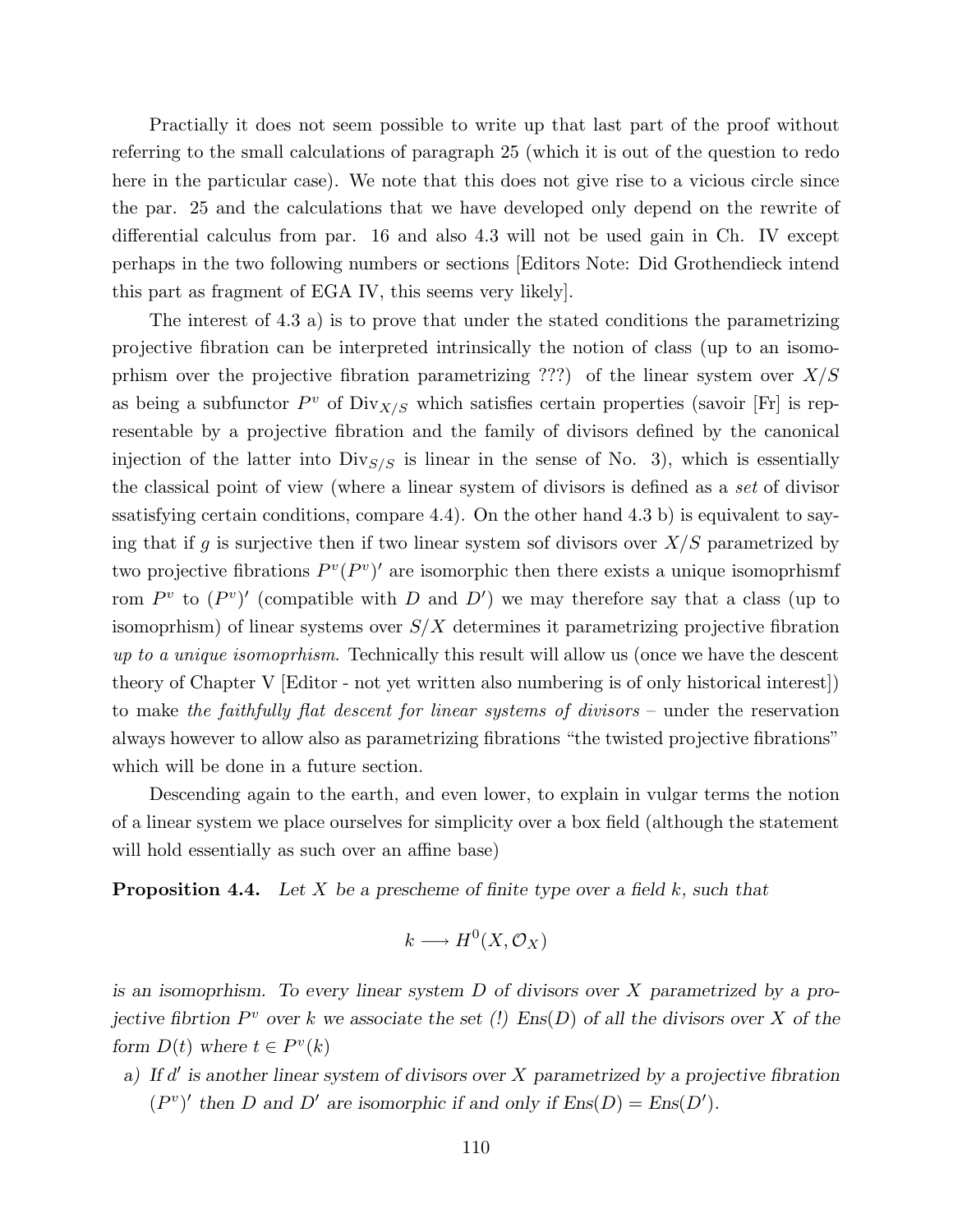- b) Suppose k alg. closed or X geometrically integral. In order that the set  $\Delta$  of positive Cartier divisors over X should be of the form  $\text{Ens}(D)$  it is necessary and sufficient that there should exist a k-subspace of the vector space E of meromorphic functions on X such that for every  $\phi \in E - (0)$   $\phi$  shuld be regular, i.e. div( $\phi$ ) is defined and that  $\Delta$  should be the set of div( $\phi$ ) for  $\phi \in E - (0)$
- c) Let  $E, E'$  be two k-vector subspaces of the meromorphic functions on X satisfying the assumption of b) then the sets of divisors  $\Delta$ ,  $\Delta'$  defined by them are equal iff there exists a regular pseudo-function  $\phi$  over X such that

$$
E' = \phi E.
$$

If  $E \neq (0)$ , i.e.  $\Delta \neq \phi$  such a  $\phi$  is defined modulo multiplication by an element of  $k^8$ .

The proof is an easy exercise using 4.1 and I dispense with writing down the proof except if you protest this. In addition, it seems to me that 4.4 could profitably come before 4.3, being technically more trivial. Note also that if  $X$  is geometrically integral the condition on E stated in b) becomes *void*. The restriction made at the beginning of b) is attached to the fact that otherwise the condition announced for b) may not be true after passing to the alg. closure of  $k$  (it is easy to give examples) in every characteristic even if k is separably closed in char  $p > 0$ . For good measure we would have to announce b) without supplementary conditions on  $k$  or  $X$  but by announcing the condition over  $E$  and by passing to the algebraic closure of  $k$  (and noting that if  $X$  is geometrically integral this condition becomes void). By abuse of language, a set  $\Delta$  of divisors of the form  $\text{Ens}(D)$ will be often called a linear system of divisors on  $X$  (slightly illegible)

[Editor: Here the original notes of Grothendeick end]

Finis opus coronat [Ed.]